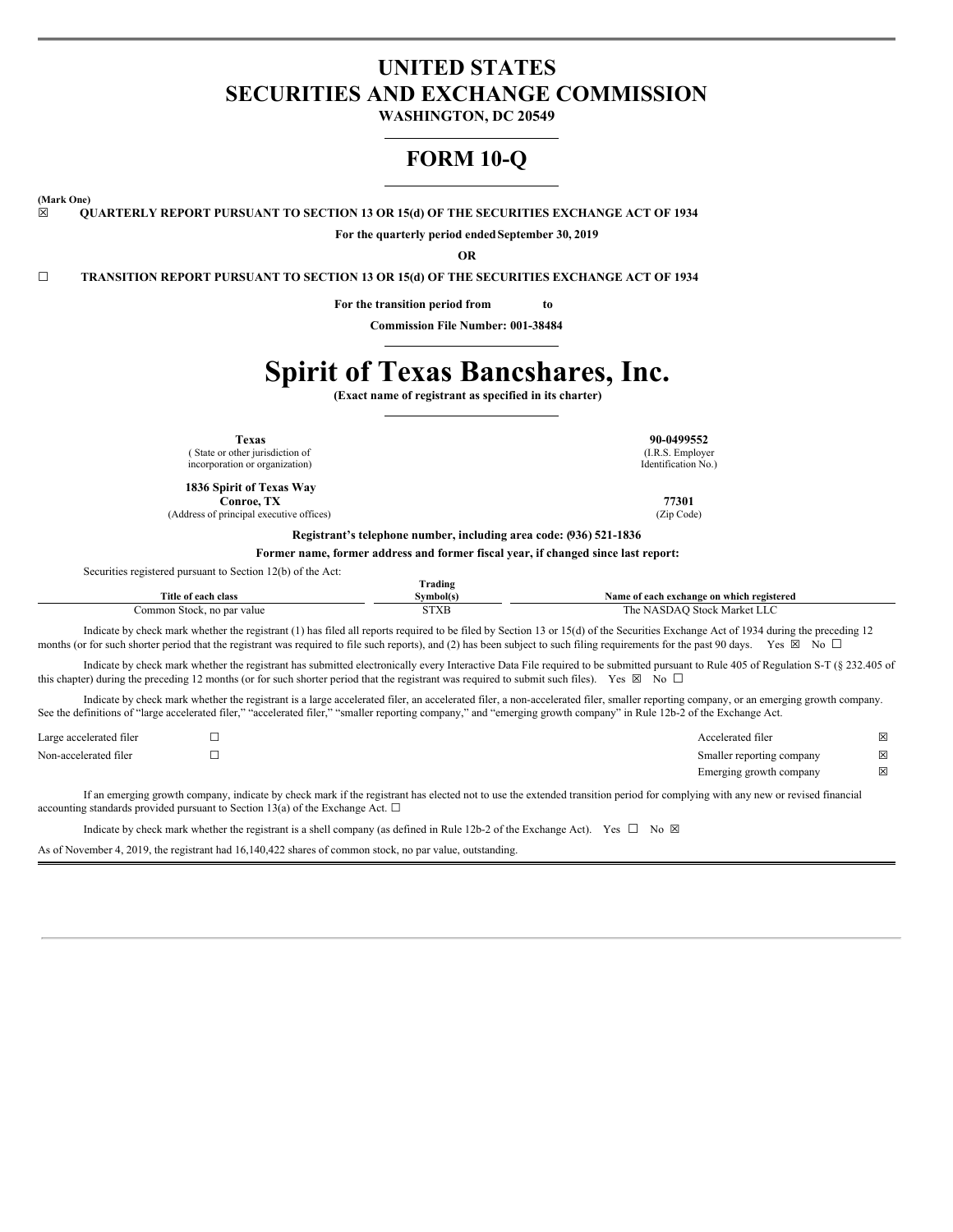## **TABLE OF CONTENTS**

|                   |                                                                                       | Page |
|-------------------|---------------------------------------------------------------------------------------|------|
| PART I.           | <b>FINANCIAL INFORMATION</b>                                                          |      |
| Item 1.           | <b>Consolidated Financial Statements (Unaudited)</b>                                  |      |
|                   | <b>Consolidated Balance Sheets</b>                                                    |      |
|                   | <b>Consolidated Statements of Income</b>                                              |      |
|                   | <b>Consolidated Statements of Comprehensive Income</b>                                |      |
|                   | <b>Consolidated Statements of Changes in Stockholders' Equity</b>                     | 6    |
|                   | <b>Consolidated Statements of Cash Flows</b>                                          |      |
|                   | <b>Notes to Unaudited Consolidated Financial Statements</b>                           | 9    |
| Item 2.           | Management's Discussion and Analysis of Financial Condition and Results of Operations | 32   |
| Item 3.           | <b>Ouantitative and Oualitative Disclosures About Market Risk</b>                     | 61   |
| Item 4.           | <b>Controls and Procedures</b>                                                        | 61   |
| PART II.          | <b>OTHER INFORMATION</b>                                                              | 62   |
| Item 1.           | <b>Legal Proceedings</b>                                                              | 62   |
| Item 1A.          | <b>Risk Factors</b>                                                                   | 62   |
| Item 2.           | Unregistered Sales of Equity Securities and Use of Proceeds                           | 62   |
| Item 3.           | <b>Defaults Upon Senior Securities</b>                                                | 62   |
| Item 4.           | <b>Mine Safety Disclosures</b>                                                        | 62   |
| Item 5.           | <b>Other Information</b>                                                              | 62   |
| Item 6.           | Exhibits                                                                              | 63   |
| <b>Signatures</b> |                                                                                       | 64   |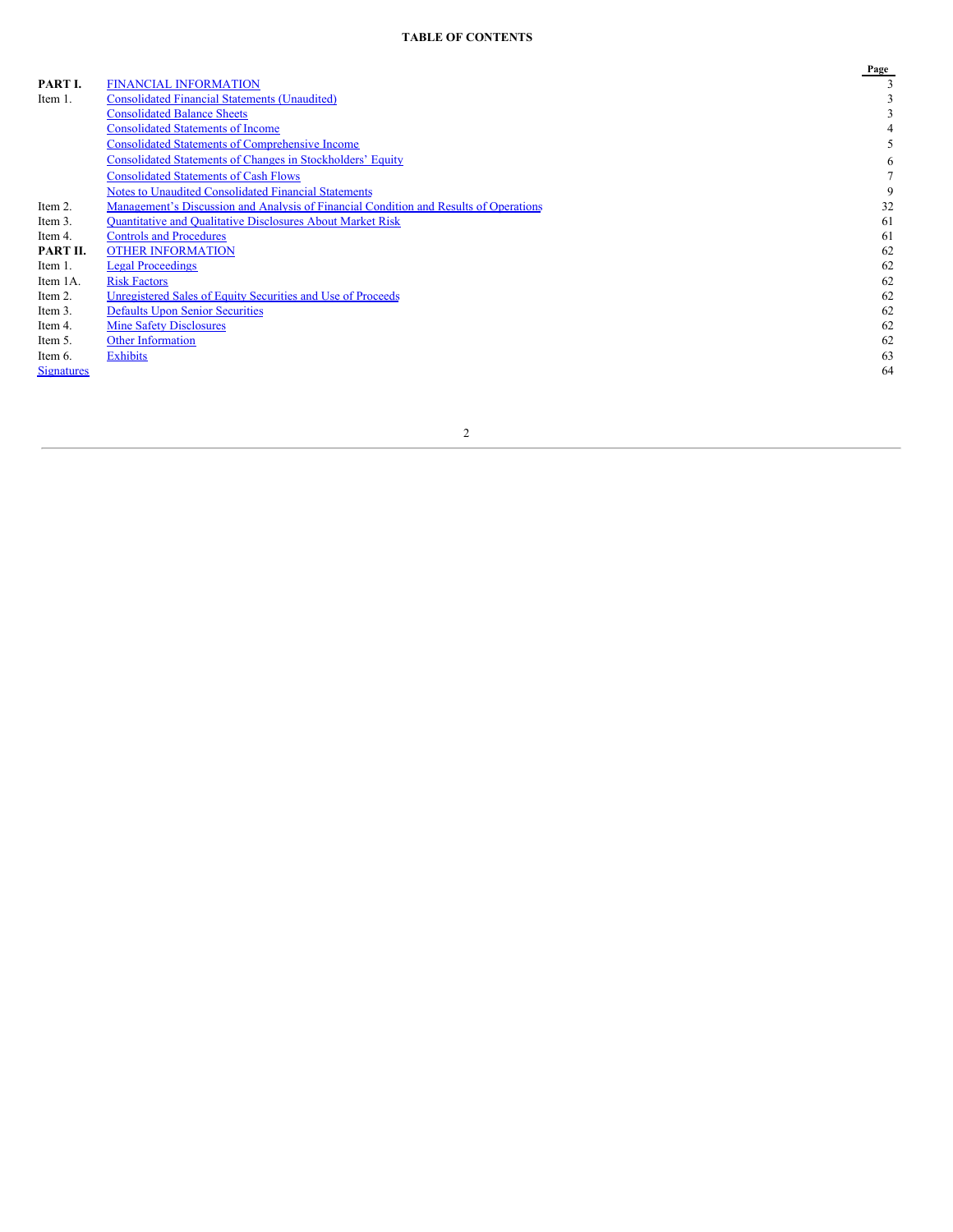<span id="page-2-2"></span><span id="page-2-1"></span><span id="page-2-0"></span>**Item 1. Consolidated Financial Statements (Unaudited)**

## **SPIRIT OF TEXAS BANCSHARES, INC. AND SUBSIDIARY CONSOLIDATED BALANCE SHEETS (Unaudited) (Dollars in thousands, except per share data)**

|                                                                                                                      |              | September 30,<br>2019 |              | December 31,<br>2018 |
|----------------------------------------------------------------------------------------------------------------------|--------------|-----------------------|--------------|----------------------|
| Assets:                                                                                                              |              |                       |              |                      |
| Cash and due from banks                                                                                              | \$           | 28.822                | \$           | 22,664               |
| Interest-bearing deposits in other banks                                                                             |              | 122,721               |              | 66,351               |
| Total cash and cash equivalents                                                                                      |              | 151,543               |              | 89,015               |
| Time deposits in other banks                                                                                         |              | 1,225                 |              |                      |
| Investment securities:                                                                                               |              |                       |              |                      |
| Available for sale securities, at fair value                                                                         |              | 166,669               |              | 179,461              |
| Total investment securities                                                                                          |              | 166,669               |              | 179,461              |
| Loans held for sale                                                                                                  |              | 2,784                 |              | 3,945                |
| Loans:                                                                                                               |              |                       |              |                      |
| Loans held for investment                                                                                            |              | 1,487,602             |              | 1,102,808            |
| Less: allowance for loan and lease losses                                                                            |              | (6, 565)              |              | (6,286)              |
| Loans, net                                                                                                           |              | 1,481,037             |              | 1,096,522            |
| Premises and equipment, net                                                                                          |              | 65,144                |              | 53,877               |
| Accrued interest receivable                                                                                          |              | 6,319                 |              | 4,934                |
| Other real estate owned and repossessed assets                                                                       |              | 1,042                 |              | 782                  |
| Goodwill                                                                                                             |              | 43,086                |              | 18,253               |
| Core deposit intangible                                                                                              |              | 11,628                |              | 8,558                |
| SBA servicing asset                                                                                                  |              | 3,548                 |              | 3,965                |
| Deferred tax asset, net                                                                                              |              |                       |              | 328                  |
| Bank-owned life insurance                                                                                            |              | 15,521                |              | 7,401                |
| Federal Home Loan Bank and other bank stock, at cost                                                                 |              | 6,233                 |              | 5,304                |
| Other assets                                                                                                         |              | 4,005                 |              | 4,276                |
| <b>Total</b> assets                                                                                                  | \$           | 1,959,784             | \$           | 1,476,621            |
| Liabilities and Stockholders' Equity                                                                                 |              |                       |              |                      |
| Liabilities:                                                                                                         |              |                       |              |                      |
| Deposits:                                                                                                            |              |                       |              |                      |
| Transaction accounts:                                                                                                |              |                       |              |                      |
| Noninterest-bearing                                                                                                  | $\mathbb{S}$ | 366,209               | $\mathbb{S}$ | 256,784              |
| Interest-bearing                                                                                                     |              | 593,064               |              | 378,822              |
| Total transaction accounts                                                                                           |              | 959,273               |              | 635,606              |
| Time deposits                                                                                                        |              | 625,940               |              | 547,042              |
| Total deposits                                                                                                       |              | 1.585.213             |              | 1.182.648            |
| Accrued interest payable                                                                                             |              | 1,002                 |              | 702                  |
| Short-term borrowings                                                                                                |              |                       |              | 12,500               |
| Long-term borrowings                                                                                                 |              | 74,165                |              | 77,784               |
| Deferred tax liability, net                                                                                          |              | 215                   |              |                      |
| Other liabilities                                                                                                    |              | 2,451                 |              | 4,191                |
| <b>Total liabilities</b>                                                                                             |              | 1,663,046             |              | 1,277,825            |
| Commitments and contingencies (Note 13)<br>Stockholders' Equity:                                                     |              |                       |              |                      |
| Preferred stock, \$1 par value; 5 million shares authorized; 0 shares<br>issued and outstanding                      |              |                       |              |                      |
| Common stock, no par value; 50 million shares authorized; 16,121,479 and<br>12,103,753 shares issued and outstanding |              | 251,875               |              | 169,939              |
| Retained earnings                                                                                                    |              | 41,970                |              | 27,003               |
| Accumulated other comprehensive income (loss)                                                                        |              | 3,091                 |              | 1,854                |
| Treasury stock                                                                                                       |              | (198)                 |              |                      |
| Total stockholders' equity                                                                                           |              | 296,738               |              | 198,796              |
| Total liabilities and stockholders' equity                                                                           | \$           | 1,959,784             | \$           | 1,476,621            |
|                                                                                                                      |              |                       |              |                      |

The accompanying notes are an integral part of these unaudited, consolidated financial statements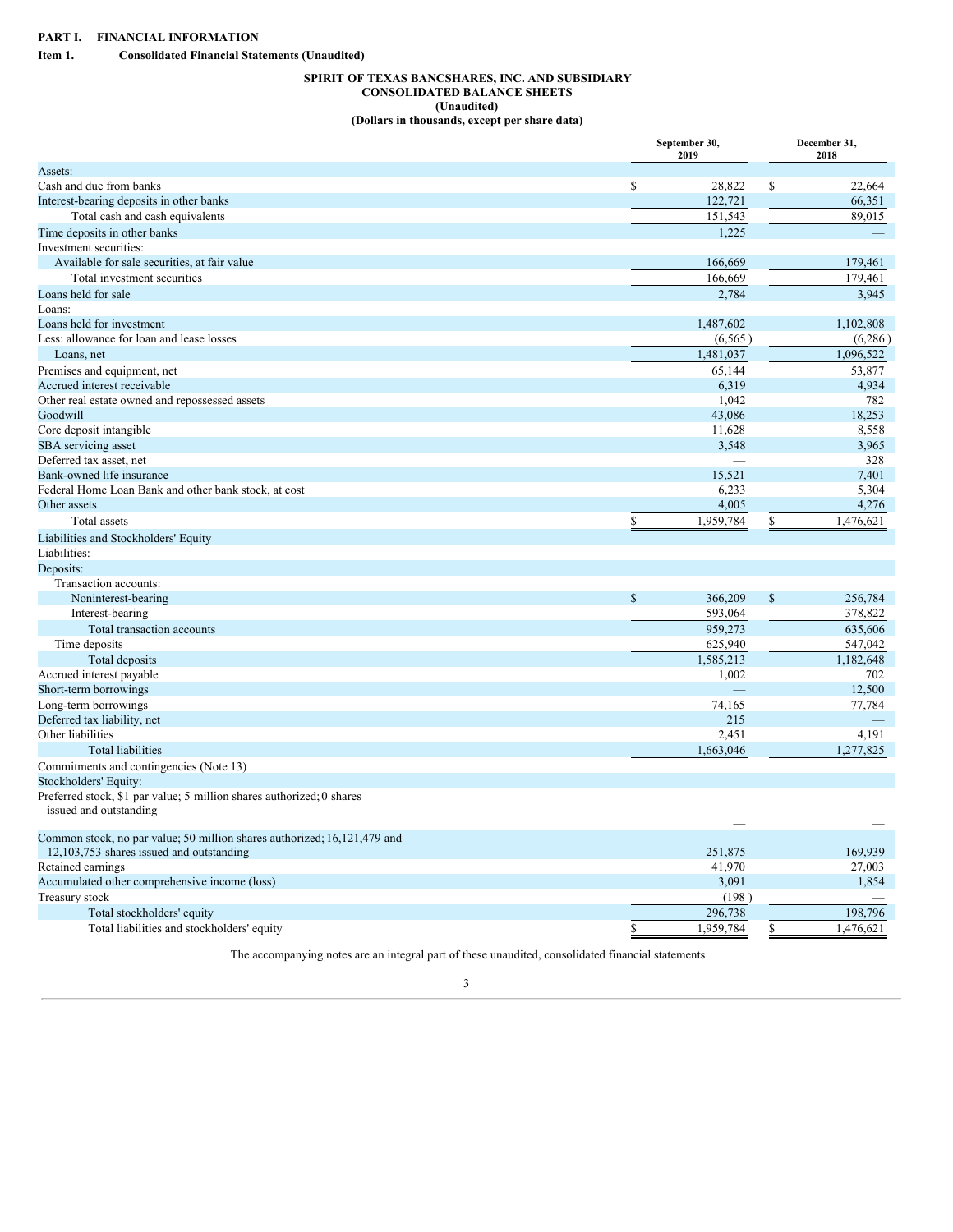## **SPIRIT OF TEXAS BANCSHARES, INC. AND SUBSIDIARY CONSOLIDATED STATEMENTS OF INCOME (Unaudited) (Dollars in thousands, except per share data)**

<span id="page-3-0"></span>

|                                                     |             | Three Months Ended September 30, |    | Nine Months Ended September 30, |               |            |              |           |
|-----------------------------------------------------|-------------|----------------------------------|----|---------------------------------|---------------|------------|--------------|-----------|
|                                                     |             | 2019                             |    | 2018                            |               | 2019       |              | 2018      |
| Interest income:                                    |             |                                  |    |                                 |               |            |              |           |
| Interest and fees on loans                          | \$          | 23,064                           | \$ | 13,901                          | \$            | 62,386     | $\mathbb{S}$ | 39,270    |
| Interest and dividends on investment securities     |             | 1,143                            |    | 202                             |               | 3,627      |              | 611       |
| Other interest income                               |             | 794                              |    | 173                             |               | 2,172      |              | 536       |
| Total interest income                               |             | 25,001                           |    | 14,276                          |               | 68,185     |              | 40,417    |
| Interest expense:                                   |             |                                  |    |                                 |               |            |              |           |
| Interest on deposits                                |             | 4,097                            |    | 2,197                           |               | 11,106     |              | 5,869     |
| Interest on FHLB advances and other borrowings      |             | 425                              |    | 389                             |               | 1,414      |              | 1,395     |
| Total interest expense                              |             | 4,522                            |    | 2,586                           |               | 12,520     |              | 7,264     |
| Net interest income                                 |             | 20,479                           |    | 11,690                          |               | 55,665     |              | 33,153    |
| Provision for loan losses                           |             | 900                              |    | 486                             |               | 2,081      |              | 1,460     |
| Net interest income after provision for loan losses |             | 19,579                           |    | 11,204                          |               | 53,584     |              | 31,693    |
| Noninterest income:                                 |             |                                  |    |                                 |               |            |              |           |
| Service charges and fees                            |             | 866                              |    | 462                             |               | 2,564      |              | 1,238     |
| SBA loan servicing fees                             |             | 234                              |    | 529                             |               | 538        |              | 1,701     |
| Mortgage referral fees                              |             | 173                              |    | 160                             |               | 481        |              | 524       |
| Gain on sales of loans, net                         |             | 1.151                            |    | 1,369                           |               | 3,339      |              | 3,884     |
| Gain on sales of investment securities              |             |                                  |    |                                 |               | 2,134      |              |           |
| Other noninterest income                            |             | 257                              |    | 47                              |               | 457        |              | 111       |
| Total noninterest income                            |             | 2,681                            |    | 2,567                           |               | 9,513      |              | 7,458     |
| Noninterest expense:                                |             |                                  |    |                                 |               |            |              |           |
| Salaries and employee benefits                      |             | 9,502                            |    | 6,623                           |               | 25,391     |              | 19,524    |
| Occupancy and equipment expenses                    |             | 1,710                            |    | 1,279                           |               | 4,662      |              | 3,736     |
| Professional services                               |             | 791                              |    | 624                             |               | 2,854      |              | 1,249     |
| Data processing and network                         |             | 884                              |    | 302                             |               | 2,100      |              | 936       |
| Regulatory assessments and insurance                |             | (256)                            |    | 266                             |               | 157        |              | 787       |
| Amortization of intangibles                         |             | 1,015                            |    | 176                             |               | 2,624      |              | 527       |
|                                                     |             |                                  |    |                                 |               |            |              |           |
| Advertising                                         |             | 134                              |    | 83                              |               | 398        |              | 300       |
| Marketing                                           |             | 136                              |    | 115                             |               | 407        |              | 354       |
| Telephone expense                                   |             | 289                              |    | 120                             |               | 767        |              | 332       |
| Conversion expense                                  |             | 314                              |    |                                 |               | 1,918      |              |           |
| Other operating expenses                            |             | 1,037                            |    | 693                             |               | 3,107      |              | 2,043     |
| Total noninterest expense                           |             | 15,556                           |    | 10,281                          |               | 44,385     |              | 29,788    |
| Income before income tax expense                    |             | 6,704                            |    | 3,490                           |               | 18,712     |              | 9,363     |
| Income tax expense                                  |             | 1,374                            |    | 719                             |               | 3,745      |              | 1,898     |
| Net income                                          | \$          | 5,330                            | \$ | 2,771                           | \$            | 14,967     | \$           | 7,465     |
| Earnings per common share:                          |             |                                  |    |                                 |               |            |              |           |
| <b>Basic</b>                                        | \$          | 0.35                             | \$ | 0.28                            | \$            | 1.09       | \$           | 0.86      |
| Diluted                                             | $\mathbf S$ | 0.34                             | \$ | 0.27                            | $\mathsf{\$}$ | 1.05       | \$           | 0.82      |
| Weighted average common shares outstanding:         |             |                                  |    |                                 |               |            |              |           |
| <b>Basic</b>                                        |             | 15,370,480                       |    | 9.792.032                       |               | 13,774,776 |              | 8,673,106 |
| Diluted                                             |             | 15,771,249                       |    | 10,360,301                      |               | 14,198,926 |              | 9,094,691 |

The accompanying notes are an integral part of these unaudited, consolidated financial statements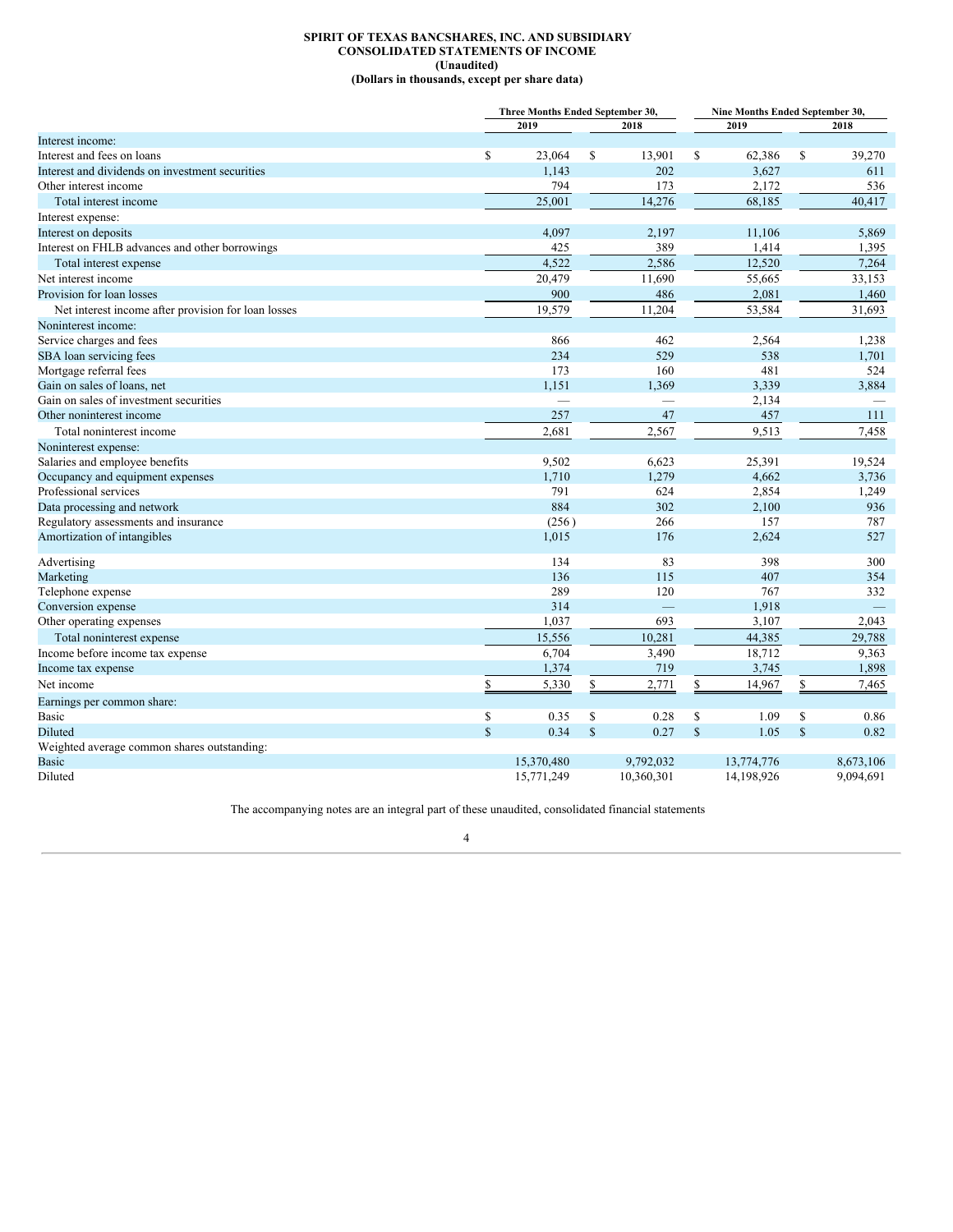#### **SPIRIT OF TEXAS BANCSHARES, INC. AND SUBSIDIARY CONSOLIDATED STATEMENTS OF COMPREHENSIVE INCOME (Unaudited) (Dollars in thousands)**

<span id="page-4-0"></span>

|                                                                                            | Three Months Ended September 30, |              |  |       | Nine Months Ended September 30, |      |       |  |  |
|--------------------------------------------------------------------------------------------|----------------------------------|--------------|--|-------|---------------------------------|------|-------|--|--|
|                                                                                            |                                  | 2019<br>2018 |  | 2019  |                                 | 2018 |       |  |  |
| Net income                                                                                 |                                  | 5.330        |  | 2.771 | 14.967                          |      | 7,465 |  |  |
| Other comprehensive income (loss):                                                         |                                  |              |  |       |                                 |      |       |  |  |
| Unrealized net holding gains (losses) on investment securities available for sale, net of  |                                  |              |  |       |                                 |      |       |  |  |
| (tax) and benefit of $\{(158), \{(857)\}$ and $\{(169), \{(169)\}$                         |                                  | 595          |  | (61)  | 3.225                           |      | (637) |  |  |
| Reclassification adjustment for realized (gains) losses on investment securities available |                                  |              |  |       |                                 |      |       |  |  |
| for sale included in net income, net of taxes of \$0, \$0, \$529 and \$0, respectively     |                                  |              |  |       | (1.988)                         |      |       |  |  |
| Total other comprehensive income (loss)                                                    |                                  | 595          |  | (61)  | 1,237                           |      | (637) |  |  |
| Total comprehensive income                                                                 |                                  | 5.925        |  | 2.710 | 16.204                          |      | 6,828 |  |  |

The accompanying notes are an integral part of these unaudited, consolidated financial statements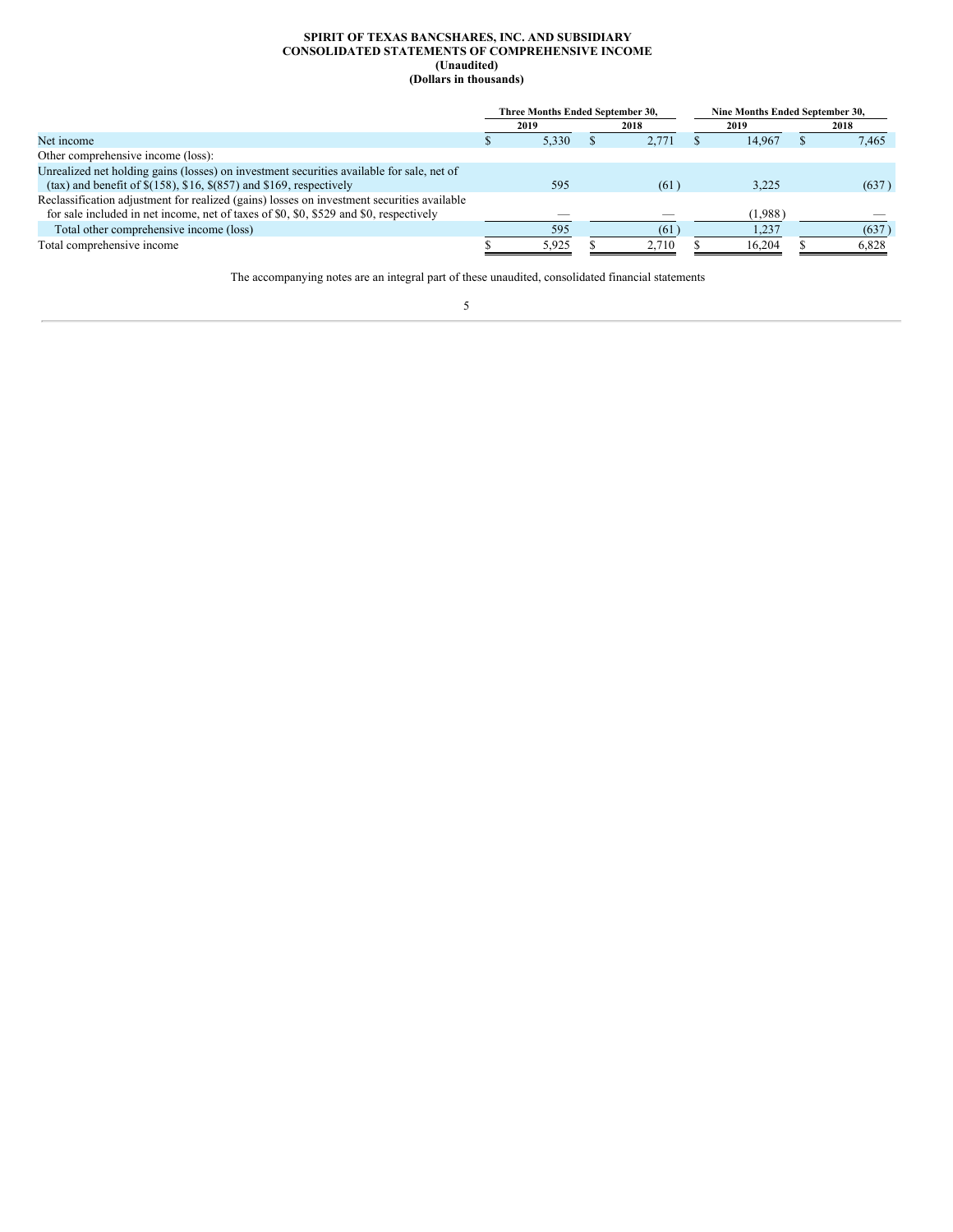## **SPIRIT OF TEXAS BANCSHARES, INC. AND SUBSIDIARY CONSOLIDATED STATEMENTS OF CHANGES IN STOCKHOLDERS' EQUITY (Unaudited) (Dollars in thousands)**

<span id="page-5-0"></span>

|                                                         | <b>Shares</b> of<br>Common<br><b>Stock</b> | <b>Shares</b> of<br>Preferred<br><b>Stock</b> | Common<br><b>Stock</b>  |              | Preferred<br><b>Stock</b>             |     | Retained<br>Earnings |              | <b>Treasury</b><br><b>Stock</b>       |               | <b>Accumulated</b><br>Other<br>Comprehensive<br>Income (Loss) |               | Total<br>Stockholders'<br><b>Equity</b> |
|---------------------------------------------------------|--------------------------------------------|-----------------------------------------------|-------------------------|--------------|---------------------------------------|-----|----------------------|--------------|---------------------------------------|---------------|---------------------------------------------------------------|---------------|-----------------------------------------|
| Three Months Ended September 30,                        | 9,786,611                                  |                                               | \$127,344               | S            |                                       |     | 21,719               | <sup>S</sup> |                                       | <sup>\$</sup> | (1,077)                                                       | <sup>\$</sup> | 147,986                                 |
| Balance as of July 1, 2018                              | $\overline{\phantom{0}}$                   |                                               |                         |              |                                       |     |                      |              |                                       |               |                                                               |               |                                         |
| Net income<br>Shares issued in offering, net adjustment |                                            |                                               | (161)                   |              |                                       |     | 2,771                |              |                                       |               |                                                               |               | 2,771<br>(161)                          |
| Exercise of stock options and warrants                  | 25,870                                     |                                               | 177                     |              |                                       |     |                      |              |                                       |               |                                                               |               | 177                                     |
| Stock-based compensation                                |                                            |                                               | 181                     |              |                                       |     |                      |              |                                       |               |                                                               |               | 181                                     |
| Other comprehensive income (loss)                       |                                            |                                               |                         |              |                                       |     |                      |              |                                       |               | (61)                                                          |               | (61)                                    |
|                                                         |                                            |                                               |                         |              |                                       |     |                      |              |                                       |               |                                                               |               |                                         |
| Balance as of September 30, 2018                        | 9,812,481                                  | $\qquad \qquad -$                             | 127,541<br>\$           | $\mathbb{S}$ | $\hspace{1.0cm} \rule{1.5cm}{0.15cm}$ | \$  | 24,490               | $\mathbb{S}$ | $\hspace{1.0cm} \rule{1.5cm}{0.15cm}$ | $\$$          | (1, 138)                                                      | \$            | 150,893                                 |
| Balance as of July 1, 2019                              | 13,790,332                                 |                                               | $\mathbb{S}$<br>204,974 | S            |                                       |     | 36,640               | $\mathbb{S}$ |                                       | <sup>\$</sup> | 2,496                                                         | \$            | 244,110                                 |
| Net income                                              |                                            |                                               |                         |              |                                       |     | 5,330                |              |                                       |               |                                                               |               | 5,330                                   |
| Shares issued in offering, net                          | 2,300,000                                  |                                               | 46,542                  |              |                                       |     |                      |              |                                       |               |                                                               |               | 46,542                                  |
| Exercise of stock options and warrants                  | 40,737                                     | -                                             | 175                     |              |                                       |     |                      |              |                                       |               | -                                                             |               | 175                                     |
| Stock-based compensation                                |                                            |                                               | 184                     |              |                                       |     |                      |              |                                       |               |                                                               |               | 184                                     |
| Treasury stock purchases                                | (9,590)                                    | $\overline{\phantom{0}}$                      |                         |              |                                       |     |                      |              | (198)                                 |               | $\overline{\phantom{0}}$                                      |               | (198)                                   |
| Other comprehensive income (loss)                       |                                            |                                               |                         |              |                                       |     |                      |              |                                       |               | 595                                                           |               | 595                                     |
| Balance as of September 30, 2019                        | 16, 121, 479                               | $\overbrace{\qquad \qquad }^{}$               | 251,875<br>\$           | \$           |                                       | \$  | 41,970               | \$           | (198)                                 | \$            | 3,091                                                         | \$            | 296,738                                 |
| Nine Months Ended September 30,                         |                                            |                                               |                         |              |                                       |     |                      |              |                                       |               |                                                               |               |                                         |
| Balance as of January 1, 2018                           | 7,280,183                                  |                                               | $\mathbb{S}$<br>82,615  | $\mathbb{S}$ |                                       | \$  | 17,025               | $\mathbf{s}$ |                                       | $\mathcal{S}$ | $(501)$ \$                                                    |               | 99,139                                  |
| Net income                                              |                                            |                                               |                         |              |                                       |     | 7,465                |              |                                       |               |                                                               |               | 7,465                                   |
| Shares issued in offering, net                          | 2,300,000                                  |                                               | 42.058                  |              |                                       |     |                      |              |                                       |               |                                                               |               | 42,058                                  |
| Exercise of stock options and warrants                  | 232,298                                    |                                               | 2,362                   |              |                                       |     |                      |              |                                       |               |                                                               |               | 2,362                                   |
| Stock-based compensation                                |                                            |                                               | 506                     |              |                                       |     |                      |              |                                       |               |                                                               |               | 506                                     |
| Other comprehensive income (loss)                       |                                            |                                               |                         |              |                                       |     |                      |              |                                       |               | (637)                                                         |               | (637)                                   |
| Balance as of September 30, 2018                        | 9,812,481                                  |                                               | 127,541<br>$\mathbb{S}$ | $\mathbb{S}$ |                                       | \$. | 24,490               | \$           |                                       | $\mathbf S$   | (1, 138)                                                      | \$            | 150,893                                 |
| Balance as of January 1, 2019                           | 12, 103, 753                               |                                               | 169,939<br>$\mathbb{S}$ | S            |                                       | \$  | 27,003               | <b>S</b>     |                                       | \$            | 1,854                                                         | \$            | 198,796                                 |
| Net income                                              |                                            |                                               |                         |              |                                       |     | 14,967               |              |                                       |               |                                                               |               | 14,967                                  |
| Shares issued in business combination                   | 1,579,191                                  |                                               | 33,479                  |              |                                       |     |                      |              |                                       |               |                                                               |               | 33,479                                  |
| Shares issued in offering, net                          | 2,300,000                                  |                                               | 46,542                  |              |                                       |     |                      |              |                                       |               |                                                               |               | 46,542                                  |
| Exercise of stock options and warrants                  | 148,125                                    |                                               | 1,463                   |              |                                       |     |                      |              |                                       |               |                                                               |               | 1,463                                   |
| Stock-based compensation                                | $\overline{\phantom{0}}$                   | $\overline{\phantom{m}}$                      | 452                     |              |                                       |     |                      |              | $\overline{\phantom{0}}$              |               |                                                               |               | 452                                     |
| Treasury stock purchases                                | (9,590)                                    | $\overline{\phantom{0}}$                      |                         |              |                                       |     |                      |              | (198)                                 |               |                                                               |               | (198)                                   |
| Other comprehensive income (loss)                       |                                            |                                               |                         |              |                                       |     |                      |              |                                       |               | 1,237                                                         |               | 1.237                                   |
| Balance as of September 30, 2019                        | 16, 121, 479                               | $\overbrace{\qquad \qquad }^{}$               | \$<br>251,875           | \$           |                                       | \$  | 41,970               | S            | (198)                                 | S             | 3,091                                                         | \$            | 296,738                                 |

The accompanying notes are an integral part of these unaudited, consolidated financial statements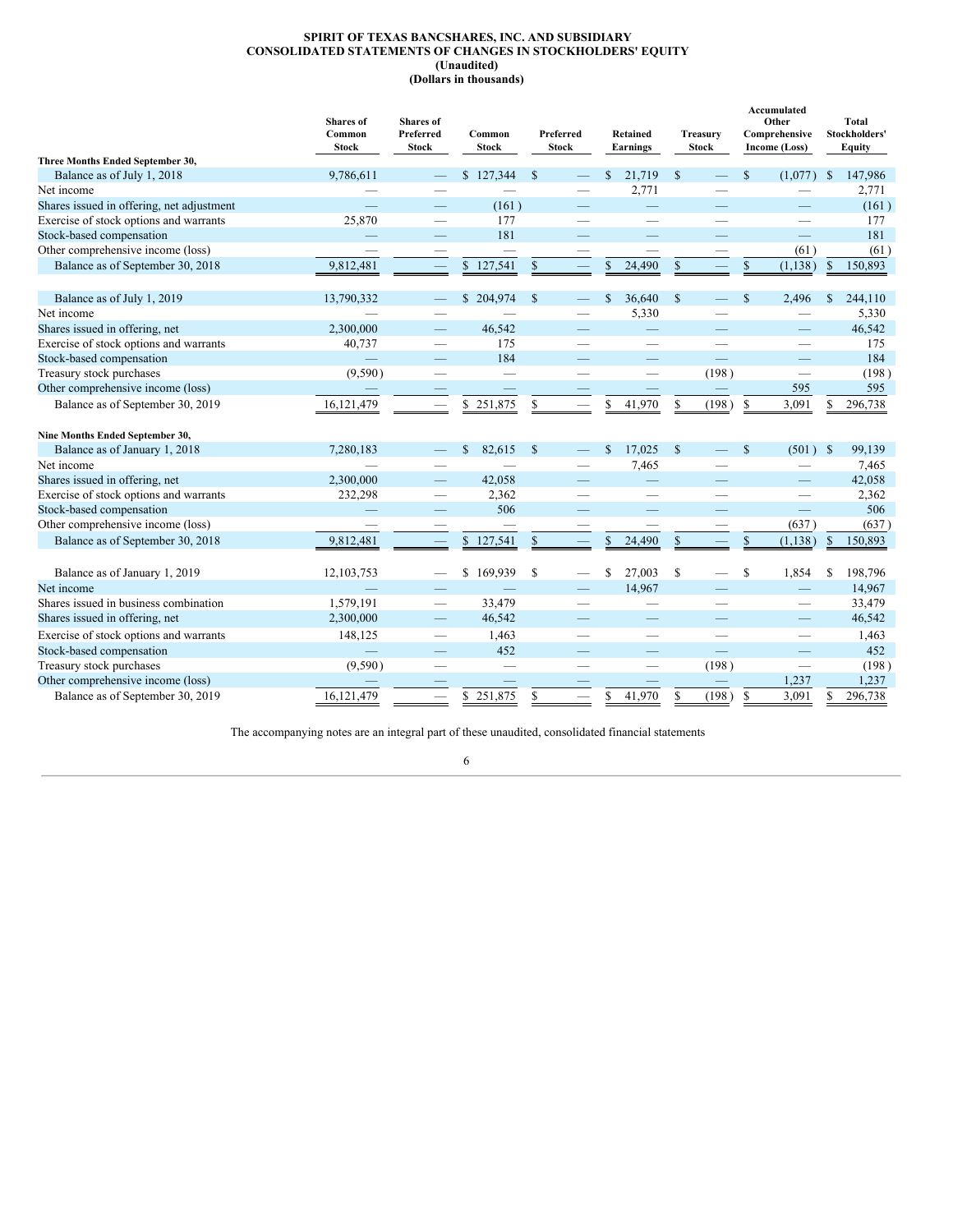#### **SPIRIT OF TEXAS BANCSHARES, INC. AND SUBSIDIARY CONSOLIDATED STATEMENTS OF CASH FLOWS (Unaudited) (Dollars in thousands)**

<span id="page-6-0"></span>

|                                                                                             |                 | Nine Months Ended September 30, |
|---------------------------------------------------------------------------------------------|-----------------|---------------------------------|
|                                                                                             | 2019            | 2018                            |
| Cash Flows From Operating Activities:                                                       |                 |                                 |
| Net income                                                                                  | S<br>14,967     | S<br>7,465                      |
| Adjustments to reconcile net income to net cash provided by (used in) operating activities: |                 |                                 |
| Provision for loan losses                                                                   | 2,081           | 1,460                           |
| Depreciation and amortization                                                               | 2,212           | 1,410                           |
| Net amortization (accretion) of premium (discount) on investment securities                 | 294             | 234                             |
| Amortization of core deposit intangible                                                     | 2.624           | 527                             |
| Accretion of discount on retained SBA loans                                                 | (941)           | (672)                           |
| Deferred tax expense (benefit)                                                              | 2,765           | (18)                            |
| Originations of loans held for sale                                                         | (38, 692)       | (50, 963)                       |
| Proceeds from loans held for sale                                                           | 43,351          | 53,152                          |
| Net gains on sale of loans held for sale                                                    | (3,339)         | (3,884)                         |
| (Gain) loss on sale of investment securities                                                | (2,134)         |                                 |
| (Gain) loss on sale of other real estate owned                                              | (90)            | 11                              |
| Fair value adjustment on SBA servicing asset                                                | 1,201           | 805                             |
| Stock-based compensation                                                                    | 452             | 506                             |
| Increase in cash surrender value of BOLI                                                    | (217)           | (4)                             |
| Net change in operating assets and liabilities:                                             |                 |                                 |
| Net change in accrued interest receivable                                                   | (235)           | (249)                           |
| Net change in accrued interest payable                                                      | (40)            | 68                              |
| Net change in other assets                                                                  | 995             | 945                             |
| Net change in other liabilities                                                             | (1, 943)        | (701)                           |
| Net cash provided by (used in) operating activities                                         | 23,311          | 10,092                          |
| Cash Flows From Investing Activities:                                                       |                 |                                 |
| Purchases of investment securities available for sale                                       | (32, 536)       |                                 |
| Sales of investment securities available for sale                                           | 79.920          |                                 |
| Paydown and maturities of investment securities available for sale                          | 24,134          | 2,754                           |
| Purchase of FHLB and other bank stock                                                       | (124)           | (49)                            |
| Sale of FHLB and other bank stock                                                           | 378             |                                 |
| Proceeds from the sale of loans held for investment                                         |                 | 1,451                           |
| Net change in loans                                                                         | (89, 661)       | (85,969)                        |
| Proceeds from the sale of other real estate owned                                           | 1,123           | 22                              |
| Purchase of premises and equipment                                                          | (7, 410)        | (5,356)                         |
| Net cash received in business combination                                                   | 28,126          |                                 |
| Net cash provided by (used in) investing activities                                         | 3.950           | (87, 147)                       |
| Cash Flows From Financing Activities:                                                       |                 |                                 |
| Net change in deposits                                                                      | 3,503           | 37,242                          |
| Redemption of trust preferred securities                                                    | 77              |                                 |
| Proceeds from long-term borrowings                                                          | 25,598          |                                 |
| Repayment of long-term borrowings                                                           | (37, 915)       | (11, 450)                       |
| Proceeds from short-term borrowings                                                         |                 | 10,000                          |
|                                                                                             | (12,500)        |                                 |
| Repayment of short-term borrowings                                                          | 8,697           | (15,000)                        |
| Net change in secured borrowings                                                            |                 | (1,968)                         |
| Shares issued in offering, net<br>Purchase of treasury stock                                | 46,542<br>(198) | 42,058                          |
|                                                                                             |                 |                                 |
| Exercise of stock options and warrants                                                      | 1,463           | 2,362                           |
| Net cash provided by (used in) financing activities                                         | 35,267          | 63,244                          |
| Net Change in Cash and Cash Equivalents                                                     | 62,528          | (13, 811)                       |
| Cash and Cash Equivalents at Beginning of Period                                            | 89,015          | 57,949                          |
| Cash and Cash Equivalents at End of Period                                                  | 151,543<br>S    | \$<br>44,138                    |
| Supplemental Disclosures of Cash Flow Information:                                          |                 |                                 |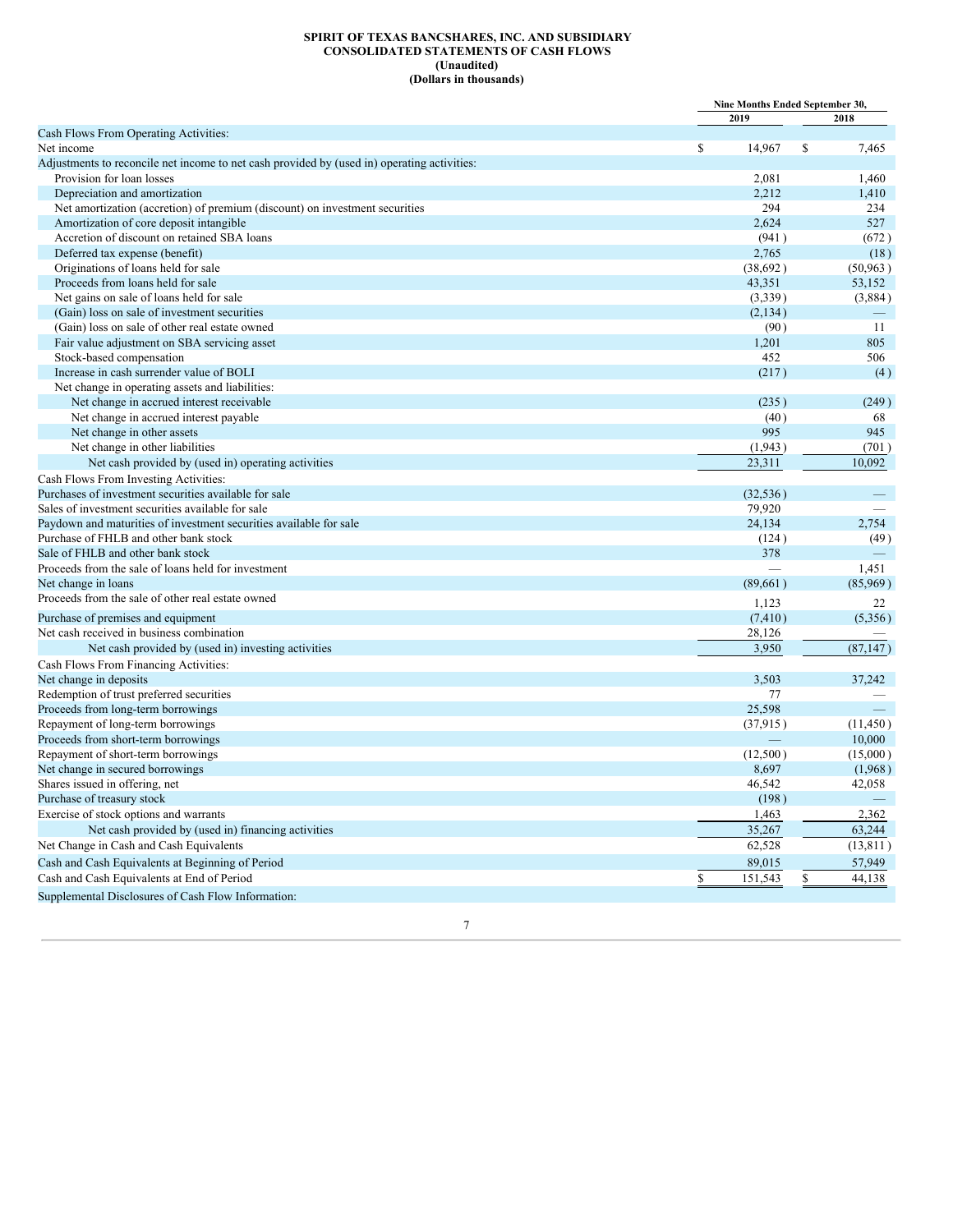| Interest paid                                                          | 12.220  | 5,802 |
|------------------------------------------------------------------------|---------|-------|
| Income taxes paid                                                      | 2.000   | 2,850 |
| Supplemental disclosure of noncash investing and financing activities: |         |       |
| Transfer of loans to other real estate owned and repossessed assets    | 98      | 301   |
| Fair value of assets acquired in business combination, excluding cash  | 404,970 |       |
| Goodwill recorded                                                      | 24,843  |       |
| Liabilities assumed in business combination                            | 399.605 |       |
| Stock issued in business combination                                   | 33,479  |       |
|                                                                        |         |       |

The accompanying notes are an integral part of these unaudited, consolidated financial statements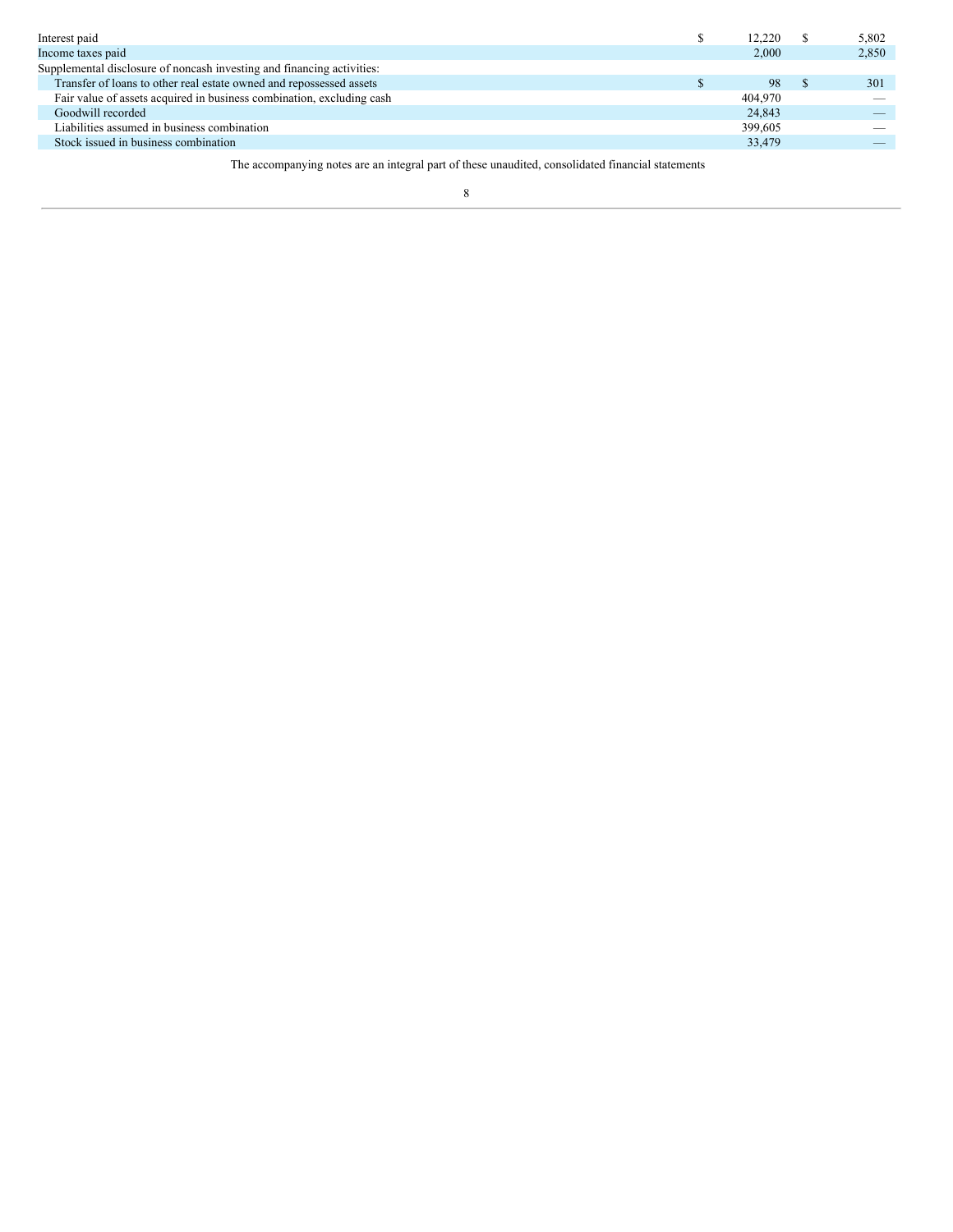#### **SPIRIT OF TEXAS BANCSHARES, INC. NOTES TO CONSOLIDATED FINANCIAL STATEMENTS (Unaudited)**

## <span id="page-8-0"></span>**NOTE 1. SUMMARY OF SIGNIFICANT ACCOUNTING POLICIES**

#### *Nature of Operations*

Spirit of Texas Bancshares, Inc. ("Spirit," "STXB," the "Holding Company" or "Company") is a bank holding company headquartered in Conroe, Texas that provides, through its bank subsidiary, a variety of financial services to individuals and corporate customers located largely in the State of Texas, and which customers are primarily involved in agricultural, light industrial and commercial arenas.

The Company consummated the underwritten initial public offering of its common stock in May 2018. In connection with the initial public offering, the Company issued and sold 2,300,000 shares of its common stock, including 300,000 shares of common stock sold pursuant to the underwriters' full exercise of their option to purchase additional shares, at an offering price of \$21.00 per share, for aggregate gross proceeds of \$48.3 million before deducting underwriting discounts and offering expenses, and aggregate net proceeds of \$42.1 million after deducting underwriting discounts and offering expenses.

In addition, the Company consummated an underwritten public offering of its common stock on July 25, 2019 (the "2019 Offering")In connection with the 2019 Offering, the Company issued and sold 2,300,000 shares of its common stock, including300,000 shares sold pursuant to the Underwriters' full exercise of their option to purchase additional shares, at a public offering price of \$21.50 per share for net proceeds of approximately \$46.5 million after deducting underwriting discounts and commissions and estimated offering expenses. The Company used \$21.0 million of the net proceeds from the Offering to pay off a line of credit with a third-party lender and approximately \$17.9 million of the net proceeds from the Offering to fund the cash portion of the merger consideration paid to the sole shareholder of Chandler Bancorp, Inc. ("Chandler") in the Company's acquisition of Chandler and its subsidiary, Citizens State Bank. The remaining net proceeds will be used by the Company for other general corporate purposes in order to support its continued growth, including investments in its bank subsidiary and future strategic acquisitions.

#### *Basis of Presentation*

The consolidated financial statements include the accounts of the Holding Company and the accounts of its wholly-owned subsidiary, Spirit of Texas Bank, SSB (the "Bank"). All significant intercompany balances and transactions have been eliminated in consolidation.

The accompanying unaudited condensed consolidated financial statements have been prepared in conformity with U.S. generally accepted accounting principles ("GAAP") for interim financial information and Article 8 of Regulation S-X. Accordingly, they do not include all of the information and footnotes required by GAAP for complete financial statements. Operating results for the period ended September 30, 2019 are not necessarily indicative of the results that may be expected for the year ending December 31, 2019 and should be read in conjunction with the audited financial statements and notes thereto for the year ended December 31, 2018 previously filed with the Securities and Exchange Commission in the Company's Annual Report on Form 10-K.

In the opinion of management, all adjustments (consisting of normal recurring accruals) considered necessary for the fair presentation of these consolidated financial statements have been included. The preparation of financial statements in conformity with these accounting principles requires management to make estimates and assumptions that affect the reported amounts of assets and liabilities at the date of the financial statements and income and expense during the reporting periods and the related disclosures. Although management's estimates and assumptions are based on current expectations, estimates, forecasts and projections about future performance of the Company, such estimates and assumptions are not guarantees of future performance and involve certain risks, uncertainties and assumptions that are difficult for the Company to assess. Operating results for the interim periods disclosed herein are not necessarily indicative of the results that may be expected for a full year or any future period.

## *Correction of an Immaterial Error on the Consolidated Balance Sheet and Cash Flow*

The Company identified an immaterial error pertaining to the accounting of certain loan participations sold impacting its consolidated balance sheet and its consolidated statement of cash flows. Due to the rights retained on certain loan participations sold, the Company is deemed to have retained effective control over these loans under Financial Accounting Standards Board ("FASB")'s Accounting Standards Codification ("ASC") Topic 860, "Transfers and Servicing", and therefore these participations sold must be accounted for as a secured borrowing. The Company reviewed the impact of this error on the prior periods and determined that the error was not material to the prior period consolidated financial statements. The Company has corrected the immaterial error in the

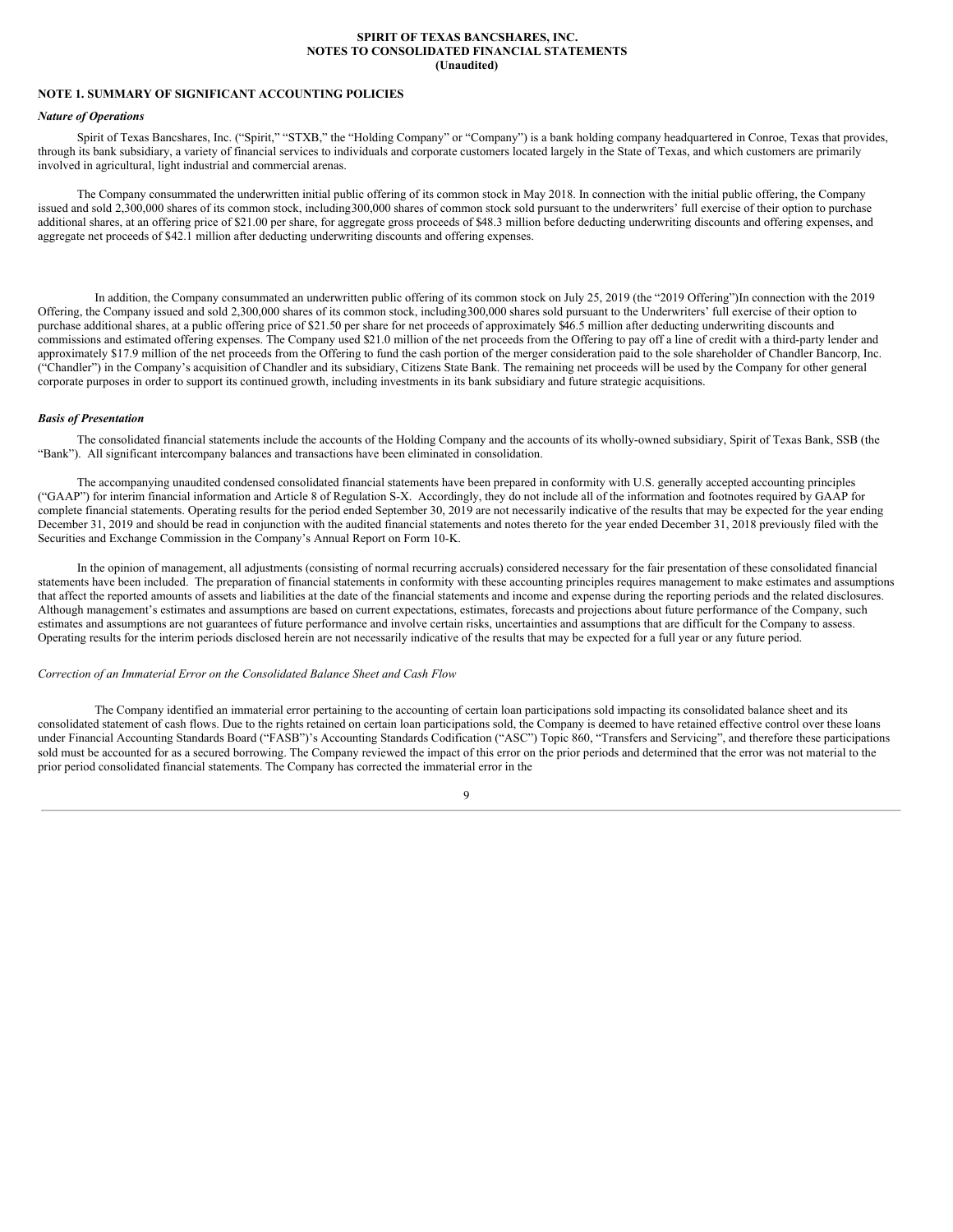consolidated balance sheet as of December 31, 2018 by revising the previously reported loans held for investment and long-term borrowings. The impact of theimmaterial error correction increased loans held for investment and long-term borrowingsby \$9.9 million. The Company has also made revisions to correct the immaterial errors inthe consolidated statement of cash flows for the nine months ended September 30, 2018 by increasing investing cash flows by \$2.0 million and decreasing financing cash flows by \$2.0 million from amounts previously reported.

#### *Accounting Policies Recently Adopted and Pending Accounting Pronouncements*

ASU 2019-04, "Codification Improvements to Topic 326, Financial Instruments-Credit Losses, Topic 815, Derivatives and Hedging, and Topic 825, Financial *Instruments" –* Issued in April 2019, Accounting Standards Update ("ASU") No. 2019-04 clarifies a number of issues discussed at the June 2018 and November 2018 Credit Losses Transition Resource Group meetings. The clarifications address a variety of identified issues including but not limited to the treatment of accrued interest receivable as it relates to the allowance for credit losses, transfers between loan classifications and categories, recoveries, and using projections of future interest rate environments in expected cash flow calculations. Management is evaluating these clarifications concurrently with our assessment of ASU 2016-13.

*ASU 2018-13, "Fair Value Measurement Disclosure Framework"*– Issued in August 2018, ASU No. 2018-13 modifies the disclosure requirements on fair value measurements outlined in Topic 820, Fair Value Measurements. Specifically the amendments in the ASU remove the requirements to disclose the amount and reasons for transfers between fair value hierarchy levels, the policy for timing of transfers between levels, the valuation processes for Level 3 fair value measurements, and for nonpublic entities, disclosure of the changes in unrealized gains and losses for the period included in earnings for recurring Level 3 fair value measurements. Additionally, the ASU adds disclosure requirements regarding changes in unrealized gains and losses for the period included in other comprehensive income related to Level 3 fair value measurements, and disclosure of the range and weighted average of significant unobservable inputs used to develop Level 3 fair value measurements. The amendments of ASU 2018-13 are effective for all entities for interim and annual periods beginning after December 15, 2019. Management adopted the provisions of this ASU removing fair value disclosure requirements as of December 31, 2018 as early adoption of the removal provisions was allowed and will adopt the remaining provisions of the ASU as of the effective date.

*ASU 2018-09, "Codification Improvements."* - Issued in July 2018, ASU No. 2018-09 makes changes to a variety of topics to clarify, correct errors in, or make minor improvements to the Accounting Standards Codification. The majority of the amendments in ASU 2018-09 will be effective in annual periods beginning after December 15, 2018. ASU 2018-09 is not expected to have a material impact on the Company's consolidated financial statements.

ASU 2017-04, "Intangibles-Goodwill and Other (Topic 350): Simplifying the Test for Goodwill Impairment. "Issued in January 2017, ASU 2017-04 simplifies the manner in which an entity is required to test goodwill for impairment by eliminating Step 2 from the goodwill impairment test. Step 2 measures a goodwill impairment loss by comparing the implied fair value of a reporting unit's goodwill with the carrying amount of that goodwill. In computing the implied fair value of goodwill under Step 2, an entity, prior to the amendments in ASU 2017-04, had to perform procedures to determine the fair value at the impairment testing date of its assets and liabilities, including unrecognized assets and liabilities, in accordance with the procedure that would be required in determining the fair value of assets acquired and liabilities assumed in a business combination. However, under the amendments in ASU 2017-04, an entity should (1) perform its annual or interim goodwill impairment test by comparing the fair value of a reporting unit with its carrying amount, and (2) recognize an impairment charge for the amount by which the carrying amount exceeds the reporting unit's fair value, with the understanding that the loss recognized should not exceed the total amount of goodwill allocated to that reporting unit. Additionally, ASU 2017-04 removes the requirements for any reporting unit with a zero or negative carrying amount to perform a qualitative assessment and, if it fails such qualitative test, to perform Step 2 of the goodwill impairment test. ASU 2017-04 is effective prospectively for public entities for annual, or any interim, goodwill impairment tests in fiscal years beginning after December 15, 2019 and for all other entities for impairment tests in fiscal years beginning after December 15, 2021. Management will adopt this ASU using the public company effective date as early adoption is permitted and will continue to evaluate the impact this ASU will have on the consolidated financial statements through its effective date; however, the adoption of ASU 2017-04 is not expected to have a material impact on the Company's consolidated financial statements.

ASU 2016-13, "Financial Instruments-Credit Losses (Topic 326): Measurement of Credit Losses on Financial Instruments."Issued in June 2016, ASU 2016-13 will add FASB ASC Topic 326, "Financial Instruments-Credit Losses," and finalizes amendments to FASB ASC Subtopic 825-15, "Financial Instruments-Credit Losses." The amendments of ASU 2016-13 are intended to provide financial statement users with more decision-useful information related to expected credit losses on financial instruments and other commitments to extend credit by replacing the current incurred loss impairment methodology with a methodology that reflects expected credit losses and requires consideration of a broader range of reasonable and supportable information to determine credit loss estimates. The amendments of ASU 2016-13 eliminate the probable initial recognition threshold and, in turn, reflect an entity's current estimate of all expected credit losses. ASU 2016-13 does not specify the method for measuring expected credit losses, and an entity is allowed to apply methods that reasonably reflect its expectations of the credit loss estimate. Additionally, the amendments of ASU 2016-13 require that credit losses on available for sale debt securities be presented as an allowance rather than as a write-down. The amendments of ASU 2016-13 were originally effective for public entities for interim and

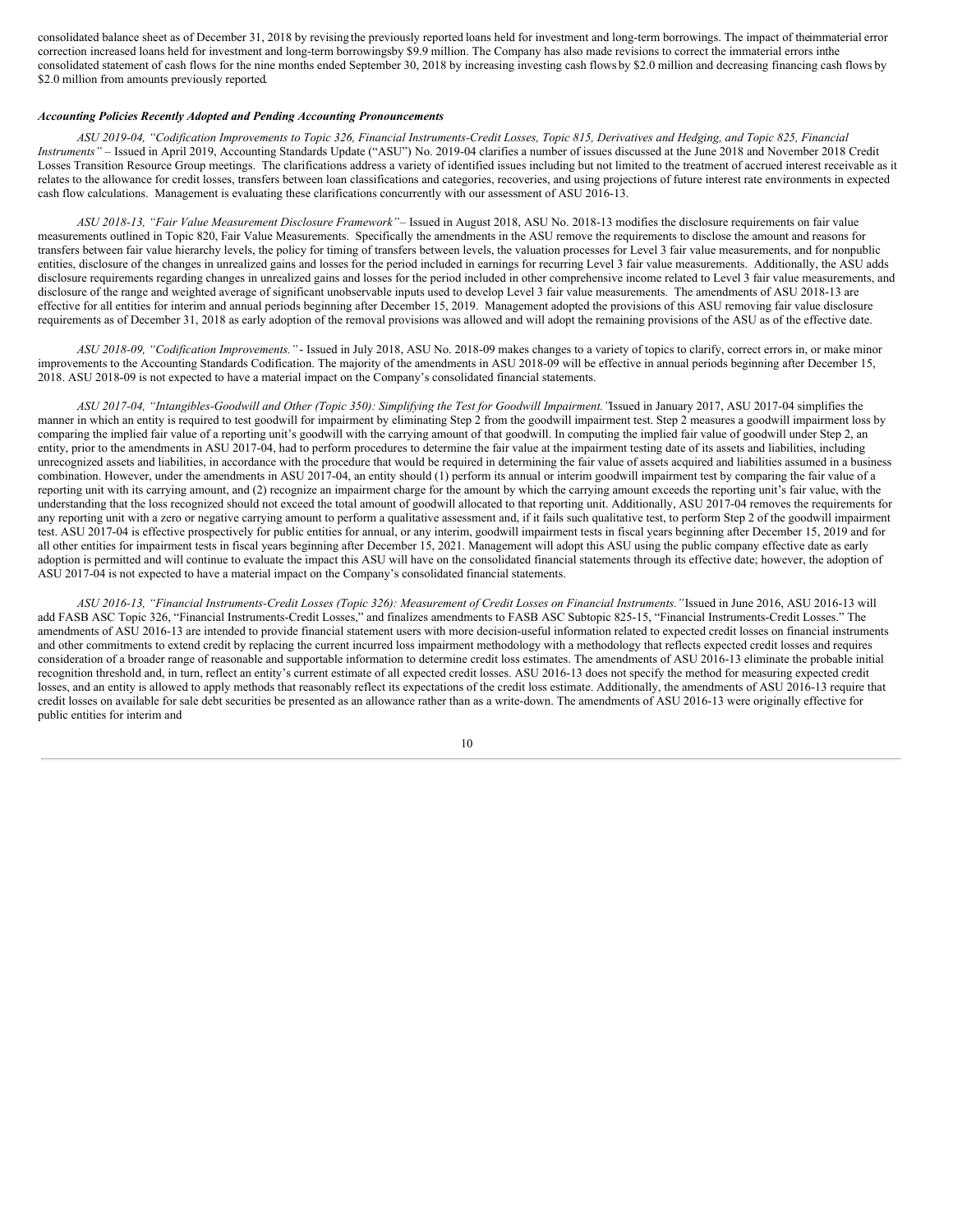annual periods beginning after December 15, 2019 and for all other entities for periods beginning after December 15, 2020. Issued in November 2018, ASU 2018- 19, "Codification Improvements to Topic 326, Financial Instruments-Credit Losses," alters the effective date of ASU 2016-13 for private companies. Under the provisions of ASU 2018-19, ASU 2016-13 is now effective for fiscal years beginning after December 15, 2021 including interim periods within those years for non-public business entities. Earlier application is permitted for interim and annual periods beginning after December 15, 2018. Management has elected to adopt this ASU using the updated private company effective date and is currently evaluating the impact this ASU will have on the consolidated financial statements and that evaluation will depend on economic conditions and the composition of the Company's loan and lease portfolio at the time of adoption.

*ASU 2016-02, "Leases (Topic 842)."* Issued in February 2016, ASU 2016-02 was issued by the FASB to increase transparency and comparability among organizations by recognizing lease assets and lease liabilities on the balance sheet and by disclosing key information about leasing arrangements. ASU 2016-02 will, among other things, require lessees to recognize a lease liability, which is a lessee's obligation to make lease payments arising from a lease, measured on a discounted basis; and a right-of-use asset, which is an asset that represents the lessee's right to use, or control the use of, a specified asset for the lease term. ASU 2016-02 does not significantly change lease accounting requirements applicable to lessors; however, the ASU contains some targeted improvements that are intended to align, where necessary, lessor accounting with the lessee accounting model and with the updated revenue recognition guidance issued in 2014. The amendments of ASU 2016-02 are effective for public entities for interim and annual periods beginning after December 15, 2018 and for other entities for periods beginning after December 15, 2019. The adoption of this ASU will result in an increase to the Consolidated Balance Sheets for right-of-use assets and associated lease liabilities for operating leases in which the Company is the lessee. Under current accounting standards, all of the Company's leases are classified as operating leases and, as such, are not recognized on the Company's Consolidated Balance Sheet. Additionally, in July 2018, the FASB issued ASU No. 2018-10, Codification Improvements to Topic 842, Leases and ASU No. 2018-11, Leases, Targeted Improvements. The amendments in these updates provide additional clarification and implementation guidance on certain aspects of ASU 2016-02 and have the same effective and transition requirements as ASU 2016-02. Specifically, ASU 2018-11 creates an additional transition method option allowing entities to record a cumulative effect adjustment to opening retained earnings in the year of adoption. In December 2018, the FASB further issued ASU 2018-20, *Leases (Topic 842) Narrow-Scope Improvements for Lessors*. The amendments in this update permits lessors to make an accounting policy election to not evaluate whether certain sales taxes and other similar taxes are lessor costs or lessee costs and instead account for the costs as if they were lessee costs. Additionally, the amendment requires lessors to exclude from variable payments, and therefore revenue, lessor costs paid by lessees directly to third parties. The amendments also require lessors to account for costs excluded from the consideration of a contract that are paid by the lessor and reimbursed by the lessee as variable payments. In March 2019, the FASB also issued ASU 2019-01, *Leases (Topic 842) Codification Improvements,* to further clarify certain identified issues regarding implementation of ASU 2016-02. Specifically, the amendments in ASU 2019-01 clarify the determination of fair value of underlying assets by lessors that are not manufacturers or dealers, the cash flow presentation of sales-type or direct financing leases, and transition disclosures for interim periods. Management will adopt these ASUs using the private company effective date of January 1, 2020 and is currently evaluating the impact to the consolidated financial statements and related method of adoption, specifically, management is in the process of determining an appropriate discount rate to record identified right-of-use assets.

#### **NOTE 2. REVENUE RECOGNITION**

On January 1, 2019, the Company adopted ASU No. 2014-09, "*Revenue from Contracts with Customers (Topic 606)*," and all subsequent ASUs that modified Topic 606. The implementation of the new standard did not have a material impact on the measurement or recognition of revenue; as such, a cumulative effect adjustment to opening retained earnings was not deemed necessary. Results for reporting periods beginning after January 1, 2019 are presented under Topic 606, while prior period amounts were not adjusted and continue to be reported in accordance with our historic accounting under Topic 605.

Topic 606 does not apply to revenue associated with financial instruments, including revenue from loans and securities. In addition, certain non-interest income streams such as fees associated with mortgage servicing rights, financial guarantees, derivatives, and certain credit card fees are also not in scope of the new guidance. Topic 606 is applicable to non-interest revenue streams, such as deposit related fees, interchange fees, merchant income, and brokerage and investment advisory service commissions. However, the recognition of these revenue streams did not change significantly upon adoption of Topic 606. Substantially all of the Company's revenue is generated from contracts with customers. Non-interest revenue streams in-scope of Topic 606 are discussed below.

#### *Core Service Charges on Deposit Accounts*

Core service charges on deposit accounts consist of account analysis fees (i.e., net fees earned on analyzed business and public checking accounts) and monthly service fees. The Company's performance obligation for account analysis fees and monthly service fees is generally satisfied, and the related revenue recognized, over the period in which the service is provided. Payment for service charges on deposit accounts is primarily received immediately or in the following month through a direct charge to customers' accounts.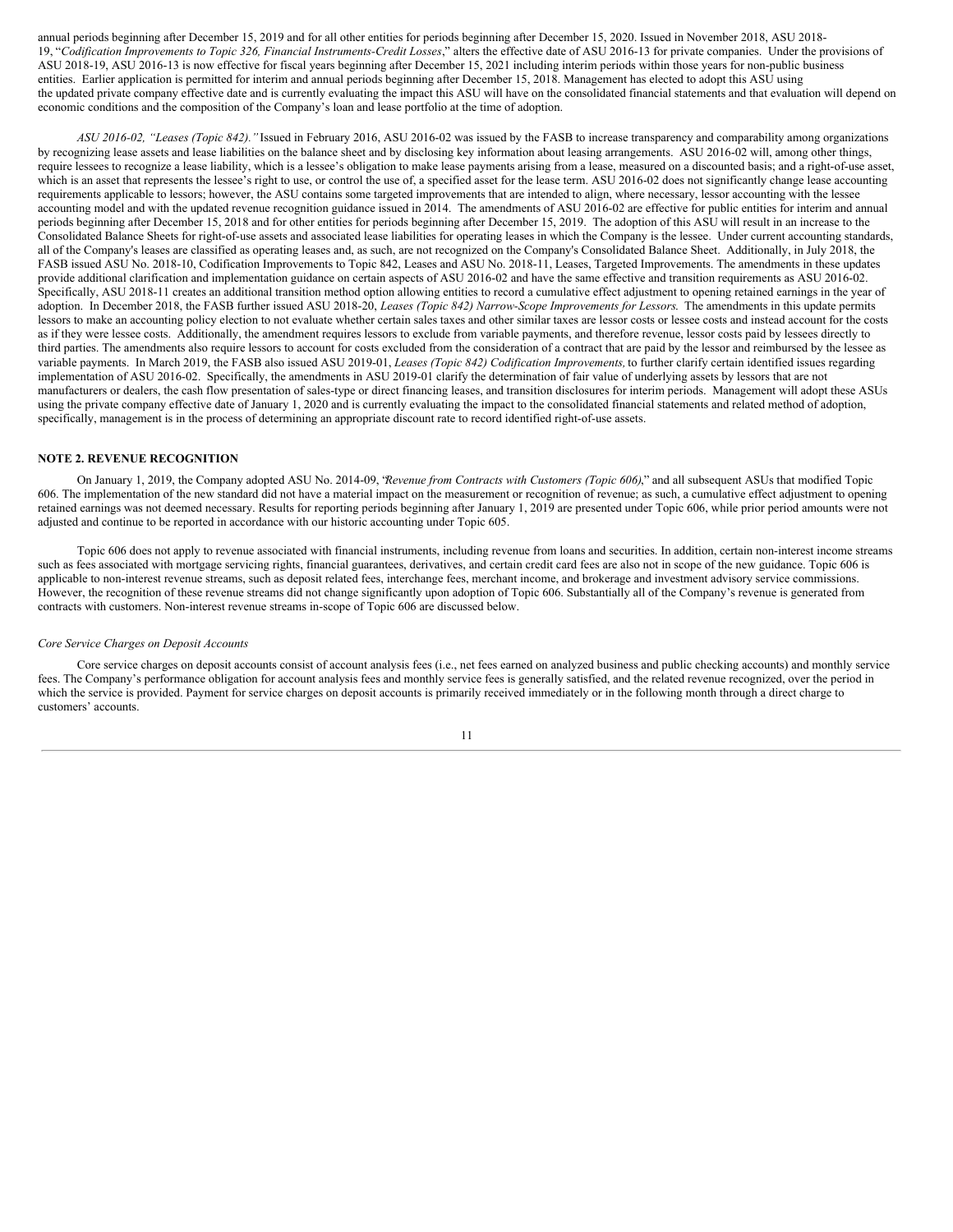#### *Transaction Based Fee Income on Deposit Accounts*

Transaction based fee income on deposit accounts consists of variable revenue streams associated with activities which a deposit account holder may initiate on a transaction by transaction basis. The majority of transaction based fee income arises from interchange revenue received when deposit customers use a debit card for a point of sale transaction over a third party card payment network. Interchange revenue is recorded net of related interchange expenses in the month in which the transaction occurs.

Merchant services income is realized through a third party service provider who is contracted by the Bank under a referral arrangement. Such fees represent fees charged to merchants to process their debit card transactions, in addition to account management fees. The third party service provider also issues credit cards as private label in the Company's name in exchange for a referral fee. Fees are earned and recorded in the same period as the referral occurs and the card is issued.

Other transaction based service charges on deposit accounts include revenue from processing wire transfers, issuing cashier's checks, processing check orders, and renting safe deposit boxes. The Company's performance obligation related to these service charges is largely satisfied, and related revenue recognized, when the services are rendered or upon completion. Payment is typically received immediately or charged to the customers' account in the period the service is provided. Safe deposit box rental fees are charged to the customer on an annual basis and recognized upon receipt of payment. The Company determined that since rentals and renewals occur fairly consistently over time, revenue is recognized on a basis consistent with the duration of the performance obligation.

#### *Mortgage Referral Fees*

Mortgage referral fees are also transaction based fee income. The Company's performance obligation for fees is largely satisfied when the services are rendered or upon completion. Payment is typically received immediately.

The following presents non-interest income, segregated by revenue streams in-scope and out-of-scope of Topic 606, for the three and nine months ended September 30, 2019 and 2018:

|                                                 | Three Months Ended September 30, |       |      |       |          | Nine Months Ended September 30, |  |       |  |
|-------------------------------------------------|----------------------------------|-------|------|-------|----------|---------------------------------|--|-------|--|
|                                                 | 2019<br>2018                     |       | 2019 |       |          | 2018                            |  |       |  |
| <b>Non-Interest Income</b>                      |                                  |       |      |       |          |                                 |  |       |  |
| In-scope of Topic 606                           |                                  |       |      |       |          |                                 |  |       |  |
| Deposit accounts core service charges           |                                  | 135   |      | 88    | <b>S</b> | 396                             |  | 233   |  |
| Deposit account transaction based fee income    |                                  | 748   |      | 378   |          | 2.208                           |  | 1.017 |  |
| Mortgage referral fees                          |                                  | 173   |      | 160   |          | 481                             |  | 524   |  |
| Non-Interest Income (in-scope of Topic 606)     |                                  | 1.056 |      | 626   |          | 3,085                           |  | 1.774 |  |
| Non-Interest Income (out-of-scope of Topic 606) |                                  | 1,625 |      | 1,941 |          | 6,428                           |  | 5,684 |  |
| <b>Total Non-Interest Income</b>                |                                  | 2,681 |      | 2,567 |          | 9,513                           |  | 7,458 |  |

## *Contract Balances*

A contract asset balance occurs when an entity performs a service for a customer before the customer pays consideration (resulting in a contract receivable) or before payment is due (resulting in a contract asset). A contract liability balance is an entity's obligation to transfer a service to a customer for which the entity has already received payment (or payment is due) from the customer. The Company's non-interest revenue streams are largely based on transactional activity, or standard month-end revenue accruals. Consideration is often received immediately or shortly after the Company satisfies its performance obligation and revenue is recognized. The Company does not typically enter into long-term revenue contracts with customers, and therefore, does not experience significant contract balances. The Company did not have any significant contract balances at September 30, 2019 or December 31, 2018.

## *Contract Acquisition Costs*

In connection with the adoption of Topic 606, an entity is required to capitalize, and subsequently amortize into expense, certain incremental costs of obtaining a contract with a customer if these costs are expected to be recovered. The incremental costs of obtaining a contract are those costs that an entity incurs to obtain a contract with a customer that it would not have incurred if the contract had not been obtained (for example, sales commission). The Company utilizes the practical expedient which allows entities to immediately expense contract acquisition costs when the asset that would have resulted from capitalizing these costs would have been amortized in one year or less. Upon adoption of Topic 606, the Company did not capitalize any contract acquisition cost.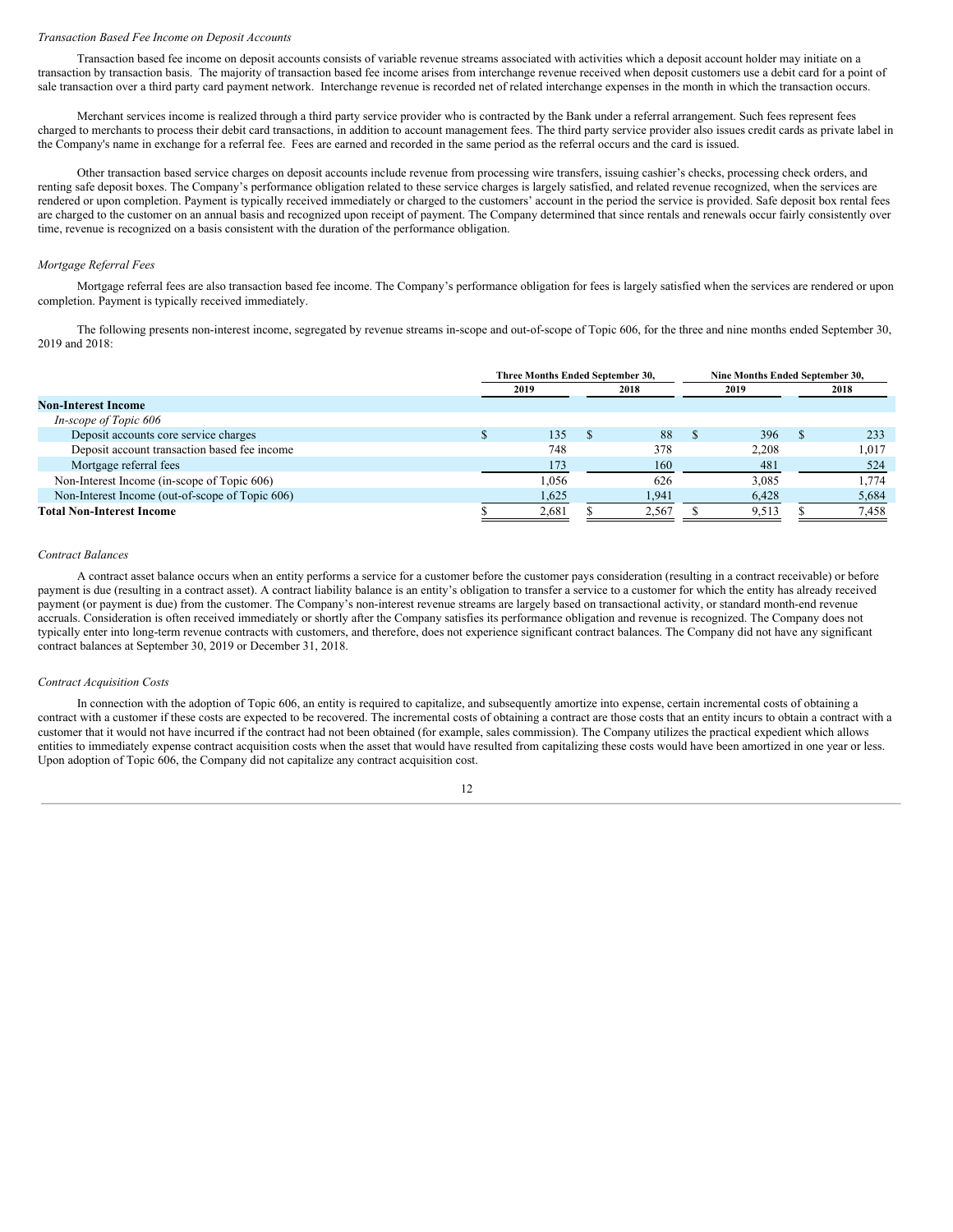## **NOTE 3. BUSINESS COMBINATIONS**

## **Comanche National Corporation**

On November 14, 2018, Spirit of Texas Bancshares, Inc. (the "Company" or "Spirit") completed its acquisition of Comanche National Corporation and its subsidiary, The Comanche National Bank (together, "Comanche"). This transaction resulted in 8 additional branches in the North Texas region. The Company issued2,142,811 shares of its common stock as well as a net cash payment to Comanche shareholders of \$12.2 million, for a total consideration of \$52.9 million, for all outstanding stock of Comanche and resulted in 100% ownership interest.

The Company has recognized total goodwill of \$13.8 million which is calculated as the excess of both the consideration exchanged and liabilities assumed compared to the fair market value of identifiable assets acquired. The fair value of the consideration exchanged related to the Company's common stock was calculated based upon the closing market price of the Company's common stock as of November 14, 2018. None of the goodwill recognized is expected to be deductible for income tax purposes.

The Company did not incur any expenses related to the acquisition for the three months ended September, 30 2019 and incurred approximately \$1.2 million for the nine months ended September 30, 2019, which are included in noninterest expense in consolidated statements of income. The Company incurred \$43 thousand of expenses related to the acquisition during the three and nine months ended September 30, 2018.

Non-credit impaired loans had a fair value of \$116.2 million at the acquisition date and contractual balance of \$117.2 million. As of the acquisition date, the Company expects that an insignificant amount of the contractual balance of these loans will be uncollectible. The difference of \$946 thousand will be recognized into interest income as an adjustment to yield over the life of the loans.

Fair values of the assets acquired and liabilities assumed in this transaction as of the closing date are as follows:

| Assets of acquired bank (Dollars in thousands): |   |         |
|-------------------------------------------------|---|---------|
| Cash and cash equivalents                       | S | 57,135  |
| Securities available for sale                   |   | 144,735 |
| Loans held for investment                       |   | 116,220 |
| Premises and equipment, net                     |   | 6,634   |
| Other real estate owned                         |   | 33      |
| Goodwill                                        |   | 13,768  |
| Core deposit intangible                         |   | 5,988   |
| Other assets                                    |   | 11,712  |
| Total assets acquired                           |   | 356,225 |
| Liabilities of acquired bank:                   |   |         |
| Deposits                                        | S | 297,778 |
| Trust preferred securities                      |   | 2,811   |
| Other liabilities                               |   | 2,698   |
| Total liabilities assumed                       |   | 303,287 |
| Common stock issued at \$18.99 per share        |   | 40,692  |
| Cash paid                                       |   | 12,246  |

As of June 30, 2019, management has completed its evaluation of the fair values of other assets and other liabilities. Amounts shown above are considered finalized.

Revenues and earnings of the acquired company since the acquisition date have not been disclosed as Comanche was merged into the Company and separate financial information is not readily available.

## **First Beeville Financial Corporation**

On April 2, 2019 Spirit completed its acquisition of First Beeville Financial Corporation and its subsidiary, The First National Bank of Beeville (together, "Beeville"). This transaction resulted in three additional branches and two loan production offices in the South Texas region. The Company issued1,579,191 shares of its common stock as well as a net cash payment to Beeville shareholders of \$32.4 million, for a total consideration of \$65.9 million, for all outstanding stock of Beeville and resulted in100% ownership interest.

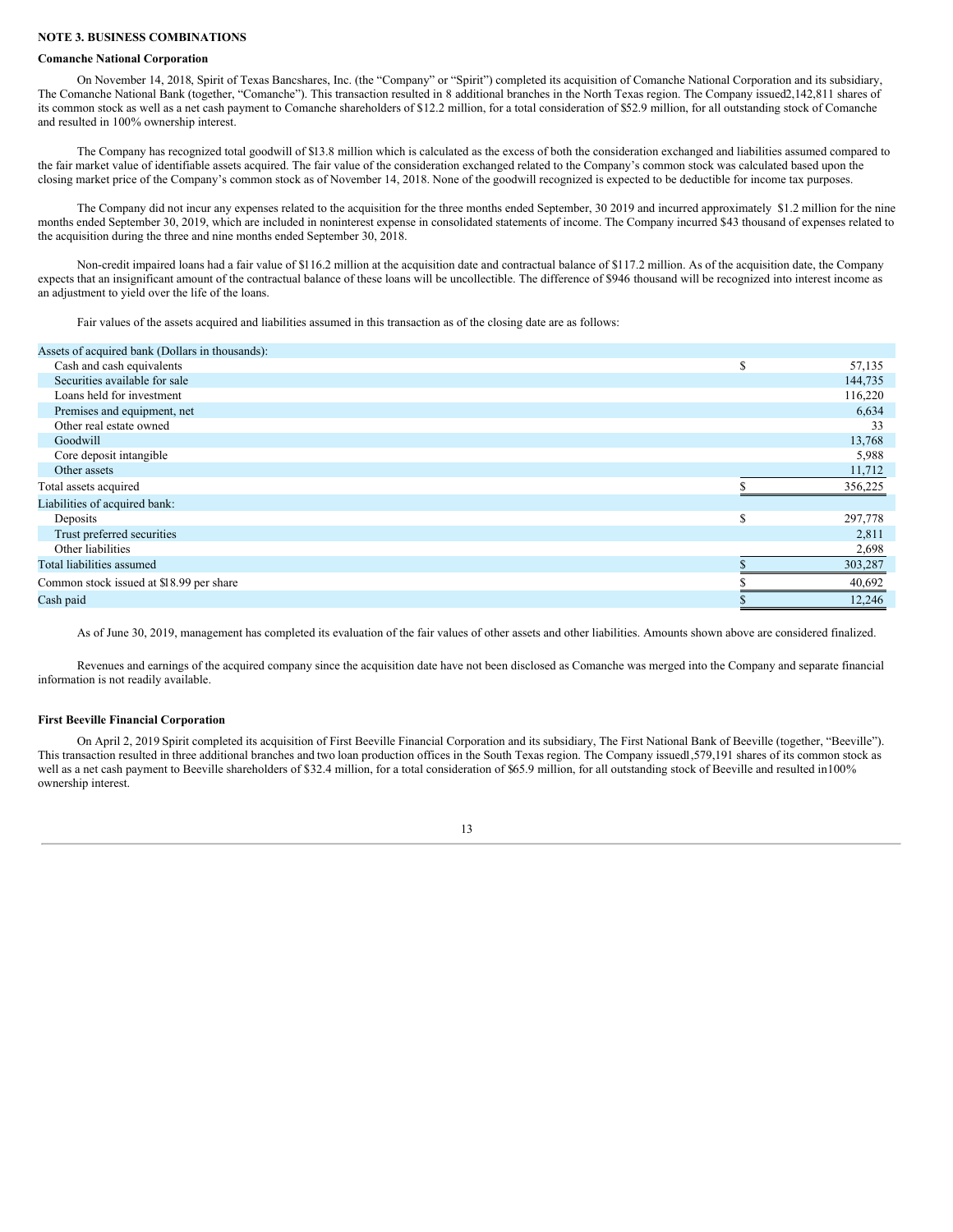The Company has recognized total goodwill of \$24.8 million which is calculated as the excess of both the consideration exchanged and liabilities assumed compared to the fair market value of identifiable assets acquired. The fair value of the consideration exchanged related to the Company's common stock was calculated based upon the closing market price of the Company's common stock as of April 2, 2019.None of the goodwill recognized is expected to be deductible for income tax purposes.

The Company incurred expenses related to the acquisition of approximately \$823 thousand and \$2.5 million for the three and nine months ended September 30, 2019, respectively, which are included in noninterest expense in consolidated statements of income. The Company incurred \$2 thousand of expenses related to the acquisition during the three and nine months ended September 30, 2018.

Non-credit impaired loans had a fair value of \$296.9 million at the acquisition date and contractual balance of \$298.9 million. As of the acquisition date, the Company expects that an insignificant amount of the contractual balance of these loans will be uncollectible. The difference of \$2.0 million will be recognized into interest income as an adjustment to yield over the life of the loans.

Estimated fair values of the assets acquired and liabilities assumed in this transaction as of the closing date are as follows:

| Assets of acquired bank (Dollars in thousands): |    |         |
|-------------------------------------------------|----|---------|
| Cash and cash equivalents                       | S  | 60,491  |
| Securities available for sale                   |    | 57,206  |
| Loans held for investment                       |    | 296,871 |
| Premises and equipment, net                     |    | 6,067   |
| Other real estate owned                         |    | 1,359   |
| Goodwill                                        |    | 24,843  |
| Core deposit intangible                         |    | 5,695   |
| Other assets                                    |    | 12,929  |
| Total assets acquired                           |    | 465,461 |
| Liabilities of acquired bank:                   |    |         |
| Deposits                                        | \$ | 399,062 |
| Other liabilities                               |    | 543     |
| Total liabilities assumed                       |    | 399,605 |
| Common stock issued at \$21.20 per share        |    | 33,479  |
| Cash paid                                       |    | 32,377  |

As of September 30, 2019, management is still evaluating the fair values of other assets and other liabilities. Amounts shown above are preliminary and the Company expects to finalize these values by the fourth quarter of 2019.

Revenues and earnings of the acquired company since the conversion date have not been disclosed as Beeville was merged into the Company and separate financial information is not readily available.

## **NOTE 4. INVESTMENT SECURITIES**

The amortized cost, gross unrealized gains and losses and approximate fair values of securities available for sale are as follows:

|                                           | Amortized |                        | <b>Unrealized</b> |               | Fair    |
|-------------------------------------------|-----------|------------------------|-------------------|---------------|---------|
| September 30, 2019                        | Cost      | Gains                  |                   | <b>Losses</b> | Value   |
|                                           |           | (Dollars in thousands) |                   |               |         |
| Available for sale:                       |           |                        |                   |               |         |
| U.S. Treasury securities                  | 32,541    | 23                     | -S                |               | 32,563  |
| U.S. Government agencies                  | 4,074     | 67                     |                   |               | 4.141   |
| State and municipal obligations           | 24,795    | 833                    |                   |               | 25,628  |
| Residential mortgage-backed securities    | 95,737    | 2,921                  |                   | 13            | 98,645  |
| Corporate bonds and other debt securities | 5,633     | 59                     |                   |               | 5,692   |
| Total available for sale                  | 162,780   | 3.903                  |                   | 14            | 166,669 |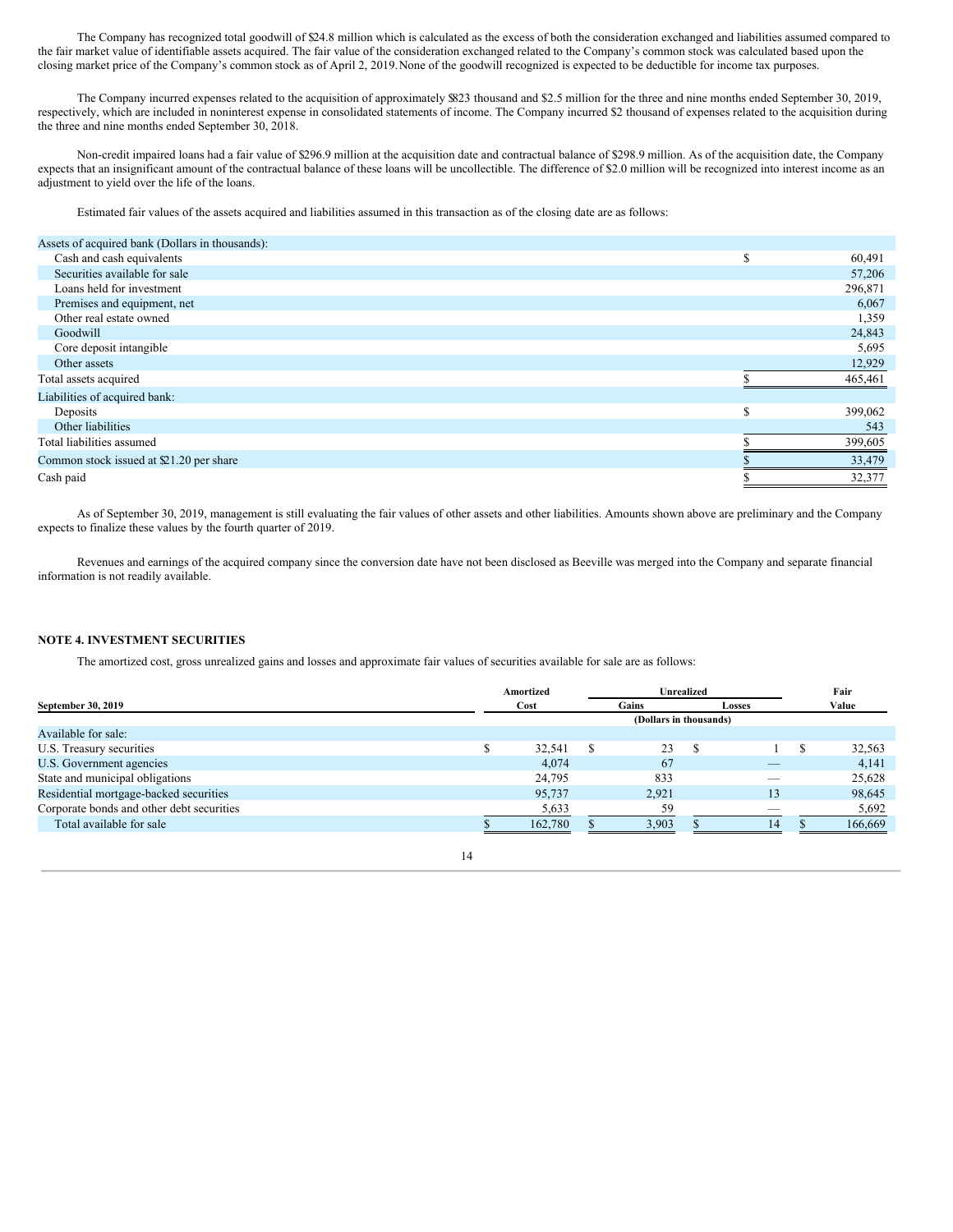|                                           | Amortized | Unrealized               |  | Fair                     |         |
|-------------------------------------------|-----------|--------------------------|--|--------------------------|---------|
| <b>December 31, 2018</b>                  | Cost      | Gains                    |  | <b>Losses</b>            | Value   |
|                                           |           | (Dollars in thousands)   |  |                          |         |
| Available for sale:                       |           |                          |  |                          |         |
| U.S. Government agencies                  | 2.015     | $\overline{\phantom{a}}$ |  | 81                       | 1.934   |
| State and municipal obligations           | 17.201    | 847                      |  | $\overline{\phantom{a}}$ | 18.048  |
| Residential mortgage-backed securities    | 152,232   | 2,614                    |  | 872                      | 153,974 |
| Corporate bonds and other debt securities | 5,667     | $\overline{\phantom{a}}$ |  | 162                      | 5,505   |
| Total available for sale                  | 177,115   | 3,461                    |  | 1,115                    | 179,461 |

Taxable interest and dividends on investment securities were \$998 thousand and \$202 thousand for the three months ended September 30, 2019 and 2018, respectively. Tax-exempt interest and dividends on investment securities were \$146 thousand for the three months ended September 30, 2019. There wereno tax-exempt interest or dividends on investment securities for the three months ended September 30, 2018.

Taxable interest and dividends on investment securities were \$3.2 million and \$611 thousand for the nine months ended September 30, 2019 and 2018, respectively. Tax-exempt interest and dividends on investment securities were \$411 thousand for the nine months ended September 30, 2019. There wereno tax-exempt interest or dividends on investment securities for the nine months ended September 30, 2018.

There were \$140.8 million and \$106.6 million of securities pledged to collateralize public funds at September 30, 2019and December 31, 2018, respectively.

The amortized cost and estimated fair value of securities available for sale, by contractual maturity, are as follows for the period presented:

| September 30, 2019                     | Amortized<br>Cost |                        |     | Fair<br>Value |
|----------------------------------------|-------------------|------------------------|-----|---------------|
|                                        |                   | (Dollars in thousands) |     |               |
| Available for sale:                    |                   |                        |     |               |
| Due in one year or less                |                   | 19.377                 | \$. | 19,412        |
| Due after one year through five years  |                   | 35,152                 |     | 35,427        |
| Due after five years through ten years |                   | 6,863                  |     | 7,066         |
| Due after ten years                    |                   | 5,651                  |     | 6,119         |
| Residential mortgage-backed securities |                   | 95,737                 |     | 98,645        |
| Total available for sale               |                   | 162,780                |     | 166,669       |

For purposes of the maturity table, residential mortgage-backed securities, the principal of which are repaid periodically, are presented as a single amount. The expected lives of these securities will differ from contractual maturities because borrowers may have the right to prepay the underlying loans with or without prepayment penalties.

The following tables present the estimated fair values and gross unrealized losses on investment securities available for sale, aggregated by investment category and length of time individual securities have been in a continuous unrealized loss position as of the periods presented:

|                                           |   | <b>Less than 12 Months</b> |    | 12 Months or More  |                        |                          |      |                          | Total             |       |   |                           |
|-------------------------------------------|---|----------------------------|----|--------------------|------------------------|--------------------------|------|--------------------------|-------------------|-------|---|---------------------------|
| September 30, 2019                        |   | Fair<br>Value              |    | Unrealized<br>Loss | Fair<br>Value          |                          | Loss |                          | <b>Unrealized</b> |       |   | <b>Unrealized</b><br>Loss |
|                                           |   |                            |    |                    | (Dollars in thousands) |                          |      |                          |                   |       |   |                           |
| Available for sale:                       |   |                            |    |                    |                        |                          |      |                          |                   |       |   |                           |
| U.S. Treasury securities                  | S | 2,998                      | S  |                    |                        |                          |      |                          | S                 | 2,998 | S |                           |
| U.S. Government agencies                  |   | $\overline{\phantom{a}}$   |    | _                  |                        | $\overline{\phantom{a}}$ |      | _                        |                   |       |   |                           |
| State and municipal obligations           |   | $\sim$                     |    |                    |                        | $\sim$                   |      | $\overline{\phantom{a}}$ |                   |       |   | $-$                       |
| Residential mortgage-backed securities    |   | _                          |    | _                  |                        | 4,994                    |      | 13                       |                   | 4.994 |   | 13                        |
| Corporate bonds and other debt securities |   |                            |    |                    |                        |                          |      |                          |                   |       |   |                           |
| Total available for sale                  |   | 2,998                      |    |                    |                        | 4.994                    |      | 13                       |                   | 7.992 |   | 14                        |
|                                           |   |                            |    |                    |                        |                          |      |                          |                   |       |   |                           |
|                                           |   |                            | 15 |                    |                        |                          |      |                          |                   |       |   |                           |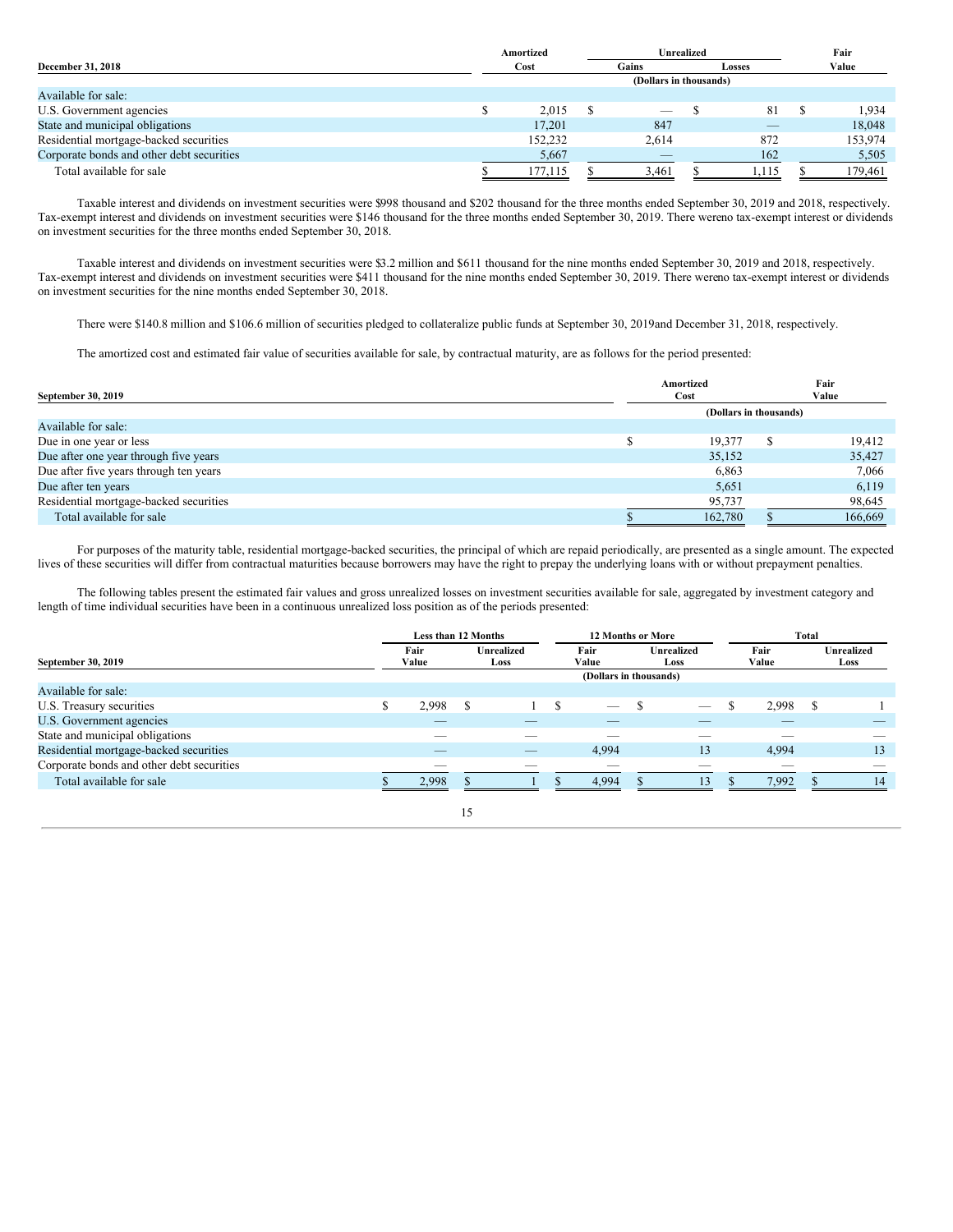|                                           |  | Less than 12 Months             |  |                          |               | <b>12 Months or More</b> |  |            |  | Total  |      |                   |  |
|-------------------------------------------|--|---------------------------------|--|--------------------------|---------------|--------------------------|--|------------|--|--------|------|-------------------|--|
|                                           |  | Fair                            |  | Unrealized               |               | Fair                     |  | Unrealized |  | Fair   |      | <b>Unrealized</b> |  |
| <b>December 31, 2018</b>                  |  | Value<br>Loss                   |  |                          | Value<br>Loss |                          |  | Value      |  |        | Loss |                   |  |
|                                           |  | (Dollars in thousands)          |  |                          |               |                          |  |            |  |        |      |                   |  |
| Available for sale:                       |  |                                 |  |                          |               |                          |  |            |  |        |      |                   |  |
| U.S. Government agencies                  |  | $\hspace{0.1mm}-\hspace{0.1mm}$ |  | _                        |               | 1.934                    |  | 81         |  | .934   |      | 81                |  |
| State and municipal obligations           |  | _                               |  |                          |               |                          |  |            |  |        |      |                   |  |
| Residential mortgage-backed securities    |  |                                 |  | $\overline{\phantom{a}}$ |               | 25.479                   |  | 872        |  | 25,480 |      | 872               |  |
| Corporate bonds and other debt securities |  | $-$                             |  | _                        |               | 5,505                    |  | 162        |  | 5,505  |      | 162               |  |
| Total available for sale                  |  |                                 |  | $-$                      |               | 32,918                   |  | l,115      |  | 32,919 |      | 1,115             |  |

At September 30, 2019, the Company's securities portfolio consisted of 227 securities, 9 of which were in an unrealized loss position. Eight of the nine securities in an unrealized loss position at September 30, 2019 were in an unrealized loss position for more than 12 months. The unrealized losses for these securities resulted primarily from changes in interest rates and spreads.

The Company monitors its investment securities for other-than-temporary-impairment ("OTTI"). Impairment is evaluated on an individual security basis considering numerous factors, and its relative significance. The Company has evaluated the nature of unrealized losses in the investment securities portfolio to determine if OTTI exists. The unrealized losses relate to changes in market interest rates and specific market conditions that do not represent credit-related impairments. Furthermore, the Company does not intend to sell nor is it more likely than not that it will be required to sell these investments before the recovery of their amortized cost basis. Management has completed an assessment of each security in an unrealized loss position for credit impairment and has determined that no individual security was other-than-temporarily impaired at September 30, 2019. The following describes the basis under which the Company has evaluated OTTI:

## *U.S. Treasury Securities, U.S. Government Agencies and Residential Mortgage-Backed Securities ("MBS"):*

The unrealized losses associated with U.S. Treasury securities, U.S. Government agencies and residential MBS are primarily driven by changes in interest rates. These securities have either an explicit or implicit U.S. government guarantee.

## *Corporate Bonds & Other Debt Securities:*

Securities are generally underwritten in accordance with the Company's investment standards prior to the decision to purchase, without relying on a bond issuer's guarantee in making the investment decision. These investments are investment grade and will continue to be monitored as part of the Company's ongoing impairment analysis, but are expected to perform in accordance with their terms.

There were no securities sold for the three months ended September 30, 2019. Sale proceeds from the sale of available for sale securities for the nine months ended September 30, 2019 were \$79.9 million which resulted in gross realized gains of \$2.1 million. There were no securities sold for the three or nine months ended September 30, 2018.

## **NOTE 5. LOANS, NET**

Loans, net consisted of the following at September 30, 2019 and December 31, 2018:

|                                                      | September 30,<br>2019  |              | December 31,<br>2018 |
|------------------------------------------------------|------------------------|--------------|----------------------|
|                                                      | (Dollars in thousands) |              |                      |
| Commercial and industrial loans (1)                  | 248,745                | <sup>8</sup> | 173,892              |
| Real estate:                                         |                        |              |                      |
| 1-4 single family residential loans                  | 321,044                |              | 279,665              |
| Construction, land and development                   | 233,830                |              | 159,734              |
| Commercial real estate loans (including multifamily) | 597,415                |              | 403,800              |
| Consumer loans and leases                            | 17,663                 |              | 24,378               |
| Municipal and other loans                            | 68,905                 |              | 61,339               |
| Total loans held in portfolio (2)                    | 1,487,602              |              | 1,102,808            |
| Allowance for loan losses                            | (6, 565)               |              | (6,286)              |
| Loans held in portfolio, net                         | 1,481,037              |              | 1,096,522            |

(1) Balance includes \$78.7 million and \$76.9 million of the unguaranteed portion of Small Business Administration ("SBA") loans as of September 30, 2019 and December 31, 2018, respectively.

(2) Balance includes \$(7.1) million and \$(4.9) million of deferred fees, cost, premium and discount as of September 30, 2019 and December 31, 2018, respectively.

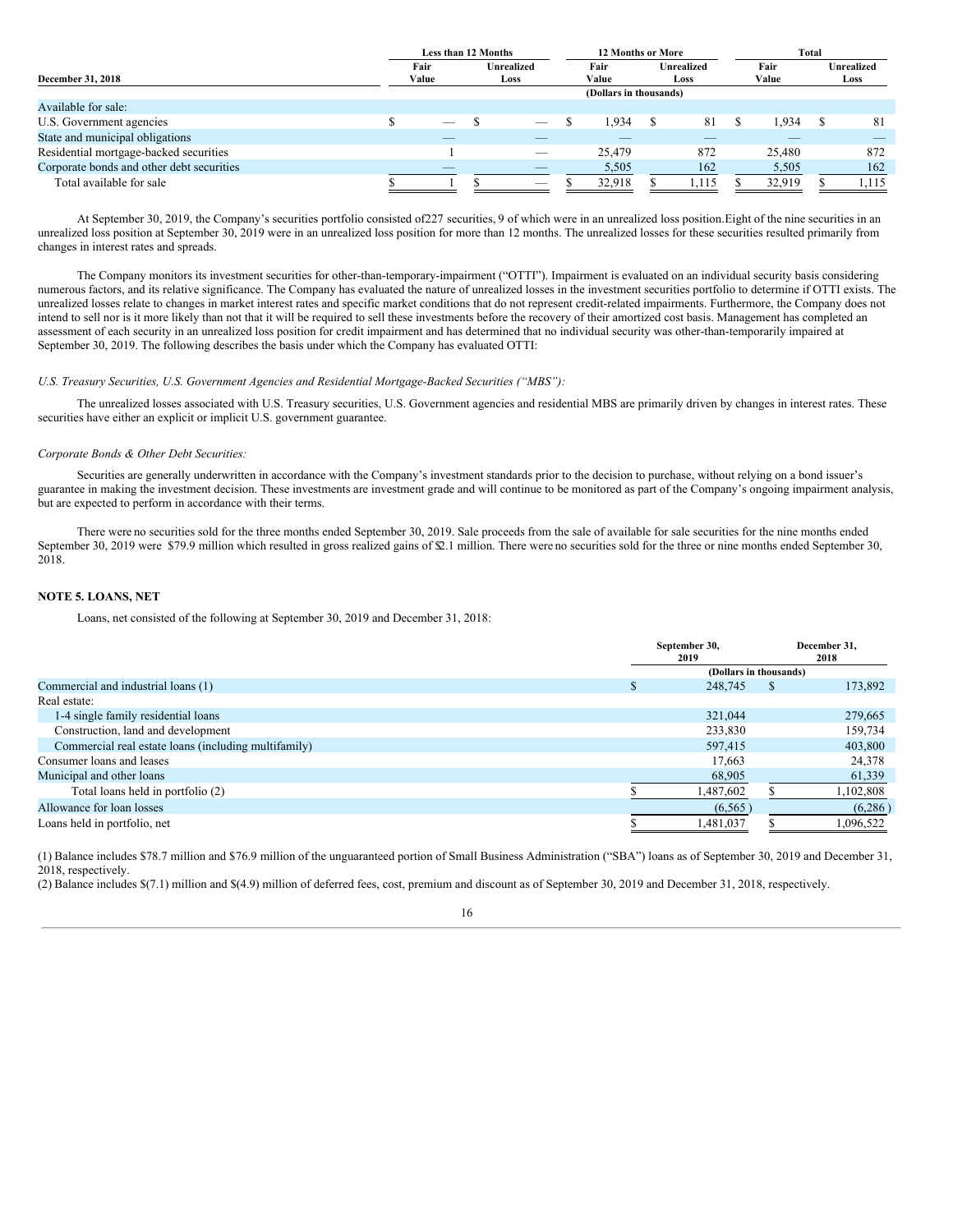At September 30, 2019 and December 31, 2018, the Company had pledged loans as collateral for Federal Home Loan Bank ("FHLB") advances of \$664.7 million and \$385.5 million, respectively. There were no recorded investments of consumer mortgage loans secured by residential real estate properties for which formal foreclosure proceedings were in process as of September 30, 2019 and December 31, 2018.

The Company originates and sells loans secured by the SBA. The Company retains the unguaranteed portion of the loan and servicing on the loans sold and receives a fee based upon the principal balance outstanding. During the three months ended September 30, 2019 and 2018, the Company sold approximately \$13.8 million and \$19.0 million, respectively, in SBA loans to third parties. The loan sales resulted in realized gains of \$1.2 million and \$1.4 million for the three months ended September 30, 2019 and 2018, respectively.

During the nine months ended September 30, 2019 and 2018, the Company sold approximately \$40.3 and \$49.0 million, respectively, in SBA loans to third parties. The SBA loan sales resulted in realized gains of \$3.3 million and \$3.9 million for the nine months ended September 30, 2019 and 2018, respectively.

Due to the rights retained on certain loan participations sold, the Company is deemed to have retained effective control over these loans under ASC 860, "Transfers and Servicing." These loans can no longer be reported as sold, and must be reported on the balance sheet as loans held for investment regardless of whether the Company intends to exercise its rights. These loans are reported as loans held for investment with the offsetting liability recorded as long-term borrowings. The amount of secured borrowings included in loans held for investment and long-term borrowings at September 30, 2019 and December 31, 2018 was \$18.6 million and \$9.9 million, respectively.

Loans serviced for others are not included in the accompanying balance sheets. The unpaid principal balances of loans serviced for others, including SBA loans, were \$233.7 million and \$234.9 million at September 30, 2019 and December 31, 2018, respectively.

In the ordinary course of business, the Company makes loans to executive officers and directors. Loans to these related parties, including companies in which they are principal owners, are as follows for the periods presented:

|                                          | Three Months Ended September 30, |                          | Nine Months Ended September 30. |      |
|------------------------------------------|----------------------------------|--------------------------|---------------------------------|------|
|                                          | 2019                             | 2018                     | 2019                            | 2018 |
|                                          | (Dollars in<br>thousands)        |                          |                                 |      |
| Principal outstanding, beginning of year | 2,433                            | 421                      | 107                             | 463  |
| Additions (reductions) of affiliations   |                                  |                          | 2,352                           |      |
| New loans made in current year           | 4,035                            | $\overline{\phantom{a}}$ | 4,035                           | $-$  |
| Repayments                               | (57)                             | (19)                     | (83)                            | (61) |
| Principal outstanding, end of year       | 6,411                            | 402                      | 6.411                           | 402  |

There were \$1.3 million in unfunded commitments to related parties at September 30, 2019. There wereno unfunded commitments to related parties at December 31, 2018.

## **NOTE 6. ALLOWANCE FOR LOAN AND LEASE LOSSES**

The allowance for loan and lease losses is a reserve established through a provision for loan losses charged to expense, which represents management's best estimate of probable losses that have been incurred within the existing portfolio of loans. The allowance, in the judgment of management, is necessary to reserve for estimated loan losses and risks inherent in the loan portfolio. The methodology is based on historical loss experience by type of credit and internal risk grade, changes in the composition and volume of the portfolio, and specific loss allocations, with adjustments for current events and conditions. The Company's process for determining the appropriate level of the allowance for loan and lease losses is designated to account for credit deterioration as it occurs.

Prior to the second quarter of 2018, the Company was utilizing a peer bank allowance coverage ratio in the qualitative reserve calculation, as the Company did not have enough historical defaults to rely on its own loss factors. Beginning the second quarter of 2018, the Company had a sufficient amount of defaults over the five year lookback period to transition over to relying more on its own historical loss data versus peer data. While this did not result in a significant change to the allowance for loan and lease losses as a whole, it continues to impact the provision for certain loan categories in which the Company had experienced more historical defaults.

On November 14, 2018, the Company closed its acquisition of Comanche. At the date of acquisition, Comanche had \$117.2 million in loans. In accordance with ASC 805, "Business Combinations," the Company utilized a third party to value the loan portfolio as of the acquisition date. Based upon the third party valuation, the fair value of the loans was approximately \$116.2 million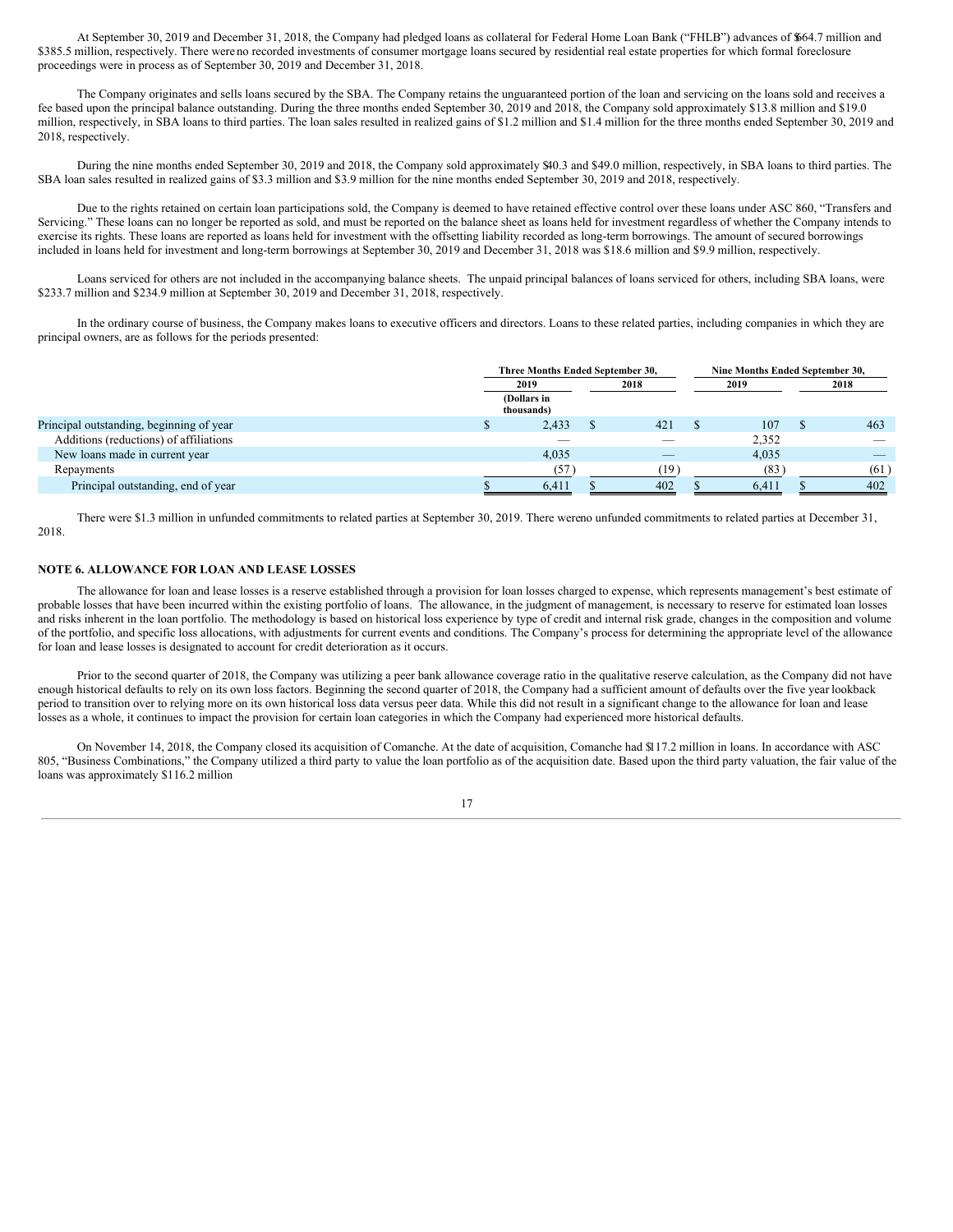at the acquisition date. The overall discount calculated was \$946 thousand and will be accreted into interest income over the life of the loans.

On April 2, 2019, the Company closed its acquisition of Beeville. At the date of acquisition, Beeville had \$298.9 million in loans. In accordance with ASC 805, "Business Combinations," the Company utilized a third party to value the loan portfolio as of the acquisition date. Based upon the third party valuation, the fair value of the loans was approximately \$296.3 million at the acquisition date. The overall discount calculated was \$2.6 million and will be accreted into interest income over the life of the loans.

As of September 30, 2019, all purchased loans were excluded from the allowance for loan and lease losses calculation given there was no deterioration between the acquisition date and the end of the third quarter of 2019. Purchased credit impaired loans were insignificant. Going forward, management will evaluate the remaining credit quality, credit discount and charge-offs associated with these purchased loans to determine if an additional allowance is deemed necessary.

The following tables present information related to allowance for loan and lease losses for the periods presented:

|                                                      |   | <b>Allowance Rollforward</b>       |  |                          |                        |   |           |     |                          |  |  |
|------------------------------------------------------|---|------------------------------------|--|--------------------------|------------------------|---|-----------|-----|--------------------------|--|--|
| Three Months Ended September 30, 2019                |   | <b>Beginning</b><br><b>Balance</b> |  | <b>Charge-offs</b>       | <b>Recoveries</b>      |   | Provision |     | Ending<br><b>Balance</b> |  |  |
|                                                      |   |                                    |  |                          | (Dollars in thousands) |   |           |     |                          |  |  |
| Commercial and industrial loans                      | S | 4,217                              |  | (687)                    | 36                     | Ж | 669       | -85 | 4,235                    |  |  |
| Real estate:                                         |   |                                    |  |                          |                        |   |           |     |                          |  |  |
| 1-4 single family residential loans                  |   | 32                                 |  |                          | 65                     |   | (66)      |     | 31                       |  |  |
| Construction, land and development loans             |   | 794                                |  |                          |                        |   | 90        |     | 884                      |  |  |
| Commercial real estate loans (including multifamily) |   | 1,191                              |  | $\overline{\phantom{a}}$ | $-$                    |   | 127       |     | 1,318                    |  |  |
| Consumer loans and leases                            |   | 35                                 |  | (26)                     | $-$                    |   | 85        |     | 94                       |  |  |
| Municipal and other loans                            |   |                                    |  | $\overline{\phantom{a}}$ |                        |   | (5)       |     |                          |  |  |
| Ending allowance balance                             |   | 6,277                              |  | (713)                    | 101                    |   | 900       |     | 6,565                    |  |  |

| Three Months Ended September 30, 2018                |    | <b>Beginning</b><br><b>Balance</b> | Charge-offs              | <b>Recoveries</b>      |    | Provision |    | Ending<br><b>Balance</b> |
|------------------------------------------------------|----|------------------------------------|--------------------------|------------------------|----|-----------|----|--------------------------|
|                                                      |    |                                    |                          | (Dollars in thousands) |    |           |    |                          |
| Commercial and industrial loans                      | \$ | 4,886                              | $(275)$ \$               | 4                      | .S | 76        | -S | 4,691                    |
| Real estate:                                         |    |                                    |                          |                        |    |           |    |                          |
| 1-4 single family residential loans                  |    | 318                                |                          |                        |    | (216)     |    | 102                      |
| Construction, land and development loans             |    | 195                                |                          |                        |    | 256       |    | 451                      |
| Commercial real estate loans (including multifamily) |    | 233                                |                          |                        |    | 495       |    | 728                      |
| Consumer loans and leases                            |    | 346                                | (74)                     | __                     |    | (90)      |    | 182                      |
| Municipal and other loans                            |    | 37                                 | $\overline{\phantom{a}}$ |                        |    | (35)      |    |                          |
| Ending allowance balance                             |    | 6,015                              | (349)                    |                        |    | 486       |    | 6,156                    |

| Nine Months Ended September 30, 2019                 | <b>Beginning</b><br><b>Balance</b> |                        | Charge-offs              | <b>Recoveries</b> |  | Provision |    | Ending<br><b>Balance</b> |  |
|------------------------------------------------------|------------------------------------|------------------------|--------------------------|-------------------|--|-----------|----|--------------------------|--|
|                                                      |                                    | (Dollars in thousands) |                          |                   |  |           |    |                          |  |
| Commercial and industrial loans                      | 4.453                              |                        | (1,908)                  | 95<br>- 8         |  | 1,595     | -S | 4,235                    |  |
| Real estate:                                         |                                    |                        |                          |                   |  |           |    |                          |  |
| 1-4 single family residential loans                  | 59                                 |                        |                          | 65                |  | (93)      |    | 31                       |  |
| Construction, land and development loans             | 731                                |                        |                          |                   |  | 153       |    | 884                      |  |
| Commercial real estate loans (including multifamily) | 960                                |                        | _                        |                   |  | 358       |    | 1,318                    |  |
| Consumer loans and leases                            | 80                                 |                        | (60)                     |                   |  | 69        |    | 94                       |  |
| Municipal and other loans                            |                                    |                        | $\overline{\phantom{a}}$ |                   |  |           |    |                          |  |
| Ending allowance balance                             | 6,286                              |                        | (1,968)                  | 166               |  | 2,081     |    | 6,565                    |  |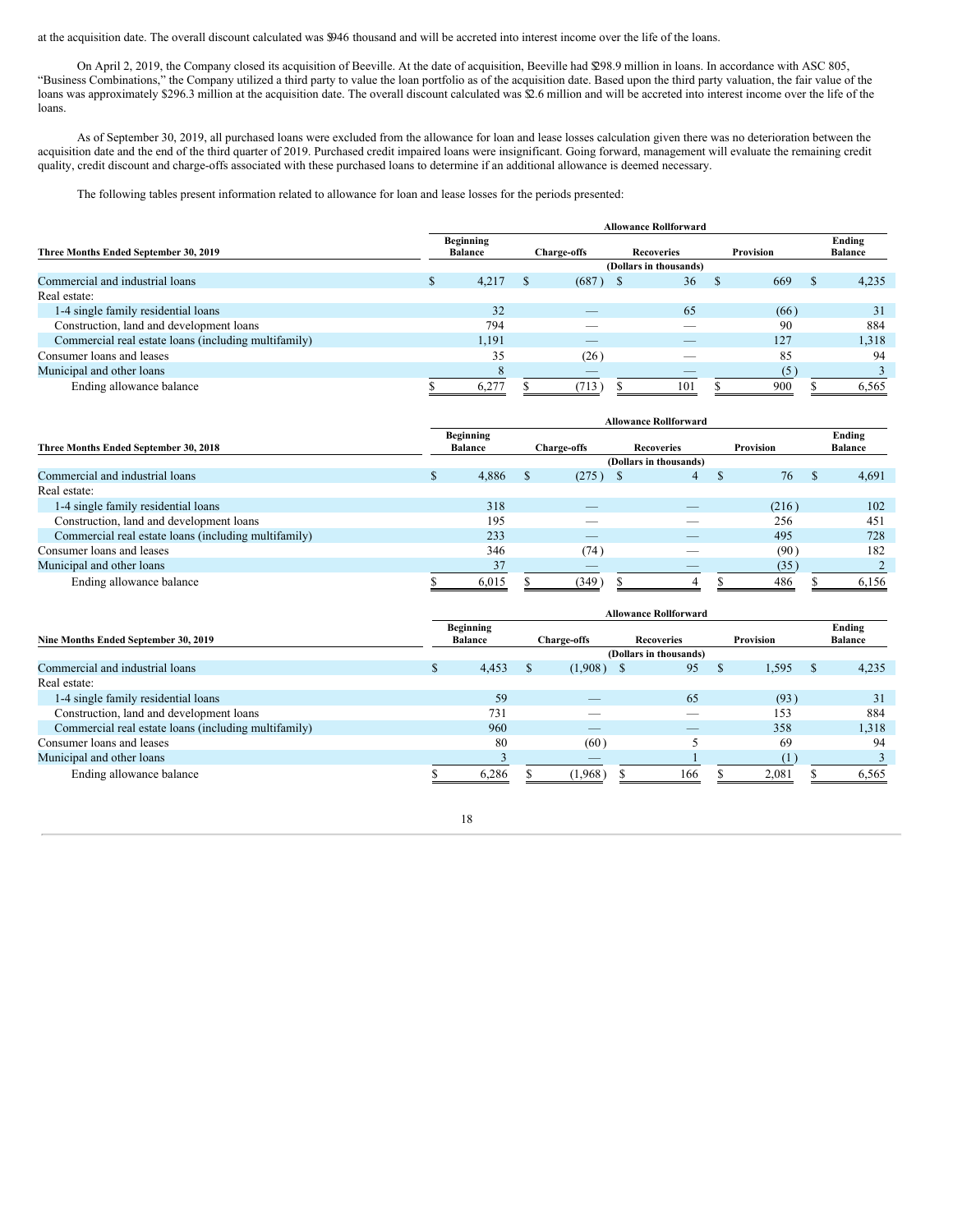|                                                      | <b>Allowance Rollforward</b>       |       |  |                          |  |                   |           |       |  |                          |
|------------------------------------------------------|------------------------------------|-------|--|--------------------------|--|-------------------|-----------|-------|--|--------------------------|
| Nine Months Ended September 30, 2018                 | <b>Beginning</b><br><b>Balance</b> |       |  | <b>Charge-offs</b>       |  | <b>Recoveries</b> | Provision |       |  | Ending<br><b>Balance</b> |
|                                                      |                                    |       |  |                          |  |                   |           |       |  |                          |
| Commercial and industrial loans                      |                                    | 3,046 |  | (920)                    |  | 73                |           | 2,492 |  | 4,691                    |
| Real estate:                                         |                                    |       |  |                          |  |                   |           |       |  |                          |
| 1-4 single family residential loans                  |                                    | 902   |  | (5)                      |  |                   |           | (795) |  | 102                      |
| Construction, land and development loans             |                                    | 441   |  | __                       |  |                   |           | 10    |  | 451                      |
| Commercial real estate loans (including multifamily) |                                    | 898   |  | $\overline{\phantom{a}}$ |  | _                 |           | (170) |  | 728                      |
| Consumer loans and leases                            |                                    | 198   |  | (104)                    |  |                   |           | 88    |  | 182                      |
| Municipal and other loans                            |                                    | 167   |  | $-$                      |  | _                 |           | (165) |  |                          |
| Ending allowance balance                             |                                    | 5,652 |  | (1,029)                  |  | 73                |           | 1.460 |  | 6,156                    |

## *Credit Quality Indicators*

In evaluating credit risk, the Company looks at multiple factors; however, management considers delinquency status to be the most meaningful indicator of the credit quality of 1-4 single family residential, home equity loans and lines of credit and consumer loans. Delinquency statistics are updated at least monthly. Internal risk ratings are considered the most meaningful indicator of credit quality for commercial, construction, land and development and commercial real estate loans. Internal risk ratings are updated on a continuous basis.

The following tables present an aging analysis of the recorded investment for delinquent loans by portfolio and segment for the periods presented:

|                                                      |         |           |                              | Accruing               |                              |     |  |                                       |  |                 |    |           |
|------------------------------------------------------|---------|-----------|------------------------------|------------------------|------------------------------|-----|--|---------------------------------------|--|-----------------|----|-----------|
| September 30, 2019                                   | Current |           | 30 to 59<br>Days Past<br>Due |                        | 60 to 89<br>Davs Past<br>Due |     |  | 90 Days or<br><b>More Past</b><br>Due |  | Non-<br>Accrual |    | Total     |
|                                                      |         |           |                              | (Dollars in thousands) |                              |     |  |                                       |  |                 |    |           |
| Commercial and industrial loans                      |         | 241,710   | <sup>S</sup>                 | 517                    | S                            | 215 |  | 120                                   |  | 6,183           | S. | 248,745   |
| Real estate:                                         |         |           |                              |                        |                              |     |  |                                       |  |                 |    |           |
| 1-4 single family residential loans                  |         | 318,304   |                              | 1,287                  |                              | 113 |  |                                       |  | 1,340           |    | 321,044   |
| Construction, land and development                   |         | 233,614   |                              |                        |                              |     |  |                                       |  | 216             |    | 233,830   |
| Commercial real estate loans (including multifamily) |         | 593,794   |                              | 1,851                  |                              | 601 |  |                                       |  | 1,169           |    | 597,415   |
| Consumer loans and leases                            |         | 17,371    |                              | 176                    |                              | 40  |  | $\overline{\phantom{a}}$              |  | 76              |    | 17,663    |
| Municipal and other loans                            |         | 68,867    |                              | $-$                    |                              |     |  |                                       |  | 38              |    | 68,905    |
| Total loans                                          |         | 1,473,660 |                              | 3,831                  |                              | 969 |  | 120                                   |  | 9,022           |    | 1,487,602 |

|                                                      |         |           |                              | Accruing |                                     |     |                                       |                          |     |                                           |          |          |
|------------------------------------------------------|---------|-----------|------------------------------|----------|-------------------------------------|-----|---------------------------------------|--------------------------|-----|-------------------------------------------|----------|----------|
| December 31, 2018                                    | Current |           | 30 to 59<br>Davs Past<br>Due |          | 60 to 89<br><b>Davs Past</b><br>Due |     | 90 Days or<br><b>More Past</b><br>Due |                          |     | Non-<br>Accrual                           |          | Total    |
|                                                      |         |           |                              |          | (Dollars in thousands)              |     |                                       |                          |     |                                           |          |          |
| Commercial and industrial loans                      | \$.     | 169,206   | S                            | 605      | <b>S</b>                            | 223 | \$.                                   | 288                      | \$. | 3,570                                     | <b>S</b> | 173,892  |
| Real estate:                                         |         |           |                              |          |                                     |     |                                       |                          |     |                                           |          |          |
| 1-4 single family residential loans                  |         | 277,930   |                              | 581      |                                     | 64  |                                       |                          |     | 1.090                                     |          | 279,665  |
| Construction, land and development                   |         | 159,723   |                              | 11       |                                     | _   |                                       |                          |     | _                                         |          | 159,734  |
| Commercial real estate loans (including multifamily) |         | 402,406   |                              | 451      |                                     | 589 |                                       | $\overline{\phantom{a}}$ |     | 354                                       |          | 403,800  |
| Consumer loans and leases                            |         | 24,109    |                              | 208      |                                     | 44  |                                       | $\overline{\phantom{a}}$ |     | 17                                        |          | 24,378   |
| Municipal and other loans                            |         | 61,289    |                              | 50       |                                     |     |                                       |                          |     | $\qquad \qquad \overline{\qquad \qquad }$ |          | 61,339   |
| Total loans                                          |         | 1,094,663 |                              | 1,906    |                                     | 920 |                                       | 288                      |     | 5,031                                     |          | ,102,808 |

There was one loan 90 days or more past due and still accruing at September 30, 2019 with a recorded investment of \$120 thousand. There were four loans 90 days or more past due and still accruing at December 31, 2018 with a recorded investment of \$288 thousand.

At September 30, 2019, non-accrual loans that were 30 to 59 days past due were \$928 thousand, non-accrual loans that were 60 to 89 days past due were \$125 thousand, and non-accrual loans that were 90 days or more past due were \$4.7 million. At December

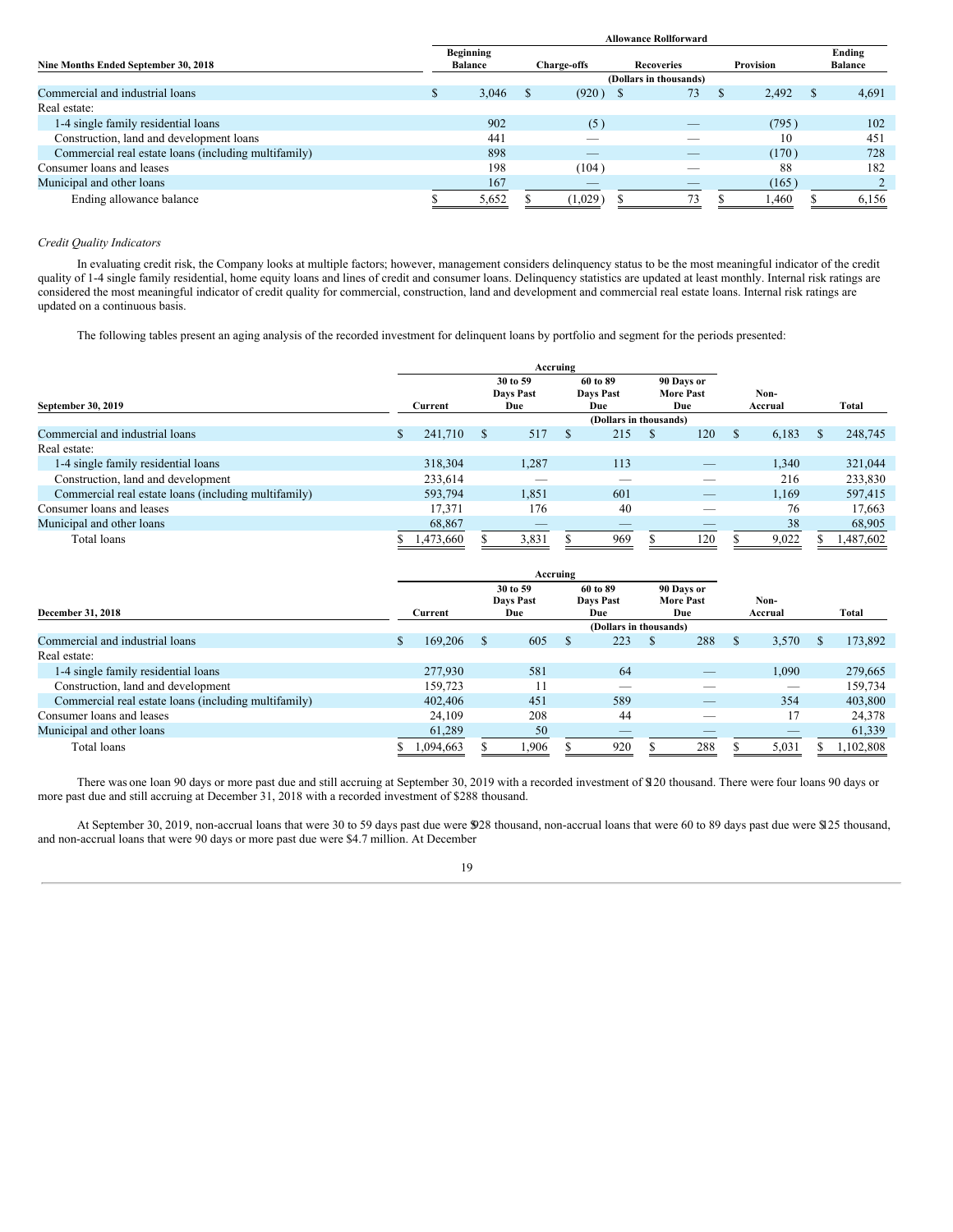31, 2018, non-accrual loans that were 30 to 59 days past due were \$175 thousand, non-accrual loans that were 60 to 89 days past due were \$143 thousand, and non-accrual loans that were 90 days or more past due were \$2.0 million.

Loans exhibiting potential credit weaknesses that deserve management's close attention and that if left uncorrected may result in deterioration of the repayment capacity of the borrower are categorized as special mention. Loans with well-defined credit weaknesses including payment defaults, declining collateral values, frequent overdrafts, operating losses, increasing balance sheet leverage, inadequate cash flow, project cost overruns, unreasonable construction delays, past due real estate taxes or exhausted interest reserves are assigned an internal risk rating of substandard. Loans classified as substandard can be on an accrual or non-accrual basis, as determined by its unique characteristics. A loan with a weakness so severe that collection in full is highly questionable or improbable will be assigned an internal risk rating of doubtful.

The following tables summarize the Company's loans by key indicators of credit quality for the periods presented:

| September 30, 2019                                   | Pass      |   | <b>Special</b><br><b>Mention</b> | Substandard |               | Doubtful |
|------------------------------------------------------|-----------|---|----------------------------------|-------------|---------------|----------|
|                                                      |           |   | (Dollars in thousands)           |             |               |          |
| Commercial and industrial loans                      | 234,989   | S | 3.246                            | 10,510      | <sup>\$</sup> |          |
| Real estate:                                         |           |   |                                  |             |               |          |
| 1-4 single family residential loans                  | 318,562   |   | 281                              | 2,201       |               |          |
| Construction, land and development                   | 232,792   |   | $\overline{\phantom{a}}$         | 1,038       |               |          |
| Commercial real estate loans (including multifamily) | 582,481   |   | 4.603                            | 10.331      |               |          |
| Consumer loans and leases                            | 17,533    |   | $\overline{\phantom{a}}$         | 130         |               |          |
| Municipal and other loans                            | 68,860    |   | $\overline{\phantom{a}}$         | 45          |               |          |
| Total loans                                          | 1,455,217 |   | 8,130                            | 24,255      |               | _        |

| December 31, 2018                                    | Pass      |   | Mention                |  | Substandard | Doubtful |       |
|------------------------------------------------------|-----------|---|------------------------|--|-------------|----------|-------|
|                                                      |           |   | (Dollars in thousands) |  |             |          |       |
| Commercial and industrial loans                      | 163,908   | S | 3.170                  |  | 6,601       |          | 213   |
| Real estate:                                         |           |   |                        |  |             |          |       |
| 1-4 single family residential loans                  | 274,860   |   | 1.714                  |  | 2.547       |          | 544   |
| Construction, land and development                   | 157,688   |   | 24                     |  | 2,022       |          | _     |
| Commercial real estate loans (including multifamily) | 389,170   |   | 12.412                 |  | 1.806       |          | 412   |
| Consumer loans and leases                            | 20,798    |   | 1,836                  |  | 180         |          | 1,564 |
| Municipal and other loans                            | 60,837    |   | 484                    |  | $-$         |          | 18    |
| Total loans                                          | 1,067,261 |   | 19,640                 |  | 13,156      |          | 2,751 |

Internal risk ratings and other credit metrics are key factors in identifying loans to be individually evaluated for impairment and impact management's estimates of loss factors used in determining the amount of the allowance for loan and lease losses.

The following tables show the Company's investment in loans disaggregated based on the method of evaluating impairment for the periods presented:

|                                                      |    | <b>Loans - Recorded Investment</b>                 |              |                                                    |                                                    |                | <b>Allowance for Credit Loss</b> |                                                    |  |
|------------------------------------------------------|----|----------------------------------------------------|--------------|----------------------------------------------------|----------------------------------------------------|----------------|----------------------------------|----------------------------------------------------|--|
| September 30, 2019                                   |    | Individually<br><b>Evaluated for</b><br>Impairment |              | Collectively<br><b>Evaluated for</b><br>Impairment | Individually<br><b>Evaluated for</b><br>Impairment |                |                                  | Collectively<br><b>Evaluated for</b><br>Impairment |  |
|                                                      |    |                                                    |              | (Dollars in thousands)                             |                                                    |                |                                  |                                                    |  |
| Commercial and industrial loans                      | \$ | 2,638                                              | $\mathbb{S}$ | 246,107                                            | <sup>S</sup>                                       | 1,194          | -S                               | 3,041                                              |  |
| Real estate:                                         |    |                                                    |              |                                                    |                                                    |                |                                  |                                                    |  |
| 1-4 single family residential loans                  |    | 1,399                                              |              | 319,645                                            |                                                    | $\overline{4}$ |                                  | 27                                                 |  |
| Construction, land and development                   |    | 216                                                |              | 233,614                                            |                                                    |                |                                  | 884                                                |  |
| Commercial real estate loans (including multifamily) |    | 236                                                |              | 597,179                                            |                                                    |                |                                  | 1,318                                              |  |
| Consumer loans and leases                            |    | 21                                                 |              | 17,642                                             |                                                    | 5              |                                  | 89                                                 |  |
| Municipal and other loans                            |    |                                                    |              | 68,905                                             |                                                    |                |                                  |                                                    |  |
| Total loans                                          |    | 4,510                                              |              | 1,483,092                                          |                                                    | 1,203          | 5,362                            |                                                    |  |
|                                                      | 20 |                                                    |              |                                                    |                                                    |                |                                  |                                                    |  |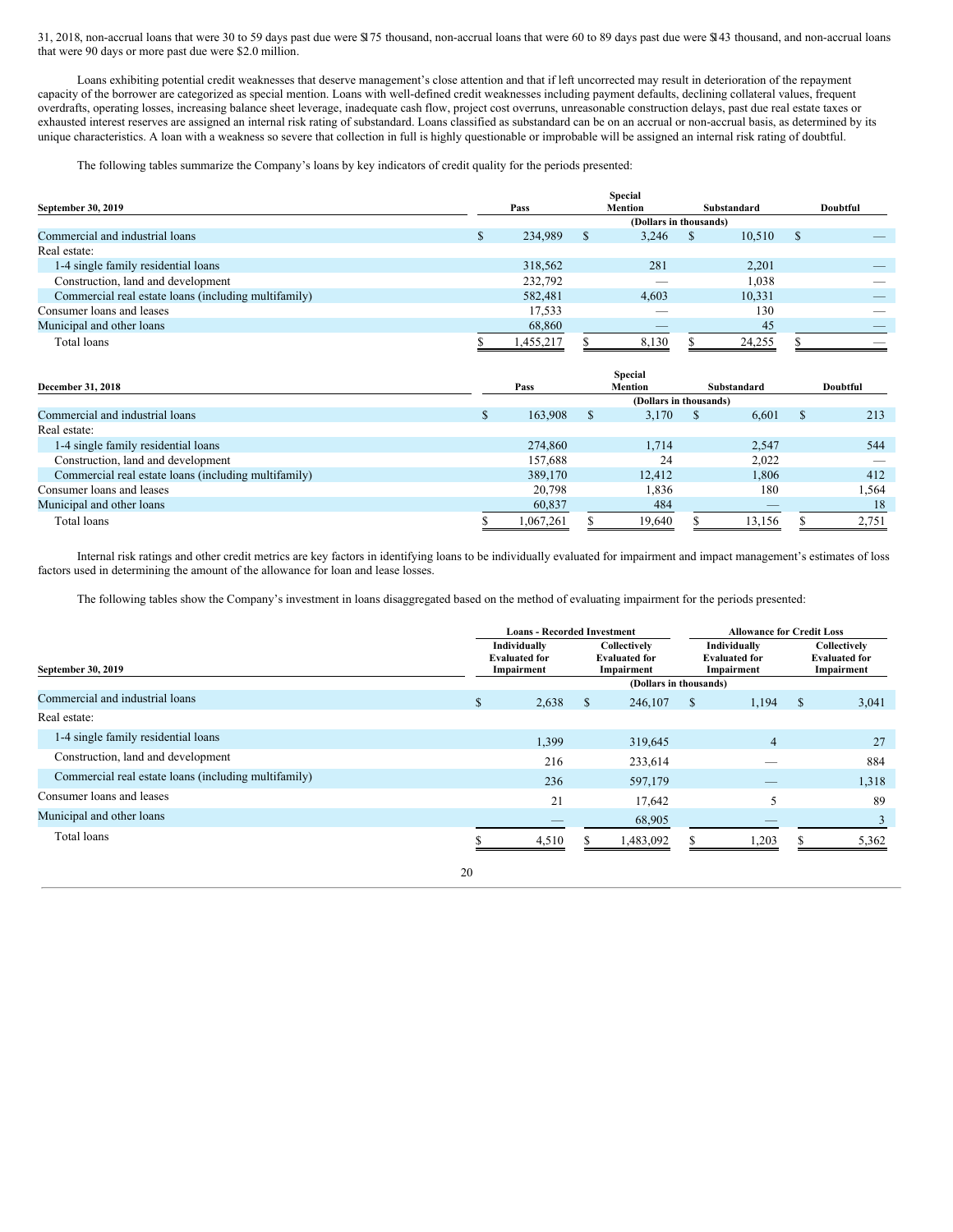|                                                      |   | <b>Loans - Recorded Investment</b>                 |               |                                                    | <b>Allowance for Credit Loss</b> |                                                    |              |                                                    |  |
|------------------------------------------------------|---|----------------------------------------------------|---------------|----------------------------------------------------|----------------------------------|----------------------------------------------------|--------------|----------------------------------------------------|--|
| December 31, 2018                                    |   | Individually<br><b>Evaluated for</b><br>Impairment |               | Collectively<br><b>Evaluated for</b><br>Impairment |                                  | Individually<br><b>Evaluated for</b><br>Impairment |              | Collectively<br><b>Evaluated for</b><br>Impairment |  |
|                                                      |   |                                                    |               | (Dollars in thousands)                             |                                  |                                                    |              |                                                    |  |
| Commercial and industrial loans                      | S | 3,640                                              | <sup>\$</sup> | 170,252                                            | S                                | 1,234                                              | <sup>S</sup> | 3,219                                              |  |
| Real estate:                                         |   |                                                    |               |                                                    |                                  |                                                    |              |                                                    |  |
| 1-4 single family residential loans                  |   | 1,193                                              |               | 278,472                                            |                                  | 29                                                 |              | 30                                                 |  |
| Construction, land and development                   |   | _                                                  |               | 159,734                                            |                                  | __                                                 |              | 731                                                |  |
| Commercial real estate loans (including multifamily) |   | _                                                  |               | 403,800                                            |                                  | _                                                  |              | 960                                                |  |
| Consumer loans and leases                            |   | 17                                                 |               | 24,361                                             |                                  | 4                                                  |              | 76                                                 |  |
| Municipal and other loans                            |   |                                                    |               | 61,339                                             |                                  |                                                    |              |                                                    |  |
| Total loans                                          |   | 4,850                                              |               | 1,097,958                                          |                                  | 1,267                                              |              | 5,019                                              |  |

The following tables set forth certain information regarding the Company's impaired loans that were evaluated for specific reserves for the periods presented:

|                                                      |    |                          |          | <b>Impaired Loans - With Allowance</b> | <b>Impaired Loans - With no</b><br>Allowance |               |                        |    |                                       |
|------------------------------------------------------|----|--------------------------|----------|----------------------------------------|----------------------------------------------|---------------|------------------------|----|---------------------------------------|
| September 30, 2019                                   |    | Recorded<br>Investment   |          | Unpaid<br>Principal<br><b>Balance</b>  | Related<br>Allowance                         |               | Recorded<br>Investment |    | Unpaid<br>Principal<br><b>Balance</b> |
|                                                      |    |                          |          |                                        | (Dollars in thousands)                       |               |                        |    |                                       |
| Commercial and industrial loans                      | Ъ. | 2,158                    | <b>S</b> | 4,565                                  | 1,194                                        | <sup>\$</sup> | 480                    | S. | 2,298                                 |
| Real estate:                                         |    |                          |          |                                        |                                              |               |                        |    |                                       |
| 1-4 single family residential loans                  |    | 14                       |          | 16                                     | 4                                            |               | 1,385                  |    | 1,452                                 |
| Construction, land and development                   |    |                          |          |                                        | __                                           |               | 216                    |    | 223                                   |
| Commercial real estate loans (including multifamily) |    |                          |          |                                        | _                                            |               | 236                    |    | 244                                   |
| Consumer loans and leases                            |    | 21                       |          | 21                                     |                                              |               |                        |    |                                       |
| Municipal and other loans                            |    | $\overline{\phantom{a}}$ |          | $-$                                    | _                                            |               |                        |    |                                       |
| Total loans                                          |    | 2,193                    |          | 4,602                                  | .203                                         |               | 2,317                  |    | 4,217                                 |

|                                                      |               |                          |   | <b>Impaired Loans - With Allowance</b> |   | <b>Impaired Loans - With no</b> | Allowance            |       |                        |       |  |                                       |
|------------------------------------------------------|---------------|--------------------------|---|----------------------------------------|---|---------------------------------|----------------------|-------|------------------------|-------|--|---------------------------------------|
| December 31, 2018                                    |               | Recorded<br>Investment   |   | Unpaid<br>Principal<br><b>Balance</b>  |   |                                 | Related<br>Allowance |       | Recorded<br>Investment |       |  | Unpaid<br>Principal<br><b>Balance</b> |
|                                                      |               |                          |   |                                        |   | (Dollars in thousands)          |                      |       |                        |       |  |                                       |
| Commercial and industrial loans                      | <sup>\$</sup> | 1,843                    | S | 5,392                                  | S | 1,234                           | <sup>\$</sup>        | 1,797 | S                      | 3,500 |  |                                       |
| Real estate:                                         |               |                          |   |                                        |   |                                 |                      |       |                        |       |  |                                       |
| 1-4 single family residential loans                  |               | 116                      |   | 124                                    |   | 29                              |                      | 1,077 |                        | 1,086 |  |                                       |
| Construction, land and development                   |               | $\overline{\phantom{a}}$ |   |                                        |   |                                 |                      | --    |                        |       |  |                                       |
| Commercial real estate loans (including multifamily) |               | $\overline{\phantom{a}}$ |   | $\overline{\phantom{a}}$               |   |                                 |                      | _     |                        | _     |  |                                       |
| Consumer loans and leases                            |               | 17                       |   | 17                                     |   | 4                               |                      |       |                        |       |  |                                       |
| Municipal and other loans                            |               |                          |   |                                        |   |                                 |                      |       |                        |       |  |                                       |
| Total loans                                          |               | 1,976                    |   | 5,533                                  |   | 1,267                           |                      | 2,874 |                        | 4,586 |  |                                       |
|                                                      |               | 21                       |   |                                        |   |                                 |                      |       |                        |       |  |                                       |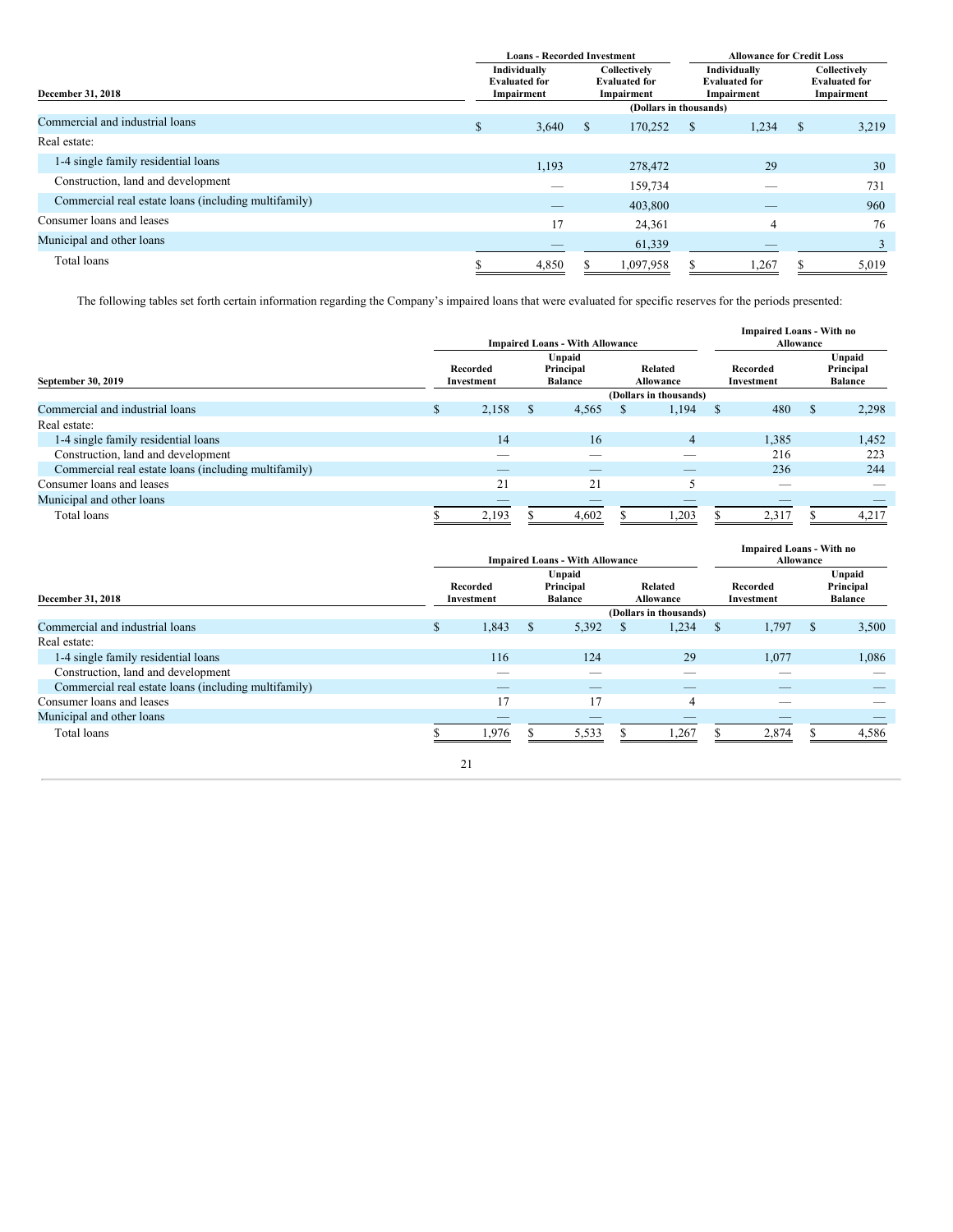|                                                      | Three Months Ended September 30, |                                                                              |      |                        |                                   |                          |      |                                         |  |  |  |  |  |
|------------------------------------------------------|----------------------------------|------------------------------------------------------------------------------|------|------------------------|-----------------------------------|--------------------------|------|-----------------------------------------|--|--|--|--|--|
|                                                      |                                  |                                                                              | 2019 |                        |                                   |                          | 2018 |                                         |  |  |  |  |  |
|                                                      |                                  | <b>Interest</b><br>Average<br>Recorded<br>Income<br>Recognized<br>Investment |      |                        | Average<br>Recorded<br>Investment |                          |      | <b>Interest</b><br>Income<br>Recognized |  |  |  |  |  |
|                                                      |                                  |                                                                              |      | (Dollars in thousands) |                                   |                          |      |                                         |  |  |  |  |  |
| Commercial and industrial loans                      |                                  | 2,758                                                                        | -8   |                        |                                   | 2,571                    | S    |                                         |  |  |  |  |  |
| Real estate:                                         |                                  |                                                                              |      |                        |                                   |                          |      |                                         |  |  |  |  |  |
| 1-4 single family residential loans                  |                                  | 1,409                                                                        |      |                        |                                   | 975                      |      |                                         |  |  |  |  |  |
| Construction, land and development                   |                                  | 216                                                                          |      | __                     |                                   | $\overline{\phantom{a}}$ |      |                                         |  |  |  |  |  |
| Commercial real estate loans (including multifamily) |                                  | 238                                                                          |      | _                      |                                   | _                        |      |                                         |  |  |  |  |  |
| Consumer loans and leases                            |                                  | 22                                                                           |      |                        |                                   | 72                       |      |                                         |  |  |  |  |  |
| Municipal and other loans                            |                                  |                                                                              |      |                        |                                   | __                       |      | _                                       |  |  |  |  |  |
| Total loans                                          |                                  | 4,643                                                                        |      | _                      | 3,618                             |                          |      |                                         |  |  |  |  |  |

|                                                      | Nine Months Ended September 30, |                                   |      |                                         |       |                                   |              |                                         |  |  |  |  |  |
|------------------------------------------------------|---------------------------------|-----------------------------------|------|-----------------------------------------|-------|-----------------------------------|--------------|-----------------------------------------|--|--|--|--|--|
|                                                      |                                 |                                   | 2019 |                                         |       |                                   | 2018         |                                         |  |  |  |  |  |
|                                                      |                                 | Average<br>Recorded<br>Investment |      | <b>Interest</b><br>Income<br>Recognized |       | Average<br>Recorded<br>Investment |              | <b>Interest</b><br>Income<br>Recognized |  |  |  |  |  |
|                                                      |                                 |                                   |      | (Dollars in thousands)                  |       |                                   |              |                                         |  |  |  |  |  |
| Commercial and industrial loans                      | аħ.                             | 2,905                             | - \$ | $-$                                     | ъ     | 2,774                             | <sup>S</sup> |                                         |  |  |  |  |  |
| Real estate:                                         |                                 |                                   |      |                                         |       |                                   |              |                                         |  |  |  |  |  |
| 1-4 single family residential loans                  |                                 | 1,434                             |      |                                         |       | 990                               |              |                                         |  |  |  |  |  |
| Construction, land and development                   |                                 | 220                               |      |                                         |       |                                   |              |                                         |  |  |  |  |  |
| Commercial real estate loans (including multifamily) |                                 | 243                               |      | $\overline{\phantom{a}}$                |       | $\hspace{0.1mm}-\hspace{0.1mm}$   |              | $\overline{\phantom{a}}$                |  |  |  |  |  |
| Consumer loans and leases                            |                                 | 24                                |      | _                                       |       | 76                                |              | _                                       |  |  |  |  |  |
| Municipal and other loans                            |                                 | _                                 |      | $-$                                     |       | $-$                               |              |                                         |  |  |  |  |  |
| Total loans                                          |                                 | 4,826                             |      |                                         | 3,840 |                                   |              |                                         |  |  |  |  |  |

## *Troubled Debt Restructurings:*

The following table provides a summary of troubled debt restructurings ("TDRs") based upon delinquency status, all of which are considered impaired, for the periods presented:

|                                                      | September 30, 2019     |               |                          | December 31, 2018      |   |                          |  |  |
|------------------------------------------------------|------------------------|---------------|--------------------------|------------------------|---|--------------------------|--|--|
|                                                      | Number of<br>contracts |               | Recorded<br>Investment   | Number of<br>contracts |   | Recorded<br>Investment   |  |  |
|                                                      |                        |               | (Dollars in thousands)   |                        |   |                          |  |  |
| Performing TDRs:                                     |                        |               |                          |                        |   |                          |  |  |
| Commercial and industrial loans                      | 3                      | <sup>\$</sup> | 118                      | 3                      | S | 69                       |  |  |
| Real estate:                                         |                        |               |                          |                        |   |                          |  |  |
| 1-4 single family residential loans                  | 3                      |               | 157                      | ◠                      |   | 141                      |  |  |
| Construction, land and development                   | _                      |               | $\qquad \qquad - \qquad$ | $-$                    |   | $\overline{\phantom{a}}$ |  |  |
| Commercial real estate loans (including multifamily) |                        |               |                          |                        |   |                          |  |  |
| Consumer loans and leases                            |                        |               |                          |                        |   |                          |  |  |
| Municipal and other loans                            |                        |               |                          |                        |   |                          |  |  |
| Total performing TDRs                                | 6                      |               | 275                      |                        |   | 210                      |  |  |
| Nonperforming TDRs                                   |                        |               | 403                      |                        |   | 448                      |  |  |
| <b>Total TDRs</b>                                    | 14                     |               | 678                      | 12                     |   | 658                      |  |  |
| Allowance attributable to TDRs                       |                        |               | 265                      |                        |   | 149                      |  |  |

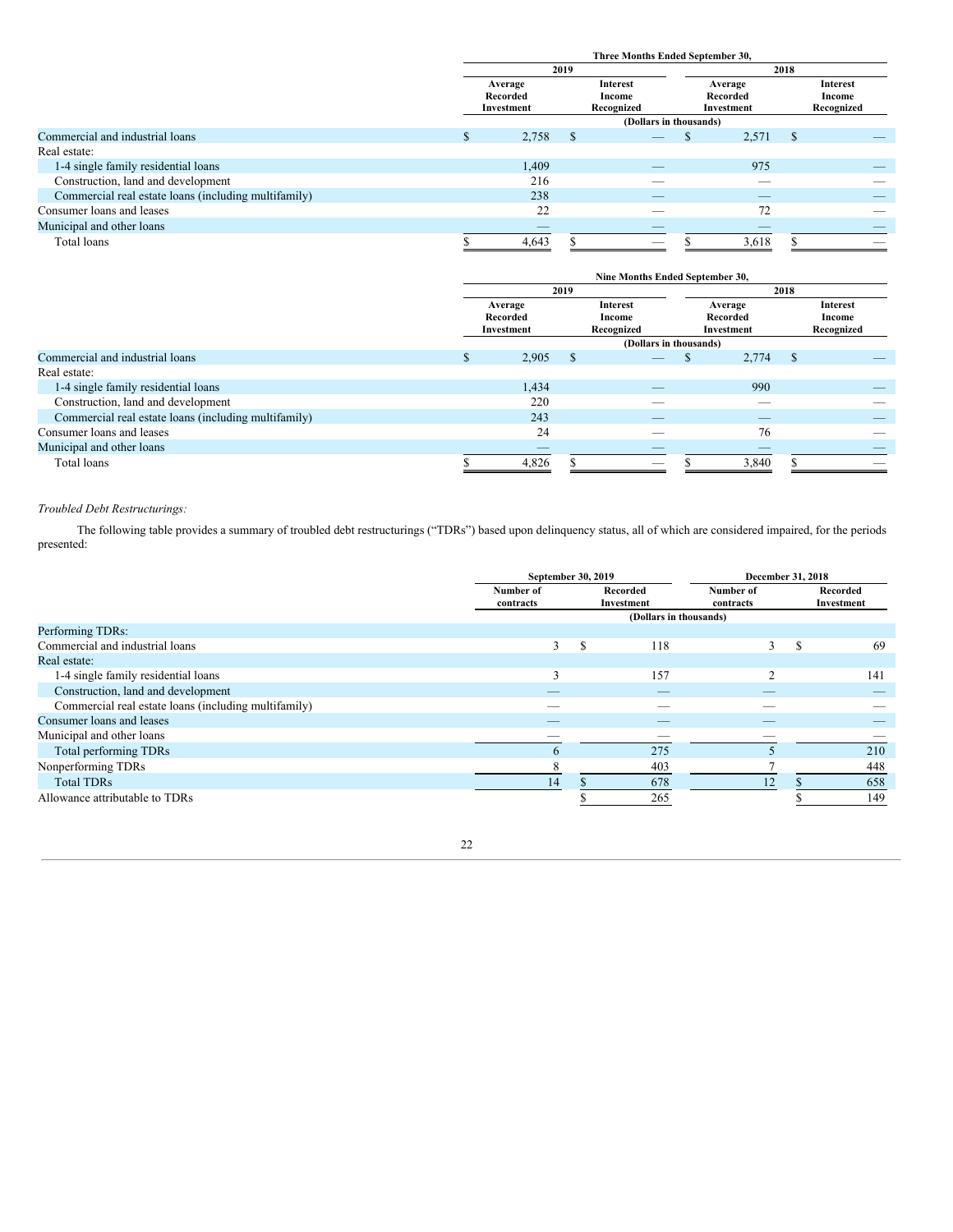The following tables summarize TDRs, and includes newly designated TDRs as well as modifications made to existing TDRs, for the periods presented. Modifications may include, but are not limited to, granting a material extension of time, entering into a forbearance agreement, adjusting the interest rate, accepting interest only payments for an extended period of time, a change in the amortization period or a combination of any of these. Post-modification balances represent the recorded investment at the end of Day 2 in which the modification was made.

|                                                          | Three Months Ended September 30, |                                                               |    |                                                  |    |     |         |                           |                                                               |  |                                                                |  |                      |  |
|----------------------------------------------------------|----------------------------------|---------------------------------------------------------------|----|--------------------------------------------------|----|-----|---------|---------------------------|---------------------------------------------------------------|--|----------------------------------------------------------------|--|----------------------|--|
|                                                          |                                  |                                                               |    | 2019                                             |    |     |         |                           |                                                               |  | 2018                                                           |  |                      |  |
|                                                          | Number of<br>Contracts           | Pre-<br>Modification<br>Outstanding<br>Recorded<br>Investment |    | Post-<br>Modification<br>Outstanding<br>Recorded |    |     | Related | Number<br>of<br>Contracts | Pre-<br>Modification<br>Outstanding<br>Recorded<br>Investment |  | Post-<br>Modification<br>Outstanding<br>Recorded<br>Investment |  | Related<br>Allowance |  |
|                                                          |                                  | Allowance<br>Investment<br>(Dollars in thousands)             |    |                                                  |    |     |         |                           |                                                               |  |                                                                |  |                      |  |
| Commercial and industrial loans                          |                                  | \$.                                                           | 13 | \$                                               | 13 | \$. |         |                           | \$.                                                           |  | \$                                                             |  | S                    |  |
| Real estate:                                             |                                  |                                                               |    |                                                  |    |     |         |                           |                                                               |  |                                                                |  |                      |  |
| 1-4 single family residential loans                      | _                                |                                                               |    |                                                  |    |     |         |                           |                                                               |  |                                                                |  |                      |  |
| Construction, land and development                       |                                  |                                                               |    |                                                  |    |     |         |                           |                                                               |  |                                                                |  |                      |  |
| Commercial real estate loans (including)<br>multifamily) |                                  |                                                               |    |                                                  |    |     |         |                           |                                                               |  |                                                                |  |                      |  |
| Consumer loans and leases                                |                                  |                                                               |    |                                                  |    |     |         |                           |                                                               |  |                                                                |  |                      |  |
| Municipal and other loans                                | __                               |                                                               |    |                                                  |    |     |         |                           |                                                               |  |                                                                |  |                      |  |

|                                                          | Nine Months Ended September 30,                                                                                                                           |   |     |          |                      |                                  |                                                               |      |                                                                |     |                      |     |   |     |  |  |  |
|----------------------------------------------------------|-----------------------------------------------------------------------------------------------------------------------------------------------------------|---|-----|----------|----------------------|----------------------------------|---------------------------------------------------------------|------|----------------------------------------------------------------|-----|----------------------|-----|---|-----|--|--|--|
|                                                          |                                                                                                                                                           |   |     | 2019     |                      |                                  |                                                               | 2018 |                                                                |     |                      |     |   |     |  |  |  |
|                                                          | Post-<br>Pre-<br>Modification<br>Modification<br>Outstanding<br>Outstanding<br>Recorded<br>Number of<br>Recorded<br>Investment<br>Contracts<br>Investment |   |     |          | Related<br>Allowance | <b>Number</b><br>of<br>Contracts | Pre-<br>Modification<br>Outstanding<br>Recorded<br>Investment |      | Post-<br>Modification<br>Outstanding<br>Recorded<br>Investment |     | Related<br>Allowance |     |   |     |  |  |  |
|                                                          |                                                                                                                                                           |   |     |          |                      |                                  | (Dollars in thousands)                                        |      |                                                                |     |                      |     |   |     |  |  |  |
| Commercial and industrial loans                          | 3 <sup>1</sup>                                                                                                                                            | S | 141 | <b>S</b> | 141                  | <b>S</b>                         | 90                                                            |      | <b>S</b>                                                       | 442 | S                    | 442 | S | 113 |  |  |  |
| Real estate:                                             |                                                                                                                                                           |   |     |          |                      |                                  |                                                               |      |                                                                |     |                      |     |   |     |  |  |  |
| 1-4 single family residential loans                      |                                                                                                                                                           |   |     |          |                      |                                  |                                                               |      |                                                                | 34  |                      | 34  |   |     |  |  |  |
| Construction, land and development                       |                                                                                                                                                           |   |     |          |                      |                                  |                                                               |      |                                                                |     |                      |     |   |     |  |  |  |
| Commercial real estate loans (including)<br>multifamily) |                                                                                                                                                           |   |     |          |                      |                                  |                                                               |      |                                                                |     |                      |     |   |     |  |  |  |
| Consumer loans and leases                                |                                                                                                                                                           |   |     |          |                      |                                  |                                                               |      |                                                                |     |                      |     |   |     |  |  |  |
| Municipal and other loans                                |                                                                                                                                                           |   |     |          |                      |                                  |                                                               |      |                                                                |     |                      |     |   |     |  |  |  |

There have been no defaults of troubled debt restructurings that took place within the three or nine months ended September 30, 2019 and 2018.

## **NOTE 7. GOODWILL AND INTANGIBLES**

Goodwill and other intangible assets, which consist of core deposit intangibles, are summarized as follows:

|                                   |  | <b>Nine Months</b><br>Ended September 30,<br>2019 | <b>Year Ended</b><br>December 31,<br>2018 |                          |  |  |  |  |
|-----------------------------------|--|---------------------------------------------------|-------------------------------------------|--------------------------|--|--|--|--|
|                                   |  | (Dollars in thousands)                            |                                           |                          |  |  |  |  |
| Beginning goodwill                |  | 18.253                                            | Ж                                         | 4,485                    |  |  |  |  |
| Arising from business combination |  | 24,833                                            |                                           | 13,768                   |  |  |  |  |
| Ending goodwill                   |  | 43,086                                            |                                           | 18,253                   |  |  |  |  |
| Core deposit intangible           |  | 8,558                                             |                                           | 13,166                   |  |  |  |  |
| Arising from business combination |  | 10,304                                            |                                           | $\overline{\phantom{a}}$ |  |  |  |  |
| Less: Accumulated amortization    |  | (7, 234)                                          |                                           | (4,608)                  |  |  |  |  |
| Core deposit intangible, net      |  | 11,628                                            |                                           | 8,558                    |  |  |  |  |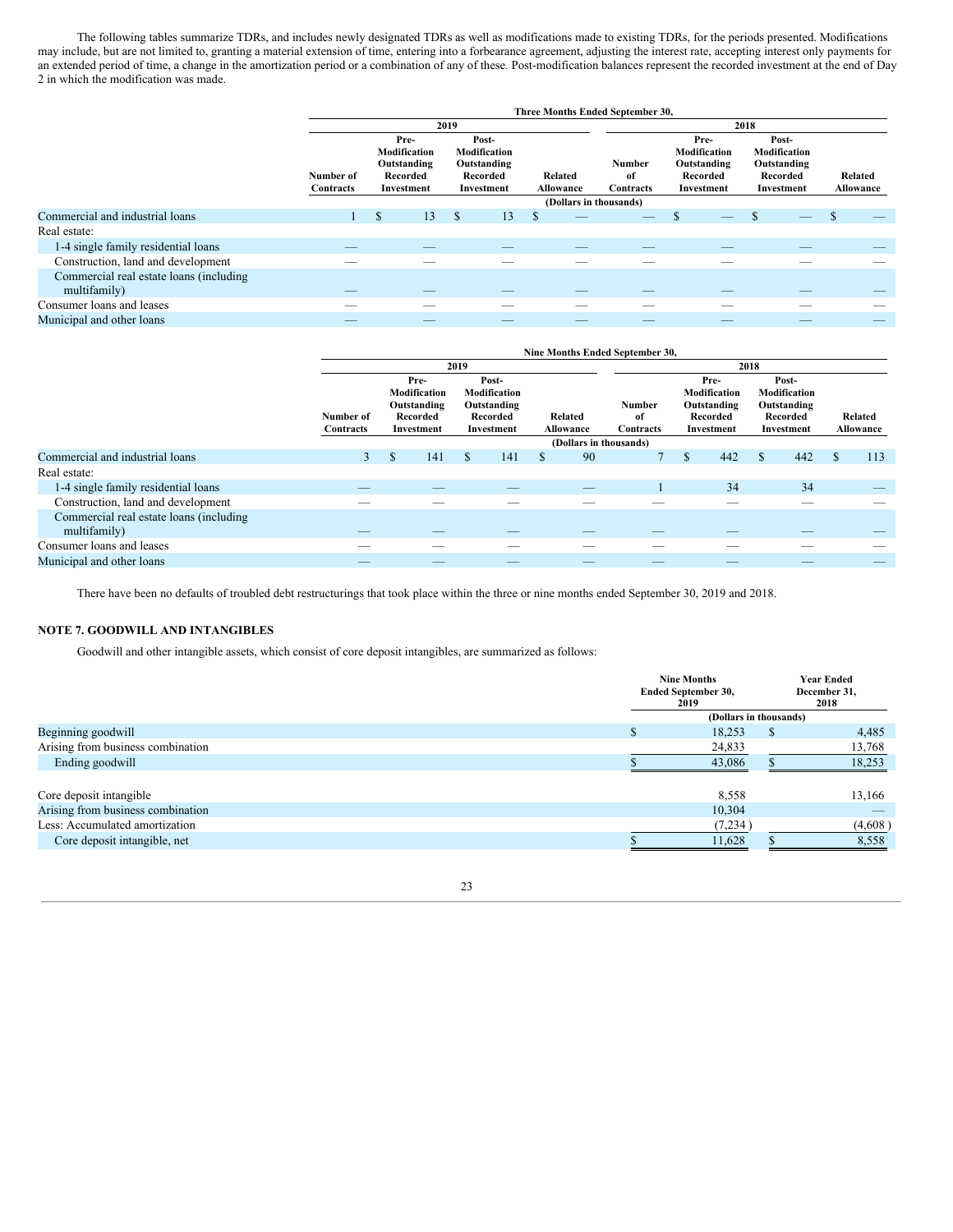Amortization expense for core deposit intangibles for the three months ended September 30, 2019 and 2018 totaled \$1.0 million and \$176 thousand, respectively. Amortization expense for core deposit intangibles for the nine months ended September 30, 2019 and 2018 totaled \$2.6 million and \$527 thousand, respectively.

The estimated amount of amortization expense for core deposit intangibles to be recognized over the next five fiscal years is as follows:

| Type of intangibles     | <b>Remainder of 2019</b> |     |  | 2020  |  | 202      |  | 2022  |  | 2023 |  | 2024 |
|-------------------------|--------------------------|-----|--|-------|--|----------|--|-------|--|------|--|------|
|                         | (Dollars in thousands)   |     |  |       |  |          |  |       |  |      |  |      |
| Core deposit intangible |                          | 975 |  | 3.518 |  | 2.865 \$ |  | 2.072 |  | 384  |  | 653  |

## **NOTE 8. SBA SERVICING ASSET**

SBA servicing assets are recognized separately when rights are acquired through the sale of the guaranteed portion of SBA loans. These servicing rights are initially measured at fair value at the date of sale and included in the gain on sale. Updated fair values are obtained from an independent third party on a quarterly basis and adjustments are presented in SBA loan servicing fees on the consolidated statements of income. To determine the fair value of SBA servicing rights, the Company uses market prices for comparable servicing contracts, when available, or alternatively, uses a valuation model that calculates the present value of estimated future net servicing income.

Loans serviced for others are not included in the accompanying balance sheets. The unpaid principal balances of SBA loans serviced for others were \$15.2 million and \$225.0 million at September 30, 2019 and December 31, 2018, respectively. SBA loan servicing fees were \$234 thousand and \$529 thousand for the three months ended September 30, 2019 and 2018, respectively. SBA loan servicing fees were \$538 thousand and \$1.7 million for the nine months ended September 30, 2019 and 2018, respectively.

The risks inherent in the SBA servicing asset relate primarily to changes in prepayments that result from shifts in interest rates. The following summarizes the activity pertaining to SBA servicing rights, which are in the consolidated balance sheets, for the three and nine months ended September 30, 2019 and 2018:

|                                 | Three Months Ended September 30, |       |   |                        | Nine Months Ended September 30, |       |  |       |
|---------------------------------|----------------------------------|-------|---|------------------------|---------------------------------|-------|--|-------|
|                                 | 2019                             |       |   | 2018                   | 2019                            |       |  | 2018  |
|                                 |                                  |       |   | (Dollars in thousands) |                                 |       |  |       |
| Beginning balance               |                                  | 3,570 | ъ | 3,521                  |                                 | 3.965 |  | 3,411 |
| Origination of servicing assets |                                  | 264   |   | 376                    |                                 | 784   |  | 955   |
| Change in fair value:           |                                  |       |   |                        |                                 |       |  |       |
| Due to run-off                  |                                  | (241) |   | (254)                  |                                 | (645) |  | (707) |
| Due to market changes           |                                  | (45)  |   | (82)                   |                                 | (556) |  | (98)  |
| Ending balance                  |                                  | 3.548 |   | 3.561                  |                                 | 3,548 |  | 3,561 |

## **NOTE 9. DEPOSITS**

The following table sets forth the Company's deposits by category for the periods presented:

|                                                           | September 30,<br>2019  |   | December 31.<br>2018 |
|-----------------------------------------------------------|------------------------|---|----------------------|
|                                                           | (Dollars in thousands) |   |                      |
| Noninterest-bearing demand deposits                       | 366,209                | ж | 256,784              |
| Interest-bearing demand deposits                          | 303,037                |   | 124,933              |
| Interest-bearing NOW accounts                             | 8.626                  |   | 7,961                |
| Savings and money market accounts                         | 281,401                |   | 245,928              |
| Time deposits                                             | 625,940                |   | 547,042              |
| Total deposits                                            | 1,585,213              |   | 1,182,648            |
| Time deposits \$100,000 and greater                       | 496,874                |   | 422,447              |
| Time deposits \$250,000 and greater                       | 176,922                |   | 129,424              |
| Related party deposits (executive officers and directors) | 16.195                 |   | 7.847                |

The aggregate amount of overdraft demand deposits reclassified to loans was \$69 thousand and \$93 thousand at September 30, 2019 and December 31, 2018, respectively. The aggregate amount of maturities for time deposits for each of the five years following the latest balance sheet date totaled \$505.1 million, \$85.8 million, \$18.8 million, \$10.9 million and \$5.3 million, respectively. The

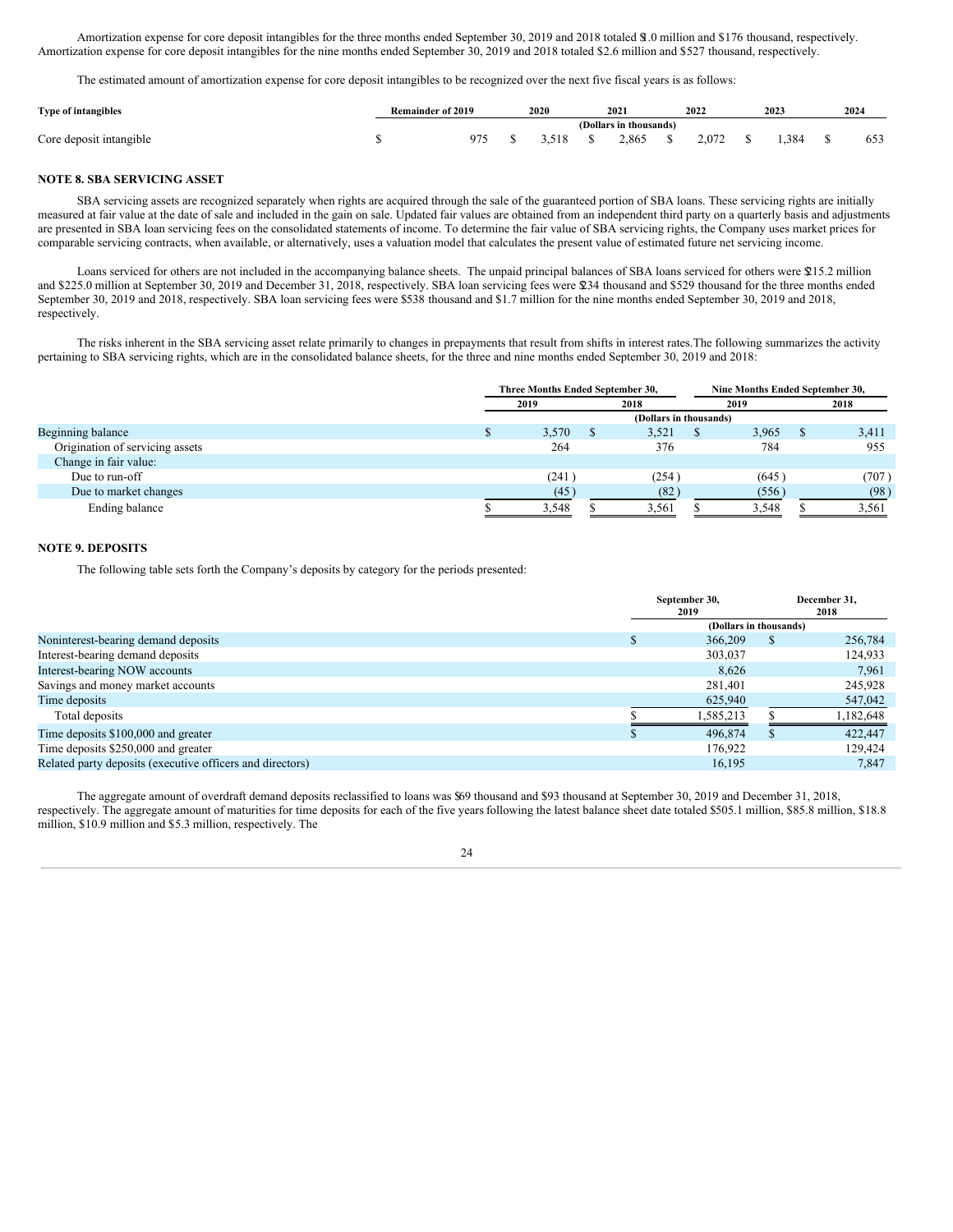Company held brokered certificates of deposit of \$1.0 million at September 30, 2019. The Company held no brokered certificates of deposit as of December 31, 2018.

## **NOTE 10. STOCK-BASED COMPENSATION AND OTHER BENEFIT PLANS**

*Spirit of Texas Bancshares, Inc. 2008 Stock Plan (the "2008 Stock Plan")*

Option activity for the period indicated is summarized as follows:

|                                              |                | 2008 Stock Plan |                                                 |   |                                                   |                                                                 |  |  |  |  |
|----------------------------------------------|----------------|-----------------|-------------------------------------------------|---|---------------------------------------------------|-----------------------------------------------------------------|--|--|--|--|
|                                              | <b>Options</b> |                 | Weighted<br>Average<br><b>Exercise</b><br>Price |   | Aggregate<br>Intrinsic<br>Value<br>(in thousands) | Weighted<br>Average<br>Remaining<br>Contractual<br>Life (Years) |  |  |  |  |
| Outstanding at January 1, 2019               | 1,116,672      | S               | 13.04                                           |   |                                                   |                                                                 |  |  |  |  |
| Granted                                      |                |                 |                                                 |   |                                                   |                                                                 |  |  |  |  |
| Exercised                                    | (165, 850)     | -S              | 11.33                                           | S | 1,695                                             |                                                                 |  |  |  |  |
| Forfeited                                    | (7,600)        | -S              | 14.66                                           |   |                                                   |                                                                 |  |  |  |  |
| Expired                                      | _              |                 |                                                 |   |                                                   |                                                                 |  |  |  |  |
| Outstanding at September 30, 2019            | 943,222        | S               | 13.33                                           | S | 7,753                                             | 4.57                                                            |  |  |  |  |
| Vested and exercisable at September 30, 2019 | 832,597        | <sup>\$</sup>   | 13.19                                           | S | 6,961                                             | 4.34                                                            |  |  |  |  |

The total unrecognized compensation cost of \$317 thousand related to the 2008 Stock Plan for the share awards outstanding at September 30, 2019 will be recognized over a weighted average remaining period of 1.49 years.

## *Spirit of Texas Bancshares, Inc. 2017 Stock Plan (the "2017 Stock Plan")*

Option activity for the period indicated is summarized as follows:

|                                              |                |               | 2017 Stock Plan                                 |               |                                                   |                                                                 |
|----------------------------------------------|----------------|---------------|-------------------------------------------------|---------------|---------------------------------------------------|-----------------------------------------------------------------|
|                                              | <b>Options</b> |               | Weighted<br>Average<br><b>Exercise</b><br>Price |               | Aggregate<br>Intrinsic<br>Value<br>(in thousands) | Weighted<br>Average<br>Remaining<br>Contractual<br>Life (Years) |
| Outstanding at January 1, 2019               | 205,725        | <sup>S</sup>  | 17.45                                           |               |                                                   |                                                                 |
| Granted                                      | 850            | <sup>\$</sup> | 23.18                                           |               |                                                   |                                                                 |
| Exercised                                    | (5,000)        | - \$          | 15.00                                           | <sup>\$</sup> | 33                                                |                                                                 |
| Forfeited                                    | (1,502)        | \$.           | 18.22                                           |               |                                                   |                                                                 |
| Expired                                      | _              |               |                                                 |               |                                                   |                                                                 |
| Outstanding at September 30, 2019            | 200,073        | S             | 17.53                                           | <sup>\$</sup> | 804                                               | 7.95                                                            |
| Vested and exercisable at September 30, 2019 | 91,589         | <sup>\$</sup> | 16.04                                           | S             | 505                                               | 7.63                                                            |

The fair values of the stock options granted for the nine months ended September 30, 2019 were determined utilizing the Black-Scholes pricing model methodology. A summary of assumptions used to calculate the fair values of the 2017 Stock Plan awards is presented below:

|                                        | 2017 Stock Plan          |          |
|----------------------------------------|--------------------------|----------|
|                                        | <b>Nine Months Ended</b> |          |
|                                        | September 30, 2019       |          |
| <b>Expected volatility</b>             |                          | $23.3\%$ |
| Expected dividend yield                |                          | $0.0\%$  |
| Expected term (years)                  |                          | 7.5      |
| Risk-free interest rate                |                          | 2.58 %   |
| Weighted average grant date fair value |                          | 7.57     |

The expected volatility is based on the combination of the Company's historical volatility and the volatility of comparable peer banks. The expected term represents the period of time that the 2017 Stock Plan awards are expected to be outstanding from the date of grant. The risk-free interest rate is based on the U.S. Treasury yields for the expected term of the instrument.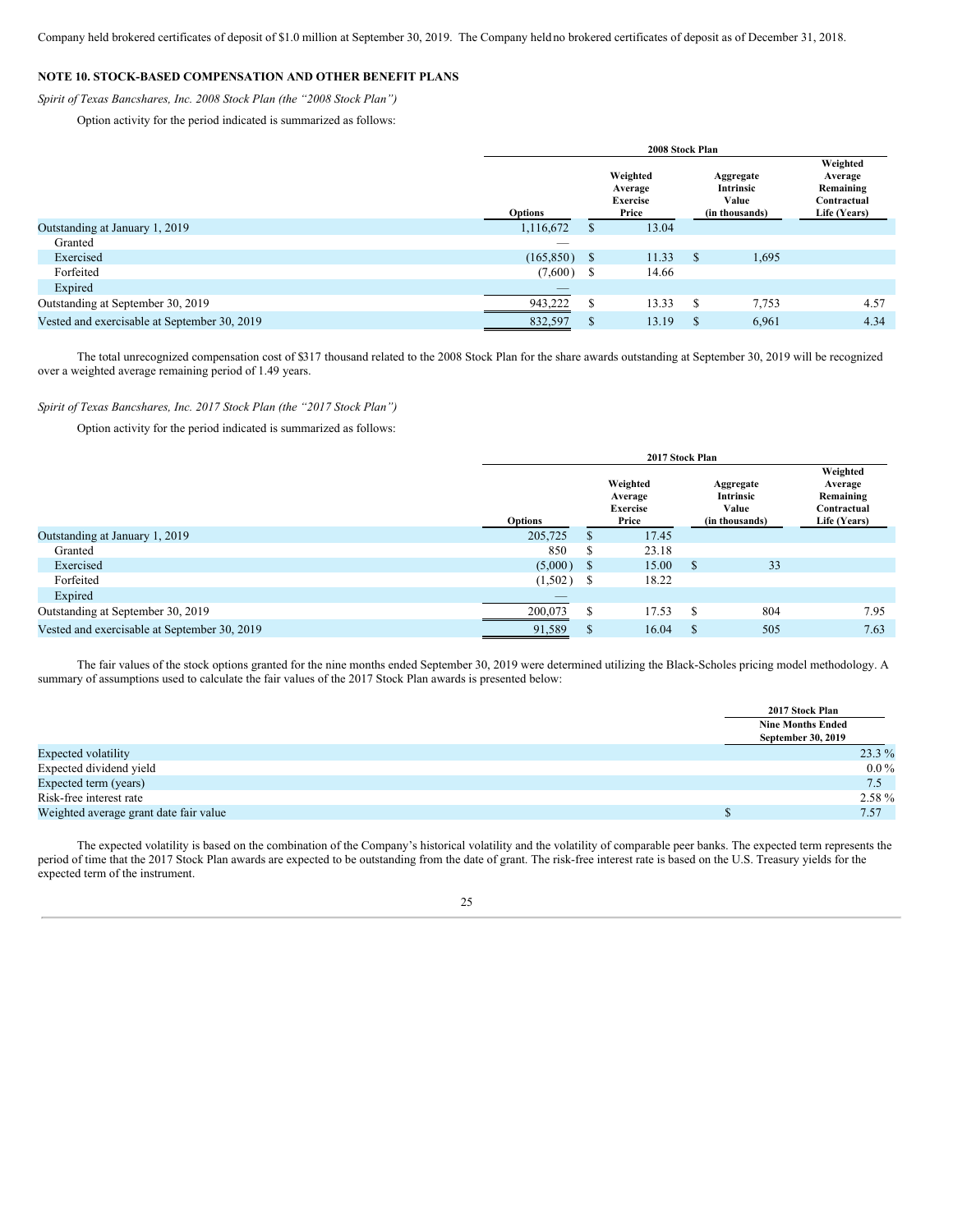The total unrecognized compensation cost of \$551 thousand related to the 2017 Stock Plan for the share awards outstanding at September 30, 2019 will be recognized over a weighted average remaining period of 3.13 years.

## *2017 Stock Plan – Restricted Stock Unit Awards*

On four different dates during the period ended September 30, 2019, the Company granted a total of54,780 restricted stock units to employees and directors that vest in full (i.e. cliff vesting) on the five year anniversary of the grant date. The fair value of the restricted stock units on the grant date was \$1.2 million and will be recognized as compensation expense over the requisite vesting period ending on the respective five year anniversary of the restricted stock unit award's grant date.

The following table presents the activity during the period related to restricted stock units from the 2017 Stock Plan:

|                                   | 2017 Stock Plan                     |   |                                                               |  |  |
|-----------------------------------|-------------------------------------|---|---------------------------------------------------------------|--|--|
|                                   | <b>Restricted Stock Unit Awards</b> |   |                                                               |  |  |
|                                   | <b>Shares</b>                       |   | Weighted<br>Average<br><b>Grant Date</b><br><b>Fair Value</b> |  |  |
| Outstanding at January 1, 2019    |                                     |   | _                                                             |  |  |
| Granted                           | 54,780                              | S | 22.18                                                         |  |  |
| Vested                            | $\overline{\phantom{a}}$            |   |                                                               |  |  |
| Forfeited                         |                                     |   |                                                               |  |  |
| Outstanding at September 30, 2019 | 54,780                              | S | 22.18                                                         |  |  |

A summary of selected data related to stock-based compensation expense for the nine months ended September 30, 2019 and 2018 are as follows:

|                                                                               | <b>Restricted Stock Unit Awards</b> |                        |      |  |  |  |
|-------------------------------------------------------------------------------|-------------------------------------|------------------------|------|--|--|--|
|                                                                               | September 30,                       |                        |      |  |  |  |
|                                                                               | 2019                                |                        | 2018 |  |  |  |
|                                                                               |                                     | (Dollars in thousands) |      |  |  |  |
| Stock-based compensation expense                                              |                                     |                        |      |  |  |  |
| Unrecognized compensation expense related to stock-based compensation         | 1.138                               |                        |      |  |  |  |
| Weighted-average life over which expense is expected to be recognized (years) | 4.44                                |                        |      |  |  |  |

## *Warrants*

Activity for the Bank4Texas Warrants for the period indicated is summarized as follows:

|                                              | <b>Bank4Texas Warrants</b> |                                                 |       |                                                   |     |                                                                 |  |  |  |  |
|----------------------------------------------|----------------------------|-------------------------------------------------|-------|---------------------------------------------------|-----|-----------------------------------------------------------------|--|--|--|--|
|                                              | Warrants                   | Weighted<br>Average<br><b>Exercise</b><br>Price |       | Aggregate<br>Intrinsic<br>Value<br>(in thousands) |     | Weighted<br>Average<br>Remaining<br>Contractual<br>Life (Years) |  |  |  |  |
| Outstanding at January 1, 2019               | 10,710                     | <sup>S</sup>                                    | 10.50 |                                                   |     |                                                                 |  |  |  |  |
| Granted                                      | $\overline{\phantom{a}}$   |                                                 |       |                                                   |     |                                                                 |  |  |  |  |
| Exercised                                    | $(838)$ \$                 |                                                 | 10.50 | <sup>S</sup>                                      | q   |                                                                 |  |  |  |  |
| Forfeited (1)                                | $\overline{\phantom{a}}$   |                                                 |       |                                                   |     |                                                                 |  |  |  |  |
| Expired                                      | $-$                        |                                                 |       |                                                   |     |                                                                 |  |  |  |  |
| Outstanding at September 30, 2019            | 9,872                      | S                                               | 10.50 | S                                                 | 109 | 0.90                                                            |  |  |  |  |
| Vested and exercisable at September 30, 2019 | 9,872                      | ъ                                               | 10.50 | S                                                 | 109 | 0.90                                                            |  |  |  |  |

There was no activity during the three or nine months ended September 30, 2019 on the Oasis Warrants.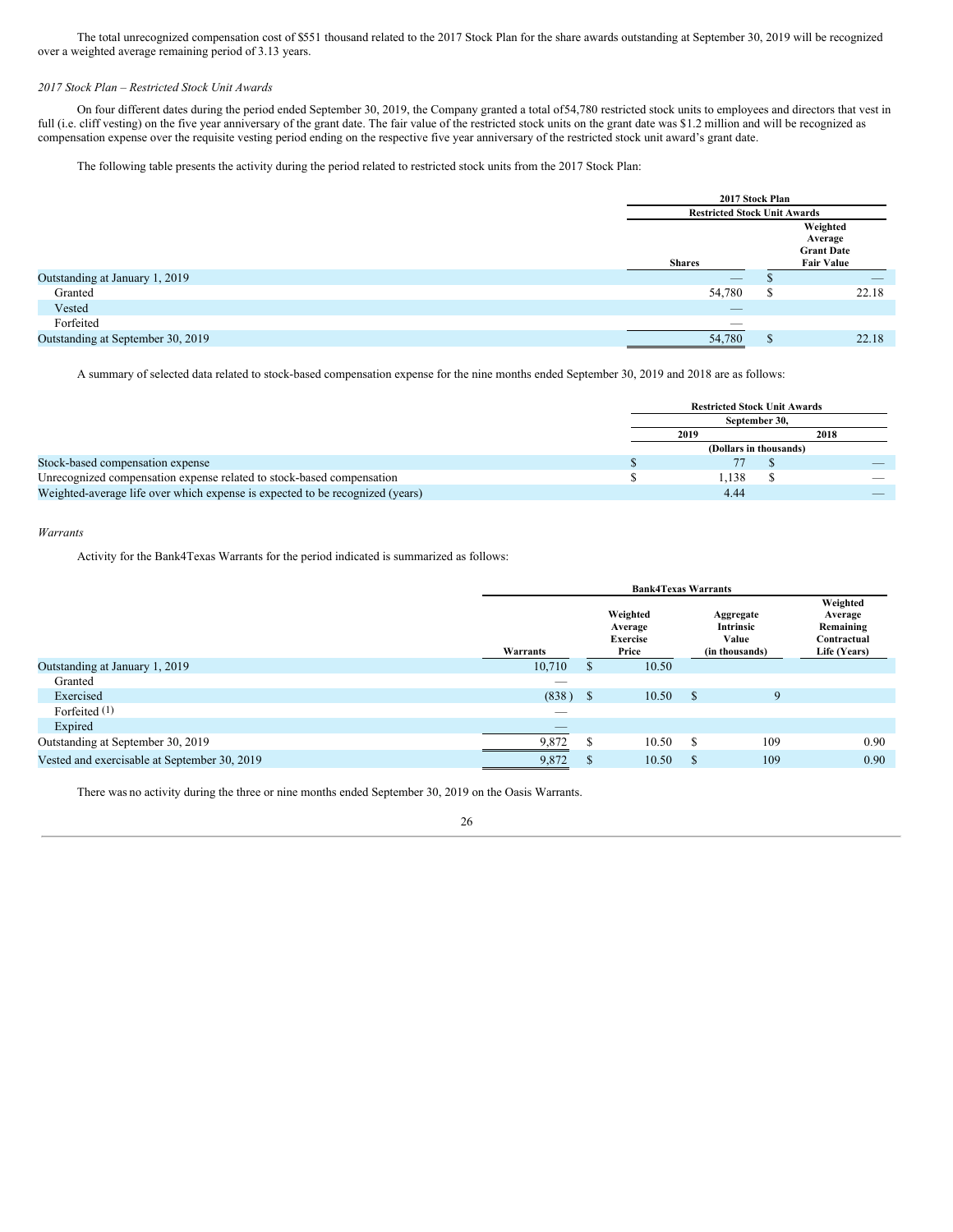## **NOTE 11. BASIC AND DILUTED EARNINGS PER COMMON SHARE**

The following table presents the computation of basic and diluted EPS for the periods presented:

|                                                       | Three Months Ended September 30, |            |                                               |            |      | Nine Months Ended September 30, |  |           |  |
|-------------------------------------------------------|----------------------------------|------------|-----------------------------------------------|------------|------|---------------------------------|--|-----------|--|
|                                                       |                                  | 2019       |                                               | 2018       | 2019 |                                 |  | 2018      |  |
|                                                       |                                  |            | (Dollars in thousands, except per share data) |            |      |                                 |  |           |  |
| Net income available to common stockholders           |                                  | 5,330      |                                               | 2,771      |      | 14,967                          |  | 7,465     |  |
| Weighted average number of common shares - basic      |                                  | 15,370,480 |                                               | 9,792,032  |      | 13,774,776                      |  | 8,673,106 |  |
| Effect of dilutive securities:                        |                                  |            |                                               |            |      |                                 |  |           |  |
| Employee stock-based compensation awards and warrants |                                  | 400,769    |                                               | 568,269    |      | 424,150                         |  | 421,585   |  |
| Weighted average number of common shares - diluted    |                                  | 15,771,249 |                                               | 10,360,301 |      | 14,198,926                      |  | 9,094,691 |  |
| Basic earnings per common share                       |                                  | 0.35       |                                               | 0.28       |      | 1.09                            |  | 0.86      |  |
| Diluted earnings per common share                     |                                  | 0.34       |                                               | 0.27       |      | 1.05                            |  | 0.82      |  |
| Anti-dilutive warrants and stock options              |                                  | 119.078    |                                               | 7,246      |      | 148,578                         |  | 78,490    |  |

## **NOTE 12. INCOME TAXES**

The effective tax rates for the three months ended September 30, 2019 and 2018 were20.5% and 20.6%, respectively.

The effective tax rates for the nine months ended September 30, 2019 and 2018 were20.0% and 20.3%, respectively. The decrease in the effective tax rate for the nine months ended September 30, 2019 was primarily due to a return to provision adjustment recorded during the first quarter of 2019.

## **NOTE 13. COMMITMENTS AND CONTINGENCIES**

The Company issues off-balance sheet financial instruments in connection with its lending activities and to meet the financing needs of its customers. These financial instruments include commitments to fund loans and lines of credit as well as commercial and standby letters of credit. These commitments expose the Company to varying degrees of credit and market risk which are essentially the same as those involved in extending loans to customers. The Company follows the same credit policies in making commitments as it does for instruments recorded on the Company's consolidated balance sheet. Collateral is obtained based on management's assessment of the customer's credit risk.

The Company's exposure to credit loss is represented by the contractual amount of these commitments. As of September 30, 2019 and December 31, 2018, the Company's reserve for unfunded commitments totaled \$55 thousand and \$48 thousand, respectively.

Fees collected on off-balance sheet financial instruments represent the fair value of those commitments and are deferred and amortized over their term.

## **Financial Instruments Commitments**

Unfunded commitments are as follows for the periods presented:

|                                          | September 30,          | December 31, |
|------------------------------------------|------------------------|--------------|
|                                          | 2019                   | 2018         |
|                                          | (Dollars in thousands) |              |
| Unfunded loan commitments                | 237,768                | 176.156      |
| Commercial and standby letters of credit | 581                    | 547          |
| Total                                    | 238,349                | 176,703      |

#### *Unfunded loan commitments:*

Commitments to extend credit are agreements to lend to a customer as long as there is no violation of any condition established in the contract. Commitments generally have fixed expiration dates or other termination clauses and may require payment of a fee. Since many of the commitments are expected to expire without being drawn upon, the total commitment amounts do not necessarily represent future cash requirements. The Company evaluates each customer's creditworthiness on a case-by-case basis. The amount of collateral obtained, if it is deemed necessary by the Company upon extension of credit, is based upon management's credit evaluation of the counterparty. Collateral held varies but may include accounts receivable, inventory, property, plant and equipment, and income-producing commercial properties.

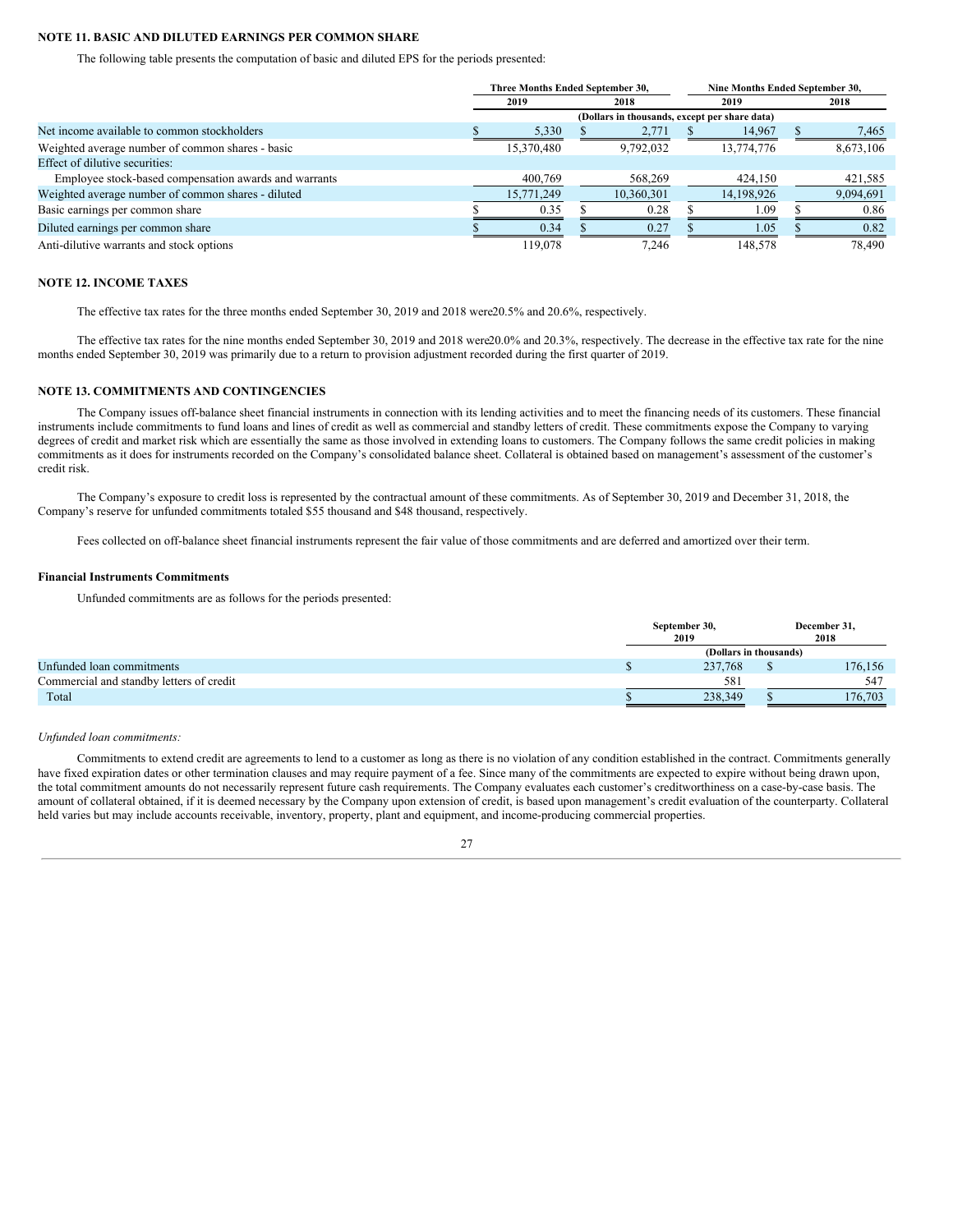#### *Commercial and standby letters of credit:*

Letters of credit are conditional commitments issued by the Company to guarantee the performance of a customer to a third party. Letters of credit are primarily issued to support trade transactions or guarantee arrangements. The credit risk involved in issuing letters of credit is essentially the same as that involved in extending loan facilities to customers. The Company generally holds collateral supporting those commitments if deemed necessary.

#### **Other Commitments and Contingencies**

## *Legal Proceedings*

The Company, from time to time, is involved as plaintiff or defendant in various legal actions arising in the normal course of business. While the ultimate outcome of any such proceedings cannot be predicted with certainty, it is the opinion of management, based upon advice of legal counsel, that no proceedings exist, either individually or in the aggregate, which, if determined adversely to the Company, would have a material effect on the Company's consolidated balance sheet, results of operations or cash flows.

#### **NOTE 14. FAIR VALUE MEASUREMENTS**

When determining the fair value measurements for assets and liabilities and the related fair value hierarchy, the Company considers the principal or most advantageous market in which it would transact and the assumptions that market participants would use when pricing the asset or liability. When possible, the Company looks to active and observable markets to price identical assets or liabilities. When identical assets and liabilities are not traded in active markets, the Company looks to market observable data for similar assets and liabilities. It is the Company's policy to maximize the use of observable inputs, minimize the use of unobservable inputs and use unobservable inputs to measure fair value to the extent that observable inputs are not available. The need to use unobservable inputs generally results from the lack of market liquidity, resulting in diminished observability of both actual trades and assumptions that would otherwise be available to value these instruments, or the value of the underlying collateral is not market observable. Although third party price indications may be available for an asset or liability, limited trading activity would make it difficult to support the observability of these quotations.

## *Financial Instruments Carried at Fair Value on a Recurring Basis*

The following is a description of the valuation methodologies used for financial instruments measured at fair value on a recurring basis, as well as the general classification of each instrument under the valuation hierarchy.

Investment Securities—Investment securities available for sale are carried at fair value on a recurring basis. When available, fair value is based on quoted prices for the identical security in an active market and as such, would be classified as Level 1. If quoted market prices are not available, fair values are estimated using quoted prices of securities with similar characteristics, discounted cash flows or matrix pricing models. Investment securities available for sale for which Level 1 valuations are not available are classified as Level 2, and include U.S. Government agencies and sponsored enterprises obligations and agency mortgage-backed securities; state and municipal obligations; asset-backed securities; and corporate debt and other securities. Pricing of these securities is generally spread driven.

Observable inputs that may impact the valuation of these securities include benchmark yield curves, credit spreads, reported trades, dealer quotes, bids, issuer spreads, current rating, historical constant prepayment rates, historical voluntary prepayment rates, structural and waterfall features of individual securities, published collateral data, and for certain securities, historical constant default rates and default severities.

SBA Servicing Asset—The SBA Servicing Asset is carried at fair value on a recurring basis. To determine the fair value of SBA servicing rights, The Company uses market prices for comparable servicing contracts, when available, or alternatively, uses a valuation model that calculates the present value of estimated future net servicing income. In using this valuation method, the Company incorporates assumptions that market participants would use in estimating future net servicing income, which includes estimates of the cost to service, the discount rate, custodial earnings rate, an inflation rate, ancillary income, prepayment speeds, default rates, late fees and losses. The SBA Servicing Asset is classified as Level 3.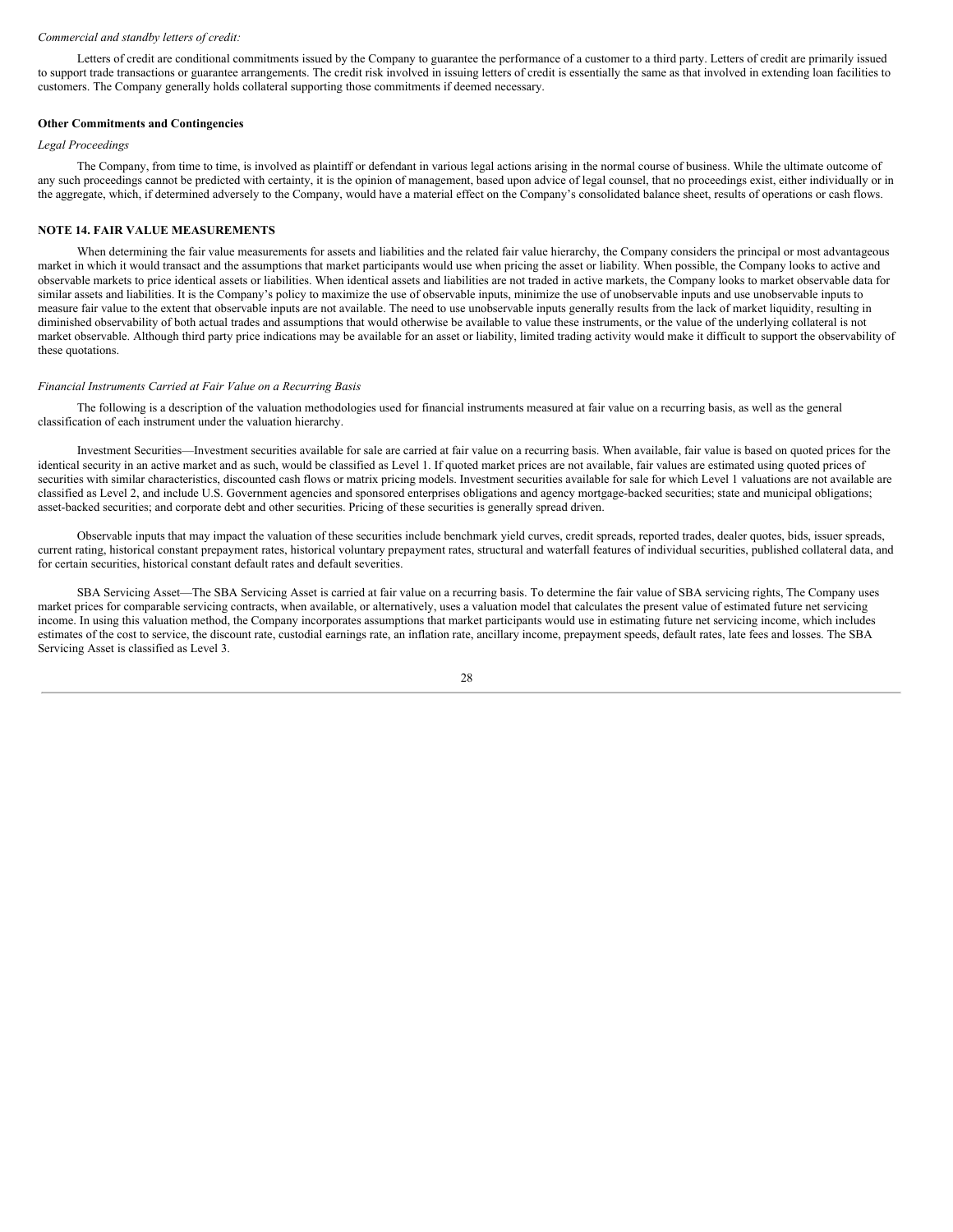The following tables present the assets and liabilities measured at fair value on a recurring basis for the periods presented:

|                                           |    | Level 1 |               | Level 2                |    | Level 3 | <b>Total</b> |
|-------------------------------------------|----|---------|---------------|------------------------|----|---------|--------------|
|                                           |    |         |               | (Dollars in thousands) |    |         |              |
| Assets:                                   |    |         |               |                        |    |         |              |
| U.S. Treasury securities                  | \$ | 32,563  | <sup>\$</sup> |                        | S  |         | \$<br>32,563 |
| U.S. Government agencies                  |    |         |               | 4,141                  |    |         | 4,141        |
| State and municipal obligations           |    |         |               | 25,628                 |    |         | 25,628       |
| Residential mortgage-backed securities    |    |         |               | 98,645                 |    |         | 98,645       |
| Corporate bonds and other debt securities |    |         |               | 5,692                  |    |         | 5,692        |
| SBA servicing rights                      |    |         |               |                        |    | 3,548   | 3,548        |
| Total                                     |    | 32,563  |               | 134,106                |    | 3,548   | 170,217      |
|                                           |    |         |               | December 31, 2018      |    |         |              |
|                                           |    | Level 1 |               | Level 2                |    | Level 3 | <b>Total</b> |
|                                           |    |         |               | (Dollars in thousands) |    |         |              |
| Assets:                                   |    |         |               |                        |    |         |              |
| U.S. Government agencies                  | S  |         | S             | 1,934                  | \$ |         | \$<br>1,934  |
| State and municipal obligations           |    |         |               | 18,048                 |    |         | 18,048       |
| Residential mortgage-backed securities    |    |         |               | 153,974                |    |         | 153,974      |
| Corporate bonds and other debt securities |    |         |               | 5,505                  |    |         | 5,505        |
| SBA servicing rights                      |    |         |               |                        |    | 3,965   | 3,965        |
| Total                                     |    |         |               | 179,461                |    | 3,965   | 183,426      |

There were no transfers of financial assets between levels of the fair value hierarchy during the three or nine months ended September 30, 2019.

## *Financial Instruments Measured at Fair Value on a Non-Recurring Basis*

The following is a description of the methodologies used to estimate the fair values of assets and liabilities measured at fair value on a non-recurring basis, and the level within the fair value hierarchy in which those measurements are typically classified.

Impaired loans and other real estate owned ("OREO")—The carrying amount of collateral dependent impaired loans is typically based on the fair value of the underlying collateral, which may be real estate or other business assets, less estimated costs to sell. The carrying value of OREO is initially measured based on the fair value, less estimated cost to sell, of the real estate acquired in foreclosure and subsequently adjusted to the lower of cost or estimated fair value, less estimated cost to sell. Fair values of real estate collateral are typically based on real estate appraisals which utilize market and income valuation techniques incorporating both observable and unobservable inputs. When current appraisals are not available, the Company may use brokers' price opinions, home price indices, or other available information about changes in real estate market conditions to adjust the latest appraised value available. These adjustments to appraised values may be subjective and involve significant management judgment. The fair value of collateral consisting of other business assets is generally based on appraisals that use market approaches to valuation, incorporating primarily unobservable inputs. Fair value measurements related to collateral dependent impaired loans and OREO are classified within Level 3 of the fair value hierarchy.

The following tables provide information about certain assets measured at fair value on a non-recurring basis:

|                                          | <b>Estimated Fair Value</b> |                      |
|------------------------------------------|-----------------------------|----------------------|
|                                          | September 30,<br>2019       | December 31,<br>2018 |
|                                          | (Dollars in thousands)      |                      |
| Assets (classified in Level 3):          |                             |                      |
| Impaired loans                           | 2,346                       | 2,696                |
| Other real estate and repossessed assets | 1,042                       | 782                  |

Impairment charges resulting from the non-recurring changes in fair value of underlying collateral of impaired loans are included in the provision for loan losses in the consolidated statement of income. Impairment charges resulting from the non-recurring changes in fair value of OREO are included in other real estate and acquired assets resolution expenses in the consolidated statement of income.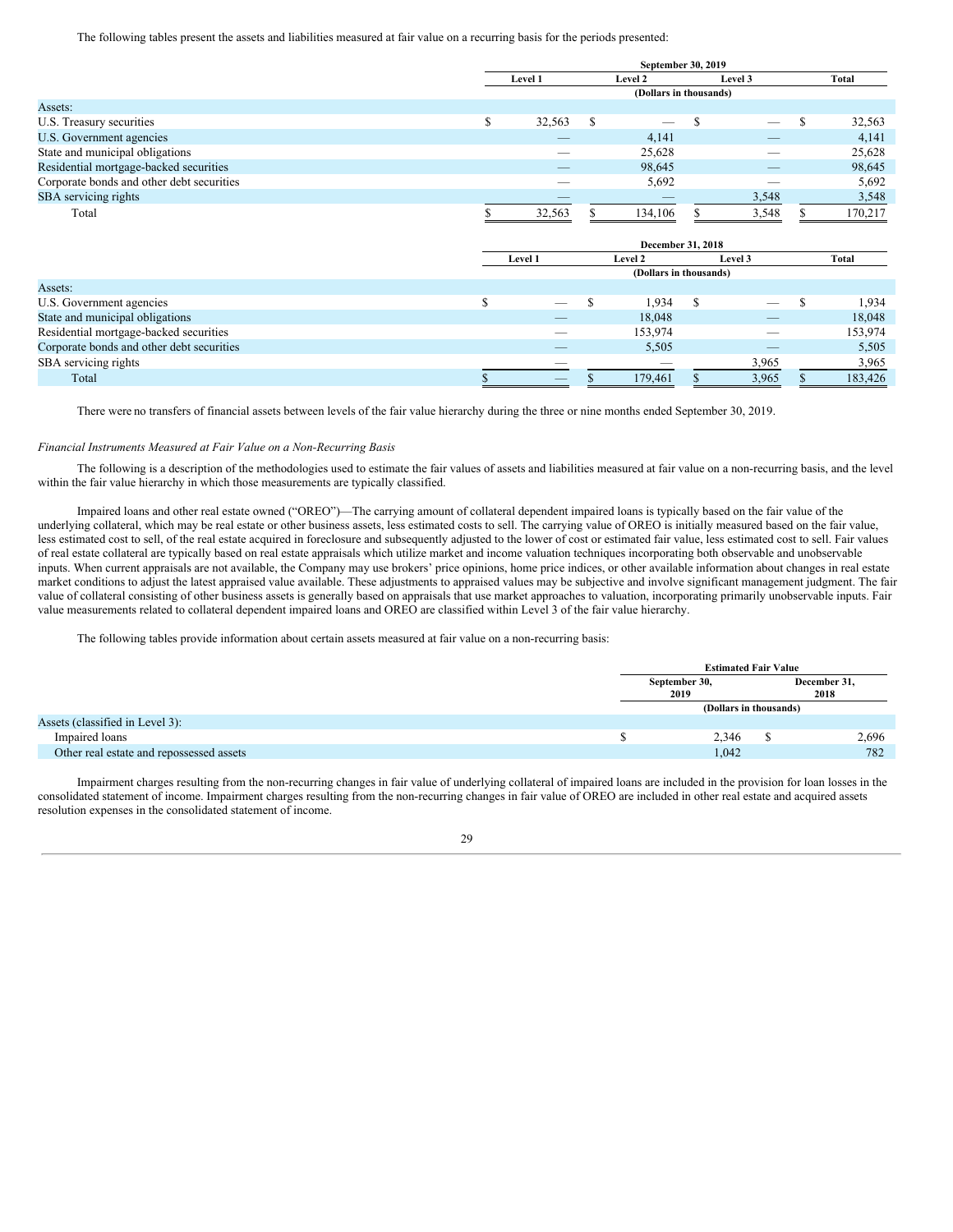The following tables show significant unobservable inputs used in the recurring and non-recurring fair value measurements of Level 3 assets:

| <b>Level 3 Asset</b>      |     | <b>Fair Value</b><br><b>Valuation Technique</b> |                        | <b>Unobservable Inputs</b>                      | Range/Weighted<br>Average |
|---------------------------|-----|-------------------------------------------------|------------------------|-------------------------------------------------|---------------------------|
| <b>September 30, 2019</b> |     |                                                 |                        |                                                 |                           |
| Non-recurring:            |     |                                                 |                        |                                                 |                           |
| <b>Impaired</b> loans     | \$. | 2,346                                           | Third party appraisals | Collateral discounts                            | $0.0\% - 100.0\%$ (28.3%) |
| Other real estate owned   |     | 1,042                                           | Third party appraisals | Collateral discounts and estimated cost to sell | $10.0\%$                  |
| Recurring:                |     |                                                 |                        |                                                 |                           |
| SBA servicing assets      |     | 3,548                                           | Discounted cash flows  | Conditional prepayment rate<br>Discount rate    | $13.1\%$<br>$11.0\%$      |
| <b>December 31, 2018</b>  |     |                                                 |                        |                                                 |                           |
| Non-recurring:            |     |                                                 |                        |                                                 |                           |
| <b>Impaired</b> loans     | S.  | 2.696                                           | Third party appraisals | Collateral discounts                            | $0.0\% - 100.0\%$ (19.2%) |
| Other real estate owned   |     | 782                                             | Third party appraisals | Collateral discounts and estimated cost to sell | $10.0\%$                  |
| Recurring:                |     |                                                 |                        |                                                 |                           |
| SBA servicing assets      |     | 3,965                                           | Discounted cash flows  | Conditional prepayment rate<br>Discount rate    | $11.8\%$<br>$11.5\%$      |

The carrying amounts and estimated fair values, as well as the level within the fair value hierarchy, of the Company's financial instruments are as follows for the periods presented:

|                                               |             | Carrying         |               | Fair             |              |                               |              |                          |               |                                 |
|-----------------------------------------------|-------------|------------------|---------------|------------------|--------------|-------------------------------|--------------|--------------------------|---------------|---------------------------------|
| September 30, 2019                            |             | Value            |               | Value            |              | Level 1                       |              | Level 2                  |               | Level 3                         |
| <b>Financial Assets:</b>                      |             |                  |               |                  |              | (Dollars in thousands)        |              |                          |               |                                 |
|                                               |             |                  |               |                  |              |                               |              |                          |               |                                 |
| Cash and cash equivalents                     | \$          | 151,543          | \$            | 151,543          | \$           | 151,543                       | \$           | $\overline{\phantom{0}}$ | \$            |                                 |
| Time deposits in other banks                  |             | 1.225            |               | 1.225            |              | 1.225                         |              |                          |               |                                 |
| Available for sale securities                 |             | 166,669          |               | 166,669          |              | 32,563                        |              | 134,106                  |               |                                 |
| FHLB and other bank stock                     |             | 6,233            |               | 6,233            |              | $\qquad \qquad -$             |              | 6,233                    |               | $\hspace{0.1mm}-\hspace{0.1mm}$ |
| Loans, net                                    |             | 1,481,037        |               | 1,479,485        |              |                               |              | $\overline{\phantom{0}}$ |               | 1,479,485                       |
| Loans held for sale                           |             | 2,784            |               | 2,998            |              |                               |              | 2,998                    |               |                                 |
| Accrued interest receivable                   |             | 6,319            |               | 6,319            |              | $\overline{\phantom{0}}$      |              | 6,319                    |               |                                 |
| Bank-owned life insurance                     |             | 15,521           |               | 15,521           |              |                               |              | 15,521                   |               |                                 |
| SBA servicing rights                          |             | 3,548            |               | 3,548            |              |                               |              |                          |               | 3,548                           |
|                                               |             |                  |               |                  |              |                               |              |                          |               |                                 |
| <b>Financial Liabilities:</b>                 |             |                  |               |                  |              |                               |              |                          |               |                                 |
| Deposits                                      | $\mathbf S$ | 1,585,213        | <sup>\$</sup> | 1,545,765        | $\mathbb{S}$ |                               | $\mathbf S$  | 1,545,765                | $\mathsf{\$}$ |                                 |
| Accrued interest payable                      |             | 1,002            |               | 1,002            |              |                               |              | 1,002                    |               |                                 |
| Long-term borrowings                          |             | 74,165           |               | 60,003           |              |                               |              | 60,003                   |               |                                 |
|                                               |             |                  |               |                  |              |                               |              |                          |               |                                 |
|                                               |             |                  |               |                  |              |                               |              |                          |               |                                 |
|                                               |             | Carrying         |               | Fair             |              |                               |              |                          |               |                                 |
| December 31, 2018                             |             | Value            |               | Value            |              | Level 1                       |              | Level 2                  |               | Level 3                         |
|                                               |             |                  |               |                  |              | (Dollars in thousands)        |              |                          |               |                                 |
| <b>Financial Assets:</b>                      |             |                  |               |                  |              |                               |              | $\overline{\phantom{0}}$ |               |                                 |
| Cash and cash equivalents                     | \$          | 89,015           | \$            | 89,015           | \$           | 89,015<br>$\qquad \qquad -$   | $\mathbb{S}$ |                          | \$            |                                 |
| Available for sale securities                 |             | 179,461          |               | 179,461          |              | $\overbrace{\phantom{12333}}$ |              | 179,461                  |               |                                 |
| FHLB and other bank stock                     |             | 5,304            |               | 5,304            |              |                               |              | 5,304                    |               |                                 |
| Loans, net                                    |             | 1,096,522        |               | 1,085,120        |              | $\overbrace{\phantom{12333}}$ |              |                          |               | 1,085,120                       |
| Loans held for sale                           |             | 3,945            |               | 4,200            |              |                               |              | 4,200                    |               |                                 |
| Accrued interest receivable                   |             | 4,934            |               | 4,934            |              |                               |              | 4,934                    |               |                                 |
| Bank-owned life insurance                     |             | 7,401            |               | 7,401            |              |                               |              | 7,401                    |               |                                 |
| SBA servicing rights                          |             | 3,965            |               | 3,965            |              |                               |              |                          |               | 3,965                           |
|                                               |             |                  |               |                  |              |                               |              |                          |               |                                 |
| <b>Financial Liabilities:</b>                 | \$          | 1,182,648        | $\mathbb{S}$  | 1,181,606        | \$           | $\overbrace{\phantom{12333}}$ | \$           | 1,181,606                | \$            |                                 |
| Deposits                                      |             | 702              |               | 702              |              |                               |              | 702                      |               |                                 |
| Accrued interest payable                      |             |                  |               |                  |              | $\overline{\phantom{0}}$      |              |                          |               | $\overline{\phantom{0}}$        |
| Short-term borrowings<br>Long-term borrowings |             | 12,500<br>77,784 |               | 12,500<br>76,603 |              |                               |              | 12,500<br>76,603         |               |                                 |

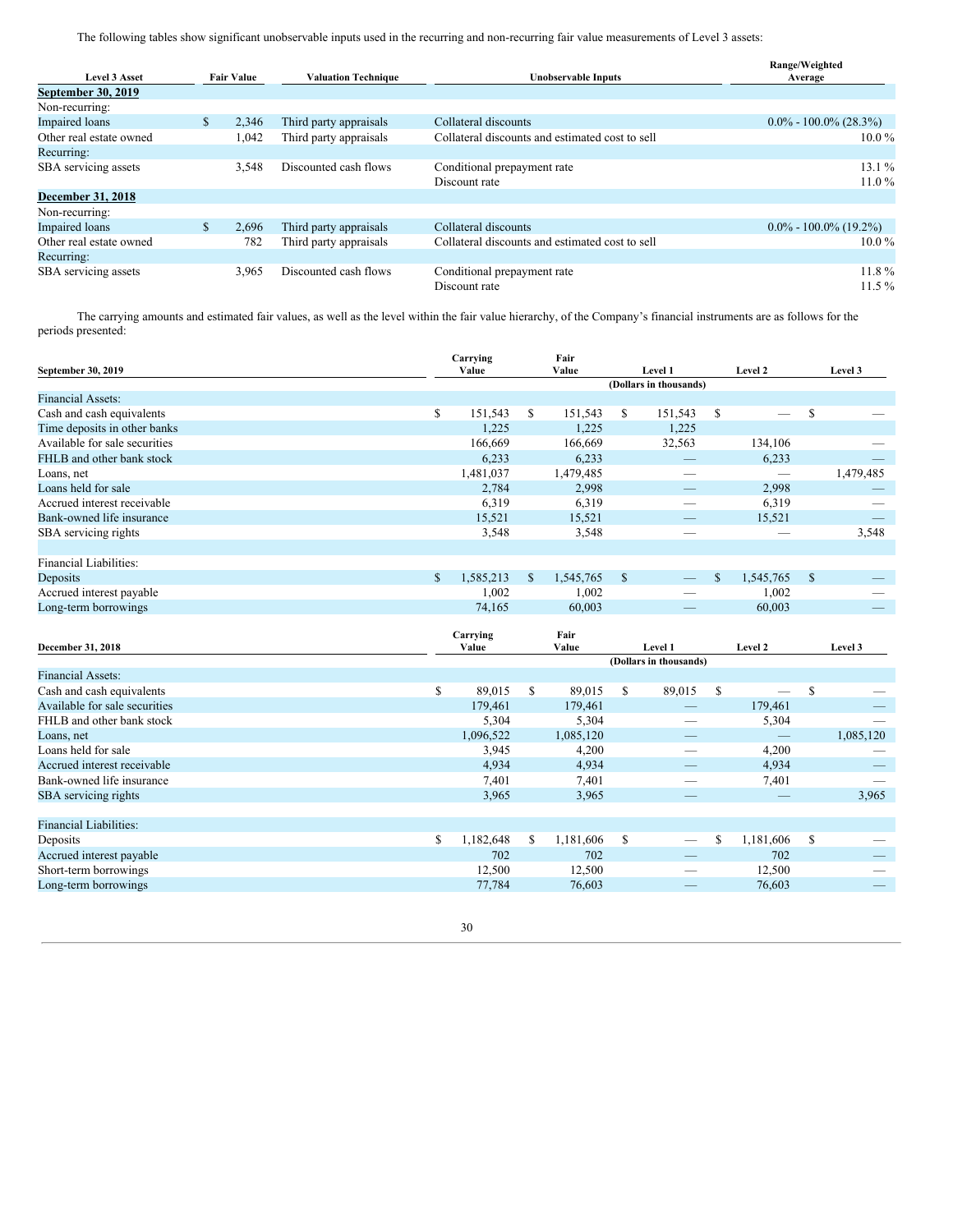Certain financial instruments are carried at amounts that approximate fair value due to their short-term nature and generally negligible credit risk. Financial instruments for which fair value approximates the carrying amount at September 30, 2019 and December 31, 2018, include cash and cash equivalents, time deposits in other banks and accrued interest receivable and payable.

## NOTE 15. SUBSEQUENT EVENTS

On November 5, 2019, the Company completed its acquisition of Chandler and its subsidiary, Citizens State Bank. This transaction resulted inseven additional branches in the North East Texas market. The Company issued 2,100,000 shares of its common stock as well as a net cash payment to the sole shareholder of Chandler of \$17.9 million, for total consideration of \$62.5 million based upon the closing price of the Company's common stock on the date the acquisition was completed, for all outstanding stock of Chandler and resulted in 100% ownership interest.

The Company is still evaluating the fair values of the assets acquired and liabilities assumed in the Chandler acquisition.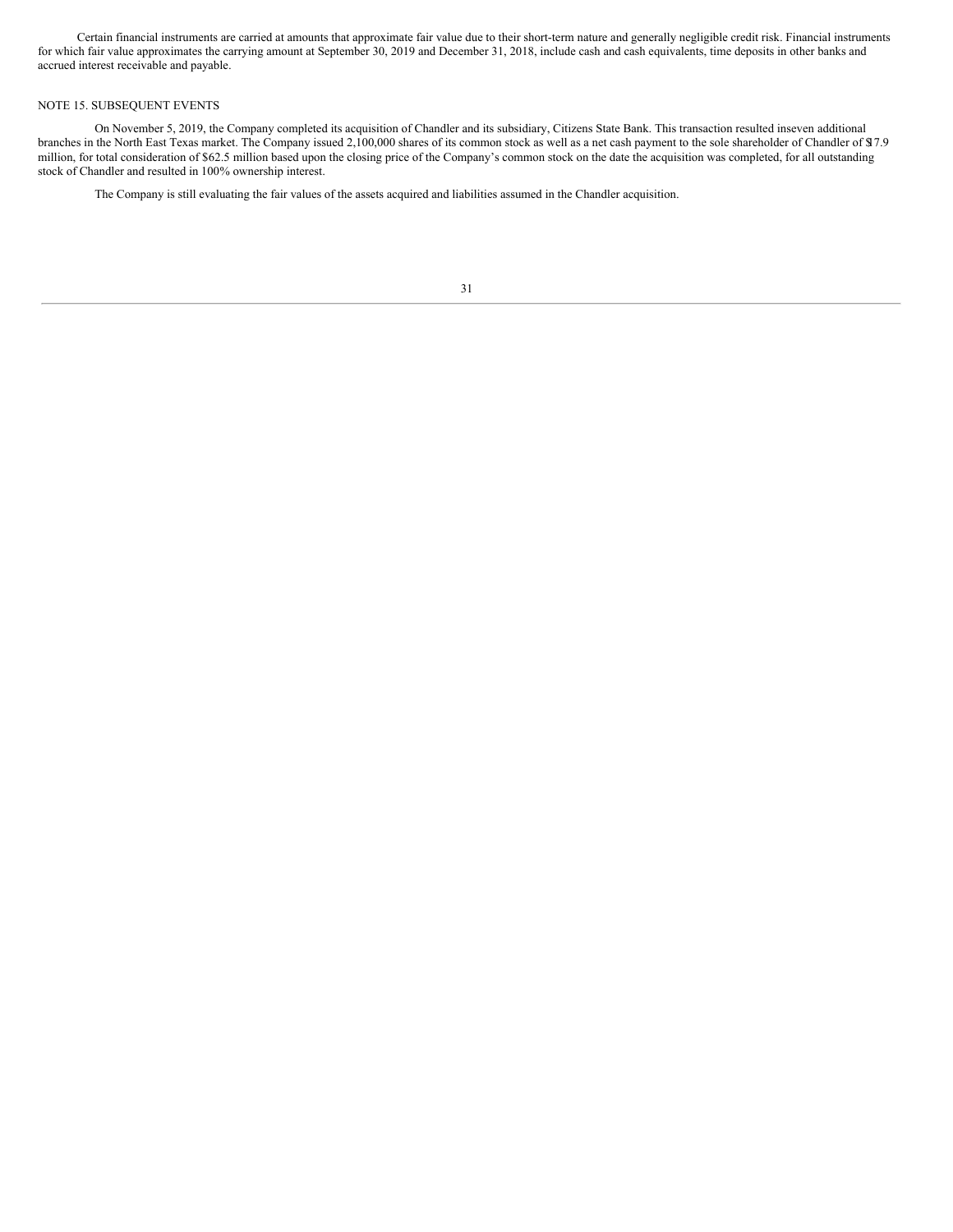#### <span id="page-31-0"></span>**Item 2. Management's Discussion and Analysis of Financial Condition and Results of Operations**

The following discussion and analysis is intended to assist readers in understanding our financial condition as of and results of operations for the three and nine months ended September 30, 2019 and should be read in conjunction with our consolidated financial statements and the accompanying notes thereto included in this Quarterly Report on Form 10-Q (this "Form 10-Q") and in our Annual Report on Form 10-K for the year ended December 31, 2018. Unless we state otherwise or the context otherwise requires, references in this Form 10-Q to "Company," "we," "our," and "us" refer to Spirit of Texas Bancshares, Inc., a Texas corporation, and our wholly-owned banking subsidiary, Spirit of Texas Bank SSB, a Texas state savings bank. References in this Form 10-Q to "Bank" refer to Spirit of Texas Bank, SSB. References in this Form 10-Q to "Houston metropolitan area," "Dallas/Fort Worth metropolitan area" and "Bryan/College Station metropolitan area" refer to the Houston-The Woodlands-Sugar Land Metropolitan Statistical Area, the Dallas-Fort Worth- Arlington Metropolitan Statistical Area and the College Station-Bryan Metropolitan Statistical Area, respectively. Unless otherwise indicated, the reported results are for the three and nine months ended September 30, 2019 with the "same period," the "comparable period," and "prior period" *being the respective three and nine months ended September 30, 2018.*

## C**autionary Notice Regarding Forward-Looking Statements**

Statements and financial discussion and analysis contained in this Form 10-Q that are not historical facts are forward-looking statements made pursuant to the safe harbor provisions of the Private Securities Litigation Reform Act of 1995. We also may make forward-looking statements in our other documents filed with or furnished to the SEC. In addition, our senior management may make forward-looking statements orally to investors, analysts, representatives of the media and others. These statements are often, but not always, preceded by, followed by or otherwise include the words "believes," "expects," "anticipates," "intends," "projects," "estimates," "plans" and similar expressions or future or conditional verbs such as "will," "should," "may" and "could" or the negative version of those words or other comparable words or phrases of expressions or future or conditional verbs such as "will a future or forward-looking nature. These forward-looking statements are not historical facts and are based on current expectations, estimates and projections about our industry, management's beliefs and certain assumptions made by management, many of which, by their nature, are inherently uncertain and beyond our control. Accordingly, we caution you that any such forward-looking statements are not guarantees of future performance and are subject to risks, assumptions and uncertainties that are difficult to predict. Although we believe that the expectations reflected in these forward-looking statements are reasonable as of the date made, actual results may prove to be materially different from the results expressed or implied by the forward-looking statements.

We have made the forward-looking statements in this Form 10-Q based on assumptions and estimates that we believe to be reasonable in light of the information available to us at this time. However, these forward-looking statements are subject to significant risks and uncertainties, and could be affected by many factors. These factors include, but are not limited to, the following:

- 1. risks related to the concentration of our business in Texas, and in the Houston and Dallas/Fort Worth metropolitan areas in particular, including risks associated with any downturn in the real estate sector and risks associated with a decline in the values of single family homes in our Texas markets;
- 2. general market conditions and economic trends nationally, regionally and particularly in our Texas markets, including a decrease in or the volatility of oil and gas prices;
- 3. risks related to our concentration in our primary markets, which are susceptible to severe weather events that could negatively impact the economies of our markets, our operations or our customers, any of which could have a material adverse effect on our business, financial condition and results of operations;
- 4. our ability to implement our growth strategy, including identifying and consummating suitable acquisitions, raising additional capital to finance such transactions, entering new markets, possible failures in realizing the anticipated benefits from such acquisitions and an inability of our personnel, systems and infrastructure to keep pace with such growth;
- 5. risks related to the integration of any acquired businesses, including exposure to potential asset quality and credit quality risks and unknown or contingent liabilities, the time and costs associated with integrating systems, technology platforms, procedures and personnel, the need for additional capital to finance such transactions, and possible failures in realizing the anticipated benefits from acquisitions;
- 6. changes in SBA loan products, including specifically the Section 7(a) program and Section 504 loans, or changes in SBA standard operating procedures;
- 7. risks associated with our ability to diligence our loans to and deposit accounts from foreign nationals;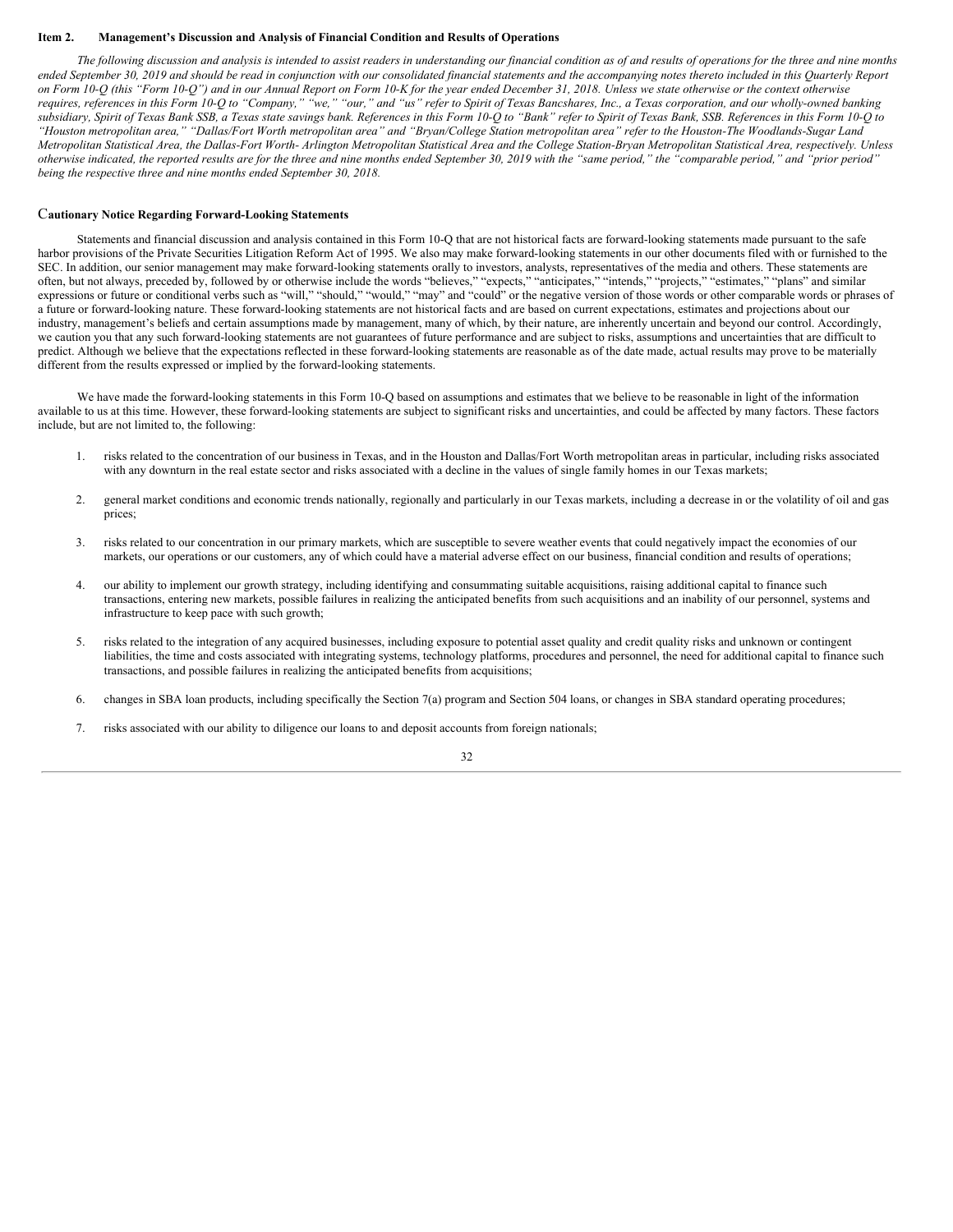- 8. risks associated with the relatively unseasoned nature of a significant portion of our loan portfolio;
- 9. the accuracy and sufficiency of the assumptions and estimates we make in establishing reserves for potential loan losses and other estimates;
- 10. the risk of deteriorating asset quality and higher loan charge-offs;
- 11. risks related to the significant amount of credit that we have extended to a limited number of borrowers and in a limited geographic area;
- 12. our ability to maintain adequate liquidity and to raise necessary capital to fund our acquisition strategy and operations or to meet increased minimum regulatory capital levels;
- 13. material decreases in the amount of deposits we hold, or a failure to grow our deposit base as necessary to help fund our growth and operations;
- 14. changes in market interest rates that affect the pricing of our loans and deposits and our net interest income;
- 15. potential fluctuations in the market value and liquidity of our investment securities;
- 16. the effects of competition from a wide variety of local, regional, national and other providers of financial, investment and insurance services;
- 17. our ability to maintain an effective system of disclosure controls and procedures and internal controls over financial reporting;
- 18. risks associated with fraudulent, negligent, or other acts by our customers, employees or vendors;
- 19. our ability to keep pace with technological change or difficulties when implementing new technologies;
- 20. risks associated with system failures or failures to protect against cybersecurity threats, such as breaches of our network security;
- 21. risks associated with data processing system failures and errors;
- 22. potential impairment on the goodwill we have recorded or may record in connection with business acquisitions;
- 23. the initiation and outcome of litigation and other legal proceedings against us or to which we become subject;
- 24. our ability to comply with various governmental and regulatory requirements applicable to financial institutions, including regulatory requirements to maintain minimum capital levels;
- 25. the impact of recent and future legislative and regulatory changes, including changes in banking, securities and tax laws and regulations and their application by our regulators, such as the implementation of the Economic Growth, Regulatory Relief and Consumer Protection Act;
- 26. changes in tariffs and trade barriers;
- 27. governmental monetary and fiscal policies, including the policies of the Board of Governors of the Federal Reserve System ("Federal Reserve");
- 28. our ability to comply with supervisory actions by federal and state banking agencies;
- 29. changes in the scope and cost of Federal Deposit Insurance Corporation ("FDIC"), insurance and other coverage; and
- 30. systemic risks associated with the soundness of other financial institutions.
- 31. the cost savings from our recent acquisitions may not be fully realized or may take longer to realize than expected; and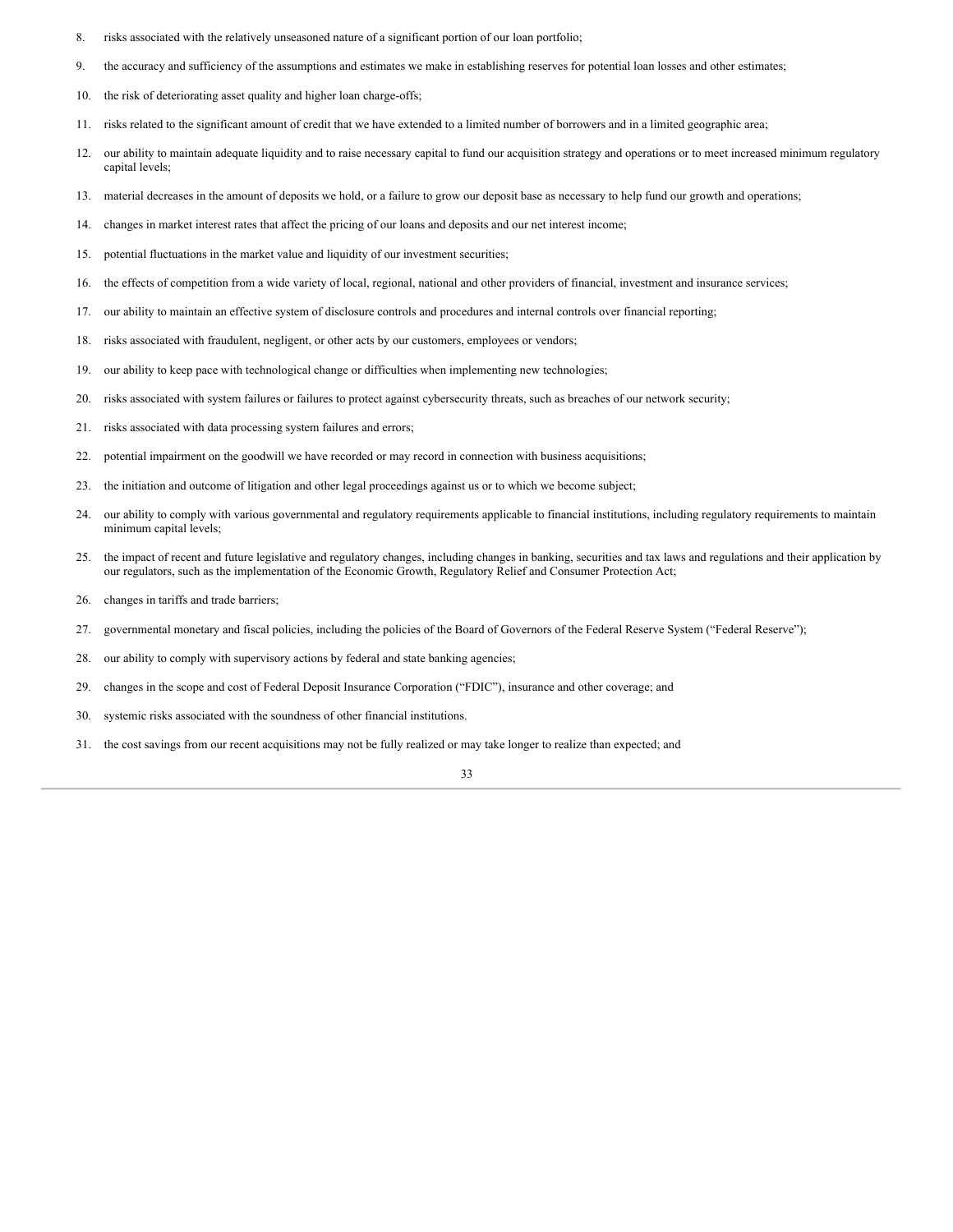- 32. operating costs, customer loss and business disruption following the acquisitions, including adverse effects on relationships with employees, may be greater than expected; and
- 33. competition from other financial services companies in the Company's markets.

Other factors not identified above, including those described under the heading "Risk Factors" in our Annual Report on Form 10-K for the year ended December 31, 2018 and "Management's Discussion and Analysis of Financial Condition and Results of Operations" in this Form 10-Q, may also cause our results to differ materially from the anticipated or estimated results described in our forward-looking statements. The foregoing factors should not be construed as exhaustive, and you should consider these factors in connection with considering any forward-looking statements that may be made by us. If one or more events related to these or other risks or uncertainties materialize, or if our underlying assumptions prove to be incorrect, actual results may differ materially from what we anticipate. Accordingly, you should not place undue reliance on any such forward-looking statements. Any forward-looking statements speaks only as of the date on which it is made, and we undertake no obligation to release publicly any revisions to any forward-looking statements, to report events or to report the occurrence of unanticipated events unless we are required to do so by law.

#### **Overview**

We are a Texas corporation and a registered bank holding company located in the Houston metropolitan area with headquarters in Conroe, Texas. We offer a broad range of commercial and retail banking services through our wholly-owned bank subsidiary, Spirit of Texas Bank SSB. We operate through 27 full-service branches and two loan productions offices located primarily in the Houston, Dallas/Fort Worth, San Antonio-New Braunfels, and Corpus Christi metropolitan areas. As of September 30, 2019, we had total assets of \$1.96 billion, loans held for investment of \$1.49 billion, total deposits of \$1.59 billion and total stockholders' equity of \$296.7 million.

As a bank holding company, we generate most of our revenues from interest income on loans, gains on sale of the guaranteed portion of SBA loans, customer service and loan fees, brokerage fees derived from secondary mortgage originations and interest income from investments in securities. We incur interest expense on deposits and other borrowed funds and noninterest expenses, such as salaries and employee benefits and occupancy expenses. Our goal is to maximize income generated from interest-earning assets, while also minimizing interest expense associated with our funding base to widen net interest spread and drive net interest margin expansion. Net interest margin is a ratio calculated as net interest income divided by average interest-earning assets. Net interest income is the difference between interest income on interest-earning assets, such as loans and securities, and interest expense on interest-bearing liabilities, such as deposits and borrowings that are used to fund those assets. Net interest spread is the difference between rates earned on interest-earning assets and rates paid on interest-bearing liabilities.

Changes in market interest rates and the interest rates we earn on interest-earning assets or pay on interest-bearing liabilities, as well as the volume and types of interestearning assets, interest-bearing and noninterest-bearing liabilities and stockholders' equity, are usually the largest drivers of periodic changes in net interest spread, net interest margin and net interest income. Fluctuations in market interest rates are driven by many factors, including governmental monetary policies, inflation, deflation, macroeconomic developments, changes in unemployment, the money supply, political and international conditions and conditions in domestic and foreign financial markets. Periodic changes in the volume and types of loans in our loan portfolio are affected by, among other factors, economic and competitive conditions in Texas, as well as developments affecting the real estate, technology, financial services, insurance, transportation, manufacturing and energy sectors within our target markets and throughout Texas.

#### **Results of Operations**

Our results of operations depend substantially on net interest income and noninterest income. Other factors contributing to our results of operations include our level of our noninterest expenses, such as salaries and employee benefits, occupancy and equipment and other miscellaneous operating expenses.

#### *Net Interest Income*

Net interest income represents interest income less interest expense. We generate interest income from interest, dividends and fees received on interest-earning assets, including loans and investment securities we own. We incur interest expense from interest paid on interest-bearing liabilities, including interest-bearing deposits and borrowings. To evaluate net interest income, we measure and monitor (1) yields on our loans and other interest-earning assets, (2) the costs of our deposits and other funding sources, (3) our net interest spread, (4) our net interest margin and (5) our provisions for loan losses. Net interest spread is the difference between rates earned on interestearning assets and rates paid on interest-bearing liabilities. Net interest margin is calculated as the annualized net interest income divided by average interest-earning assets. Because noninterest-bearing sources of funds, such as noninterest-bearing deposits and stockholders' equity, also fund interest-earning assets, net interest margin includes the benefit of these noninterest-bearing sources.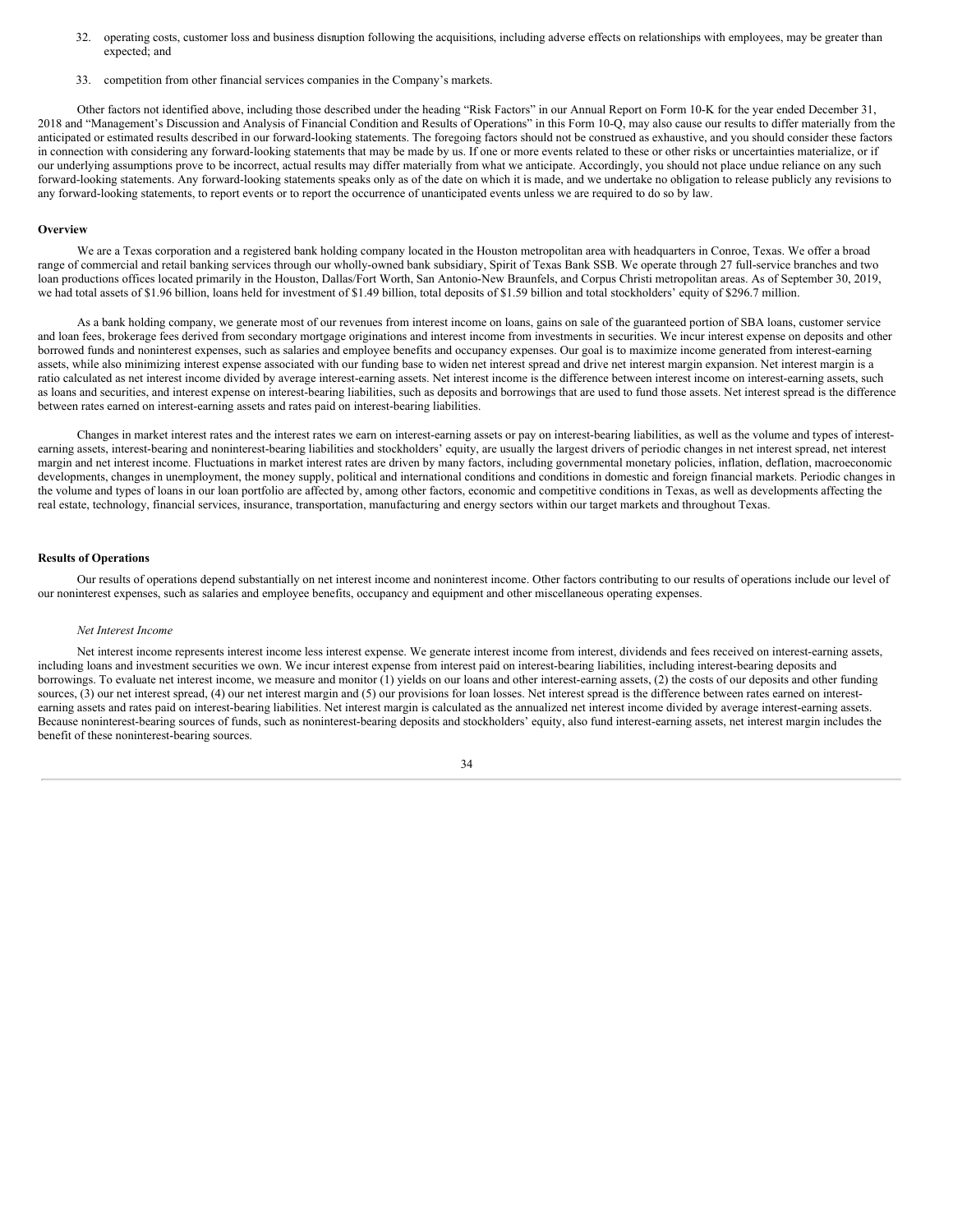Changes in market interest rates and the interest rates we earn on interest-earning assets or pay on interest-bearing liabilities, as well as the volume and types of interestearning assets, interest-bearing and noninterest-bearing deposits and stockholders' equity, are usually the largest drivers of periodic changes in net interest spread, net interest margin and net interest income. We measure net interest income before and after provision for loan losses required to maintain our allowance for loan and lease losses at acceptable levels.

#### *Noninterest Income*

Our noninterest income includes the following: (1) service charges and fees; (2) SBA loan servicing fees; (3) mortgage referral fees; (4) gain on the sales of loans, net; (5) gain (loss) on sales of investment securities; and (6) other.

#### *Noninterest Expense*

Our noninterest expense includes the following: (1) salaries and employee benefits; (2) occupancy and equipment expenses; (3) professional services; (4) data processing and network; (5) regulatory assessments and insurance; (6) amortization of core deposit intangibles; (7) advertising; (8) marketing; (9) telephone expenses; (10) conversion expenses; and (11) other.

#### **Financial Condition**

The primary factors we use to evaluate and manage our financial condition include liquidity, asset quality and capital.

#### *Liquidity*

We manage liquidity based upon factors that include the amount of core deposits as a percentage of total deposits, the level of diversification of our funding sources, the allocation and amount of our deposits among deposit types, the short-term funding sources used to fund assets, the amount of non-deposit funding used to fund assets, the availability of unused funding sources, off-balance sheet obligations, the availability of assets to be readily converted into cash without undue loss, the amount of cash and liquid securities we hold, and the repricing characteristics and maturities of our assets when compared to the repricing characteristics of our liabilities, the ability to securitize and sell certain pools of assets and other factors.

#### *Asset Quality*

We manage the diversification and quality of our assets based upon factors that include the level, distribution, severity and trend of problem, classified, delinquent, nonaccrual, nonperforming and restructured assets, the adequacy of our allowance for loan and lease losses, discounts and reserves for unfunded loan commitments, the diversification and quality of loan and investment portfolios and credit risk concentrations.

#### *Capital*

We manage capital based upon factors that include the level and quality of capital and our overall financial condition, the trend and volume of problem assets, the adequacy of discounts and reserves, the level and quality of earnings, the risk exposures in our balance sheet, the levels of Tier 1 (core), risk-based and tangible equity capital, the ratios of tier 1 (core), risk-based and tangible equity capital to total assets and risk-weighted assets and other factors.

## **Performance Highlights**

Operating and financial highlights for the three months ended September 30, 2019 include the following:

- Net income for the third quarter of 2019 increased to \$5.3 million. Adjusted net income for the third quarter of 2019 was \$6.2 million, which excluded \$901 thousand of after-tax, merger-related expenses.
- Diluted earnings per share were \$0.34 for the third quarter of 2019. Adjusted diluted earnings per share were \$0.40 for the third quarter of 2019, which excluded \$901 thousand of after-tax, merger-related expenses.
- Net Interest Margin and Tax Equivalent Net Interest Margin were 4.59% and 4.63%, respectively.
- Organic loan growth of \$69.4 million, or 19.41% annualized.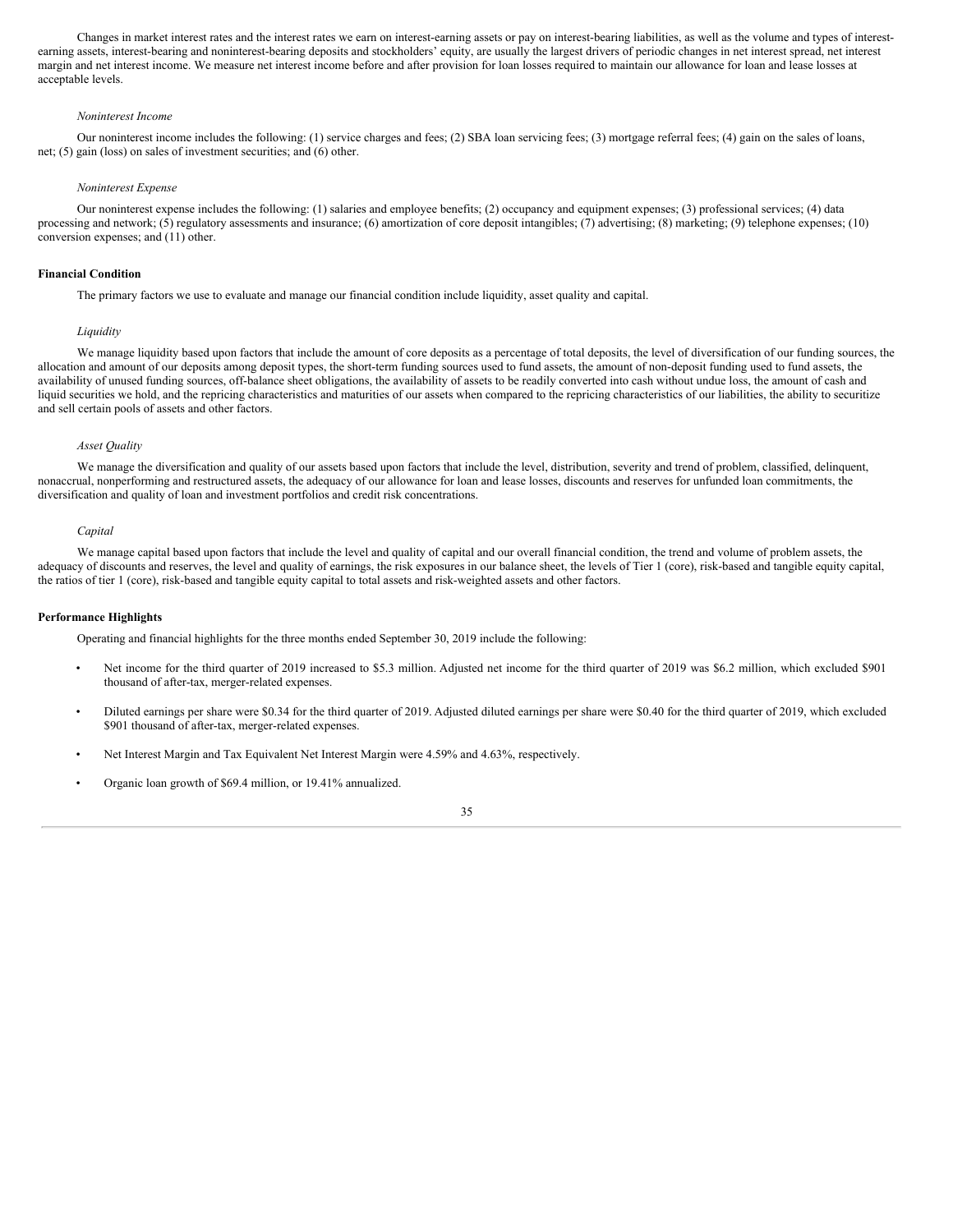- Return on average assets was 1.10%, annualized including merger related expenses and the gain on sale of investment securities.
- Book value per share was \$18.41 and tangible book value per share was \$15.01.

Tax equivalent net interest margin, adjusted net income, adjusted basic and diluted earnings per share and tangible book value per share are non-GAAP financial measures. See our reconciliation of non-GAAP financial measures to their most directly comparable GAAP financial measures under the caption "Management's Discussion and Analysis of Financial Condition and Results of Operations—Non-GAAP Financial Measures."

## **Analysis of Results of Operations**

Net income for the three months ended September 30, 2019 totaled \$5.3 million, which generated diluted earnings per common share of \$0.34 for the three months ended September 30, 2019. Adjusted net income for the three months ended September 30, 2019 totaled \$6.2 million which excluded \$901 thousand of after-tax merger related expenses, which generated adjusted diluted earnings per common share of \$0.40. Net income for the three months ended September 30, 2018 totaled \$2.8 million, which generated diluted earnings per common share of \$0.27 for the three months ended September 30, 2018. The increase in net income was driven by an increase in interest income of \$10.7 million that was primarily attributable to increasing loan yields and organic and acquired growth in the average balance of loans, partially offset by an increase in noninterest expense of \$5.3 million, which was mainly the result of an increase of salaries and employee benefits of \$2.9 million and an increase in the amortization of core deposit intangibles of \$839 thousand. Our results of operations for the three months ended September 30, 2019 produced an annualized return on average assets of 1.10% compared to an annualized return on average assets of 1.01% for the three months ended September 30, 2018. We had an annualized return on average stockholders' equity of 7.80% for the three months ended September 30, 2019, compared to an annualized return on average stockholders' equity of 7.34% for the three months ended September 30, 2018.

Net income for the nine months ended September 30, 2019 totaled \$15.0 million, which generated diluted earnings per common share of \$1.05 for the nine months ended September 30, 2019. Adjusted net income for the nine months ended September 30, 2019 totaled \$16.1 million which excluded \$3.3 million of after-tax merger related expenses and \$2.1 million of gain on sale of investment securities, which generated adjusted diluted earnings per common share of \$1.14. Net income for the nine months ended September 30, 2018 totaled \$7.5 million, which generated diluted earnings per common share of \$0.82 for the nine months ended September 30, 2018. The increase in net income was driven by an increase in interest income of \$27.8 million that was primarily attributable to increasing loan yields and organic and acquired growth in the average balance of loans, partially offset by an increase in noninterest expense of \$14.6 million, which was mainly the result of an increase of salaries and employee benefits of \$5.9 million, an increase in the amortization of core deposit intangibles of \$2.1 million and conversion expenses of \$1.9 million. Our results of operations for the nine months ended September 30, 2019 produced an annualized return on average assets of 1.15% compared to an annualized return on average assets of 0.99% for the nine months ended September 30, 2018. We had an annualized return on average stockholders' equity of 8.70% for the nine months ended September 30, 2019, compared to an annualized return on average stockholders' equity of 10.25% for the nine months ended September 30, 2018.

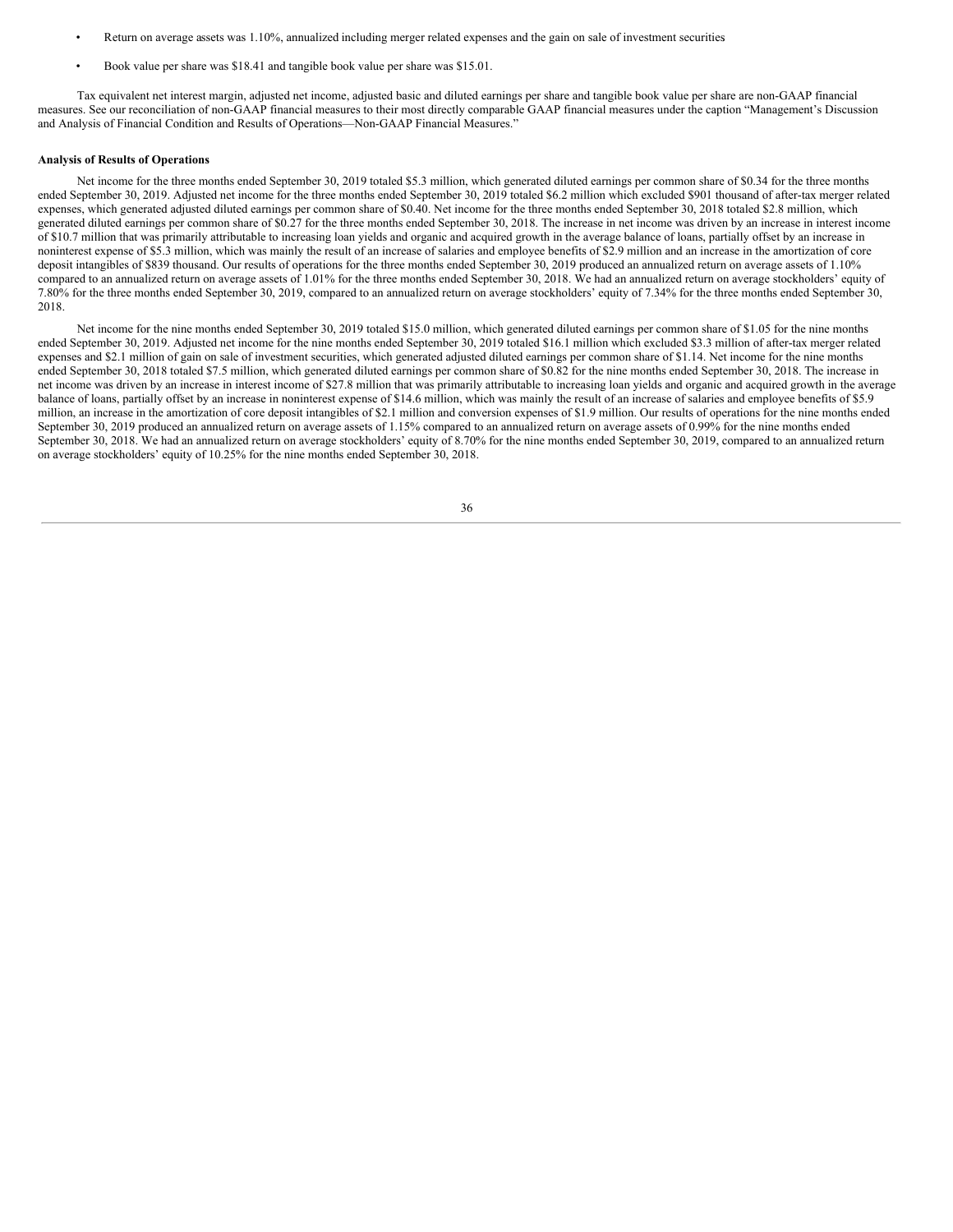#### *Net Interest Income and Net Interest Margin*

The following table presents, for the periods indicated, information about (1) average balances, the total dollar amount of interest income from interest-earning assets and the resultant average yields; (2) average balances, the total dollar amount of interest expense on interest-bearing liabilities and the resultant average rates; (3) the interest rate spread; (4) net interest income and margin; and (5) net interest income and margin (tax equivalent). Interest earned on loans that are classified as nonaccrual is not recognized in income, however the balances are reflected in average outstanding balances for that period. Any nonaccrual loans have been included in the table as loans carrying a zero yield.

|                                                              | Three Months Ended September 30, |                        |              |                             |                                 |  |                        |              |                             |                                 |
|--------------------------------------------------------------|----------------------------------|------------------------|--------------|-----------------------------|---------------------------------|--|------------------------|--------------|-----------------------------|---------------------------------|
|                                                              |                                  |                        |              | 2019                        |                                 |  |                        |              | 2018                        |                                 |
|                                                              |                                  | Average<br>Balance (1) |              | Interest/<br><b>Expense</b> | Annualized<br><b>Yield/Rate</b> |  | Average<br>Balance (1) |              | Interest/<br><b>Expense</b> | Annualized<br><b>Yield/Rate</b> |
|                                                              |                                  |                        |              |                             | (Dollars in thousands)          |  |                        |              |                             |                                 |
| Interest-earning assets:                                     |                                  |                        |              |                             |                                 |  |                        |              |                             |                                 |
| Interest-earning deposits in other banks                     | S                                | 135,460                | \$           | 750                         | $2.20\%$ \$                     |  | 24,007                 | S            | 140                         | 2.32%                           |
| Loans, including loans held for sale (2)                     |                                  | 1,458,603              |              | 23,064                      | $6.27\%$                        |  | 944,429                |              | 13,901                      | 5.84%                           |
| Investment securities and other                              |                                  | 175,369                |              | 1,187                       | 2.69%                           |  | 39,056                 |              | 235                         | 2.38%                           |
| Total interest-earning assets                                |                                  | 1,769,432              |              | 25,001                      | 5.61%                           |  | 1,007,492              |              | 14,276                      | 5.62%                           |
| Noninterest-earning assets                                   |                                  | 150,139                |              |                             |                                 |  | 77,988                 |              |                             |                                 |
| <b>Total assets</b>                                          |                                  | 1,919,571              |              |                             |                                 |  | 1,085,480              |              |                             |                                 |
| Interest-bearing liabilities:                                |                                  |                        |              |                             |                                 |  |                        |              |                             |                                 |
| Interest-bearing demand deposits                             | $\mathbf{s}$                     | 285,306                | $\mathbb{S}$ | 349                         | $0.49\%$ \$                     |  |                        | $\mathbb{S}$ |                             | $0.00\%$                        |
| Interest-bearing NOW accounts                                |                                  | 7,846                  |              | 3                           | $0.15\%$                        |  | 7,932                  |              | 3                           | $0.15\%$                        |
| Savings and money market accounts                            |                                  | 273,662                |              | 579                         | $0.84\%$                        |  | 212,511                |              | 338                         | $0.63\%$                        |
| Time deposits                                                |                                  | 630,969                |              | 3,166                       | 1.99%                           |  | 442,149                |              | 1,856                       | 1.67%                           |
| FHLB advances and other borrowings                           |                                  | 65,358                 |              | 425                         | 2.58%                           |  | 77,471                 |              | 389                         | $1.99\%$                        |
| Total interest-bearing liabilities                           |                                  | 1,263,141              |              | 4,522                       | $1.42\%$                        |  | 740,063                |              | 2,586                       | 1.39%                           |
| Noninterest-bearing liabilities and<br>shareholders' equity: |                                  |                        |              |                             |                                 |  |                        |              |                             |                                 |
| Noninterest-bearing demand deposits                          |                                  | 380,997                |              |                             |                                 |  | 192,408                |              |                             |                                 |
| Other liabilities                                            |                                  | 4,232                  |              |                             |                                 |  | 3,182                  |              |                             |                                 |
| Stockholders' equity                                         |                                  | 271,201                |              |                             |                                 |  | 149,827                |              |                             |                                 |
| Total liabilities and stockholders' equity                   |                                  | 1,919,571              |              |                             |                                 |  | 1,085,480              |              |                             |                                 |
| Net interest rate spread                                     |                                  |                        |              |                             | 4.19%                           |  |                        |              |                             | 4.23%                           |
| Net interest income and margin                               |                                  |                        |              | 20,479                      | 4.59%                           |  |                        | \$           | 11,690                      | 4.60%                           |
| Net interest income and margin (tax equivalent)(3)           |                                  |                        |              | 20,632                      | 4.63%                           |  |                        | S            | 11,803                      | 4.65%                           |

(1) Average balances presented are derived from daily average balances.

(2) Includes loans on nonaccrual status.

(3) In order to make pretax income and resultant yields on tax-exempt loans comparable to those on taxable loans, a tax-equivalent adjustment has been computed using a federal tax rate of 21% for the three months ended September 30, 2019 and 2018, which is a non-GAAP financial measure. See our reconciliation of non-GAAP financial measures to their most directly comparable GAAP financial measures under the caption "Management's Discussion and Analysis of Financial Condition and Results of Operations—Non-GAAP Financial Measures."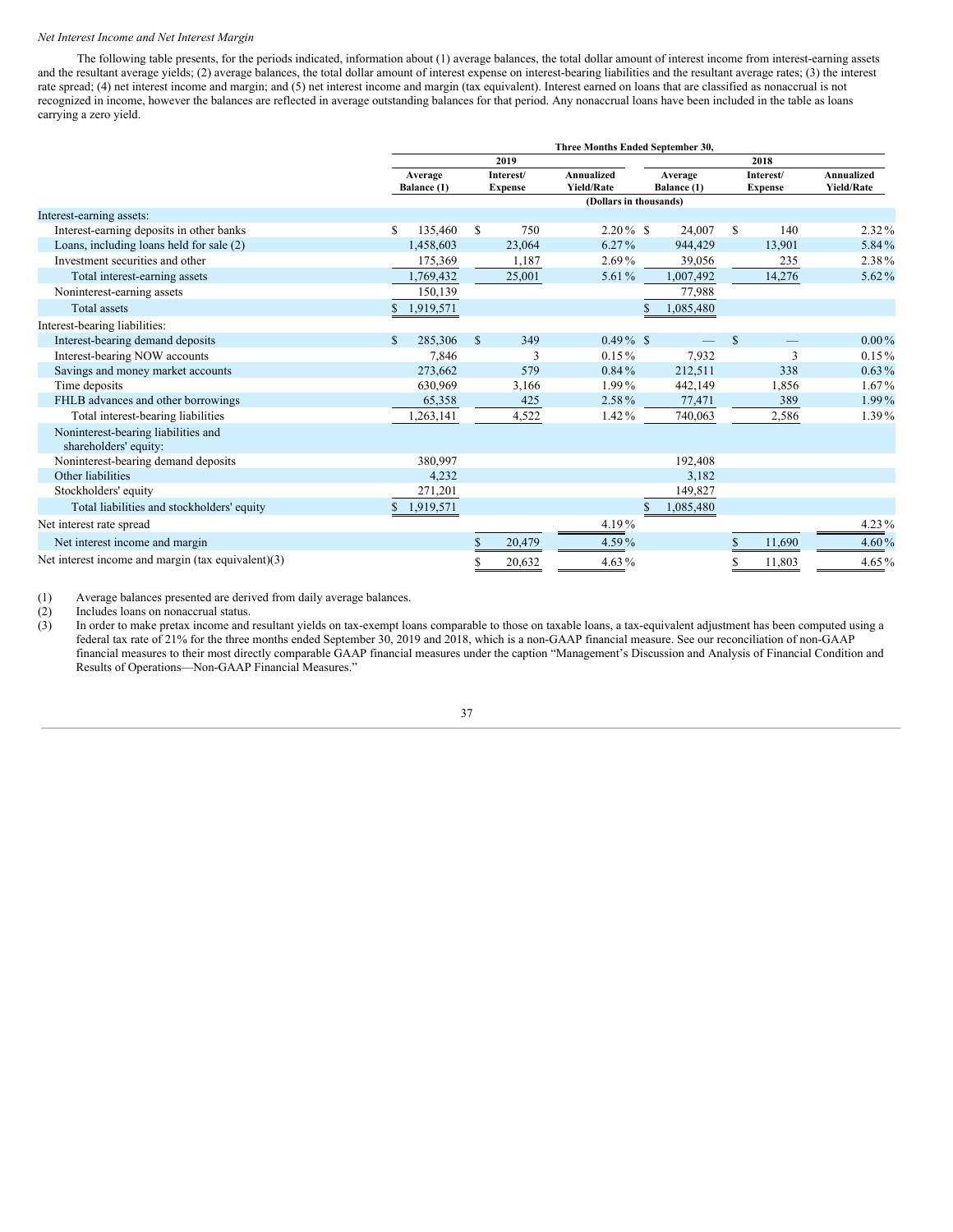|                                                              | Nine Months Ended September 30, |                        |              |                             |                                 |  |                        |               |                             |                                 |
|--------------------------------------------------------------|---------------------------------|------------------------|--------------|-----------------------------|---------------------------------|--|------------------------|---------------|-----------------------------|---------------------------------|
|                                                              |                                 |                        |              | 2019                        |                                 |  |                        |               | 2018                        |                                 |
|                                                              |                                 | Average<br>Balance (1) |              | Interest/<br><b>Expense</b> | Annualized<br><b>Yield/Rate</b> |  | Average<br>Balance (1) |               | Interest/<br><b>Expense</b> | Annualized<br><b>Yield/Rate</b> |
|                                                              |                                 |                        |              |                             | (Dollars in thousands)          |  |                        |               |                             |                                 |
| Interest-earning assets:                                     |                                 |                        |              |                             |                                 |  |                        |               |                             |                                 |
| Interest-earning deposits in other banks                     | S                               | 116,307                | S.           | 2,038                       | $2.34\%$ \$                     |  | 31,102                 | S             | 448                         | $1.92\%$                        |
| Loans, including loans held for sale (2)                     |                                 | 1,327,595              |              | 62,386                      | 6.28%                           |  | 910,237                |               | 39,270                      | 5.77%                           |
| Investment securities and other                              |                                 | 166,877                |              | 3,761                       | $3.01\%$                        |  | 40,140                 |               | 699                         | 2.33%                           |
| Total interest-earning assets                                |                                 | 1,610,779              |              | 68,185                      | 5.66%                           |  | 981,479                |               | 40,417                      | 5.51%                           |
| Noninterest-earning assets                                   |                                 | 134,635                |              |                             |                                 |  | 76,332                 |               |                             |                                 |
| <b>Total assets</b>                                          |                                 | 1,745,414              |              |                             |                                 |  | 1,057,811              |               |                             |                                 |
| Interest-bearing liabilities:                                |                                 |                        |              |                             |                                 |  |                        |               |                             |                                 |
| Interest-bearing demand deposits                             | $\mathbb{S}$                    | 236,213                | $\mathbb{S}$ | 910                         | $0.52\%$ \$                     |  |                        | <sup>\$</sup> |                             | $0.00\%$                        |
| Interest-bearing NOW accounts                                |                                 | 7,606                  |              | 9                           | $0.15\%$                        |  | 7,928                  |               | 9                           | $0.15\%$                        |
| Savings and money market accounts                            |                                 | 258,722                |              | 1.609                       | $0.83\%$                        |  | 223.159                |               | 1,016                       | 0.61%                           |
| Time deposits                                                |                                 | 609,035                |              | 8,578                       | 1.88%                           |  | 430,369                |               | 4,844                       | 1.50%                           |
| FHLB advances and other borrowings                           |                                 | 69,454                 |              | 1,414                       | $2.72\%$                        |  | 85,472                 |               | 1,395                       | 2.18%                           |
| Total interest-bearing liabilities                           |                                 | 1,181,030              |              | 12,520                      | 1.42%                           |  | 746,928                |               | 7,264                       | 1.30%                           |
| Noninterest-bearing liabilities and<br>shareholders' equity: |                                 |                        |              |                             |                                 |  |                        |               |                             |                                 |
| Noninterest-bearing demand deposits                          |                                 | 330,253                |              |                             |                                 |  | 183,658                |               |                             |                                 |
| Other liabilities                                            |                                 | 4,231                  |              |                             |                                 |  | 3,645                  |               |                             |                                 |
| Stockholders' equity                                         |                                 | 229,899                |              |                             |                                 |  | 123,580                |               |                             |                                 |
| Total liabilities and stockholders' equity                   |                                 | \$1,745,413            |              |                             |                                 |  | 1,057,811              |               |                             |                                 |
| Net interest rate spread                                     |                                 |                        |              |                             | 4.24%                           |  |                        |               |                             | 4.21%                           |
| Net interest income and margin                               |                                 |                        |              | 55,665                      | 4.62 $%$                        |  |                        | \$            | 33,153                      | 4.52%                           |
| Net interest income and margin (tax equivalent)(3)           |                                 |                        |              | 56,108                      | $4.66\%$                        |  |                        |               | 33,497                      | 4.56%                           |

(1) Average balances presented are derived from daily average balances.

(2) Includes loans on nonaccrual status.<br>(3) In order to make pretax income and i

(3) In order to make pretax income and resultant yields on tax-exempt loans comparable to those on taxable loans, a tax-equivalent adjustment has been computed using a federal tax rate of 21% for the nine months ended September 30, 2019 and 2018, which is a non-GAAP financial measure. See our reconciliation of non-GAAP financial measures to their most directly comparable GAAP financial measures under the caption "Management's Discussion and Analysis of Financial Condition and Results of Operations—Non-GAAP Financial Measures."

Increases and decreases in interest income and interest expense result from changes in average balances (volume) of interest-earning assets and liabilities, as well as changes in average interest rates. The following table shows the effect that these factors had on the interest earned on our interest-earning assets and the interest incurred on our interest-bearing liabilities for the periods indicated. The effect of changes in volume is determined by multiplying the change in volume by the prior period's average rate. Similarly, the effect of rate changes is calculated by multiplying the change in average rate by the prior period's volume.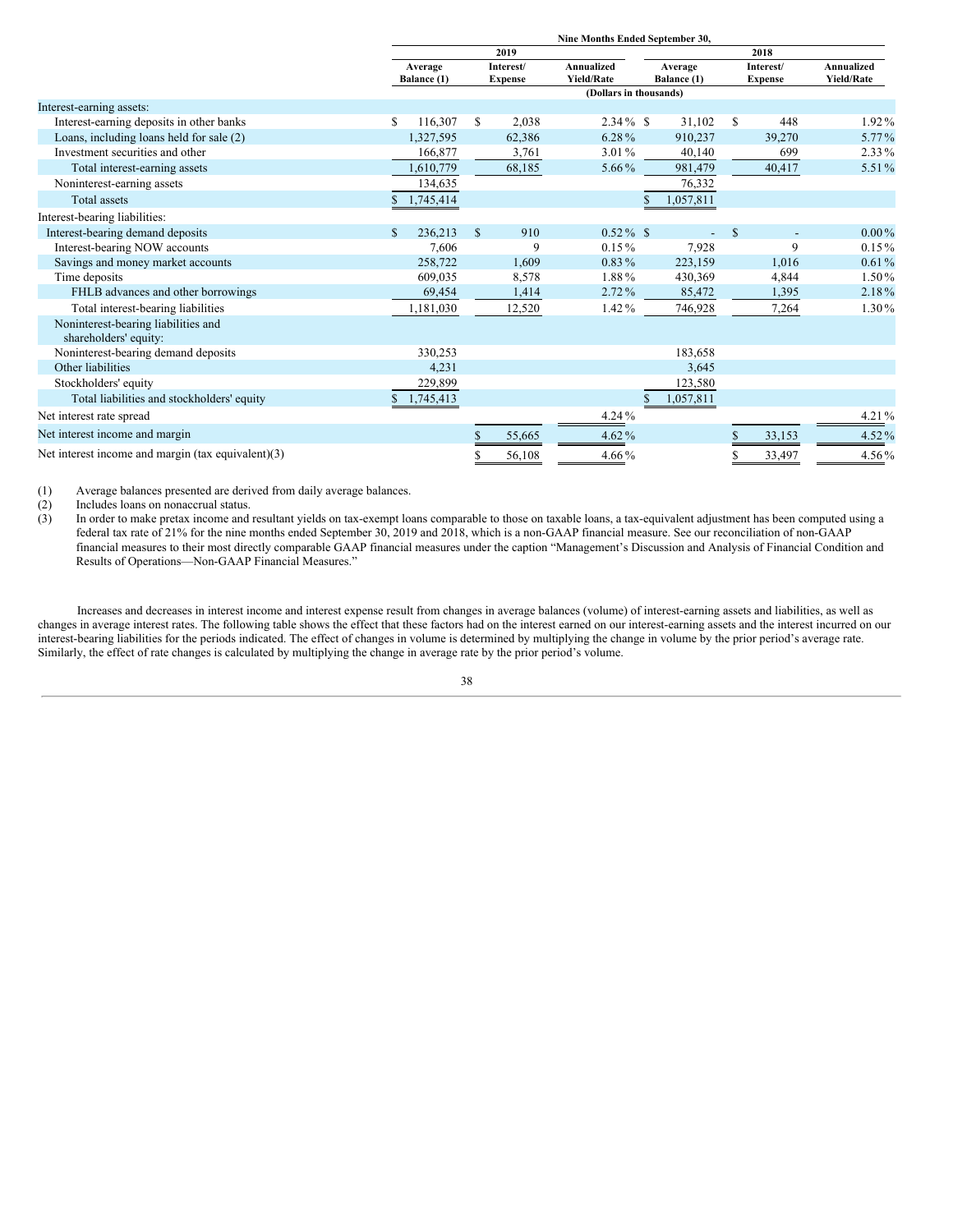A summary of increases and decreases in interest income and interest expense resulting from changes in average balances (volume) and average interest rates follows:

|                                          | Three Months Ended September 30,<br>2019 compared to 2018 |               |                        |     |        |  |  |  |
|------------------------------------------|-----------------------------------------------------------|---------------|------------------------|-----|--------|--|--|--|
|                                          | <b>Increase (Decrease) Due to</b>                         |               |                        |     |        |  |  |  |
|                                          | Volume (1)                                                |               | Rate $(1)$             |     | Total  |  |  |  |
|                                          |                                                           |               | (Dollars in thousands) |     |        |  |  |  |
| Interest-earning assets:                 |                                                           |               |                        |     |        |  |  |  |
| Interest-earning deposits in other banks | \$<br>661                                                 | S             | (51)                   | - S | 610    |  |  |  |
| Loans, including loans held for sale (2) | 8,071                                                     |               | 1,091                  |     | 9,162  |  |  |  |
| Investment securities and other          | 912                                                       |               | 41                     |     | 953    |  |  |  |
| Total change in interest income          | 9,644                                                     |               | 1,081                  |     | 10,725 |  |  |  |
| Interest-bearing liabilities:            |                                                           |               |                        |     |        |  |  |  |
| Interest-bearing demand deposits         | 349                                                       | $\mathcal{S}$ |                        |     | 349    |  |  |  |
| Interest-bearing NOW accounts            | -                                                         |               |                        |     |        |  |  |  |
| Savings and money market accounts        | 112                                                       |               | 129                    |     | 241    |  |  |  |
| Time deposits                            | 904                                                       |               | 406                    |     | 1,310  |  |  |  |
| FHLB advances and other borrowings       | (303)                                                     |               | 339                    |     | 36     |  |  |  |
| Total change in interest expenses        | 1,062                                                     |               | 874                    |     | 1,936  |  |  |  |
| Total change in net interest income      | 8,582                                                     |               | 207                    |     | 8,789  |  |  |  |

(1) Variances attributable to both volume and rate are allocated on a consistent basis between rate and volume based on the absolute value of the variances in each category.

(2) Includes loans on nonaccrual status.

|                                          | Nine Months Ended September 30,<br>2019 compared to 2018 |                                   |               |                          |     |        |  |  |  |
|------------------------------------------|----------------------------------------------------------|-----------------------------------|---------------|--------------------------|-----|--------|--|--|--|
|                                          |                                                          | <b>Increase (Decrease) Due to</b> |               |                          |     |        |  |  |  |
|                                          |                                                          | Volume (1)                        |               | Rate(1)                  |     | Total  |  |  |  |
|                                          |                                                          |                                   |               | (Dollars in thousands)   |     |        |  |  |  |
| Interest-earning assets:                 |                                                          |                                   |               |                          |     |        |  |  |  |
| Interest-earning deposits in other banks | \$.                                                      | 1,472                             | S             | 118                      | \$. | 1,590  |  |  |  |
| Loans, including loans held for sale (2) |                                                          | 19,380                            |               | 3,736                    |     | 23,116 |  |  |  |
| Investment securities and other          |                                                          | 2,803                             |               | 259                      |     | 3,062  |  |  |  |
| Total change in interest income          |                                                          | 23,655                            |               | 4,113                    |     | 27,768 |  |  |  |
| Interest-bearing liabilities:            |                                                          |                                   |               |                          |     |        |  |  |  |
| Interest-bearing demand deposits         | <sup>\$</sup>                                            | 910                               | <sup>\$</sup> | $\overline{\phantom{a}}$ | \$  | 910    |  |  |  |
| Interest-bearing NOW accounts            |                                                          |                                   |               |                          |     |        |  |  |  |
| Savings and money market accounts        |                                                          | 182                               |               | 411                      |     | 593    |  |  |  |
| Time deposits                            |                                                          | 2,319                             |               | 1,415                    |     | 3,734  |  |  |  |
| FHLB advances and other borrowings       |                                                          | (389)                             |               | 408                      |     | 19     |  |  |  |
| Total change in interest expenses        |                                                          | 3,022                             |               | 2,234                    |     | 5,256  |  |  |  |
| Total change in net interest income      |                                                          | 20,633                            |               | 1,879                    |     | 22,512 |  |  |  |

(1) Variances attributable to both volume and rate are allocated on a consistent basis between rate and volume based on the absolute value of the variances in each category.

(2) Includes loans on nonaccrual status.

#### *Three months ended September 30, 2019 compared to three months ended September 30, 2018*

Net interest income was \$20.5 million for the three months ended September 30, 2019 compared to \$11.7 million for the three months ended September 30, 2018, representing an increase of \$8.8 million, or 75.2%. The increase in net interest income was primarily due to an increase in interest income of \$10.7 million partially offset by an increase in interest expense of \$1.9 million. Interest income on loans increased by \$9.2 million for the three months ended September 30, 2019. The growth in average loans of \$514.2 million, including loans held for sale, for the three months ended September 30, 2019 was the primary driver of the increase in interest income on loans, as well as an increase in the average rate on loans of 43 basis points over the same period.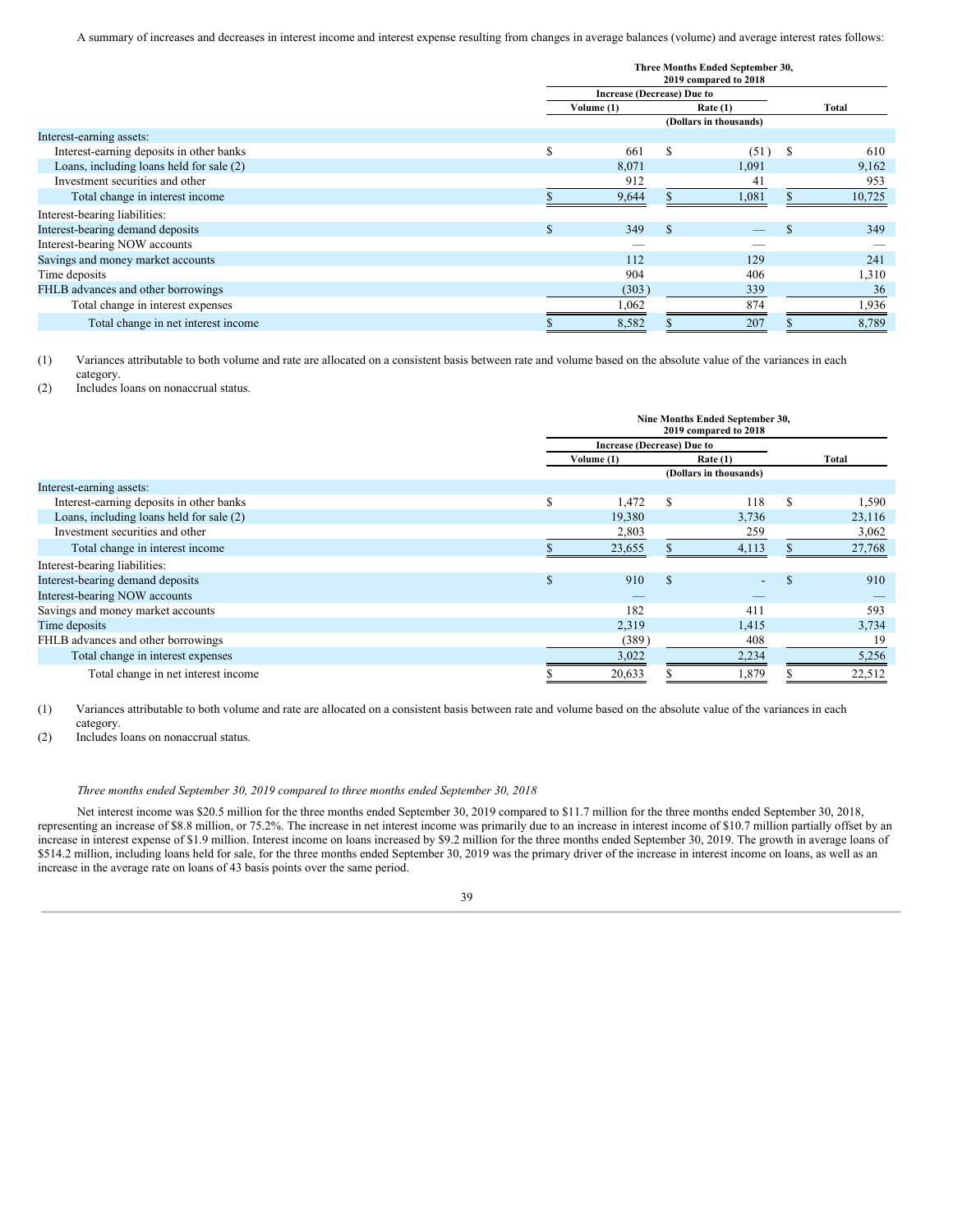Interest expense was \$4.5 million for the three months endedSeptember 30, 2019 compared to \$2.6 million for the three months endedSeptember 30, 2018, representing an increase of \$1.9 million. This increase was mainly due to an increase in interest expense on deposits. Interestexpense on deposits totaled \$4.1 million for the three months ended September 30, 2019 compared to \$2.2 million for the three months ended September 30, 2018, representing an increase of \$1.9 million, resulting primarily from an increase in the average rate paid on time deposits of32 basis points for the three months endedSeptember 30, 2019 over the three months endedSeptember 30, 2018. The average cost of deposits for the three months ended September 30, 2019 was 1.03%. This represents an increase of one basis point compared to the average cost of deposits of 1.02% for the three months endedSeptember 30, 2018. For the three months endedSeptember 30, 2019, the average rate paid on time deposits was 1.99% compared to 1.67% for the three months ended September 30, 2018.

The net interest margin was 4.59% for the three months ended September 30, 2019 compared to 4.60% for the three months ended September 30, 2018, representing a decrease of one basis point. The tax equivalent net interest margin was 4.63% for the three months ended September 30, 2019 compared to 4.65% for the three months ended September 30, 2018, representing a decrease of two basis points. The average yield on interest-earning assets decreased by one basis point for the three months ended September 30, 2019 compared to the three months ended September 30, 2018 while the average rate paid on interest-bearing liabilities increased by three basis points, resulting in a 4 basis point decrease in the interest rate spread. The decrease in both net interest margin and interest rate spread primarily resulted from the decrease in interest rates by the Federal Open Market Committee during the third quarter of 2019.

#### *Nine months ended September 30, 2019 compared to nine months ended September 30, 2018*

Net interest income was \$55.7 million for the nine months ended September 30, 2019 compared to \$33.2 million for the nine months ended September 30, 2018, representing an increase of \$22.5 million, or 67.9%. The increase in net interest income was primarily due to an increase in interest income of \$27.8 million partially offset by an increase in interest expense of \$5.3 million. Interest income on loans increased by \$23.1 million for the nine months ended September 30, 2019. The growth in average loans of \$417.4 million, including loans held for sale, for the nine months ended September 30, 2019 was the primary driver of the increase in interest income on loans, as well as an increase in the average rate on loans of 51 basis points over the same period.

Interest expense was \$12.5 million for the nine months ended September 30, 2019 compared to \$7.3 million for the nine months ended September 30, 2018, representing an increase of \$5.3 million. This increase was mainly due to an increase in interest expense on deposits. Interest expense on deposits totaled \$11.1 million for the nine months ended September 30, 2019 compared to \$5.9 million for the nine months ended September 30, 2018, representing an increase of \$5.2 million, resulting primarily from an increase in the average rate paid on time deposits of 38 basis points for the nine months ended September 30, 2019 over the nine months ended September 30, 2018. The average cost of deposits for the nine months ended September 30, 2019 was 1.03%. This represents an increase of 10 basis points compared to the average cost of deposits of 0.93% for the nine months ended September 30, 2018. The increase in cost of deposits was primarily attributable to the increased volume of time deposits of \$178.7 million as well as the increased rate of time deposits of 38 basis points. For the nine months ended September 30, 2019, the average rate paid on time deposits was 1.88% compared to 1.50% for the nine months ended September 30, 2018.

The net interest margin was 4.62% for the nine months ended September 30, 2019 compared to 4.52% for the nine months ended September 30, 2018, representing an increase of 10 basis points. The tax equivalent net interest margin was 4.66% for the nine months ended September 30, 2019 compared to 4.56% for the nine months ended September 30, 2018, representing an increase of 10 basis points. The average yield on interest-earning assets increased by 15 basis points for the nine months ended September 30, 2019 compared to the nine months ended September 30, 2018 while the average rate paid on interest-bearing liabilities increased by 12 basis points, resulting in a three basis point increase in the interest rate spread. The increase in both net interest margin and interest rate spread primarily resulted from the increase in the average loan balance of \$417.4 million as well as the increase in loan yields of 51 basis points for the nine months ended September 30, 2019.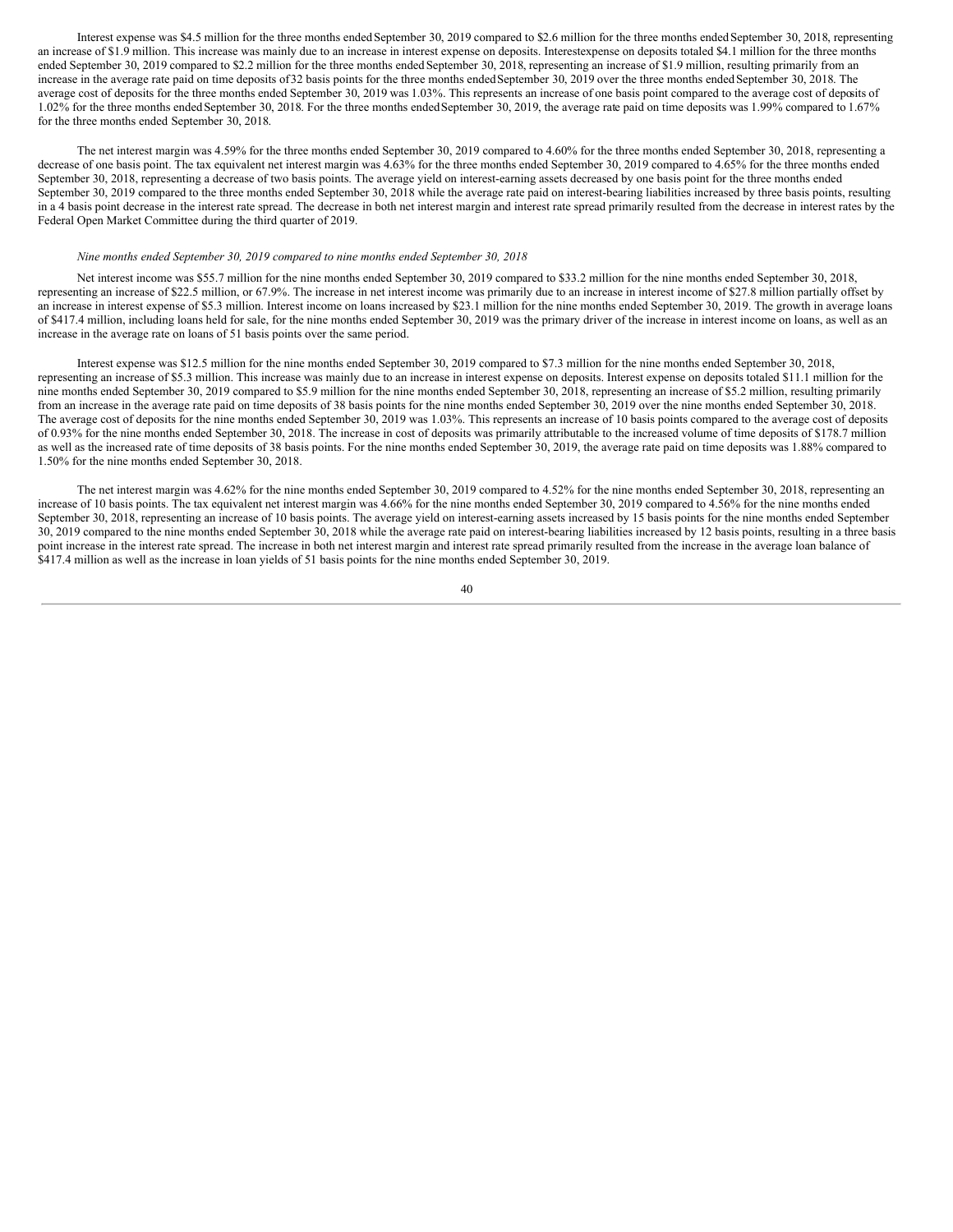#### *Provision for Loan Losses*

The provision for loan losses represents the amount determined by management to be necessary to maintain the allowance for loan and lease losses at a level capable of absorbing inherent losses in the loan portfolio. See the discussion under "—Critical Accounting Policies—Allowance for Loan and Lease Losses." Our management and board of directors review the adequacy of the allowance for loan and lease losses on a quarterly basis. The allowance for loan and lease losses calculation is segregated by call report code and then further segregated into various segments that include classified loans, loans with specific allocations and pass rated loans. A pass rated loan is generally characterized by a very low to average risk of default and in which management perceives there is a minimal risk of loss. Loans are rated using a nine-point risk grade scale by loan officers that are subject to validation by a third party loan review or our internal credit committee. Risk ratings are categorized as pass, watch, special mention, substandard, doubtful and loss, with some general allocation of reserves based on these grades. Impaired loans are reviewed specifically and separately under the Financial Accounting Standards Board ("FASB")'s Accounting Standards Codification ("ASC") 310, "Receivables", to determine the appropriate reserve allocation. Management compares the investment in an impaired loan with the present value of expected future cash flow discounted at the loan's effective interest rate, the loan's observable market price or the fair value of the collateral, if the loan is collateral-dependent, to determine the specific reserve allowance. Reserve percentages assigned to non-impaired loans are based on historical charge-off experience adjusted for other risk factors. To evaluate the overall adequacy of the allowance to absorb losses inherent in our loan portfolio, our management considers historical loss experience based on volume and types of loans, trends in classifications, volume and trends in delinquencies and nonaccruals, economic conditions and other pertinent information. Based on future evaluations, additional provisions for loan losses may be necessary to maintain the allowance for loan and lease losses at an appropriate level.

#### *Three months ended September 30, 2019 compared to three months ended September 30, 2018*

The provision for loan losses was \$900 thousand for the three months ended September 30, 2019 and \$486 thousand for the three months ended September 30, 2018. The ratio of net charged-off loans to average loans (annualized) was 0.17% for the three months ended September 30, 2019 and 0.15% for the three months ended September 30, 2018. Charge-offs taken in the third quarter of 2019 were primarily on impaired loans which had been provided for in a previous period.

#### *Nine months ended September 30, 2019 compared to nine months ended September 30, 2018*

The provision for loan losses was \$2.1 million for the nine months ended September 30, 2019 and \$1.5 million for the nine months ended September 30, 2018. The ratio of net charged-off loans to average loans (annualized) was 0.18% for the nine months ended September 30, 2019 and 0.14% for the nine months ended September 30, 2018. Charge-offs taken during the nine months ended September 30, 2019 were primarily on impaired loans which had been provided for in a previous period.

Our management maintains a proactive approach in managing nonperforming loans, which were \$9.1 million, or 0.61% of loans held for investment, at September 30, 2019, and \$5.3 million, or 0.48% of loans held for investment, at December 31, 2018. The allowance for loan and lease losses totaled \$6.6 million, or 0.44% of loans held for investment, at September 30, 2019 compared to \$6.3 million, or 0.57% of loans held for investment, at December 31, 2018. The ratio of allowance for loan and lease losses to nonperforming loans was 71.81% at September 30, 2019, compared to 118.18% at December 31, 2018.

#### *Noninterest Income*

Our noninterest income includes the following: (1) service charges and fees; (2) SBA loan servicing fees; (3) mortgage referral fees; (4) gain on the sales of loans, net; (5) gain (loss) on sales of investment securities; and (6) other.

The following table presents a summary of noninterest income by category, including the percentage change in each category, for the periods indicated:

|                                        |       | Three Months Ended September 30, |                                        |       | Nine Months Ended September 30, |                                        |  |  |
|----------------------------------------|-------|----------------------------------|----------------------------------------|-------|---------------------------------|----------------------------------------|--|--|
|                                        | 2019  | 2018                             | <b>Change from</b><br>the Prior Period | 2019  | 2018                            | <b>Change from</b><br>the Prior Period |  |  |
| Noninterest income:                    |       |                                  |                                        |       |                                 |                                        |  |  |
| Service charges and fees               | 866   | 462                              | 87.4%                                  | 2.564 | 1,238                           | $107.1\%$                              |  |  |
| SBA loan servicing fees                | 234   | 529                              | $-55.8\%$                              | 538   | 1.701                           | $-68.4\%$                              |  |  |
| Mortgage referral fees                 | 173   | 160                              | $8.1\%$                                | 481   | 524                             | $-8.2\%$                               |  |  |
| Gain on sales of loans, net            | 1.151 | 1,369                            | $-15.9\%$                              | 3.339 | 3.884                           | $-14.0\%$                              |  |  |
| Gain on sales of investment securities |       |                                  | $0.0\%$                                | 2.134 |                                 | $100.0\%$                              |  |  |
| Other noninterest income               | 257   | 47                               | 446.8%                                 | 457   | 111                             | 311.7%                                 |  |  |
| Total noninterest income               | 2,681 | 2,567                            | $4.4\%$                                | 9,513 | 7,458                           | 27.6%                                  |  |  |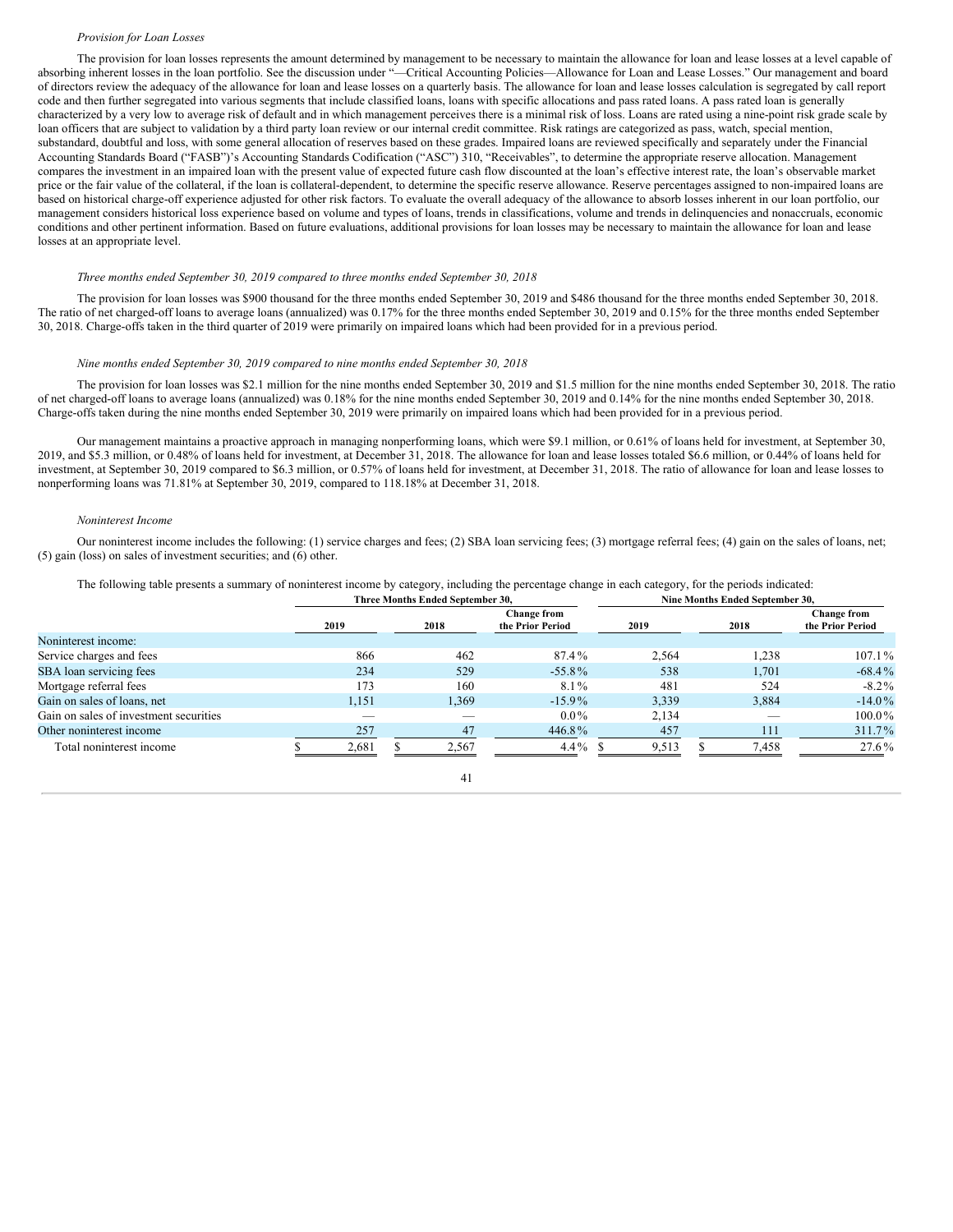#### *Three months ended September 30, 2019 compared to three months ended September 30, 2018*

For the three months ended September 30, 2019, noninterest income totaled \$2.7 million, a \$114 thousand, or 4.4%, increase from \$2.6 million for the prior period. This increase was primarily due to an increase in service charges and fees of \$404 thousand, partially offset by a decrease in SBA loan servicing fees of \$295 thousand.

Service charges and fees were \$866 thousand for the three months ended September 30, 2019, compared to \$462 thousand for the three months ended September 30, 2018. The increase in service charges and fees were the result of an increase in ATM fee income.

SBA loan servicing fees were \$234 thousand for the three months ended September 30, 2019, compared to \$529 thousand for the three months ended September 30, 2018. The decrease in SBA loan servicing fees were primarily driven by SBA loans that paid off during the quarter.

#### *Nine months ended September 30, 2019 compared to nine months ended September 30, 2018*

For the nine months ended September 30, 2019, noninterest income totaled \$9.5 million, a \$2.1 million, or 27.6%, increase from \$7.5 million for the prior period. This increase was primarily due to an increase in the gain on sales of investment securities of \$2.1 million and an increase of service charges and fees of \$1.3 million, partially offset by a decrease in SBA loan servicing fees of \$1.2 million.

Gain on sales of investment securities were \$2.1 million for the nine months ended September 30, 2019. There was no gain on sales of investment securities for the nine months ended September 30, 2018. During January and June 2019, the Company sold \$45.2 and \$34.7 million, respectively, of investment securities in order to fund future loan growth, shorten portfolio duration, and harvest gains accumulated in the portfolio as a result of interest rate changes.

Service charges and fees were \$2.6 million for the nine months ended September 30, 2019, compared to \$1.2 million for the nine months ended September 30, 2018. The increase in service charges and fees were the result of an increase in ATM fee income.

SBA loan servicing fees were \$538 thousand for the nine months ended September 30, 2019, compared to \$1.7 million for the nine months ended September 30, 2018. The decrease in SBA loan servicing fees were primarily driven by SBA loans that paid off during the year.

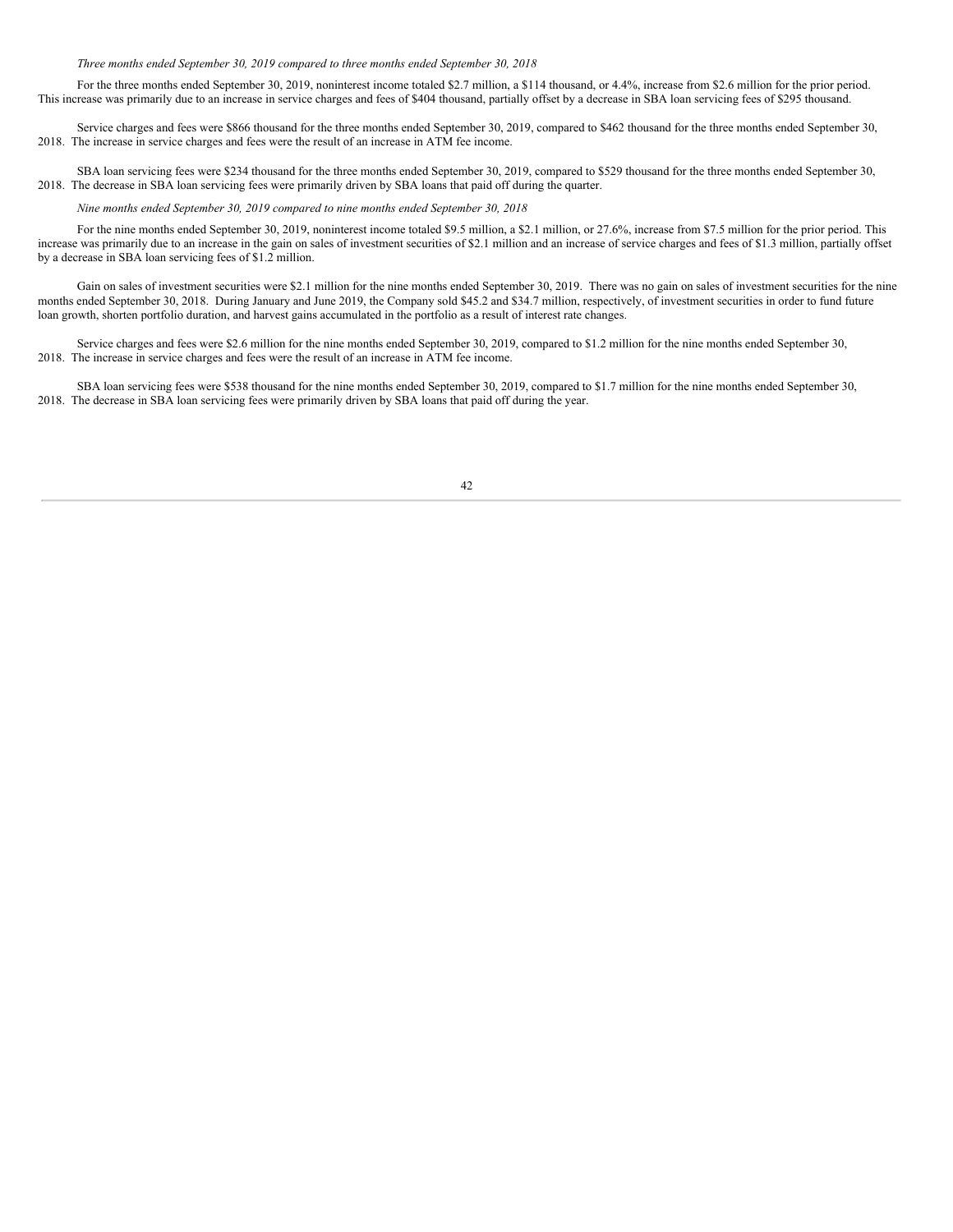#### *Noninterest Expense*

Our noninterest expense includes the following: (1) salaries and employee benefits; (2) occupancy and equipment expenses; (3) professional services; (4) data processing and network; (5) regulatory assessments and insurance; (6) amortization of core deposit intangibles; (7) advertising; (8) marketing; (9) telephone expense; (10) conversion expense; and (11) other.

The following table presents a summary of noninterest expenses by category, including the percentage change in each category, for the periods indicated:

|                                      |        | Three Months Ended September 30, |                                        | Nine Months Ended September 30, |        |                                        |  |  |  |
|--------------------------------------|--------|----------------------------------|----------------------------------------|---------------------------------|--------|----------------------------------------|--|--|--|
|                                      | 2019   | 2018                             | <b>Change from</b><br>the Prior Period | 2019                            | 2018   | <b>Change from</b><br>the Prior Period |  |  |  |
| Noninterest expense:                 |        |                                  |                                        |                                 |        |                                        |  |  |  |
| Salaries and employee benefits       | 9,502  | 6,623                            | 43.5%                                  | 25,391                          | 19,524 | $30.1\%$                               |  |  |  |
| Occupancy and equipment expenses     | 1,710  | 1,279                            | 33.7%                                  | 4,662                           | 3,736  | 24.8%                                  |  |  |  |
| Professional services                | 791    | 624                              | 26.8%                                  | 2,854                           | 1,249  | 128.5%                                 |  |  |  |
| Data processing and network          | 884    | 302                              | 192.7%                                 | 2,100                           | 936    | 124.4%                                 |  |  |  |
| Regulatory assessments and insurance | (256)  | 266                              | $-196.2\%$                             | 157                             | 787    | $-80.1\%$                              |  |  |  |
| Amortization of intangibles          | 1,015  | 176                              | 476.7%                                 | 2,624                           | 527    | 397.9%                                 |  |  |  |
| Advertising                          | 134    | 83                               | 61.4%                                  | 398                             | 300    | 32.7%                                  |  |  |  |
| Marketing                            | 136    | 115                              | $18.3\%$                               | 407                             | 354    | $15.0\%$                               |  |  |  |
| Telephone expense                    | 289    | 120                              | 140.8%                                 | 767                             | 332    | 131.0%                                 |  |  |  |
| Conversion expense                   | 314    |                                  | $100.0\%$                              | 1,918                           | _      | $100.0\%$                              |  |  |  |
| Other operating expenses             | 1,037  | 693                              | 49.6%                                  | 3,107                           | 2,043  | 52.1%                                  |  |  |  |
| Total noninterest expense            | 15,556 | 10,281                           | 51.3% \$                               | 44,385                          | 29,788 | 49.0%                                  |  |  |  |

#### *Three months ended September 30, 2019 compared to three months ended September 30, 2018*

For the three months ended September 30, 2019, noninterest expenses totaled \$15.6 million, a \$5.3 million, or 51.3%, increase from \$10.3 million for the prior period. This increase was primarily due to an increase in salaries and employee benefits of \$2.9 million, an increase in the amortization of core deposit intangibles of \$839 thousand and an increase in data processing and network expense of \$582 thousand, partially offset by decrease in regulatory assessments and insurance expense of \$522 thousand.

Salaries and employee benefits totaled \$9.5 million for the three months ended September 30, 2019 compared to \$6.6 million for the three months ended September 30, 2018. The \$2.9 million increase in salaries and employee benefits is primarily due to the additional staff brought on through the Comanche and Beeville acquisitions.

Amortization of core deposit intangibles increased \$839 thousand for the three months ended September 30, 2019 compared to September 30, 2018. This is driven by the increase in the core deposit intangible booked for the Comanche and Beeville acquisitions.

Regulatory assessments and insurance totaled \$(256) thousand for the three months ended September 30, 2019 compared to \$266 thousand for the three months ended September 30, 2018. This decrease is the result of a credit received from the FDIC.

## *Nine months ended September 30, 2019 compared to nine months ended September 30, 2018*

For the nine months ended September 30, 2019, noninterest expenses totaled \$44.4 million, a \$14.6 million, or 49.0%, increase from \$29.8 million for the prior period. This increase was primarily due to an increase in salaries and employee benefits of \$5.9 million, conversion expense of \$1.9 million, an increase in professional services of \$1.6 million and an increase in the amortization of core deposit intangibles of \$2.1 million.

Salaries and employee benefits totaled \$25.4 million for the nine months ended September 30, 2019 compared to \$19.5 million for the nine months ended September 30, 2018. The \$5.9 million increase in salaries and employee benefits is primarily due to the additional staff brought on through the Comanche and Beeville acquisitions.

Conversion expense totaled \$1.9 million for the nine months ended September 30, 2019. Conversion expenses related to the data conversion expense and early termination fees of the Comanche and Beeville acquisitions.

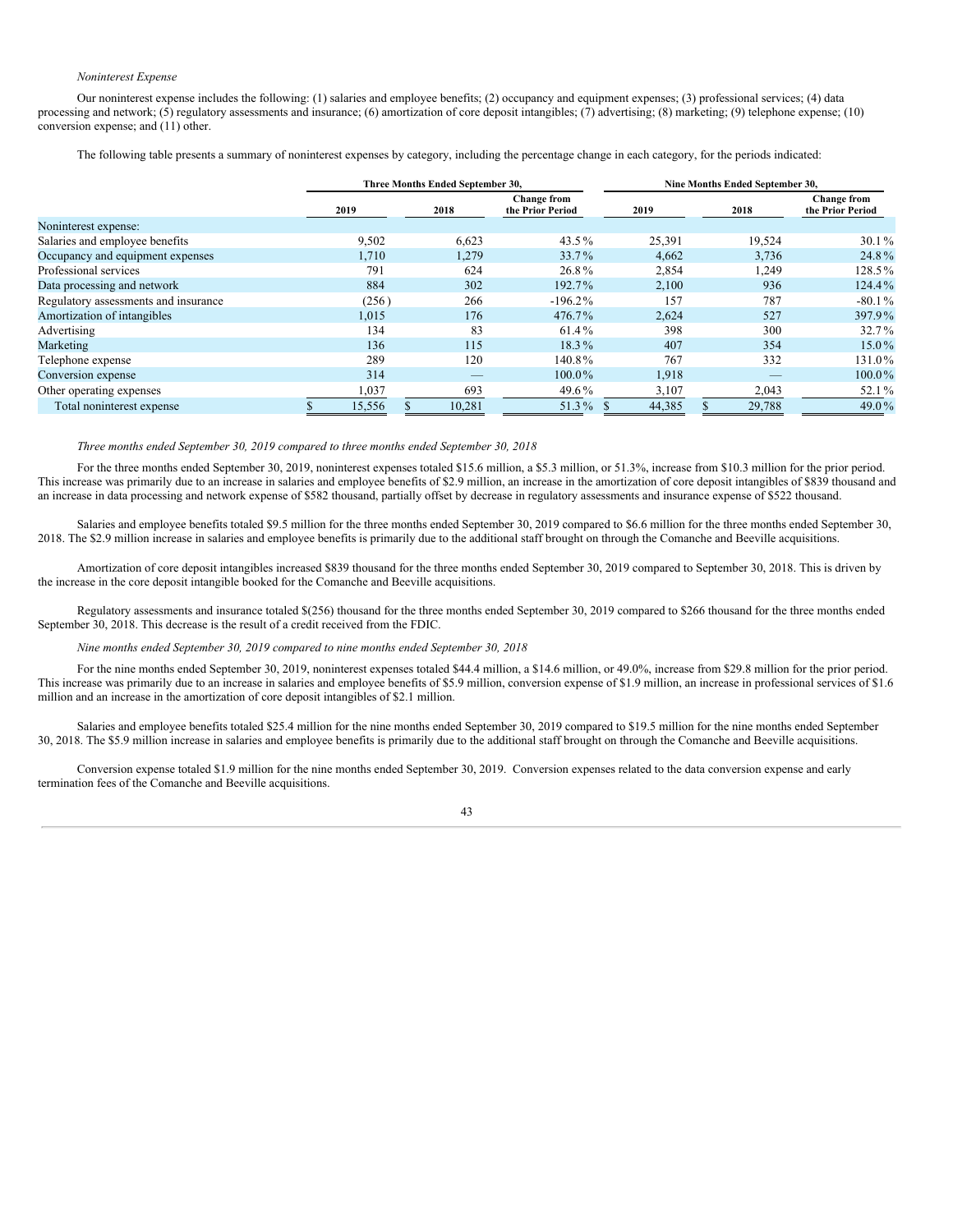Professional services totaled \$2.9 million for the nine months ended September 30, 2019 compared to \$1.2 million for the nine months ended September 30, 2018. This increase is primarily the result of the merger related expenses for the Comanche and Beeville acquisitions.

Amortization of core deposit intangibles increased \$2.1 million for the nine months ended September 30, 2019 compared to September 30, 2018. This is driven by the increase in the core deposit intangible booked for the Comanche and Beeville acquisitions.

#### *Income Tax Expense*

The provision for income taxes includes both federal and state taxes. Fluctuations in effective tax rates reflect the differences in the inclusion or deductibility of certain income and expenses for income tax purposes. Our future effective income tax rate will fluctuate based on the mix of taxable and tax-free investments we make, periodic increases in surrender value of bank-owned life insurance policies for certain former executive officers and our overall taxable income.

#### *Three months ended September 30, 2019 compared to three months ended September 30, 2018*

Income tax expense was \$1.4 million for the three months ended September 30, 2019, an increase of \$655 thousand compared to income tax expense of \$719 thousand for the three months ended September 30, 2018. Our effective tax rates for the three months ended September 30, 2019 and 2018 were 20.5% and 20.6%, respectively.

## *Nine months ended September 30, 2019 compared to nine months ended September 30, 2018*

Income tax expense was \$3.7 million for the nine months ended September 30, 2019, an increase of \$1.8 million compared to income tax expense of \$1.9 million for the nine months ended September 30, 2018. Our effective tax rates for the nine months ended September 30, 2019 and 2018 were 20.0% and 20.3%, respectively, primarily due to a return to provision adjustment recorded during the first quarter of 2019.

## **Financial Condition**

Our total assets increased \$483.2 million, or 32.7%, from \$1.48 billion as of December 31, 2018 to \$1.96 billion as of September 30, 2019, primarily as a result of the completion of the Beeville acquisition.

#### *Investment Securities*

We use our investment securities portfolio to provide a source of liquidity, provide an appropriate return on funds invested, manage interest rate risk, and meet collateral requirements and meet regulatory capital requirements. The average balance of the securities portfolio including FHLB and The Independent Bankers Bank, or TIB, bank stock for the three months ended September 30, 2019 and 2018 was \$175.4 million and \$39.1 million, respectively, with a pre-tax yield of 2.69% and 2.38%, respectively. The average balance of the securities portfolio including FHLB and The Independent Bankers Bank, or TIB, bank stock for the nine months ended September 30, 2019 and 2018 was \$166.9 million and \$40.1 million, respectively, with a pre-tax yield of 3.01% and 2.33%, respectively. We held 227 securities classified as available for sale with an amortized cost of \$162.8 million as of September 30, 2019.

Management evaluates securities for other-than-temporary impairment, or OTTI, at least on a quarterly basis, and more frequently when economic or market conditions warrant such an evaluation. No securities were determined to be OTTI as of September 30, 2019 or December 31, 2018.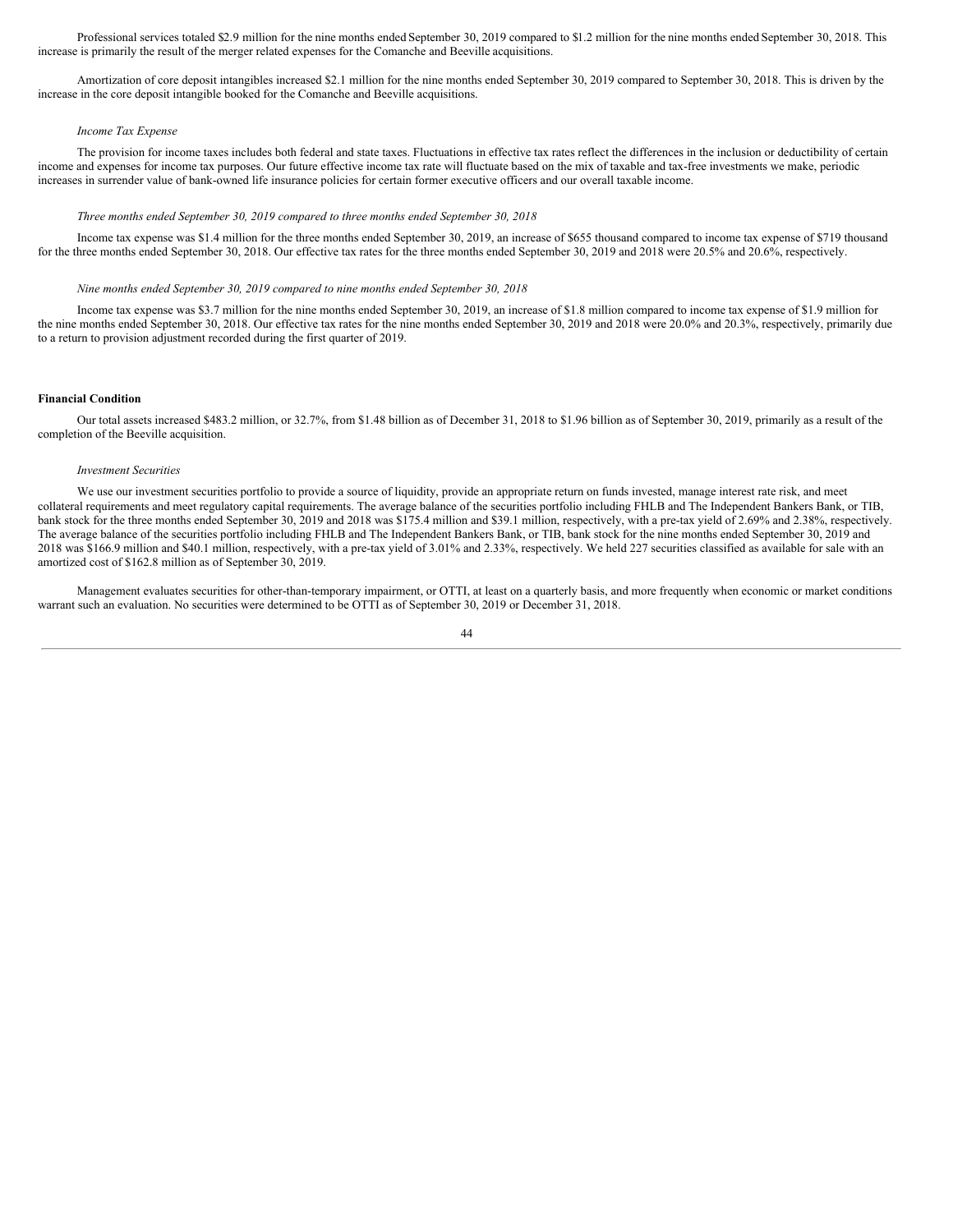The following table shows contractual maturities and the weighted average yields on our investment securities as of the dates presented. Expected maturities may differ from contractual maturities because issuers may have the right to call or prepay obligations with or without call or prepayment penalties. Weighted average yields are not presented on a taxable equivalent basis:

|                                              | Maturity as of September 30, 2019 |                   |                              |  |                          |                              |  |                          |                              |                        |                          |                              |  |  |
|----------------------------------------------|-----------------------------------|-------------------|------------------------------|--|--------------------------|------------------------------|--|--------------------------|------------------------------|------------------------|--------------------------|------------------------------|--|--|
|                                              |                                   | One Year or Less  |                              |  | <b>One to Five Years</b> |                              |  | <b>Five to Ten Years</b> |                              | <b>After Ten Years</b> |                          |                              |  |  |
| (Dollars in thousands)                       |                                   | Amortized<br>Cost | Weighted<br>Average<br>Yield |  | Amortized<br>Cost        | Weighted<br>Average<br>Yield |  | Amortized<br>Cost        | Weighted<br>Average<br>Yield | Amortized<br>Cost      |                          | Weighted<br>Average<br>Yield |  |  |
| Available for sale:                          |                                   |                   |                              |  |                          |                              |  |                          |                              |                        |                          |                              |  |  |
| U.S. treasury securities                     |                                   | 17,996            | $2.03\%$ \$                  |  | 14,545                   | $1.91\%$ \$                  |  | $\overline{\phantom{a}}$ | $0.00\%$ \$                  |                        |                          | $0.00\%$                     |  |  |
| U.S. Government<br>agencies                  |                                   | 479               | $2.92\%$                     |  | 3,595                    | $2.31\%$                     |  |                          | $0.00\%$                     |                        |                          | $0.00\%$                     |  |  |
| State and municipal obligations              |                                   | 902               | $2.59\%$                     |  | 11,379                   | $2.38\%$                     |  | 6,863                    | $2.44\%$                     | 5,651                  |                          | $4.46\%$                     |  |  |
| Residential mortgage-<br>backed securities   |                                   |                   | $0.00\%$                     |  | 84,913                   | $3.20\%$                     |  | 10.824                   | $2.91\%$                     |                        | $\overline{\phantom{a}}$ | $0.00\%$                     |  |  |
| Corporate bonds and other<br>debt securities |                                   |                   | $0.00\%$                     |  | 5,633                    | $2.56\%$                     |  |                          | $0.00\%$                     |                        |                          | $0.00\%$                     |  |  |
| Total available for<br>sale                  |                                   | 19,377            | $2.08\%$ \$                  |  | 120,065                  | $2.91\%$ \$                  |  | 17,687                   | $2.73\%$ \$                  | 5,651                  |                          | $4.46\%$                     |  |  |

As a member institution of the FHLB and TIB, the Bank is required to own capital stock in the FHLB and TIB. As of September 30, 2019 and December 31, 2018, the Bank held approximately \$6.2 million in FHLB and TIB bank stock. No market exists for this stock, and the Bank's investment can be liquidated only through repurchase by the FHLB or TIB. Such repurchases have historically been at par value. We monitor our investment in FHLB and TIB stock for impairment through review of recent financial results, dividend payment history and information from credit agencies. As of September 30, 2019 and December 31, 2018, management did not identify any indicators of impairment of FHLB and TIB stock.

Except for securities issued by U.S. government agencies, we did not have any concentrations where the total outstanding balances issued by a single issuer exceed 10% of our stockholders' equity as of September 30, 2019 and December 31, 2018.

Our securities portfolio had a weighted average life of 3.54 years and an effective duration of 3.28 years as of September 30, 2019 and a weighted average life of 7.65 years and an effective duration of 5.14 years as of December 31, 2018.

## *Loans Held for Sale*

Loans held for sale consist of the guaranteed portion of SBA loans that we intend to sell after origination. Our loans held for sale were \$2.8 million as of September 30, 2019 and \$3.9 million as of December 31, 2018.

#### *Loan Concentrations*

Our primary source of income is interest on loans to individuals, professionals, small and medium-sized businesses and commercial companies located in the Houston and Dallas/Fort Worth metropolitan areas. Our loan portfolio consists primarily of commercial and industrial loans, 1-4 single family residential real estate loans and loans secured by commercial real estate properties located in our primary market areas. Our loan portfolio represents the highest yielding component of our earning asset base.

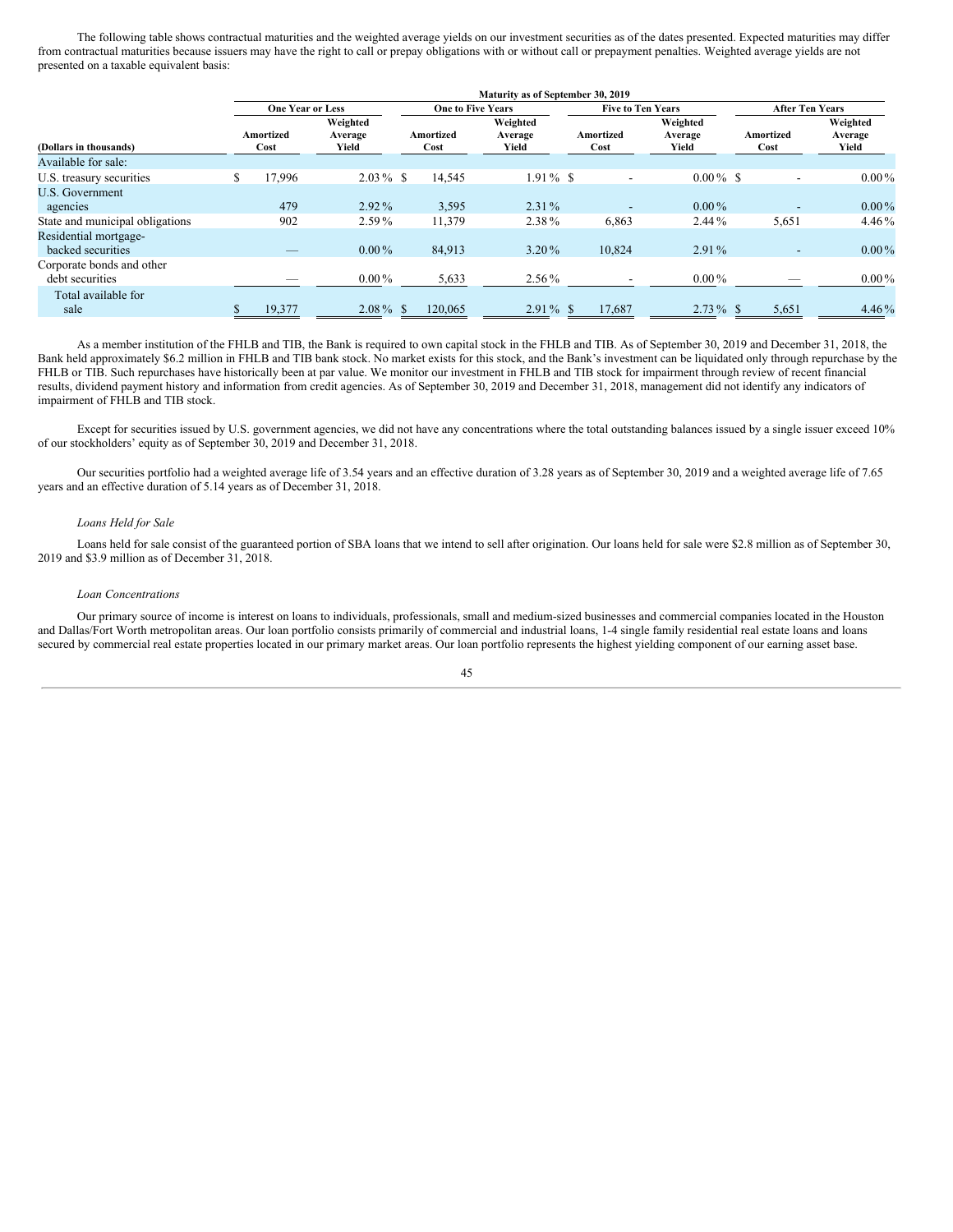Our total loans held for investment of \$1.49 billion as of September 30, 2019 represented an increase of \$384.8 million, or 34.9%, compared to \$1.10 billion as of December 31, 2018. Our loans as a percentageof assets were 75.9% and 74.7% as of September 30, 2019 and December 31, 2018, respectively.

The current concentrations in our loan portfolio may not be indicative of concentrations in our loan portfolio in the future. We plan to maintain a relatively diversified loan portfolio to help reduce the risk inherent in concentration in certain types of collateral. The following table summarizes the allocation of loans by type as of the dates presented.

|                                                      |    | September 30, 2019 |            | December 31, 2018 |           |            |  |  |
|------------------------------------------------------|----|--------------------|------------|-------------------|-----------|------------|--|--|
| (Dollars in thousands)                               |    | Amount             | % of Total |                   | Amount    | % of Total |  |  |
| Commercial and industrial loans (1)                  | ٠D | 248,745            | $16.7\%$   |                   | 173,892   | 15.8%      |  |  |
| Real estate:                                         |    |                    |            |                   |           |            |  |  |
| 1-4 single family residential loans                  |    | 321,044            | 21.6%      |                   | 279,665   | $25.3\%$   |  |  |
| Construction, land and development loans             |    | 233,830            | 15.7%      |                   | 159.734   | $14.5\%$   |  |  |
| Commercial real estate loans (including multifamily) |    | 597,415            | $40.2\%$   |                   | 403,800   | $36.6\%$   |  |  |
| Consumer loans and leases                            |    | 17.663             | $1.2\%$    |                   | 24,378    | $2.2\%$    |  |  |
| Municipal and other loans                            |    | 68,905             | $4.6\%$    |                   | 61,339    | $5.6\%$    |  |  |
| Total loans held in portfolio (2)                    |    | 1.487.602          | 100.0%     |                   | 1,102,808 | $100.0\%$  |  |  |

(1) Balance includes \$78.7 million and \$76.9 million of the unguaranteed portion of SBA loans as of September 30, 2019 and December 31, 2018, respectively.

(2) Balance includes \$18.6 million and \$9.9 million of secured borrowings as of September 30, 2019 and December 31, 2018, respectively. See footnote 5 for more details.

#### *Commercial and Industrial Loans (including SBA loans)*

Commercial and industrial loans, including SBA loans, are underwritten after evaluating and understanding the borrower's ability to repay the loan through operating profitably and effectively growing its business. Our management examines current and projected cash flows to determine the ability of the borrower to repay their obligations as agreed. Commercial loans are primarily made based on the credit quality and cash flows of the borrower and secondarily on the underlying collateral provided by the borrower. The cash flows of borrowers, however, may not be as expected and the collateral securing these loans may fluctuate in value. Most commercial loans are secured by the assets being financed or other business assets such as accounts receivable or inventory and may incorporate a personal guarantee to add strength to the credit and reduce the risk on a transaction to an acceptable level; however, some short-term loans may be made on an unsecured basis to the most credit worthy borrowers.

In the case of loans secured by accounts receivable, the availability of funds for the repayment of these loans may be substantially dependent on the ability of the borrower to collect amounts due from its customers. Due to the nature of accounts receivable and inventory secured loans, we closely monitor credit availability and collateral through the use of various tools, including but not limited to borrowing-base formulas, periodic accounts receivable agings, periodic inventory audits, and/or collateral inspections.

Commercial and industrial loans, including SBA loans, totaled \$248.7 million as of September 30, 2019 and represented an increase of \$74.9 million, or 43.0%, from \$173.9 million as of December 31, 2018. The increase in commercial and industrial loans during the nine months ended September 30, 2019 was due to a combination of acquired loans associated with the Beeville acquisition as well as organic growth. We believe we are well-positioned for continued loan growth in our commercial and industrial loan portfolio based on our strategic presence in the Houston, Dallas/Fort Worth, and San Antonio/Corpus Christi metropolitan areas, which are expected to continue to benefit from favorable economic conditions.

The primary focus of our SBA lending program is financing well-known national franchises for which the United States generally will guarantee between 75% and 85% of the loan. We are a SBA preferred lender, and originate SBA loans to national franchises in Texas and nationwide. We routinely sell the guaranteed portion of SBA loans to third parties for a premium and retain the servicing rights, for which we earn a 1% fee, and maintain the nonguaranteed portion in our loan portfolio.

SBA loans held in our loan portfolio totaled \$78.7 million and \$76.9 million at September 30, 2019 and December 31, 2018, respectively. We intend to continue to expand our SBA lending program in the future.

#### *Real estate loans*

*1-4 single family residential real estate loans (including loans to foreign nationals)*

1-4 single family residential real estate loans, including foreign national loans, are subject to underwriting standards and processes similar to commercial and industrial loans. We provide mortgages for the financing of 1-4 single family residential homes for primary occupancy, vacation or rental purposes. The borrowers on these loans generally qualify for traditional market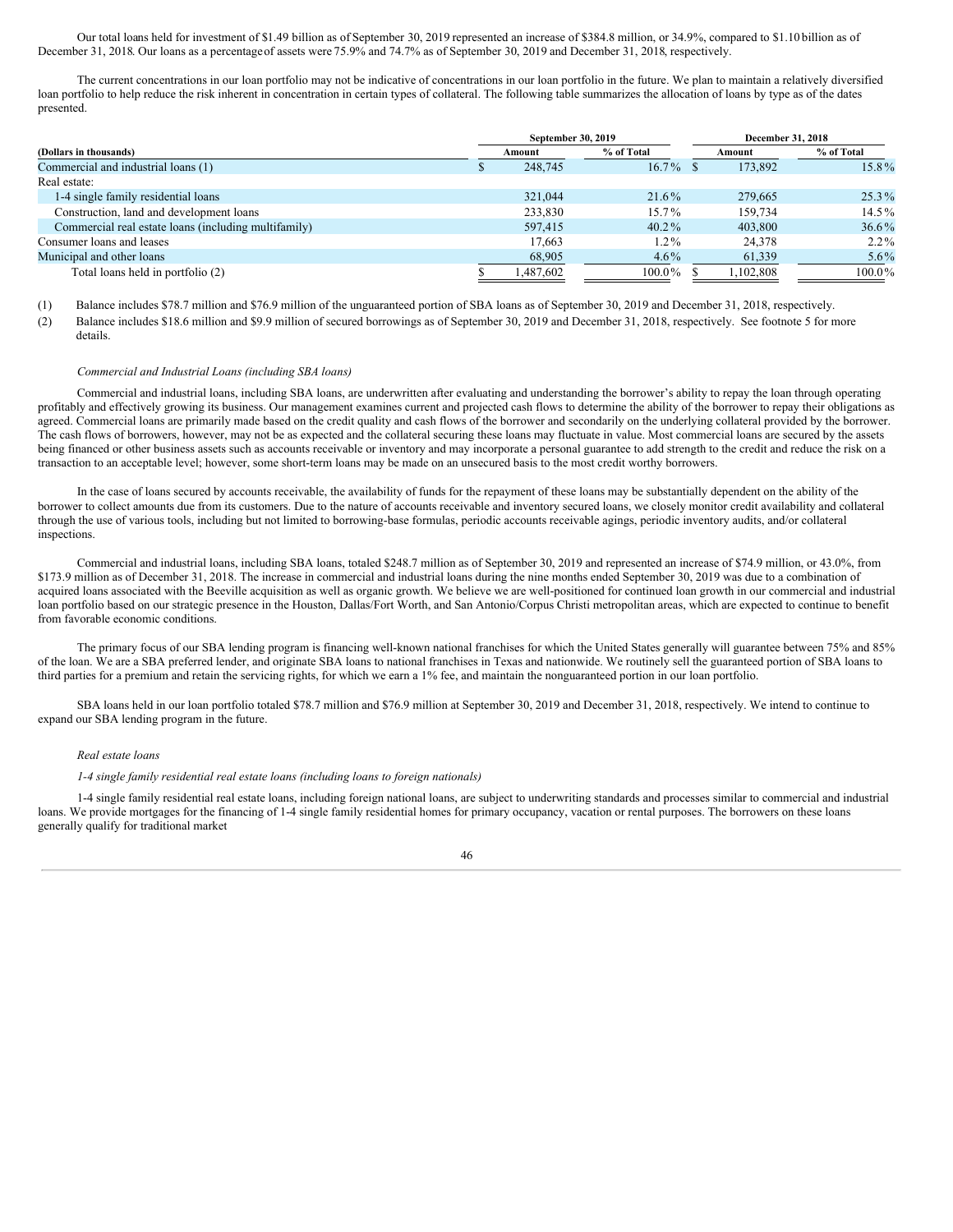financing. We also specialize in 1-4 single family residential real estate loans to foreign national customers, in which the borrower does not qualify for traditional market financing.

We define our foreign national loans as loans to borrowers who derive more than 50% of their personal income from outside the U.S. We provide mortgages for these foreign nationals in Texas for primary occupancy or secondary homes while travelling to the U.S. Because more than 50% of the borrower's income is derived from outside of the U.S., they do not qualify for traditional market financing. We have developed an enhanced due diligence process for foreign national loans that includes larger down payments than a traditional mortgage, as well as minimum reserves equal to an amount of mortgage payments over a specified period held in the Bank and monthly escrows for taxes and insurance.

1-4 single family residential real estate loans (including loans to foreign nationals) totaled \$321.0 million as of September 30, 2019 and represented an increase of \$41.4 million, or 14.8%, from \$279.7 million as of December 31, 2018. We believe we are well-positioned for continued loan growth in our 1-4 single family residential real estate loan portfolio based on our strategic presence in the Houston, Dallas/Fort Worth, and San Antonio/Corpus Christi metropolitan areas, which are expected to continue to benefit from favorable economic conditions.

## *Construction, land and development loans*

With respect to loans to developers and builders, we generally require the borrower to have a proven record of success and expertise in the building industry. Construction loans are underwritten utilizing feasibility studies, independent appraisal reviews, sensitivity analysis of absorption and lease rates and financial analysis of the developers and property owners. Construction loans are generally based upon estimates of costs and value associated with the complete project. These estimates may be inaccurate. Construction loans often involve the disbursement of substantial funds with repayment primarily dependent on the success of the ultimate project.

Sources of repayment for these types of loans may be pre-committed permanent loans from approved long-term lenders, sales of developed property or an interim loan commitment from us until permanent financing is obtained. These loans are closely monitored by on-site inspections and are considered to have higher risks than other real estate loans due to their ultimate repayment being sensitive to interest rate changes, governmental regulation of real property, general economic conditions and the availability of long-term financing. Due to the nature of the real estate industry, we evaluate the borrower's ability to service the interest of the debt from other sources other than the sale of the constructed property.

Construction loans totaled \$233.8 million as of September 30, 2019 and represented an increase of \$74.1 million, or 46.4%, from \$159.7 million as of December 31, 2018. We believe we are well-positioned for continued loan growth in our construction, land and development loan portfolio based on our strategic presence in the Houston, Dallas/Fort Worth, and San Antonio/Corpus Christi metropolitan areas, which are expected to continue to benefit from favorable economic conditions.

## *Commercial real estate loans*

Commercial real estate loans are subject to underwriting standards and processes similar to commercial loans. Commercial real estate lending typically involves higher loan principal amounts and the repayment of these loans is generally largely dependent on the successful operation of the property securing the loan or the business conducted on the property securing the loan.

Commercial real estate loans may be more adversely affected by conditions in the real estate markets or in the general economy. Management monitors and evaluates commercial real estate loans based on collateral and risk grade criteria. As a general rule, we avoid financing special use projects unless strong secondary support is present to help mitigate risk.

Commercial real estate loans consist of owner and nonowner-occupied commercial real estate loans, multifamily loans and farmland. Total commercial real estate loans of \$597.4 million as of September 30, 2019 represented an increase of \$193.6 million, or 47.9%, from \$403.8 million as of December 31, 2018. We believe we are wellpositioned for continued loan growth in our commercial real estate loan portfolio based on our strategic presence in the Houston, Dallas/Fort Worth, and San Antonio/Corpus Christi metropolitan areas, which are expected to continue to benefit from favorable economic conditions.

#### *Consumer loans and leases*

Our non-real estate consumer loans are based on the borrower's proven earning capacity over the term of the loan. We monitor payment performance periodically for consumer loans to identify any deterioration in the borrower's financial strength. To monitor and manage consumer loan risk, management develops and adjusts policies and procedures as needed. This activity, coupled with a relatively small volume of consumer loans, minimizes risk.

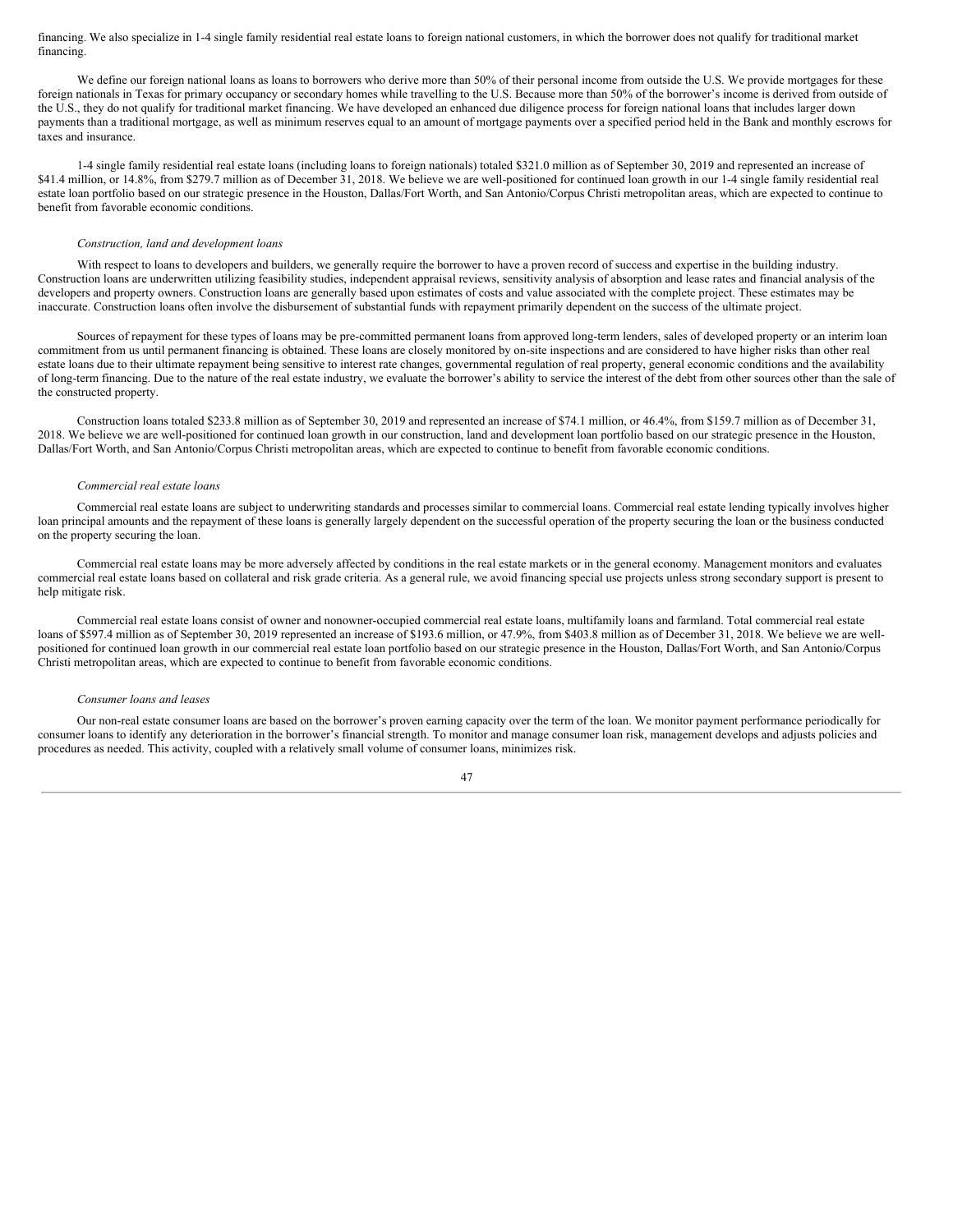All of our leases are related to the financing of vehicle leases to individuals. These loans are originated by a well-known third party leasing company and subsequently purchased by us after our final credit review. We limit our exposure to individuals living in Texas, within our defined local markets.

Consumer loans and leases totaled \$17.7 million as of September 30, 2019 and represented a decrease of \$6.7 million, or 27.5%, from \$24.4 million as of December 31, 2018. We have not actively grown our consumer portfolio because we believe current pricing on these loans does not adequately cover the inherent risk.

#### *Municipal and other loans*

Municipal and other loans consist primarily of loans made to municipalities and emergency service, hospital and school districts as well as agricultural loans.

We make loans to municipalities and emergency service, hospital and school districts primarily throughout Texas. The majority of these loans have tax or revenue pledges and in some cases are additionally supported by collateral. Municipal loans made without a direct pledge of taxes or revenues are usually made based on some type of collateral that represents an essential service. Lending money directly to these municipalities allows us to earn a higher yield for similar durations than we could if we purchased municipal securities. Total loans to municipalities and emergency service, hospital and school districts and others were \$68.9 million as of September 30, 2019 and represented an increase of \$7.6 million, or 12.3%, from \$61.3 million as of December 31, 2018. The growth in municipal and other loans was primarily driven by an increase in agricultural loans in the North Texas region.

## *Asset Quality*

The following table sets forth the composition of our nonperforming assets, including nonaccrual loans, accruing loans 90 days or more days past due, other real estate owned and repossessed assets and restructured loans as of the dates indicated:

|                                                      |              | September 30,<br>2019  | December 31,<br>2018 |
|------------------------------------------------------|--------------|------------------------|----------------------|
|                                                      |              | (Dollars in thousands) |                      |
| Nonperforming assets                                 |              |                        |                      |
| Nonaccrual loans:                                    |              |                        |                      |
| Commercial and industrial loans                      | $\mathbb{S}$ | 6,183                  | \$<br>3,570          |
| Real estate:                                         |              |                        |                      |
| 1-4 single family residential loans                  |              | 1,340                  | 1,090                |
| Construction, land and development loans             |              | 216                    |                      |
| Commercial real estate loans (including multifamily) |              | 1,169                  | 354                  |
| Consumer loans and leases                            |              | 76                     | 17                   |
| Municipal and other loans                            |              | 38                     |                      |
| Total nonaccrual loans                               |              | 9,022                  | 5,031                |
| Accruing loans 90 days or more past due              |              | 120                    | 288                  |
| Total nonperforming loans                            |              | 9,142                  | 5,319                |
| Other real estate owned and repossessed assets       |              | 1,042                  | 782                  |
| Total nonperforming assets                           |              | 10,184                 | 6,101                |
| Restructured loans (1)                               | \$           | 254                    | \$<br>210            |

(1) Restructured loans represent the balance at the end of the respective period for those performing loans modified in a troubled debt restructuring that are not already presented as a nonperforming loan.

Nonperforming loans totaled \$9.1 million at September 30, 2019, an increase of \$3.8 million, or 71.9%, from \$5.3 million at December 31, 2018. Nonperforming assets totaled \$10.2 million at September 30, 2019, an increase of \$4.1 million, or 66.9%, from \$6.1 million at December 31, 2018.

We classify loans as past due when the payment of principal or interest is greater than 30 days delinquent based on the contractual next payment due date. Our policies related to when loans are placed on nonaccrual status conform to guidelines prescribed by bank regulatory authorities. Loans are placed on nonaccrual status when it is probable that principal or interest is not fully collectible, or when principal or interest becomes 90 days past due, whichever occurs first. Loans are removed from nonaccrual status when they become current as to both principal and interest and concern no longer exists as to the collectability of principal and interest.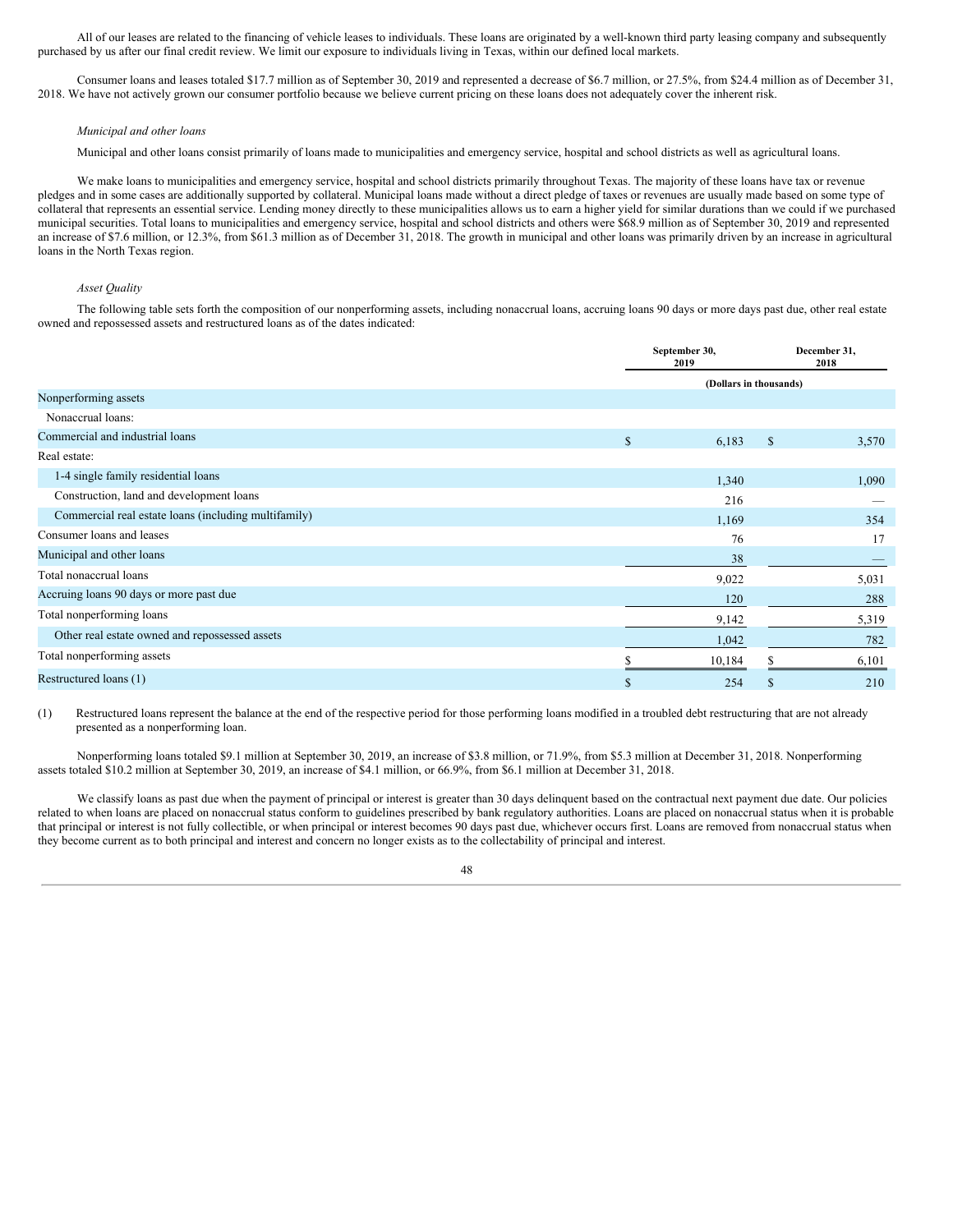Loans are identified for restructuring based on their delinquency status, risk rating downgrade, or at the request of the borrower. Borrowers that are 90 days delinquent and/or have a history of being delinquent, or experience a risk rating downgrade, are contacted to discuss options to bring the loan current, cure credit risk deficiencies, or other potential restructuring options that will reduce the inherent risk and improve collectability of the loan. In some instances, a borrower will initiate a request for loan restructure. We require borrowers to provide current financial information to establish the need for financial assistance and satisfy applicable prerequisite conditions required by us. We may also require the borrower to enter into a forbearance agreement.

Modification of loan terms may include the following: reduction of the stated interest rate; extension of maturity date or other payment dates; reduction of the face amount or maturity amount of the loan; reduction in accrued interest; forgiveness of past-due interest; or a combination of the foregoing.

We engage an external consulting firm to complete an independent loan review and validate our credit risk program on a periodic basis. Results of these reviews are presented to management. The loan review process complements and reinforces the risk ratings and credit quality assessment decisions made by lenders and credit personnel, as well as our policies and procedures.

The following table sets forth our asset and credit quality ratios for the periods presented:

|                                                        | September 30, 2019 | <b>December 31, 2018</b> |
|--------------------------------------------------------|--------------------|--------------------------|
| <b>Asset and Credit Quality Ratios</b>                 |                    |                          |
| Nonperforming loans to loans held for investment (1)   | $0.61\%$           | $0.48\%$                 |
| Nonperforming assets to loans plus OREO                | $0.68\%$           | $0.55\%$                 |
| Nonperforming assets to total assets (2)               | $0.52\%$           | $0.41\%$                 |
| Net charge-offs to average loans (annualized) $(3)$    | $0.17\%$           | $0.16\%$                 |
| Allowance for loan losses to nonperforming loans       | 71.81 %            | $118.18\%$               |
| Allowance for loan losses to loans held for investment | $0.44\%$           | $0.57\%$                 |
| Allowance for loan losses to organic loans(4)          | $0.60\%$           | $0.64\%$                 |

(1) Nonperforming loans include loans in nonaccrual status.

(2) Nonperforming assets include loans in nonaccrual status and other real estate owned.

(3) December 31, 2018 ratio uses year to date net charge-offs.

(4) Organic loans exclude loans acquired through a business combination.

## *Analysis of the Allowance for Loan and Lease Losses*

Allowance for loan and lease losses reflects management's estimate of probable credit losses inherent in the loan portfolio. The computation of the allowance for loan and lease losses includes elements of judgment and high levels of subjectivity.

The following tables summarize the allocation of allowance for loan and lease losses related to our loans as of the dates and for the periods presented. This allocation is calculated on an approximate basis and is not necessarily indicative of future losses or allocations. The entire amount of the allowance is available to absorb losses occurring in any category of loans:

|                                                      | <b>Allowance Rollforward</b> |                                    |  |                          |   |                          |   |           |   |                          |
|------------------------------------------------------|------------------------------|------------------------------------|--|--------------------------|---|--------------------------|---|-----------|---|--------------------------|
| Three Months Ended September 30, 2019                |                              | <b>Beginning</b><br><b>Balance</b> |  | Charge-offs              |   | <b>Recoveries</b>        |   | Provision |   | Ending<br><b>Balance</b> |
|                                                      |                              |                                    |  |                          |   | (Dollars in thousands)   |   |           |   |                          |
| Commercial and industrial loans                      | S                            | 4,217                              |  | (687)                    | ъ | 36                       | S | 669       | ъ | 4,235                    |
| Real estate:                                         |                              |                                    |  |                          |   |                          |   |           |   |                          |
| 1-4 single family residential loans                  |                              | 32                                 |  | $\overline{\phantom{a}}$ |   | 65                       |   | (66)      |   | 31                       |
| Construction, land and development loans             |                              | 794                                |  | $\overline{\phantom{a}}$ |   | $\overline{\phantom{a}}$ |   | 90        |   | 884                      |
| Commercial real estate loans (including multifamily) |                              | 1.191                              |  | $\overline{\phantom{a}}$ |   | _                        |   | 127       |   | 1,318                    |
| Consumer loans and leases                            |                              | 35                                 |  | (26)                     |   |                          |   | 85        |   | 94                       |
| Municipal and other loans                            |                              |                                    |  | $\overline{\phantom{a}}$ |   |                          |   | (5)       |   |                          |
| Ending allowance balance                             |                              | 6.277                              |  | 713                      |   | 101                      |   | 900       |   | 6,565                    |

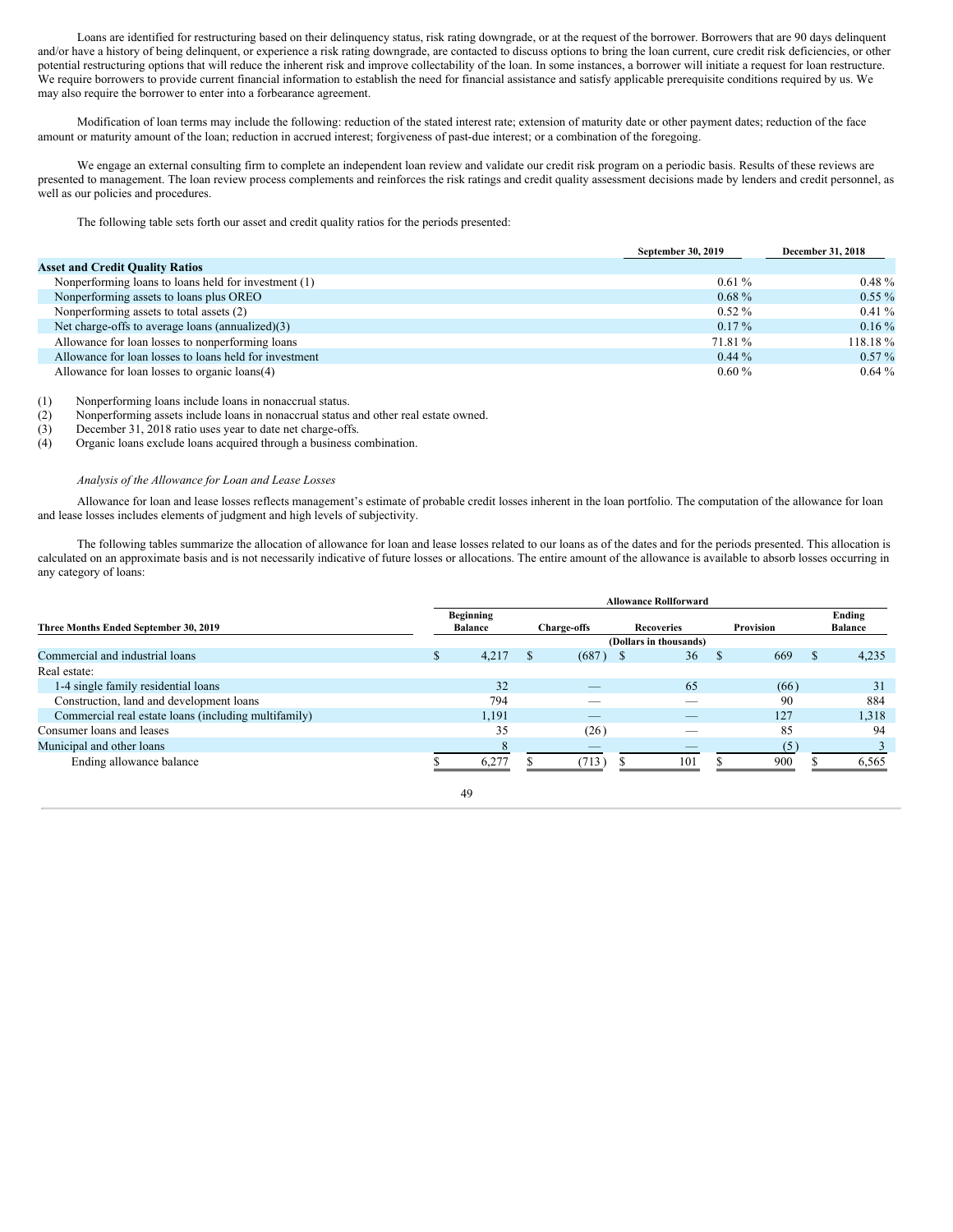| <b>Allowance Rollforward</b>             |  |                                    |    |                          |                        |    |           |      |                          |
|------------------------------------------|--|------------------------------------|----|--------------------------|------------------------|----|-----------|------|--------------------------|
| Three Months Ended September 30, 2018    |  | <b>Beginning</b><br><b>Balance</b> |    | Charge-offs              | <b>Recoveries</b>      |    | Provision |      | Ending<br><b>Balance</b> |
|                                          |  |                                    |    |                          | (Dollars in thousands) |    |           |      |                          |
| Commercial and industrial loans          |  | 4,886                              | D. | (275)                    | - \$<br>4              | J. | 76        | - \$ | 4,691                    |
| Real estate:                             |  |                                    |    |                          |                        |    |           |      |                          |
| 1-4 single family residential loans      |  | 318                                |    |                          |                        |    | (216)     |      | 102                      |
| Construction, land and development loans |  | 195                                |    |                          |                        |    | 256       |      | 451                      |
| Commercial real estate loans (including  |  |                                    |    |                          |                        |    |           |      |                          |
| multifamily)                             |  | 233                                |    |                          |                        |    | 495       |      | 728                      |
| Consumer loans and leases                |  | 346                                |    | (74)                     |                        |    | (90)      |      | 182                      |
| Municipal and other loans                |  | 37                                 |    | $\overline{\phantom{a}}$ |                        |    | (35)      |      |                          |
| Ending allowance balance                 |  | 6,015                              |    | (349)                    | 4                      |    | 486       |      | 6,156                    |

|                                                      | <b>Allowance Rollforward</b> |                                    |  |                          |  |                        |  |           |                          |
|------------------------------------------------------|------------------------------|------------------------------------|--|--------------------------|--|------------------------|--|-----------|--------------------------|
| Nine Months Ended September 30, 2019                 |                              | <b>Beginning</b><br><b>Balance</b> |  | <b>Charge-offs</b>       |  | <b>Recoveries</b>      |  | Provision | Ending<br><b>Balance</b> |
|                                                      |                              |                                    |  |                          |  | (Dollars in thousands) |  |           |                          |
| Commercial and industrial loans                      |                              | 4,453                              |  | (1,908)                  |  | 95                     |  | 1,595     | 4,235                    |
| Real estate:                                         |                              |                                    |  |                          |  |                        |  |           |                          |
| 1-4 single family residential loans                  |                              | 59                                 |  | $-$                      |  | 65                     |  | (93)      | 31                       |
| Construction, land and development loans             |                              | 731                                |  |                          |  |                        |  | 153       | 884                      |
| Commercial real estate loans (including multifamily) |                              | 960                                |  | $\overline{\phantom{a}}$ |  |                        |  | 358       | 1,318                    |
| Consumer loans and leases                            |                              | 80                                 |  | (60)                     |  |                        |  | 69        | 94                       |
| Municipal and other loans                            |                              |                                    |  | $-$                      |  |                        |  |           |                          |
| Ending allowance balance                             |                              | 6.286                              |  | 1,968                    |  | 166                    |  | 2.081     | 6,565                    |

|                                                      |   | <b>Allowance Rollforward</b>       |  |                          |  |                        |  |           |    |                          |
|------------------------------------------------------|---|------------------------------------|--|--------------------------|--|------------------------|--|-----------|----|--------------------------|
| Nine Months Ended September 30, 2018                 |   | <b>Beginning</b><br><b>Balance</b> |  | <b>Charge-offs</b>       |  | <b>Recoveries</b>      |  | Provision |    | Ending<br><b>Balance</b> |
|                                                      |   |                                    |  |                          |  | (Dollars in thousands) |  |           |    |                          |
| Commercial and industrial loans                      | ъ | 3.046                              |  | (920)                    |  | 73                     |  | 2,492     | -S | 4,691                    |
| Real estate:                                         |   |                                    |  |                          |  |                        |  |           |    |                          |
| 1-4 single family residential loans                  |   | 902                                |  | (5)                      |  |                        |  | (795)     |    | 102                      |
| Construction, land and development loans             |   | 441                                |  | __                       |  |                        |  | 10        |    | 451                      |
| Commercial real estate loans (including multifamily) |   | 898                                |  | $\overline{\phantom{a}}$ |  | $-$                    |  | (170)     |    | 728                      |
| Consumer loans and leases                            |   | 198                                |  | (104)                    |  | __                     |  | 88        |    | 182                      |
| Municipal and other loans                            |   | 167                                |  | _                        |  |                        |  | (165)     |    |                          |
| Ending allowance balance                             |   | 5,652                              |  | (1,029)                  |  | 73                     |  | 1.460     |    | 6,156                    |

In determining the allowance for loan and lease losses, we estimate losses on specific loans, or groups of loans, where the probable loss can be identified and reasonably determined. The balance of the allowance for loan and lease losses is based on internally assigned risk classifications of loans, historical loan loss rates, changes in the nature of the loan portfolio, overall portfolio quality, industry concentrations, delinquency trends, current economic factors and the estimated impact of current economic conditions on certain historical loan loss rates.

Prior to the second quarter of 2018, we were utilizing a peer bank allowance coverage ratio in the qualitative reserve calculation, as we did not have enough historical defaults to rely on our own loss factors. Beginning the second quarter of 2018, we had a sufficient amount of defaults over the five year lookback period to transition over to relying more on our own historical loss data versus peer data. While this did not result in a significant change to the allowance for loan and lease losses as a whole, it continues to impact the provision for certain loan categories that we had experienced more historical defaults.

On November 14, 2018, the Company completed its acquisition of Comanche. At the date of acquisition, Comanche had \$117.2 million in loans. In accordance with ASC 805, "Business Combinations," the Company utilized a third party to value the loan portfolio as of the acquisition date. Based upon the third party valuation, the fair value of the loans was approximately \$116.2 million at the acquisition date. The overall discount calculated was \$946 thousand and will be accreted into interest income over the life of the loans.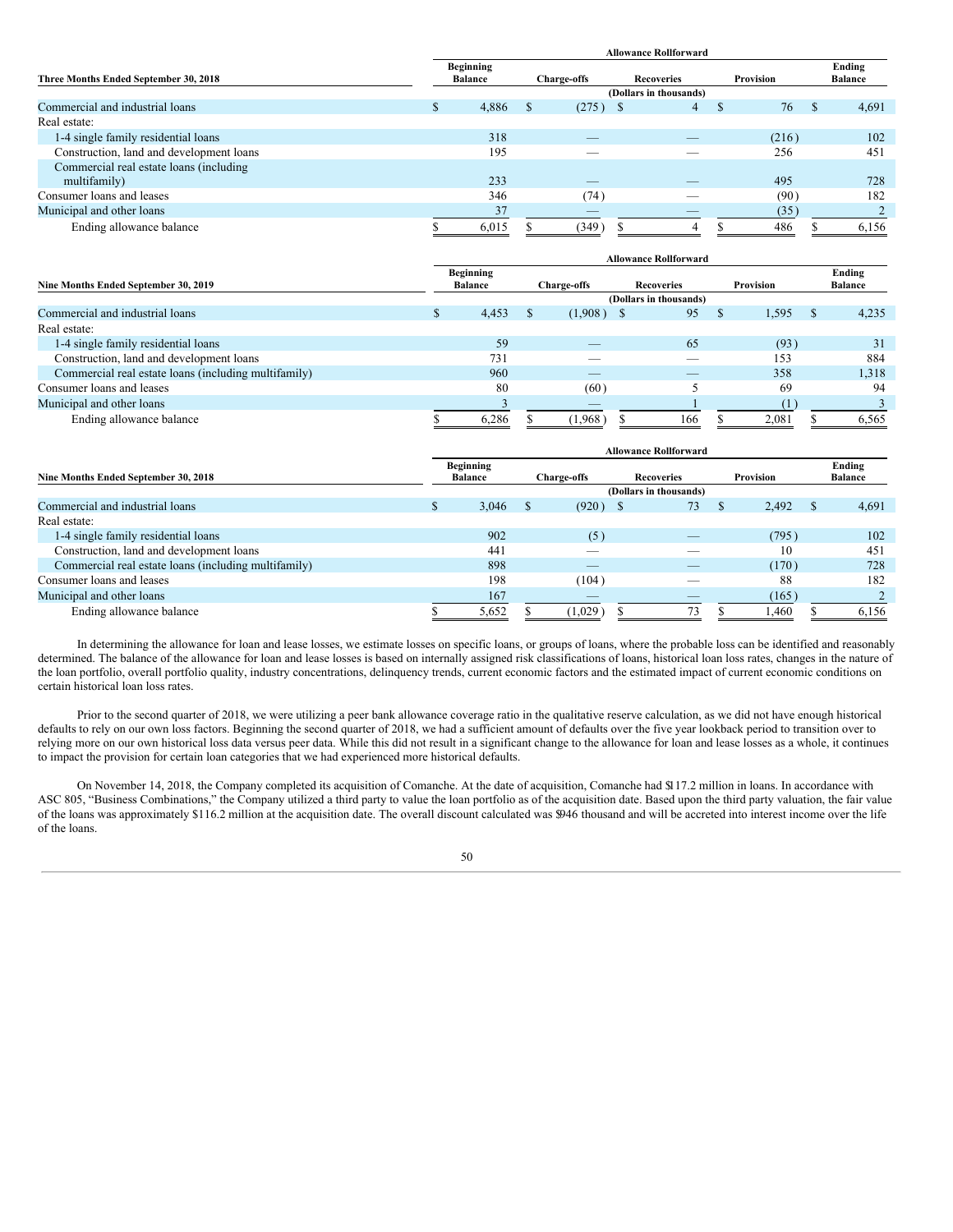As of September 30, 2019, all purchased loans were excluded from the allowance for loan and lease losses calculation given there was no deterioration between the acquisition date and the end of the first quarter of 2019. Purchased credit impaired loans were insignificant. Going forward, management will evaluate the remaining credit quality, credit discount and charge-offs associated with these purchased loans to determine if an additional allowance is deemed necessary.

The allowance for loan and lease losses was \$6.6 million at September 30, 2019 as compared to \$6.3 million at December 31, 2018. The allowance for loan and lease losses as a percentage of nonperforming loans and allowance for loan and lease losses as a percentage of loans held for investment was 71.81% and 0.44%, respectively, as of September 30, 2019, compared to 118.18% and 0.57%, respectively, as of December 31, 2018.

Net loan charge-offs for the three months ended September 30, 2019 totaled \$612 thousand, an increase from \$345 thousand of net loan charge-offs for the same period of 2018. Net loan charge-offs for the nine months ended September 30, 2019 totaled \$1.8 million, an increase from \$956 thousand of net loan charge-offs for the same period of 2018.

The following table provides the allocation of the allowance for loan and lease losses as of the dates presented:

|                                                      |    | September 30, 2019 |                               | December 31, 2018      |                               |  |  |
|------------------------------------------------------|----|--------------------|-------------------------------|------------------------|-------------------------------|--|--|
|                                                      |    | Amount             | $%$ Loans in<br>each category | Amount                 | $%$ Loans in<br>each category |  |  |
|                                                      |    |                    |                               | (Dollars in thousands) |                               |  |  |
| Commercial and industrial loans                      | \$ | 4,235              | $16.7\%$ \$                   | 4,453                  | $15.8\%$                      |  |  |
| Real estate:                                         |    |                    |                               |                        |                               |  |  |
| 1-4 single family residential loans                  |    | 31                 | 21.6%                         | 59                     | $25.3\%$                      |  |  |
| Construction, land and development loans             |    | 884                | 15.7%                         | 731                    | $14.5\%$                      |  |  |
| Commercial real estate loans (including multifamily) |    | 1,318              | $40.2\%$                      | 960                    | $36.6\%$                      |  |  |
| Consumer loans and leases                            |    | 94                 | $1.2\%$                       | 80                     | $2.2\%$                       |  |  |
| Municipal and other loans                            |    |                    | $4.6\%$                       |                        | $5.6\%$                       |  |  |
| Total                                                | S  | 6,565              | $100.0\%$                     | 6,286                  | $100.0\%$                     |  |  |

#### *Deposits*

We expect deposits to be our primary funding source in the future as we optimize our deposit mix by continuing to shift our deposit composition from higher cost time deposits to lower cost demand deposits. Non-time deposits include noninterest-bearing and interest-bearing demand deposits, NOW accounts, and savings and money market accounts.

The following table shows the deposit mix as of the dates presented:

|                                     | September 30, 2019 |                        | December 31, 2018 |            |  |  |
|-------------------------------------|--------------------|------------------------|-------------------|------------|--|--|
|                                     | Amount             | % of Total             | Amount            | % of Total |  |  |
|                                     |                    | (Dollars in thousands) |                   |            |  |  |
| Noninterest-bearing demand deposits | 366,209            | $23.1\%$ \$            | 256,784           | $21.7\%$   |  |  |
| Interest-bearing demand deposits    | 303,037            | $19.1\%$               | 124.933           | $10.6\%$   |  |  |
| Interest-bearing NOW accounts       | 8.626              | $0.5\%$                | 7.961             | $0.7\%$    |  |  |
| Savings and money market accounts   | 281.401            | 17.8%                  | 245,928           | 20.8%      |  |  |
| Time deposits                       | 625,940            | $39.5\%$               | 547,042           | $46.2\%$   |  |  |
| Total deposits                      | 1,585,213          | $100.0\%$              | 1,182,648         | $100.0\%$  |  |  |

Total deposits at September 30, 2019 were \$1.59 billion, an increase of \$402.6 million, or 34.0%, from total deposits at December 31, 2018 of \$1.18 billion.

The average cost of deposits for the three months ended September 30, 2019 was 1.03%. This represents an increase of one basis point compared to the average cost of deposits of 1.02% for the three months ended September 30, 2018. For the three months ended September 30, 2019, the average rate paid on time deposits was 1.99% compared to 1.67% for the three months ended September 30, 2018.

The average cost of deposits for the nine months ended September 30, 2019 was 1.03%. This represents an increase of 10 basis points compared to the average cost of deposits of 0.93% for the nine months ended September 30, 2018. The increase in cost of deposits was primarily attributable to the increase in interest rates by the Federal Open Market Committee during 2018. For the nine months ended September 30, 2019, the average rate paid on time deposits was 1.88% compared to 1.50% for the nine months ended September 30, 2018.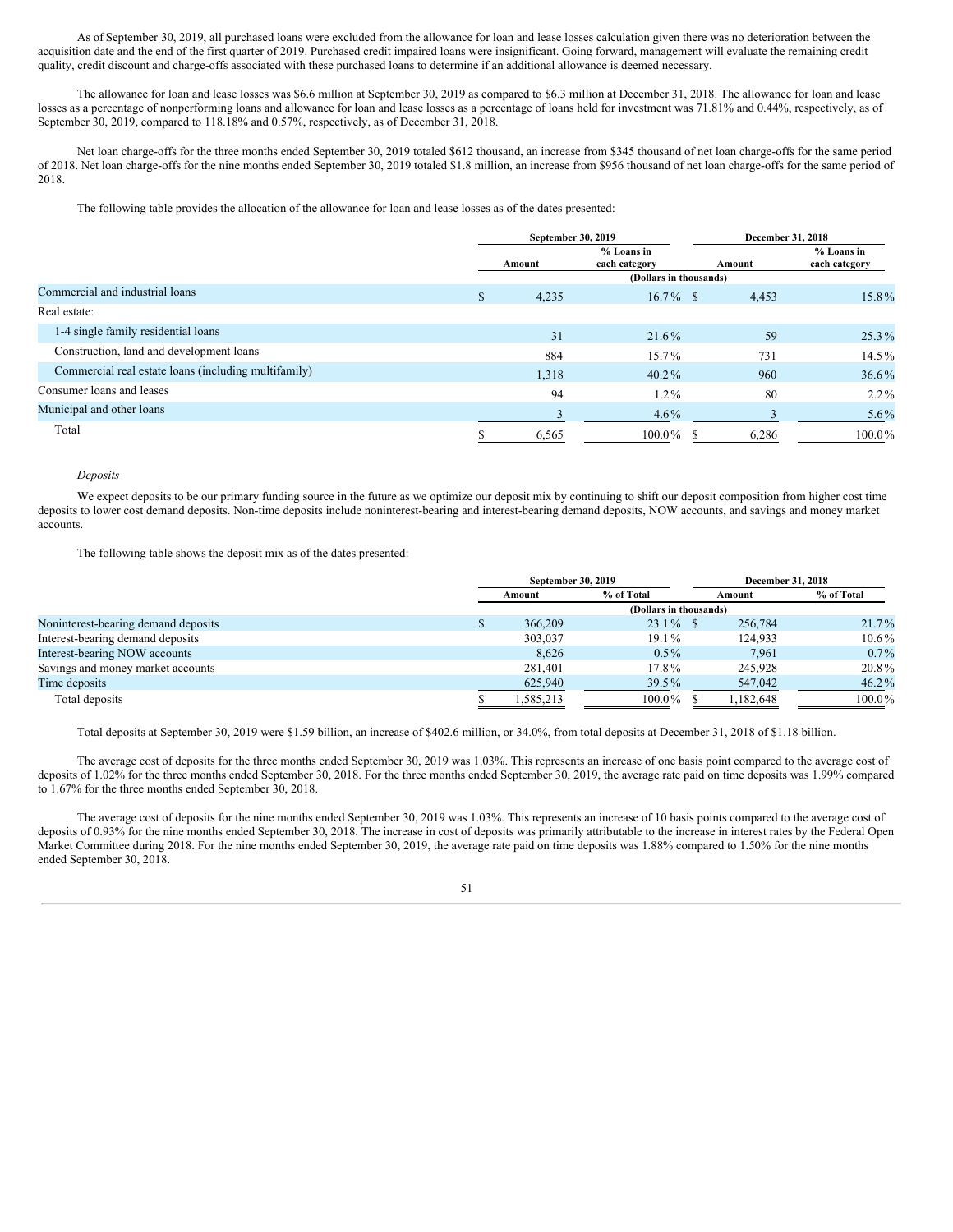|                                                                | September 30, 2019     |
|----------------------------------------------------------------|------------------------|
|                                                                | (Dollars in thousands) |
| Time deposits \$100,000 or greater with remaining maturity of: |                        |
| Three months or less                                           | 116,157                |
| After three months through six months                          | 107,294                |
| After six months through twelve months                         | 180,693                |
| After twelve months                                            | 92,730                 |
| Total                                                          | 496,874                |
|                                                                |                        |

#### *Borrowings*

In addition to deposits, we utilize advances from the FHLB and other borrowings as a supplementary funding source to finance our operations.

*FHLB borrowings*: The FHLB allows us to borrow, both short and long-term, on a blanket floating lien status collateralized by certain securities and loans. As of September 30, 2019 and December 31, 2018, total remaining borrowing capacity of \$586.9 million and \$292.3 million, respectively, was available under this arrangement.

*Line of credit*: We entered into a line of credit with a third party lender in May 2017 that allows us to borrow up to \$20 million. In January 2019, we increased this line of credit to allow us to borrow up to \$50 million. The interest rate on this line of credit is based upon 90-day LIBOR plus 4.0%, and unpaid principal and interest is due at the stated maturity of May 12, 2022. This line of credit is secured by a pledge of all of the common stock of the Bank. This line of credit may be prepaid at any time without penalty, so long as such prepayment includes the payment of all interest accrued through the date of the repayments, and, in the case of prepayment of the entire loan, the amount of attorneys' fees and disbursements of the lender. At September 30, 2019, total borrowing capacity of \$50.0 million was available under this line of credit.

Total borrowings consisted of the following as of the dates presented:

|                            | September 30, 2019     | December 31, 2018 |        |  |  |  |
|----------------------------|------------------------|-------------------|--------|--|--|--|
|                            | (Dollars in thousands) |                   |        |  |  |  |
| Short-term FHLB borrowings |                        |                   | 12.500 |  |  |  |
| Long-term FHLB borrowings  | 55,600                 |                   | 65,105 |  |  |  |
| Trust preferred securities |                        |                   | 2,811  |  |  |  |
| Secured borrowings (1)     | 18.565                 |                   | 9,868  |  |  |  |
| Total borrowings           | 74.165                 |                   | 90,284 |  |  |  |

(1) See Note 5 to our consolidated financial statements for more detail on secured borrowings.

At September 30, 2019, total borrowings were \$74.2 million, a decrease of \$16.1 million, or 17.9%, from \$90.3 million at December 31, 2018.

Short-term borrowings consist of debt with maturities of one year or less. Our short-term borrowings consist of FHLB borrowings. The following table is a summary of short-term borrowings as of and for the periods presented:

|                                                        | As of/For the Three Months Ended<br>September 30, |          |          | As of/For the Nine Months Ended September<br>30, |  |  |  |  |  |
|--------------------------------------------------------|---------------------------------------------------|----------|----------|--------------------------------------------------|--|--|--|--|--|
|                                                        | 2018<br>2019                                      |          | 2019     | 2018                                             |  |  |  |  |  |
|                                                        | (Dollars in thousands)                            |          |          |                                                  |  |  |  |  |  |
| Short-term borrowings:                                 |                                                   |          |          |                                                  |  |  |  |  |  |
| Maximum outstanding at any month-end during the period |                                                   | 15.000   |          | 20,000                                           |  |  |  |  |  |
| Balance outstanding at end of period                   |                                                   | 10,000   |          | 10,000                                           |  |  |  |  |  |
| Average outstanding during the period                  |                                                   | 11.957   |          | 15,128                                           |  |  |  |  |  |
| Average interest rate during the period                | $0.00\%$                                          | $1.72\%$ | $0.00\%$ | $1.73\%$                                         |  |  |  |  |  |
| Average interest rate at the end of the period         | $0.00\%$                                          | 1.71%    | $0.00\%$ | $1.71\%$                                         |  |  |  |  |  |

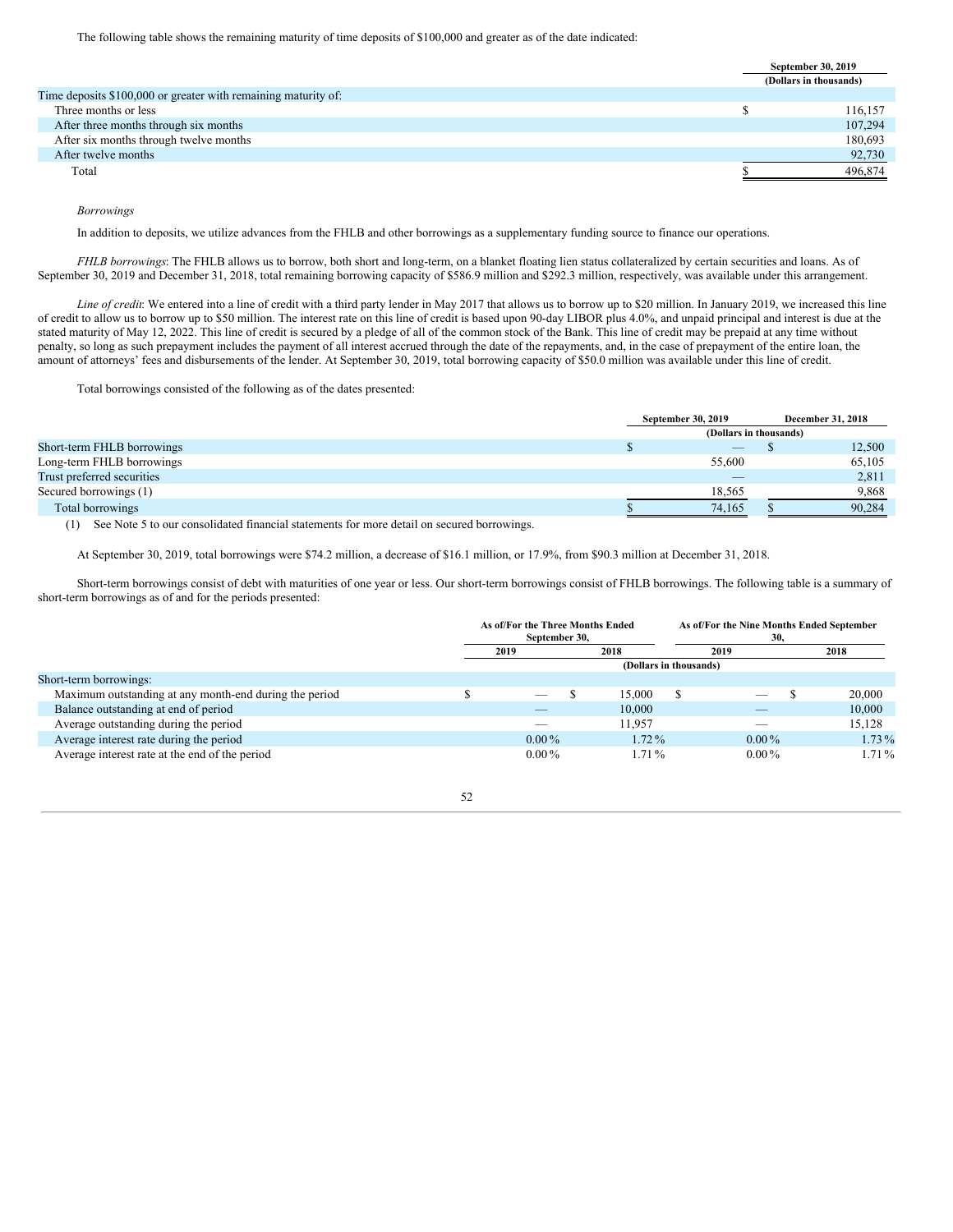#### *Stockholders' Equity*

The following table summarizes the changes in our stockholders' equity for the periods indicated:

|                                        | Three Months Ended September 30, |  |                          |  | Nine Months Ended September 30, |  |         |  |
|----------------------------------------|----------------------------------|--|--------------------------|--|---------------------------------|--|---------|--|
|                                        | 2019<br>2018                     |  |                          |  | 2019                            |  | 2018    |  |
|                                        | (Dollars in thousands)           |  |                          |  | (Dollars in thousands)          |  |         |  |
| Balance at beginning of period         | 244.110                          |  | 147.986                  |  | 198.796                         |  | 99,139  |  |
| Net income                             | 5,330                            |  | 2.771                    |  | 14.967                          |  | 7,465   |  |
| Shares issued in offering, net         | 46,542                           |  | (161)                    |  | 46,542                          |  | 42,058  |  |
| Shares issued in business combination  | __                               |  | __                       |  | 33,479                          |  |         |  |
| Exercise of stock options and warrants | 175                              |  | 177                      |  | 1.463                           |  | 2,362   |  |
| Stock-based compensation               | 184                              |  | 181                      |  | 452                             |  | 506     |  |
| Treasury stock purchases               | (198)                            |  | $\overline{\phantom{a}}$ |  | (198)                           |  |         |  |
| Other comprehensive income (loss)      | 595                              |  | (61)                     |  | 1,237                           |  | (637)   |  |
| Balance at end of period               | 296,738                          |  | 150,893                  |  | 296,738                         |  | 150,893 |  |

Net income totaled \$5.3 million for the three months ended September 30, 2019, an increase of \$2.6 million, compared to \$2.8 million for the three months ended September 30, 2018. Our results of operations for the three months ended September 30, 2019 produced an annualized return on average assets of 1.10% compared to 1.01% for the three months ended September 30, 2018. Our results of operations for the three months ended September 30, 2019 produced an annualized return on average stockholders' equity of 7.80% compared to 7.34% for the three months ended September 30, 2018.

Net income totaled \$15.0 million for the nine months ended September 30, 2019, an increase of \$7.5 million, compared to \$7.5 million for the nine months ended September 30, 2018. Our results of operations for the nine months ended September 30, 2019 produced an annualized return on average assets of 1.15% compared to 0.99% for the nine months ended September 30, 2018. Our results of operations for the nine months ended September 30, 2019 produced an annualized return on average stockholders' equity of 8.70% compared to 10.25% for the nine months ended September 30, 2018.

Stockholders' equity was \$296.7 million as of September 30, 2019, an increase of \$97.9 million from \$198.8 million as of December 31, 2018. The increase was primarily driven by shares issued in conjunction with the Beeville acquisition of \$33.5 million, shares issued in conjunction with our public offering in July 2019 of \$46.5 million and net income of \$15.0 million.

## *Of -Balance Sheet Arrangements*

In the normal course of business, we enter into various transactions, which, in accordance with U.S. Generally Accepted Accounting Principles ("GAAP"), are not included on our consolidated balance sheets. We enter into these transactions to meet the financing needs of our customers. These transactions include commitments to extend credit and commercial and standby letters of credit, which involve, to varying degrees, elements of credit risk and interest rate risk in excess of the amounts recognized on our consolidated balance sheets.

We enter into contractual loan commitments to extend credit, normally with fixed expiration dates or termination clauses, at specified rates and for specific purposes. Since a portion of the commitments are expected to expire without being drawn upon, the total commitment amounts do not necessarily represent our future cash requirements. Substantially all of our commitments to extend credit are contingent upon customers maintaining specific credit standards until the time of loan funding. We seek to minimize our exposure to loss under these commitments by subjecting them to prior credit approval and ongoing monitoring procedures. We assess the credit risk associated with certain commitments to extend credit and establish a liability for probable credit losses. As of September 30, 2019 and December 31, 2018, our reserve for unfunded commitments totaled \$55 thousand and \$48 thousand, respectively.

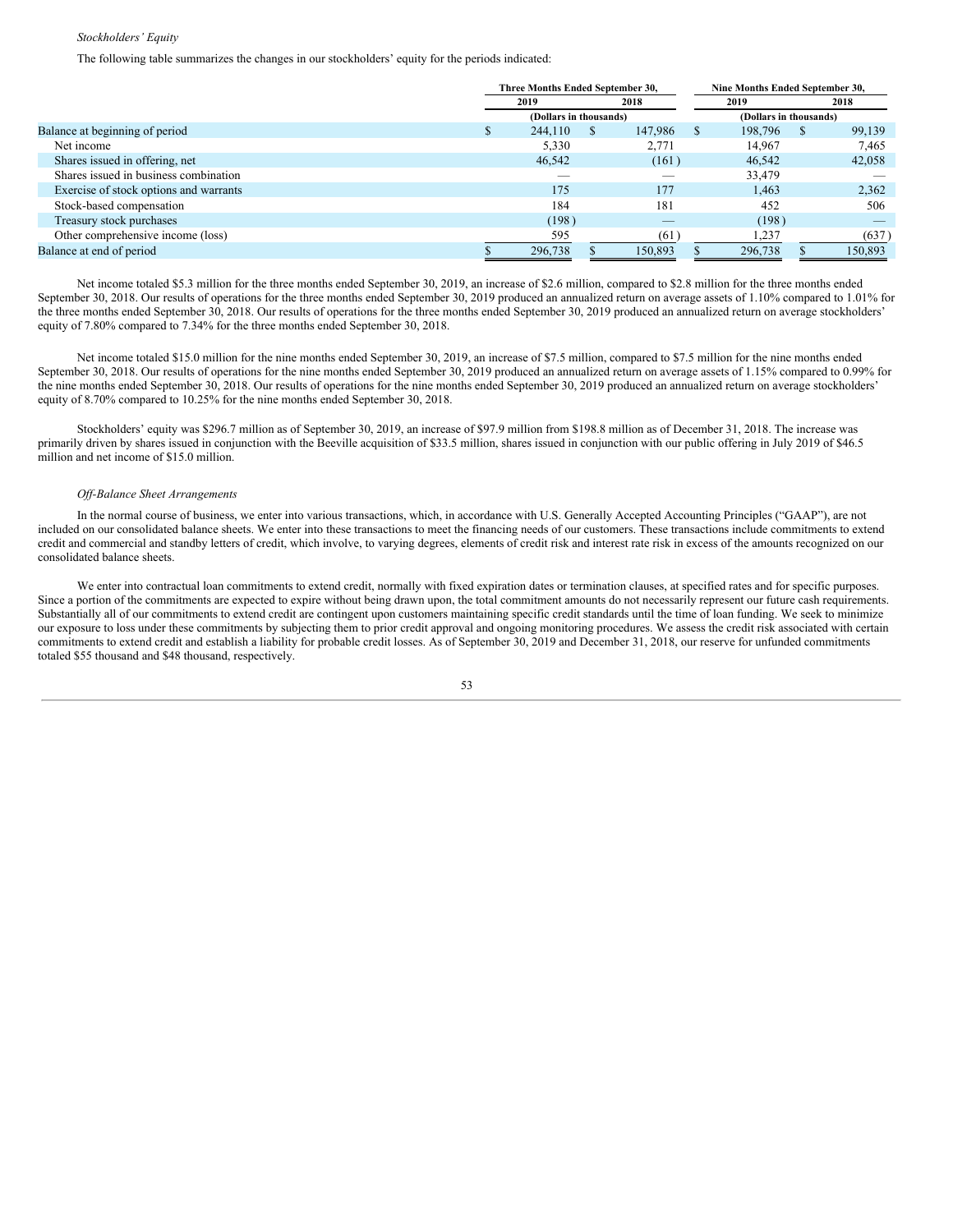Commercial and standby letters of credit are written conditional commitments issued by us to guarantee the performance of a customer to a third party. In the event the customer does not perform in accordance with the terms of the agreement with the third party, we would be required to fund the commitment. The maximum potential amount of future payments we could be required to make is represented by the contractual amount of the commitment. If the commitment is funded, we would be entitled to seek recovery from the customer. Our policies generally require that standby letter of credit arrangements contain security and debt covenants similar to those contained in loan agreements.

The following table summarizes our commitments as of the dates presented:

|                                          | September 30,          | December 31, |         |  |
|------------------------------------------|------------------------|--------------|---------|--|
|                                          | 2019                   |              | 2018    |  |
|                                          | (Dollars in thousands) |              |         |  |
| Unfunded loan commitments                | 237,768                |              | 176,156 |  |
| Commercial and standby letters of credit | 581                    |              | 547     |  |
| Total                                    | 238,349                |              | 176,703 |  |

Management believes that we have adequate liquidity to meet all known contractual obligations and unfunded commitments, including loan commitments over the next twelve months. Additionally, management believes that our off-balance sheet arrangements have not had or are not reasonably likely to have a current or future material effect on our financial condition, revenues, expenses, results of operations, liquidity, capital expenditures or capital resources.

#### *Capital Resources*

We are required to comply with certain "risk-based" capital adequacy guidelines issued by the Board of Governors of the Federal Reserve System (the "FRB") and the Federal Deposit Insurance Corporation (the "FDIC"). The risk-based capital guidelines assign varying risk weights to the individual assets held by a bank. The guidelines also assign weights to the "credit-equivalent" amounts of certain off-balance sheet items, such as letters of credit and interest rate and currency swap contracts.

Under the Basel III rules, we are required to maintain a leverage ratio of 4.0% (5.0% to be considered "well capitalized"), common equity tier 1 capital to risk-weighted assets ratio of 4.5% (6.5% to be considered "well capitalized"), a tier 1 capital to risk-weighted assets ratio of 6.0% (8.0% to be considered "well capitalized"), and a total capital to risk-weighted assets ratio of 8.0% (10.0% to be considered "well capitalized"). In addition, the risk-weighted capital ratios include a capital conservation buffer of 2.5%, which is in addition to the minimum risk-based capital standards. Institutions that do not maintain this required capital conservation buffer will become subject to progressively more stringent limitations on the percentage of earnings that can be paid out in dividends or used for stock repurchases and on the payment of discretionary bonuses to senior executive management. The capital conservation buffer was phased in over four years beginning in 2016, such that the buffer was fully phased-in as of January 1, 2019. We have included the 1.875% and 2.5% increases for 2018 and 2019, respectively, in our minimum capital adequacy ratios in the table below. The capital conservation buffer effectively raised the minimum required common equity tier 1 capital ratio to 7.0%, the tier 1 capital ratio to 8.5%, and the total capital ratio to 10.5% on a fully phased-in basis on January 1, 2019.

The risk-based capital ratios measure the adequacy of a bank's capital against the riskiness of its assets and off-balance sheet activities. Failure to maintain adequate capital is a basis for "prompt corrective action" or other regulatory enforcement action. In assessing a bank's capital adequacy, regulators also consider other factors such as interest rate risk exposure; liquidity, funding and market risks; quality and level of earnings; concentrations of credit, quality of loans and investments; risks of any nontraditional activities; effectiveness of bank policies; and management's overall ability to monitor and control risks.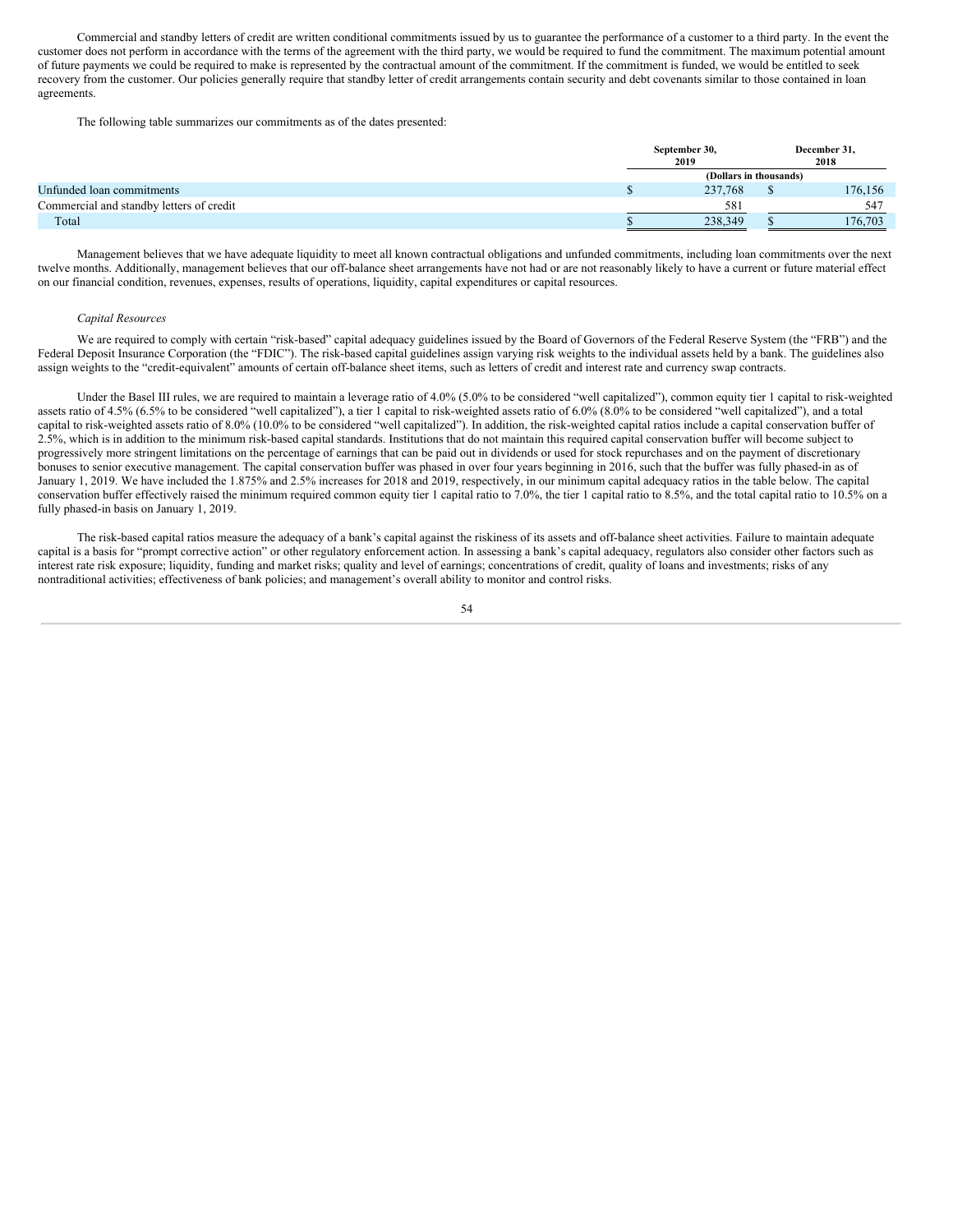The following table sets forth the regulatory capital ratios, excluding the impact of the capital conservation buffer, as of the dates indicated:

|                                    |                                          | Minimum<br>Capital                           |                                             |                                 |                                |
|------------------------------------|------------------------------------------|----------------------------------------------|---------------------------------------------|---------------------------------|--------------------------------|
|                                    | <b>Minimum</b><br>Capital<br>Requirement | Requirement<br>with Capital<br><b>Buffer</b> | Minimum<br><b>To Be Well</b><br>Capitalized | September 30,<br>2019<br>Actual | December 31,<br>2018<br>Actual |
| Capital ratios (Company):          |                                          |                                              |                                             |                                 |                                |
| Tier 1 leverage ratio              | $4.0\%$                                  | 4.0%                                         | N/A                                         | 12.65%                          | $12.11\%$                      |
| Common equity tier 1 capital ratio | $4.5\%$                                  | $7.0\%$                                      | N/A                                         | 15.13%                          | 14.56%                         |
| Tier 1 risk-based capital ratio    | $6.0\%$                                  | $8.5\%$                                      | N/A                                         | 15.13%                          | 14.81%                         |
| Total risk-based capital ratio     | $8.0\%$                                  | 10.5%                                        | N/A                                         | 15.55%                          | 15.37%                         |
| Capital ratios (Bank):             |                                          |                                              |                                             |                                 |                                |
| Tier 1 leverage ratio              | $4.0\%$                                  | $4.0\%$                                      | $5.0\%$                                     | 11.27%                          | 11.04%                         |
| Common equity tier 1 capital ratio | 4.5%                                     | $7.0\%$                                      | 6.5%                                        | 13.38%                          | 12.38%                         |
| Tier 1 risk-based capital ratio    | $6.0\%$                                  | 8.5%                                         | $8.0\%$                                     | 13.38%                          | 12.38%                         |
| Total risk-based capital ratio     | $8.0\%$                                  | $10.5\%$                                     | $10.0\%$                                    | 13.81%                          | 12.94%                         |

At September 30, 2019, both we and the Bank met all the capital adequacy requirements to which we and the Bank were subject. At September 30, 2019, the Bank was "well capitalized" under the regulatory framework for prompt corrective action. Management believes that no conditions or events have occurred since September 30, 2019 that would materially adversely change such capital classifications. From time to time, we may need to raise additional capital to support our and the Bank's further growth and to maintain the Bank's "well capitalized" status.

As of September 30, 2019, we had a tier 1 leverage ratio of 12.65%. As of September 30, 2019, the Bank had a tier 1 leverage ratio of 11.27%, which provided \$115.8 million of excess capital relative to the minimum requirements to be considered "well capitalized."

#### *Liquidity*

Liquidity involves our ability to raise funds to support asset growth and acquisitions or reduce assets to meet deposit withdrawals and other payment obligations, to maintain reserve requirements and otherwise to operate on an ongoing basis and manage unexpected events. At September 30, 2019 and December 31, 2018, our liquidity needs were primarily met by core deposits, security and loan maturities and amortizing investment and loan portfolios. Although access to brokered deposits, purchased funds from correspondent banks and overnight advances from the FHLB are available and have been utilized on occasion to take advantage of investment opportunities, we do not generally rely on these external funding sources. The Bank maintained four Federal Funds lines of credit with commercial banks which provide for extensions of credit with an availability to borrow up to an aggregate \$75.0 million as of September 30, 2019 and December 31, 2018. There were no advances under these lines of credit outstanding as of September 30, 2019 or December 31, 2018.

Our primary source of funds is deposits, and our primary use of funds is loans. We do not expect a change in the primary source or use of our funds in the foreseeable future. We predominantly invest excess deposits in overnight deposits with the Federal Reserve, securities, interest-bearing deposits at other banks or other short-term liquid investments until needed to fund loan growth. Our securities portfolio had a weighted average life of 3.54 years and an effective duration of 3.28 years as of September 30, 2019.

As of September 30, 2019, we had outstanding \$237.8 million in commitments to extend credit and \$581 thousand in commitments associated with outstanding commercial and standby letters of credit. Since commitments associated with letters of credit and commitments to extend credit may expire unused, the total outstanding may not necessarily reflect the actual future cash funding requirements.

As of September 30, 2019, we believe we had no exposure to future cash requirements associated with known uncertainties. Capital expenditures, including buildings and construction in process, for the three months ended September 30, 2019 and 2018 were \$597 thousand and \$1.2 million, respectively. Capital expenditures, including buildings and construction in process, for the nine months ended September 30, 2019 and 2018 were \$4.8 million and \$4.0 million, respectively.

#### *Treasury Stock*

On June 13, 2019, the Company approved a stock buyback program pursuant to which the Company may, from time to time, purchase up to \$11.7 million of its outstanding shares of common stock (the "Stock Buyback Program"). The shares may be repurchased from time to time in privately negotiated transactions or the open market, including pursuant to Rule 10b5-1 trading plans, and in accordance with applicable regulations of the SEC. The timing and exact amount of any repurchases will depend on

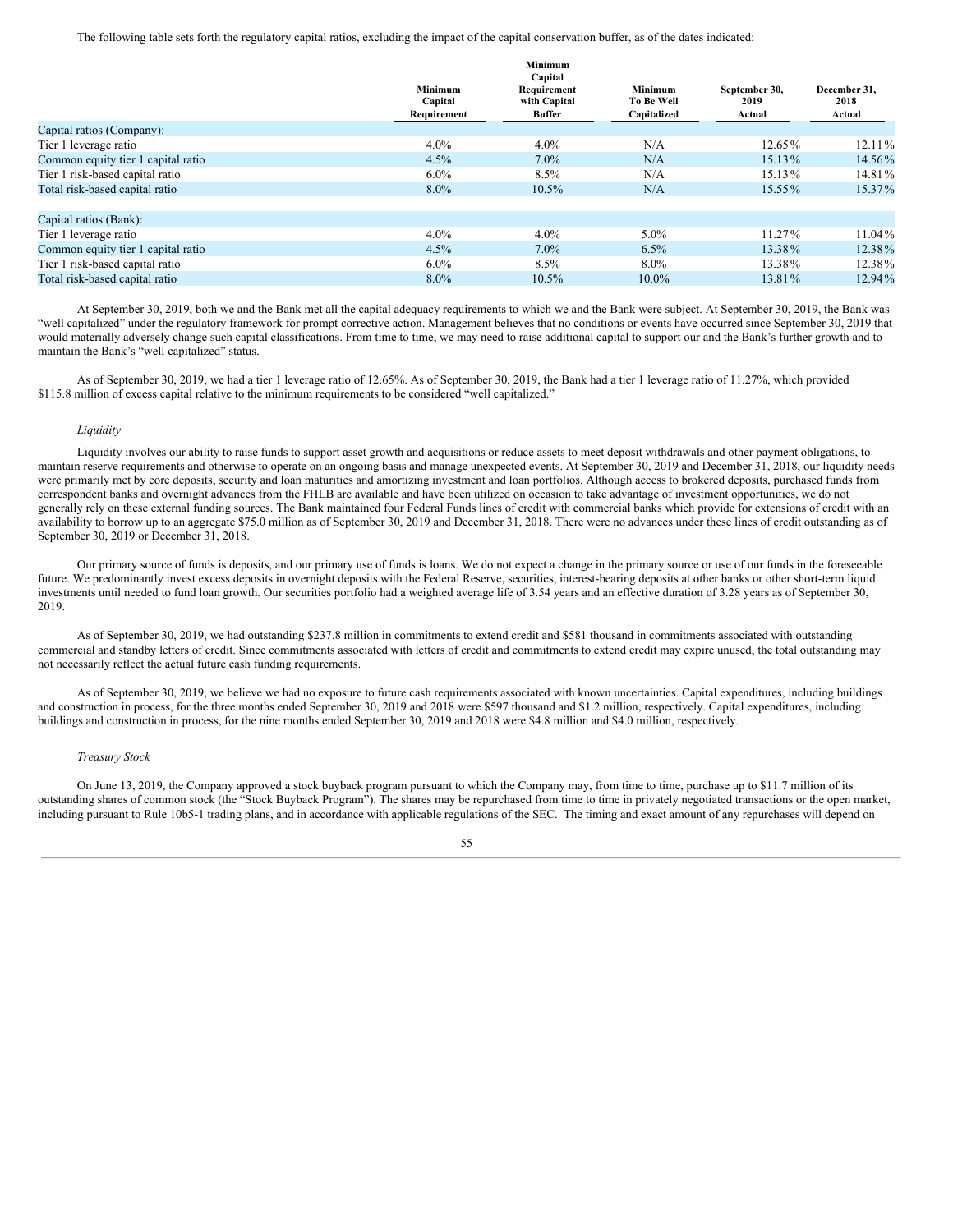various factors including, the performance of the Company's stock price, general market and other conditions, applicable legal requirements and other factors. The Stock Buyback Program has an expiration date of June 14, 2020. The Stock Buyback Program may be terminatedor amended by the Company's board of directors at any time prior to the expiration date.

The following table summarizes the share repurchase activity for the three months ended September 30, 2019.

|                  | <b>Total Shares</b><br>Repurchased | <b>Total Dollar Amount</b><br><b>Purchased Pursuant to</b><br><b>Average Price</b><br><b>Paid Per Share</b><br><b>Publicly-Announced Plan</b> |  | <b>Maximum Dollar Amount</b><br>Remaining Available for<br><b>Repurchase Pursuant to</b><br><b>Publicly-Announced Plan</b> |            |  |
|------------------|------------------------------------|-----------------------------------------------------------------------------------------------------------------------------------------------|--|----------------------------------------------------------------------------------------------------------------------------|------------|--|
| <b>July 2019</b> | $\overline{\phantom{a}}$           | $\overline{\phantom{a}}$                                                                                                                      |  | $\overline{\phantom{a}}$                                                                                                   | 11,700,000 |  |
| August 2019      | 7,090                              | 20.59                                                                                                                                         |  | 146,007                                                                                                                    | 11,553,993 |  |
| September 2019   | 2,500                              | 20.63                                                                                                                                         |  | 197.582                                                                                                                    | 11,502,418 |  |
| <b>Total</b>     | 9.590                              |                                                                                                                                               |  |                                                                                                                            |            |  |

During the three and nine months ended September 30, 2019, the Company purchased 9,590 shares of its common stock at a weighted average price of \$20.60 per share for an aggregate amount of \$198 thousand. The Company accounted for the transaction under the cost method. These transactions are recorded as "Treasury stock purchases" in the accompanying consolidated statements of changes in stockholders' equity.

## **Non-GAAP Financial Measures**

Our accounting and reporting policies conform to GAAP, and the prevailing practices in the banking industry. However, we also evaluate our performance based on certain additional financial measures discussed in this Form 10-Q as being a non-GAAP financial measures. We classify a financial measure as being a non-GAAP financial measure if that financial measure excludes or includes amounts, or is subject to adjustments that have the effect of excluding or including amounts, that are included or excluded, as the case may be, in the most directly comparable measure calculated and presented in accordance with GAAP as in effect from time to time in the United States in our statements of income, balance sheets or statements of cash flows. Non-GAAP financial measures do not include operating and other statistical measures or ratios or statistical measures calculated using exclusively financial measures calculated in accordance with GAAP.

The non-GAAP financial measures that we discuss in this Form 10-Q should not be considered in isolation or as a substitute for the most directly comparable or other financial measures calculated in accordance with GAAP. Moreover, the manner in which we calculate the non-GAAP financial measures that we discuss in this Form 10-Q may differ from that of other banking organizations reporting measures with similar names. You should understand how such other banking organizations calculate their financial measures similar or with names similar to the non-GAAP financial measures we have discussed in this prospectus when comparing such non-GAAP financial measures.

#### *Net Interest Margin*

We show net interest margin on a fully taxable equivalent basis, which is a non-GAAP financial measure.

We believe the fully tax equivalent basis is the preferred industry measurement basis for net interest margin and that it enhances comparability of net interest income arising from taxable and tax-exempt sources.

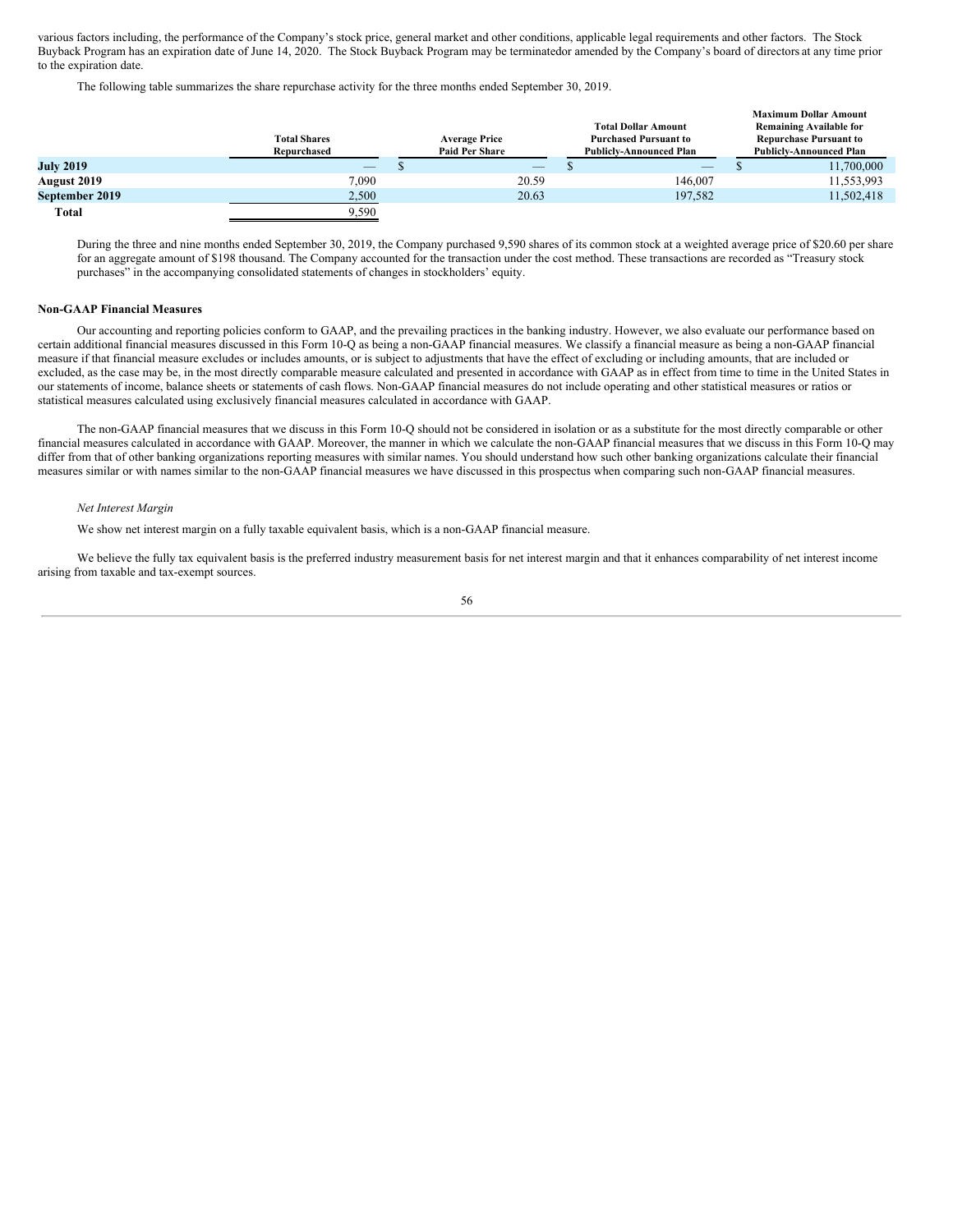The following table reconciles, as of the dates set forth below, net interest margin on a fully taxable equivalent basis:

|                                                           |   | As of or for the<br>Three Months Ended September 30, |    |           |    | As of or for the<br>Nine Months Ended September 30, |    |          |  |
|-----------------------------------------------------------|---|------------------------------------------------------|----|-----------|----|-----------------------------------------------------|----|----------|--|
|                                                           |   | 2019                                                 |    | 2018      |    | 2019                                                |    | 2018     |  |
|                                                           |   |                                                      |    |           |    |                                                     |    |          |  |
| Net interest margin - GAAP basis:                         |   |                                                      |    |           |    |                                                     |    |          |  |
| Net interest income                                       | S | 20,479                                               | £. | 11.690    | \$ | 55,665                                              | S. | 33,153   |  |
| Average interest-earning assets                           |   | 1.769.432                                            |    | 1.007.492 |    | 1.610.779                                           |    | 981,479  |  |
| Net interest margin                                       |   | 4.59%                                                |    | $4.60\%$  |    | $4.62\%$                                            |    | $4.52\%$ |  |
| Net interest margin - Non-GAAP basis:                     |   |                                                      |    |           |    |                                                     |    |          |  |
| Net interest income                                       | S | 20,479                                               | S  | 11,690    | \$ | 55,665                                              | \$ | 33,153   |  |
| Plus:                                                     |   |                                                      |    |           |    |                                                     |    |          |  |
| Impact of fully taxable equivalent adjustment             |   | 153                                                  |    | 113       |    | 443                                                 |    | 344      |  |
| Net interest income on a fully taxable equivalent basis   |   | 20,632                                               |    | 11,803    |    | 56,108                                              |    | 33,497   |  |
| Average interest-earning assets                           |   | 1,769,432                                            |    | 1,007,492 |    | 1,610,779                                           |    | 981,479  |  |
| Net interest margin on a fully taxable equivalent basis - |   |                                                      |    |           |    |                                                     |    |          |  |
| Non-GAAP basis                                            |   | $4.63\%$                                             |    | $4.65\%$  |    | $4.66\%$                                            |    | $4.56\%$ |  |

## *Adjusted Net Income and Adjusted Earnings per Common Share – Basic and Diluted*

Adjusted earnings per common share – basic and diluted is a non-GAAP financial measure that excludes merger related expenses. In our judgment, the adjustments made to net income allow investors and analysts to better assess our basic and diluted earnings per common share by removing the volatility that is associated with merger related expenses and gain/loss on the sale of investment securities that are unrelated to our core business.

Merger related expenses for the three months ended September 30, 2019 consisted of \$901 thousand of after-tax merger related expenses. Merger related expenses for the three months ended September 30, 2018 consisted of \$215 thousand of after-tax merger related expenses.

Merger related expenses for the nine months ended September 30, 2019 consisted of \$3.3 million of after-tax merger related expenses and a \$2.1 million gain on sales of investment securities. Merger related expenses for the nine months ended September 30, 2018 consisted of \$215 thousand of after-tax merger related expenses.

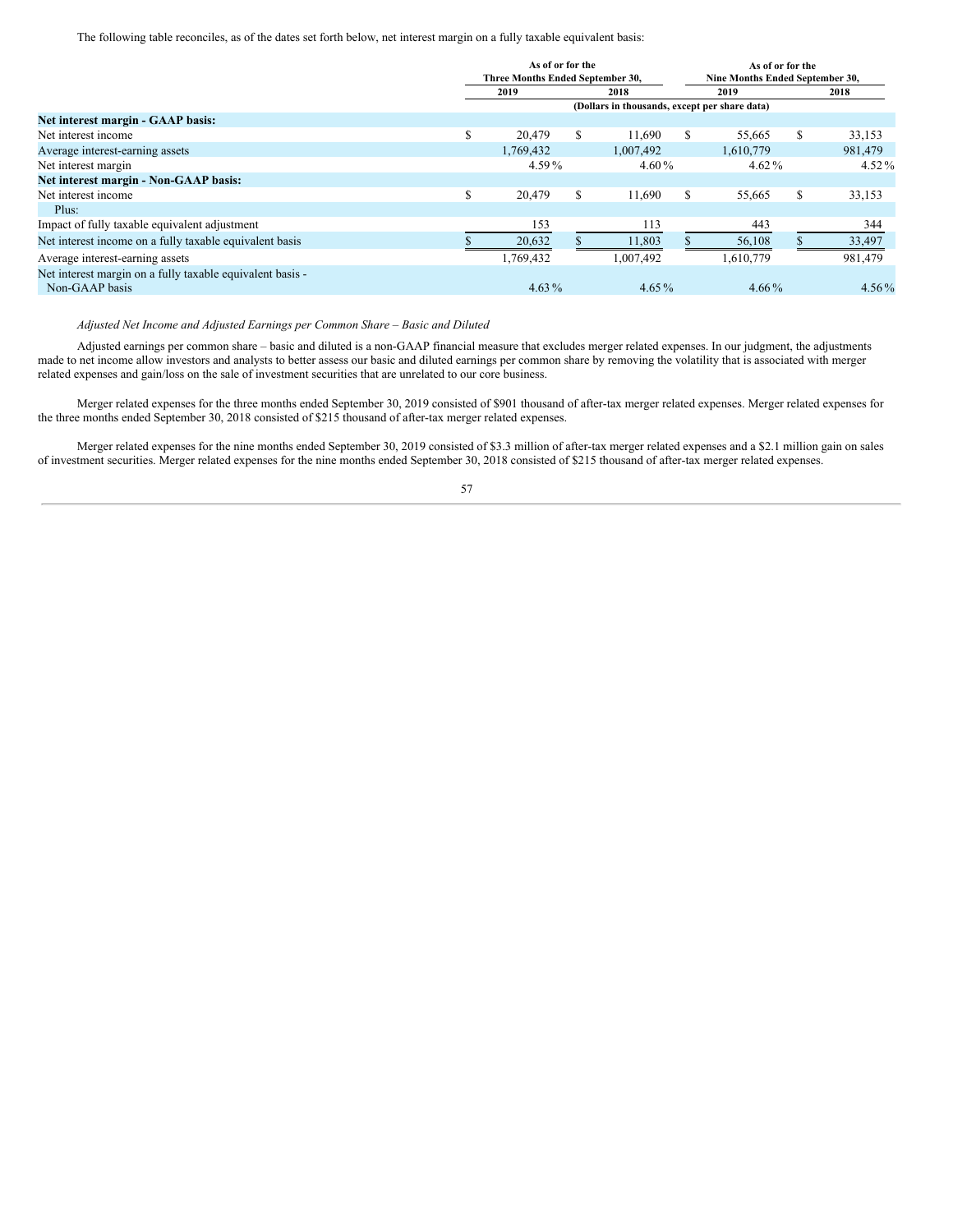The following table reconciles, as of the date set forth below, basic and diluted earnings per common share and presents our basic and diluted earnings per common share exclusive of the impact of our merger related adjustments:

|                                                        | As of or for the<br>Three Months Ended September 30, |            |               |                                               |   | As of or for the<br>Nine Months Ended September 30, |              |           |  |
|--------------------------------------------------------|------------------------------------------------------|------------|---------------|-----------------------------------------------|---|-----------------------------------------------------|--------------|-----------|--|
|                                                        | 2019                                                 |            |               | 2018                                          |   | 2019                                                |              | 2018      |  |
|                                                        |                                                      |            |               | (Dollars in thousands, except per share data) |   |                                                     |              |           |  |
| Basic and diluted earnings per share - GAAP basis:     |                                                      |            |               |                                               |   |                                                     |              |           |  |
| Net income available to common stockholders            |                                                      | 5,330      |               | 2,771                                         | S | 14,967                                              | S.           | 7,465     |  |
| Weighted average number of common shares - basic       |                                                      | 15,370,480 |               | 9,792,032                                     |   | 13,774,776                                          |              | 8,673,106 |  |
| Weighted average number of common shares - diluted     |                                                      | 15,771,249 |               | 10,360,301                                    |   | 14,198,926                                          |              | 9,094,691 |  |
| Basic earnings per common share                        |                                                      | 0.35       |               | 0.28                                          |   | 1.09                                                |              | 0.86      |  |
| Diluted earnings per common share                      |                                                      | 0.34       |               | 0.27                                          |   | 1.05                                                |              | 0.82      |  |
| Basic and diluted earnings per share - Non-GAAP basis: |                                                      |            |               |                                               |   |                                                     |              |           |  |
| Net income available to common stockholders            | \$                                                   | 5,330      | S             | 2,771                                         | S | 14,967                                              | S            | 7,465     |  |
| Pre-tax adjustments:                                   |                                                      |            |               |                                               |   |                                                     |              |           |  |
| Noninterest income                                     |                                                      |            |               |                                               |   |                                                     |              |           |  |
| Gain on the sales of investment securities             | \$                                                   |            | $\mathcal{S}$ |                                               | S | (2,134)                                             | $\mathbf{s}$ |           |  |
| Noninterest expense                                    |                                                      |            |               |                                               |   |                                                     |              |           |  |
| Merger related expenses                                |                                                      | 1,094      |               | 270                                           |   | 4,037                                               |              | 270       |  |
| Taxes:                                                 |                                                      |            |               |                                               |   |                                                     |              |           |  |
| Tax effect of adjustments                              |                                                      | (193)      |               | (55)                                          |   | (286)                                               |              | (55)      |  |
| Adjusted net income                                    |                                                      | 6,231      |               | 2,986                                         |   | 16,584                                              |              | 7,680     |  |
| Weighted average number of common shares - basic       |                                                      | 15,370,480 |               | 9,792,032                                     |   | 13,774,776                                          |              | 8,673,106 |  |
| Weighted average number of common shares - diluted     |                                                      | 15,771,249 |               | 10,360,301                                    |   | 14,198,926                                          |              | 9,094,691 |  |
| Basic earnings per common share - Non-GAAP basis       |                                                      | 0.41       |               | 0.30                                          |   | 1.20                                                |              | 0.89      |  |
| Diluted earnings per common share - Non-GAAP basis     |                                                      | 0.40       |               | 0.29                                          |   | 1.17                                                |              | 0.84      |  |

#### *Tangible Book Value Per Share*

Tangible book value per share is a non-GAAP financial measure generally used by investors, financial analysts and investment bankers to evaluate financial institutions. We calculate (1) tangible book value per share as tangible equity divided by shares of common stock outstanding at the end of the respective period, and (2) tangible equity as common stockholders' equity less goodwill and other intangible assets, net of accumulated amortization. The most directly comparable GAAP financial measure for tangible book value per share is book value per share.

We believe that this measure is important to many investors in the marketplace who are interested in changes from period to period in book value per share exclusive of changes in intangible assets. Goodwill and other intangible assets have the effect of increasing total book value while not increasing our tangible book value.

The following table reconciles, as of the dates set forth below, total stockholders' equity to tangible equity and presents our tangible book value per share compared to our book value per share:

|                                                |   | September 30, 2019                            | December 31, 2018 |              |  |  |
|------------------------------------------------|---|-----------------------------------------------|-------------------|--------------|--|--|
|                                                |   | (Dollars in thousands, except per share data) |                   |              |  |  |
| Total stockholders' equity                     |   | 296,738                                       |                   | 198,796      |  |  |
| Less:                                          |   |                                               |                   |              |  |  |
| Goodwill and other intangible assets           |   | 54,714                                        |                   | 26,811       |  |  |
| Tangible stockholders' equity                  |   | 242,024                                       |                   | 171,985      |  |  |
| Shares outstanding                             |   | 16, 121, 479                                  |                   | 12, 103, 753 |  |  |
| Book value per share                           | ¢ | 18.41                                         |                   | 16.42        |  |  |
| Less:                                          |   |                                               |                   |              |  |  |
| Goodwill and other intangible assets per share |   | 3.40                                          |                   | 2.21         |  |  |
| Tangible book value per share                  |   | 15.01                                         |                   | 14.21        |  |  |

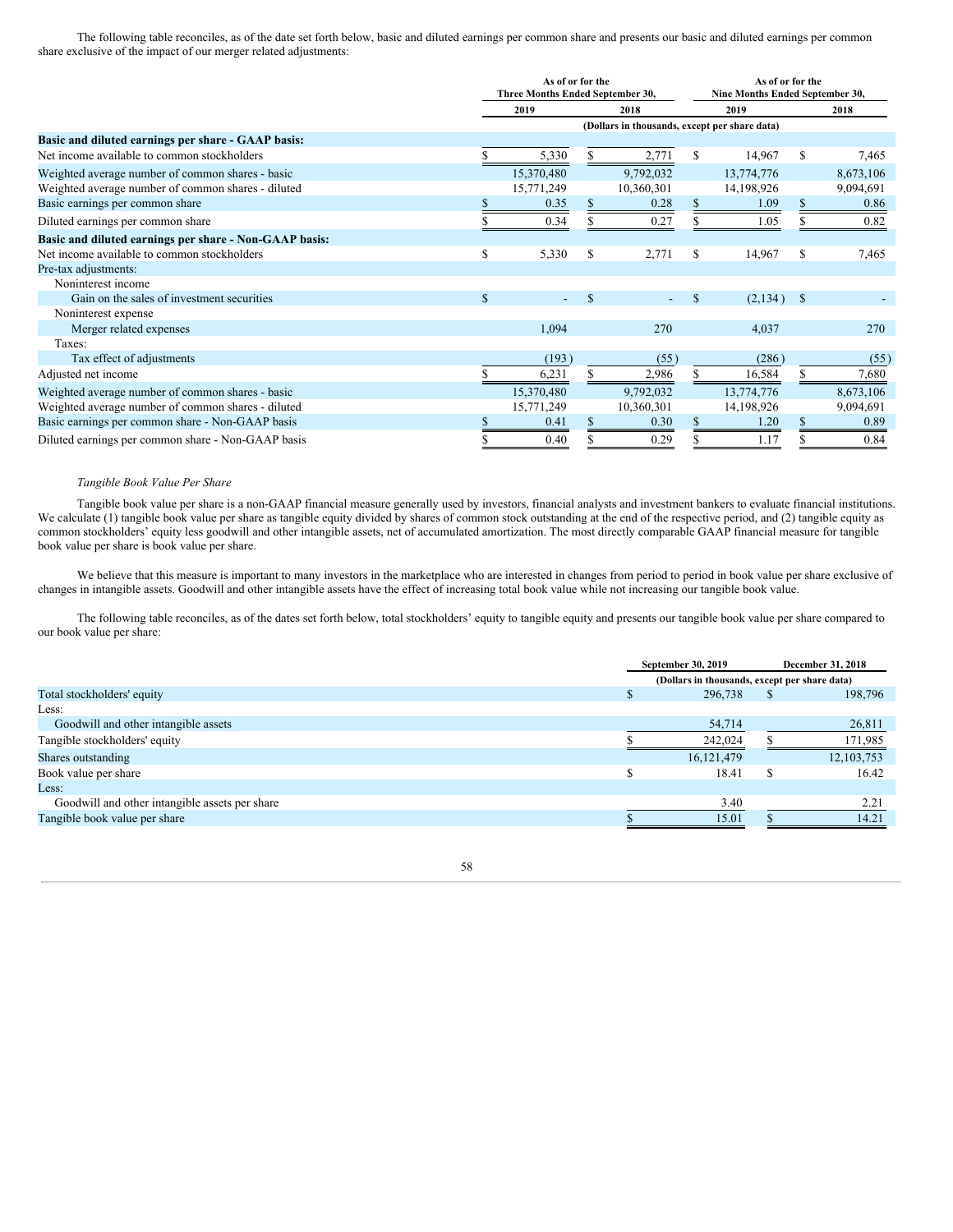#### **Critical Accounting Policies**

Our financial reporting and accounting policies conform to GAAP. The preparation of financial statements in conformity with GAAP requires management to make estimates and assumptions that affect the reported amounts of assets and liabilities and disclosure of contingent assets and liabilities at the date of the consolidated financial statements and the reported amounts of revenues and expenses during the reporting period. Actual results could differ from those estimates.

Our accounting policies and estimates are described in greater detail in Note 1, Summary of Significant Accounting Policies, in the notes to our consolidated financial statements included elsewhere in this Form 10-Q.

We have identified the following accounting policies and estimates that, due to the difficult, subjective or complex judgments and assumptions inherent in those policies and estimates and the potential sensitivity of our financial statements to those judgments and assumptions, are critical to an understanding of our financial condition and results of operations. We believe that the judgments, estimates and assumptions used in the preparation of our financial statements are appropriate. Our accounting policies are integral to understanding our results of operations.

## *Allowance for Loan and Lease Losses*

Management's ongoing evaluation of the adequacy of the allowance for loan and lease losses is based on our past loan loss experience, the volume and composition of our lending, adverse situations that may affect a borrower's ability to repay, the estimated value of any underlying collateral, current economic conditions and other factors affecting the known and inherent risk in the portfolio. The allowance for loan and lease losses is increased by charges to income through the provision for loan and lease losses and decreased by charge-offs (net of recoveries). The allowance is maintained at a level that management, based upon its evaluation, considers adequate to absorb losses inherent in the loan portfolio. This evaluation is inherently subjective as it requires material estimates including, among others, the amount and timing of expected future cash flows on impacted loans, exposure at default, value of collateral, and estimated losses on our loan portfolio. All of these estimates may be susceptible to significant change.

The allowance consists of specific allowances for impaired loans and a general allowance on the remainder of the portfolio. Although management determines the amount of each element of the allowance separately, the allowance for loan and lease losses is available for the entire loan portfolio.

Management establishes an allowance on certain impaired loans for the amount by which the discounted cash flows, observable market price, or fair value of collateral if the loan is collateral dependent, is lower than the carrying value of the loan. A loan is considered to be impaired when, based upon current information and events, it is probable that we will be unable to collect all amounts due according to the contractual terms of the loan. A delay or shortfall in amount of payments does not necessarily result in the loan being identified as impaired.

Management also establishes a general allowance on non-impaired loans to recognize the inherent losses associated with lending activities, but which, unlike specific allowances, have not been allocated to particular loans. This general valuation allowance is determined by segregating the loans by loan category and assigning allowance percentages based on our historical loss experience, delinquency trends, and management's evaluation of the collectability of the loan portfolio.

Management also evaluates classified loans, which are not impaired. We segregate these loans by category and assign qualitative factors to each loan based on inherent losses associated with each type of lending and consideration that these loans, in the aggregate, represent an above-average credit risk and that more of these loans will prove to be uncollectible compared to loans in the general portfolio. Classification of a loan within this category is based on identified weaknesses that increase the credit risk of the loan.

The allowance is adjusted for significant factors that, in management's judgment, affect the collectability of the portfolio as of the evaluation date. These significant factors may include changes in lending policies and procedures, changes in existing general economic and business conditions affecting its primary lending areas, credit quality trends, collateral value, loan volumes and concentrations, seasoning of the loan portfolio, loss experience in particular segments of the portfolio, duration of the current business cycle, and bank regulatory examination results. The applied loss factors are re-evaluated each reporting period to ensure their relevance in the current economic environment.

Prior to the second quarter of 2018, we were utilizing a peer bank allowance coverage ratio in the qualitative reserve calculation, as we did not have enough historical defaults to rely on our own loss factors. Beginning the second quarter of 2018, we had a sufficient amount of defaults over the five year lookback period to transition over to relying more on our own historical loss data versus peer data. While this did not result in a significant change to the allowance for loan and lease losses as a whole, it continues to impact the provision for certain loan categories that the Company had experienced more historical defaults.

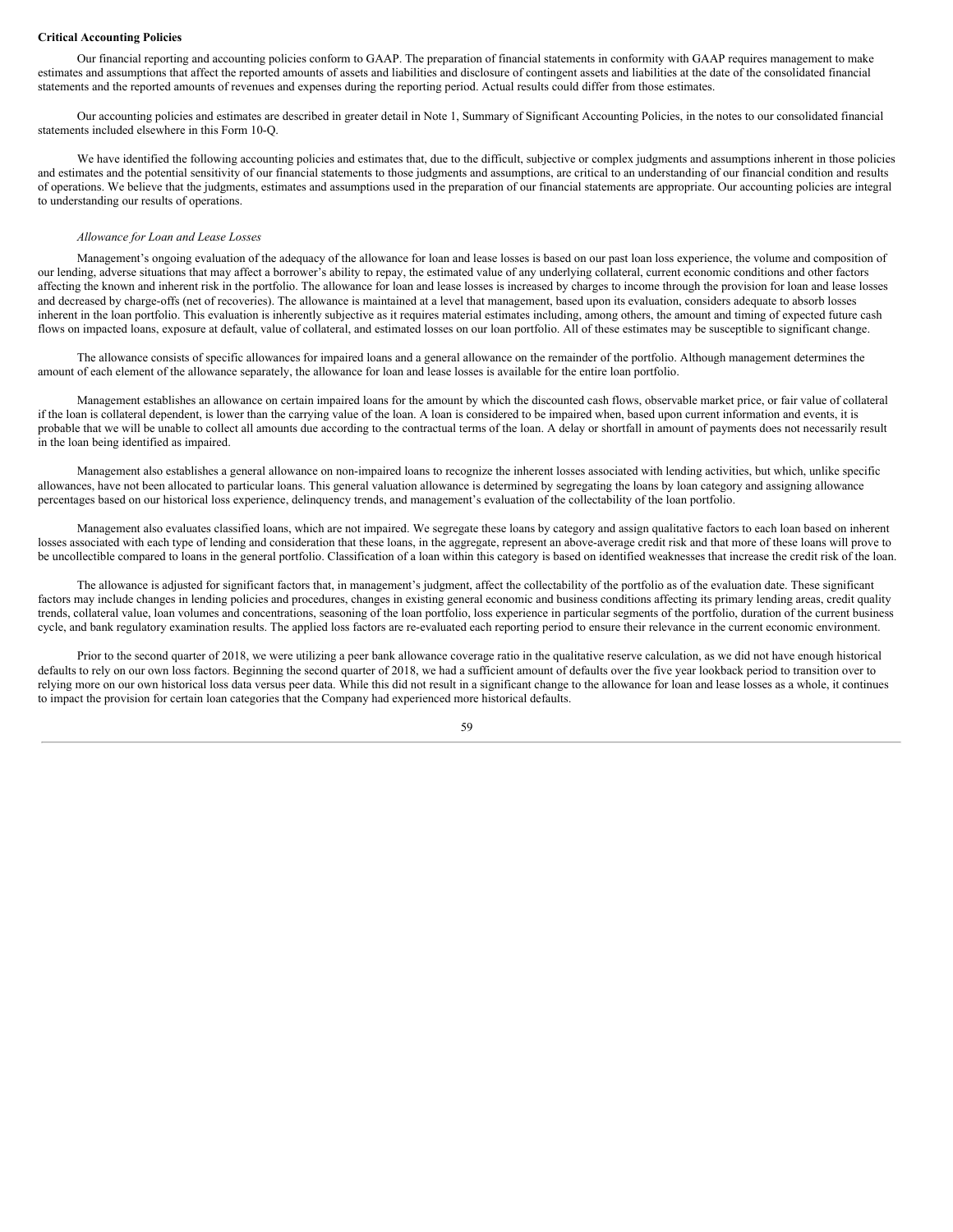While management uses the best information known to it in order to make loan loss allowance valuations, adjustments to the allowance may be necessary based on changes in economic and other conditions, changes in the composition of the loan portfolio, or changes in accounting guidance. In times of economic slowdown, either regional or national, the risk inherent in the loan portfolio could increase resulting in the need for additional provisions to the allowance for loan and lease losses in future periods. An increase could also be necessitated by an increase in the size of the loan portfolio or in any of its components even though the credit quality of the overall portfolio may be improving. Historically, the estimates of the allowance for loan and lease losses have provided adequate coverage against actual losses incurred.

#### *Goodwill and Other Intangible Assets*

Goodwill represents the excess of consideration transferred in business combinations over the fair value of tangible and identifiable intangible assets acquired. Goodwill is assessed annually for impairment or more frequently if events or circumstances indicate that impairment may have occurred.

Goodwill acquired in a purchase business combination that is determined to have an indefinite useful life, is not amortized, but tested for impairment as described above. We perform our annual impairment test in the fourth quarter. Goodwill is the only intangible asset with an indefinite life on our balance sheet.

Core deposit intangible ("CDI") is a measure of the value of checking and savings deposit relationships acquired in a business combination. The fair value of the CDI stemming from any given business combination is based on the present value of the expected cost savings attributable to the core deposit funding relative to an alternative source of funding. CDI is amortized over the estimated useful lives of the existing deposit relationships acquired, but does not exceed 12 years. We evaluate such identifiable intangibles for impairment when events and circumstances indicate that its carrying amount may not be recoverable.

#### *Income Taxes*

Management makes estimates and judgments to calculate various tax liabilities and determine the recoverability of various deferred tax assets, which arise from temporary differences between the tax and financial statement recognition of revenues and expenses. Management also estimates a reserve for deferred tax assets if, based on the available evidence, it is more likely than not that some portion or all of the recorded deferred tax assets will not be realized in future periods. These estimates and judgments are inherently subjective. Historically, management's estimates and judgments to calculate the deferred tax accounts have not required significant revision.

In evaluating our ability to recover deferred tax assets, management considers all available positive and negative evidence, including the past operating results and forecasts of future taxable income. In determining future taxable income, management makes assumptions for the amount of taxable income, the reversal of temporary differences and the implementation of feasible and prudent tax planning strategies. These assumptions require management to make judgments about the future taxable income and are consistent with the plans and estimates used to manage the business. Any reduction in estimated future taxable income may require management to record a valuation allowance against the deferred tax assets. An increase in the valuation allowance would result in additional income tax expense in the period and could have a significant impact on future earnings.

#### *SBA Servicing Asset*

A servicing asset related to SBA loans is initially recorded when these loans are sold and the servicing rights are retained. The servicing asset is recorded on the balance sheet. An updated fair value of the servicing asset is obtained from an independent third party on a quarterly basis and any necessary adjustments are included in SBA loan servicing fees on the consolidated statements of income. The valuation begins with the projection of future cash flows for each asset based on their unique characteristics, market-based assumptions for prepayment speeds and estimated losses and recoveries. The present value of the future cash flows are then calculated utilizing market-based discount ratio assumptions. In all cases, we model expected payments for every loan for each quarterly period in order to create the most detailed cash flow stream possible. We use various assumptions and estimates in determining the impairment of the SBA servicing asset. These assumptions include prepayment speeds and discount rates commensurate with the risks involved and comparable to assumptions used by participants to value and bid serving rights available for sale in the market.

## **Recently Issued Accounting Pronouncements**

See Note 1, Summary of Significant Accounting Policies, in the notes to our consolidated financial statements included elsewhere in this Form 10-Q regarding the impact of new accounting pronouncements which we have adopted.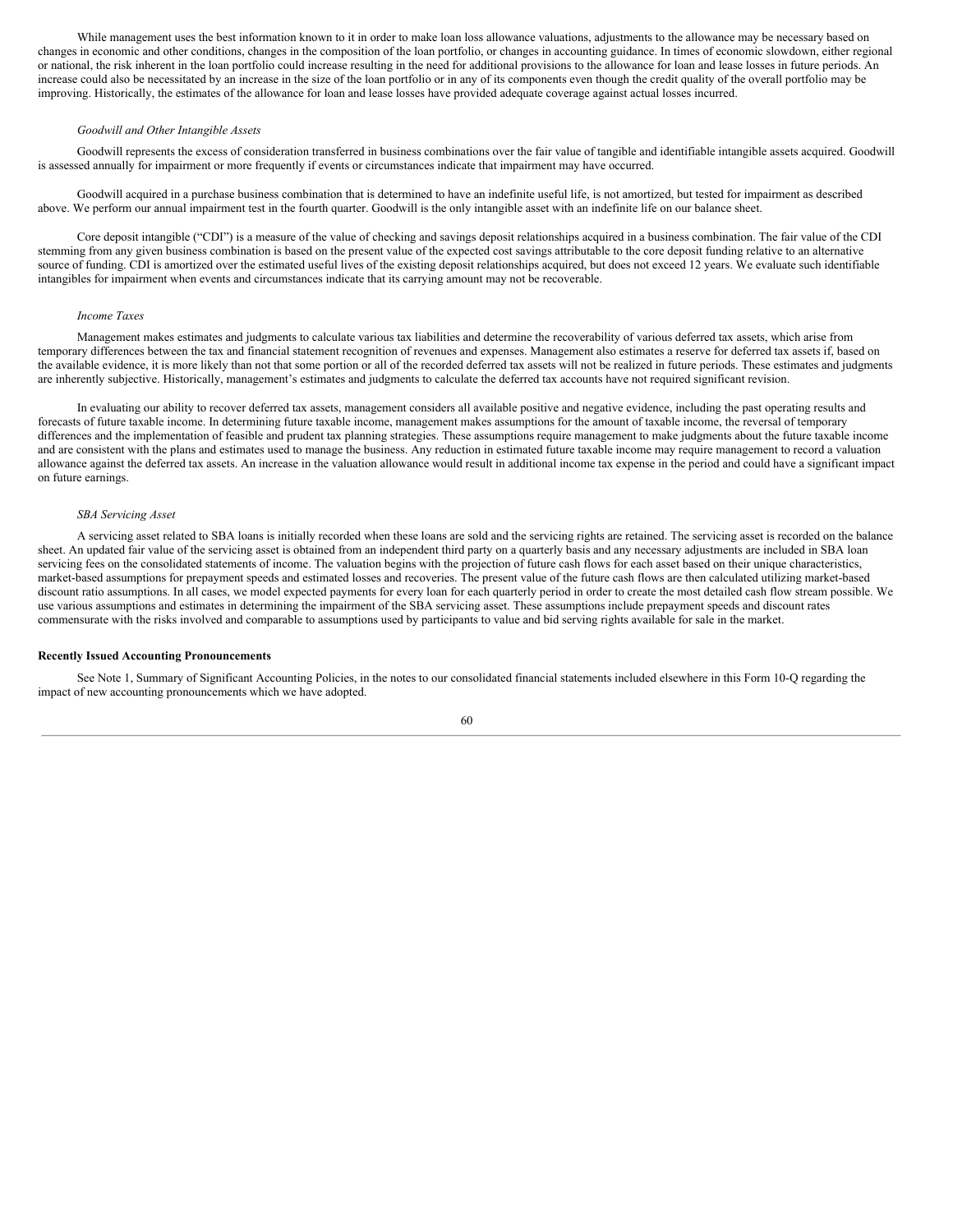#### <span id="page-60-0"></span>**Item 3. Quantitative and Qualitative Disclosure about Market Risk**

As described in more detail in our Annual Report on Form 10-K for the year ended December 31, 2018, risk management involves the monitoring and evaluation of interest rate risk, liquidity risk, operational risk, compliance risk and strategic and/or reputation risk. The Company has not experienced any material change in these risks from December 31, 2018 to September 30, 2019. For additional disclosure of our market risks, see our Annual Report on Form 10-K for the year ended December 31, 2018.

#### <span id="page-60-1"></span>**Item 4. Controls and Procedures**

## *Evaluation of Disclosure Controls and Procedures*

As of the end of the period covered by this Form 10-Q, the Company carried out an evaluation, under the supervision and with the participation of its management, including its Chief Executive Officer and Chief Financial Officer, of the effectiveness of the design and operation of its disclosure controls and procedures. In designing and evaluating the disclosure controls and procedures, management recognizes that any controls and procedures, no matter how well designed and operated, can provide only reasonable assurance of achieving the desired control objectives, and management was required to apply judgment in evaluating its controls and procedures. Based on this evaluation, the Company's Chief Executive Officer and Chief Financial Officer concluded that the Company's disclosure controls and procedures (as defined in Rules 13a-15(e) and 15d-15(e) under the Securities Exchange Act of 1934, as amended ("Exchange Act") were effective as of the end of the period covered by this Form 10-Q.

## *Internal Control over Financial Reporting*

There were no changes in the Company's internal control over financial reporting (as such term is defined in Rules 13a-15(f) and 15d-15(f) under the Exchange Act) that occurred during the three or nine months ended September 30, 2019 that have materially affected, or are reasonably likely to materially affect, the Company's internal control over financial reporting.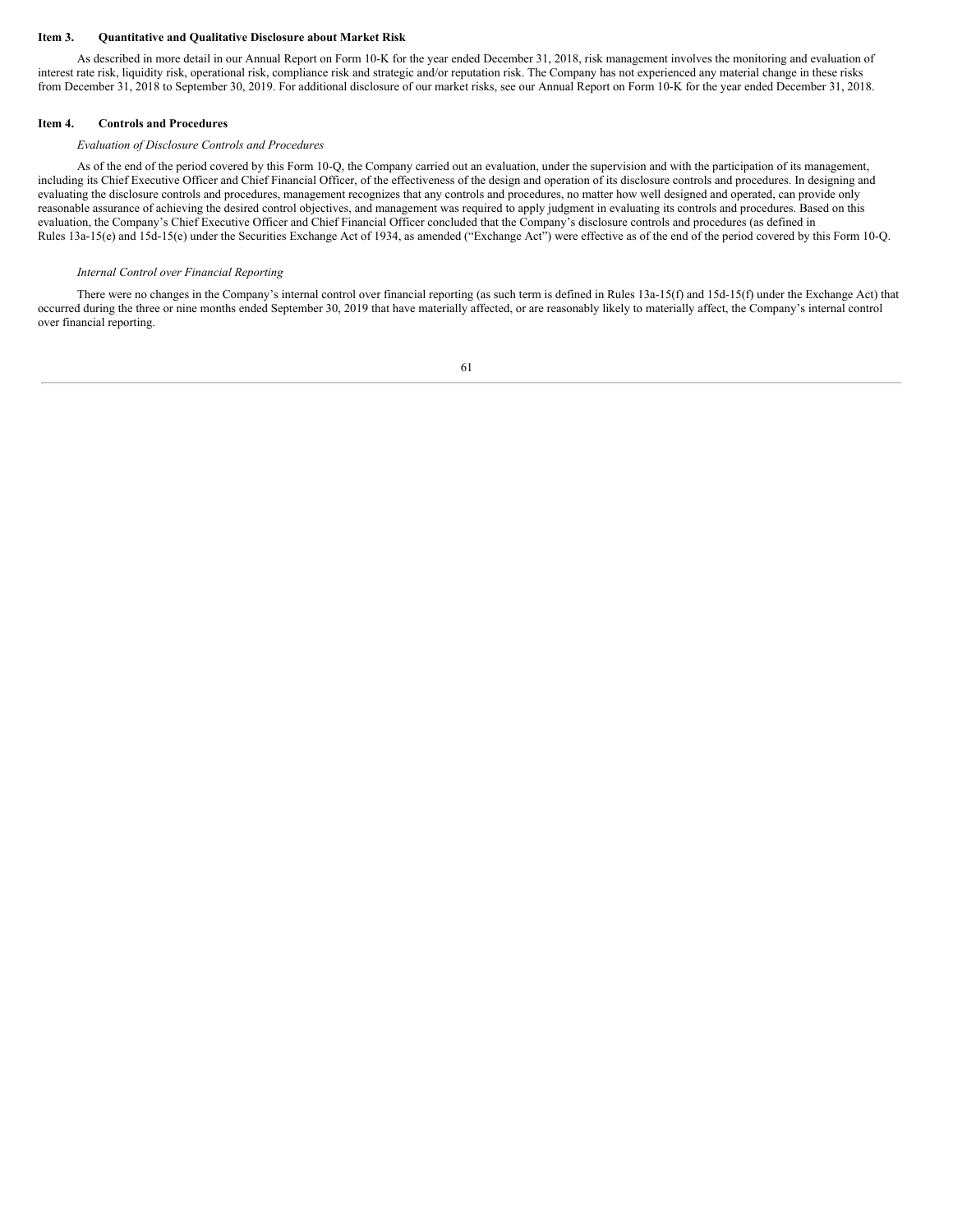## <span id="page-61-0"></span>**PART II. OTHER INFORMATION**

## <span id="page-61-1"></span>**Item 1. Legal Proceedings**

The Company, from time to time, is involved as plaintiff or defendant in various legal actions arising in the normal course of business. While the ultimate outcome of any such proceedings cannot be predicted with certainty, it is the opinion of management, based upon advice of legal counsel, that no proceedings exist, either individually or in the aggregate, which, if determined adversely to the Company, would have a material effect on the Company's consolidated balance sheet, results of operations or cash flows. See Note 13 "Commitments and Contingencies" in the "Notes to Consolidated Financial Statements."

## <span id="page-61-2"></span>**Item 1A. Risk Factors**

In evaluating an investment in any of our securities, investors should consider carefully, among other things, information under the heading "Cautionary Note Regarding Forward-Looking Statements" in this Form 10-Q, the risk factors previously disclosed under the heading "Risk Factors" in our Annual Report on Form 10-K for the year ended December 31, 2018, and such other risk factors as we may disclose in other reports and statements filed with the SEC. There have been no material changes in the risk factors disclosed by the Company in its Annual Report on Form 10-K for the year ended December 31, 2018.

## <span id="page-61-3"></span>**Item 2. Unregistered Sales of Equity Securities and Use of Proceeds**

## *Repurchase of Common Stock*

On June 13, 2019, the Company's board of directors approved the Stock Buyback Program pursuant to which the Company may, from time to time, purchase up to \$11.7 million of its outstanding shares of common stock. The shares may be repurchased from time to time in privately negotiated transactions or the open market, including pursuant to Rule 10b5-1 trading plans, and in accordance with applicable regulations of the SEC. The timing and exact amount of any repurchases will depend on various factors including, the performance of the Company's stock price, general market and other conditions, applicable legal requirements and other factors. The Stock Buyback Program has an expiration date of June 14, 2020. The Stock Buyback Program may be terminated or amended by the Company's board of directors at any time prior to the expiration date.

The following table summarizes the share repurchase activity for the three months ended September 30, 2019.

|                  | <b>Total Shares</b><br>Repurchased | <b>Total Dollar Amount</b><br><b>Purchased Pursuant to</b><br><b>Average Price</b><br><b>Paid Per Share</b><br><b>Publicly-Announced Plan</b> |  | <b>Maximum Dollar Amount</b><br><b>Remaining Available for</b><br><b>Repurchase Pursuant to</b><br><b>Publicly-Announced Plan</b> |            |
|------------------|------------------------------------|-----------------------------------------------------------------------------------------------------------------------------------------------|--|-----------------------------------------------------------------------------------------------------------------------------------|------------|
| <b>July 2019</b> | $\hspace{1.5cm} \overbrace{ }^{}$  | $\qquad \qquad - \qquad$                                                                                                                      |  | $\qquad \qquad - \qquad$                                                                                                          | 11,700,000 |
| August 2019      | 7,090                              | 20.59                                                                                                                                         |  | 146,007                                                                                                                           | 11,553,993 |
| September 2019   | 2,500                              | 20.63                                                                                                                                         |  | 197.582                                                                                                                           | 11,502,418 |
| <b>Total</b>     | 9.590                              |                                                                                                                                               |  |                                                                                                                                   |            |

## <span id="page-61-4"></span>**Item 3. Defaults upon Senior Securities**

Not applicable.

#### <span id="page-61-5"></span>**Item 4. Mine Safety Disclosures**

Not applicable.

#### <span id="page-61-6"></span>**Item 5. Other Information**

None.

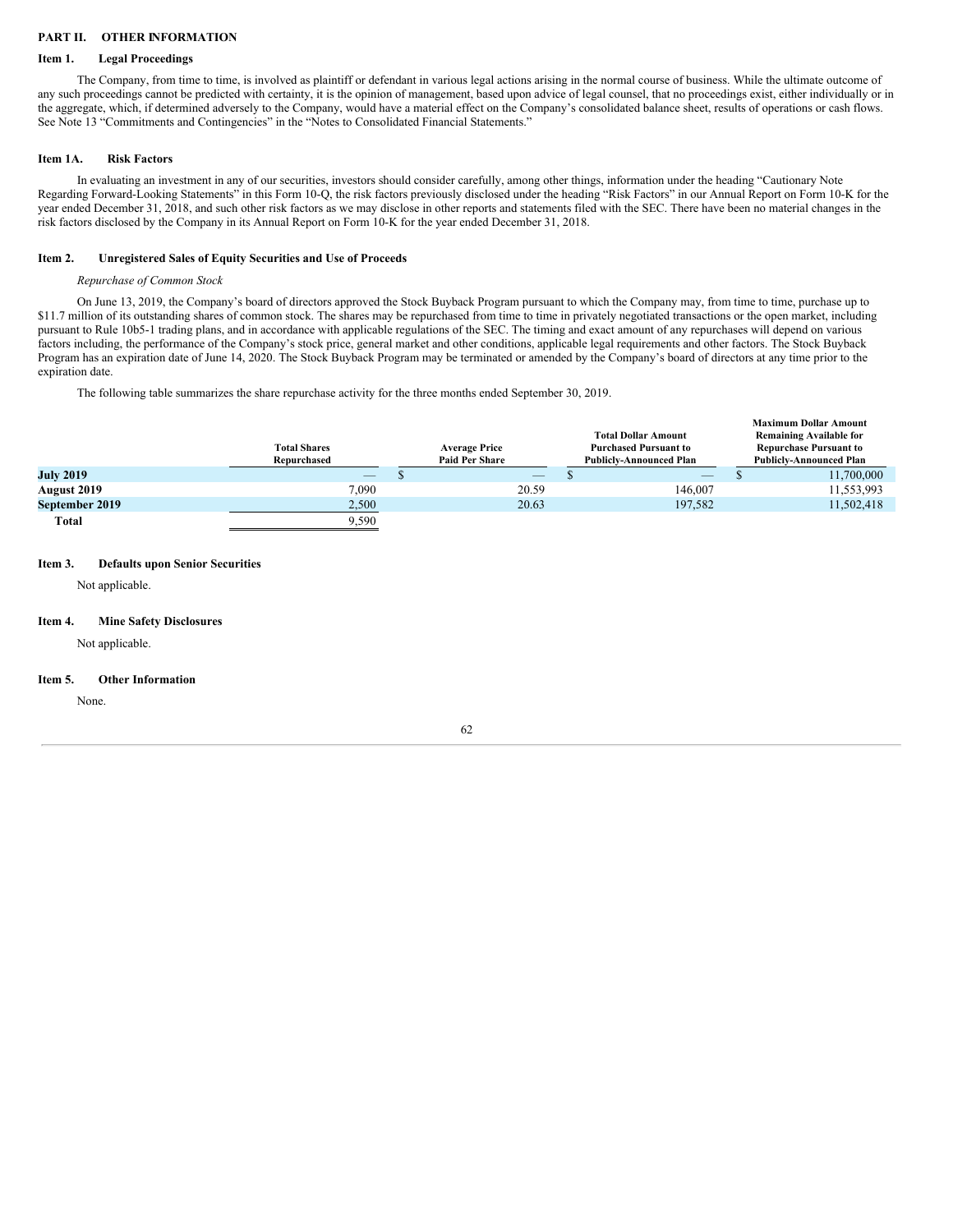## <span id="page-62-0"></span>**Item 6. Exhibits**

| Exhibit<br><b>Number</b> | <b>Description</b>                                                                                                                                                                                                                                                                                                                                                                                                                                                                                                         |
|--------------------------|----------------------------------------------------------------------------------------------------------------------------------------------------------------------------------------------------------------------------------------------------------------------------------------------------------------------------------------------------------------------------------------------------------------------------------------------------------------------------------------------------------------------------|
| 1.1                      | Underwriting Agreement, dated July 25, 2019, by and between Spirit of Texas Bancshares, Inc., Spirit of Texas Bank, SSB, and Stephens Inc. and Keefe,<br>Bruvette & Woods, Inc. (incorporated by reference to Exhibit 1.1 to the Company's Form 8-K filed with the Commission on July 25, 2019) (File No. 001-<br>38484)                                                                                                                                                                                                   |
| 2.1                      | Agreement and Plan of Reorganization, dated as of July 24, 2019, by and between Spirit of Texas Bancshares, Inc. and Chandler Bancorp, Inc., and joined in<br>by Kidd Partners, Ltd. (schedules and exhibits have been omitted pursuant to Item 601(b)(2) of Regulation S-K) (incorporated by reference to Exhibit 2.1 to<br>the Company's Form 8-K filed with the Commission on July 24, 2019) (File No. 001-38484)                                                                                                       |
| 3.1                      | Second Amended and Restated Certificate of Formation of Spirit of Texas Bancshares, Inc. (incorporated by reference to Exhibit 3.1 to the Company's Form<br>S-1 filed with the Commission on April 6, 2018) (File No. 333-224172)                                                                                                                                                                                                                                                                                          |
| 3.2                      | Amended and Restated Bylaws of Spirit of Texas Bancshares, Inc. (incorporated by reference to Exhibit 3.2 to the Company's Form S-1 filed with the<br>Commission on April 6, 2018) (File No. 333-224172)                                                                                                                                                                                                                                                                                                                   |
| 3.3                      | Certificate of Amendment to the Second Amended and Restated Certificate of Formation of Spirit of Texas Bancshares, Inc.(incorporated by reference to<br>Exhibit 3.3 to the Company's Form S-1 filed with the Commission on April 6, 2018) (File No. 333-224172)                                                                                                                                                                                                                                                           |
| 10.1                     | Form of Employee Restricted Stock Unit Award Agreement (incorporated by reference to Exhibit 10.1 to the Company's Form 8-K filed with the Commission<br>on July 3, 2019) (File No. 001-38484)                                                                                                                                                                                                                                                                                                                             |
| 10.2                     | Form of Director Support Agreement (incorporated by reference to Exhibit 10.1 to the Company's Form 8-K filed with the Commission on July 24, 2019)<br>(File No. 001-38484)                                                                                                                                                                                                                                                                                                                                                |
| 10.3                     | Registration Rights Agreement dated as of July 24, 2019, by and between Spirit of Texas Bancshares, Inc. and Kidd Partners, Ltd. (incorporated by reference<br>to Exhibit 10.2 to the Company's Form 8-K filed with the Commission on July 24, 2019) (File No. 001-38484)                                                                                                                                                                                                                                                  |
| $31.1*$                  | Certification of Principal Executive Officer pursuant to Section 302 of the Sarbanes-Oxley Act of 2002.                                                                                                                                                                                                                                                                                                                                                                                                                    |
| $31.2*$                  | Certification of Principal Financial Officer pursuant to Section 302 of the Sarbanes-Oxley Act of 2002.                                                                                                                                                                                                                                                                                                                                                                                                                    |
| $32.1**$                 | Certification of Chief Executive Officer pursuant to Section 906 of the Sarbanes-Oxley Act of 2002.                                                                                                                                                                                                                                                                                                                                                                                                                        |
| $32.2**$                 | Certification of Chief Financial Officer pursuant to Section 906 of the Sarbanes-Oxley Act of 2002.                                                                                                                                                                                                                                                                                                                                                                                                                        |
| $101*$                   | The following material from Spirit of Texas Bancshares, Inc.'s Form 10-Q for the quarter ended September 30, 2019, formatted in iXBRL (Inline eXtensible<br>Business Reporting Language), filed herewith: (i) Consolidated Balance Sheets, (ii) Consolidated Statements of Income, (iii) Consolidated Statements of<br>Comprehensive Income, (iv) Consolidated Statements of Changes in Stockholders' Equity, (v) Consolidated Statements of Cash Flows, and (vi) Notes to<br>Unaudited Consolidated Financial Statements. |

104\* Cover Page Interactive Data File (formatted as inline XBRL and contained in Exhibit 101)

\* Filed with this Form 10-Q

\*\* Furnished with this Form 10-Q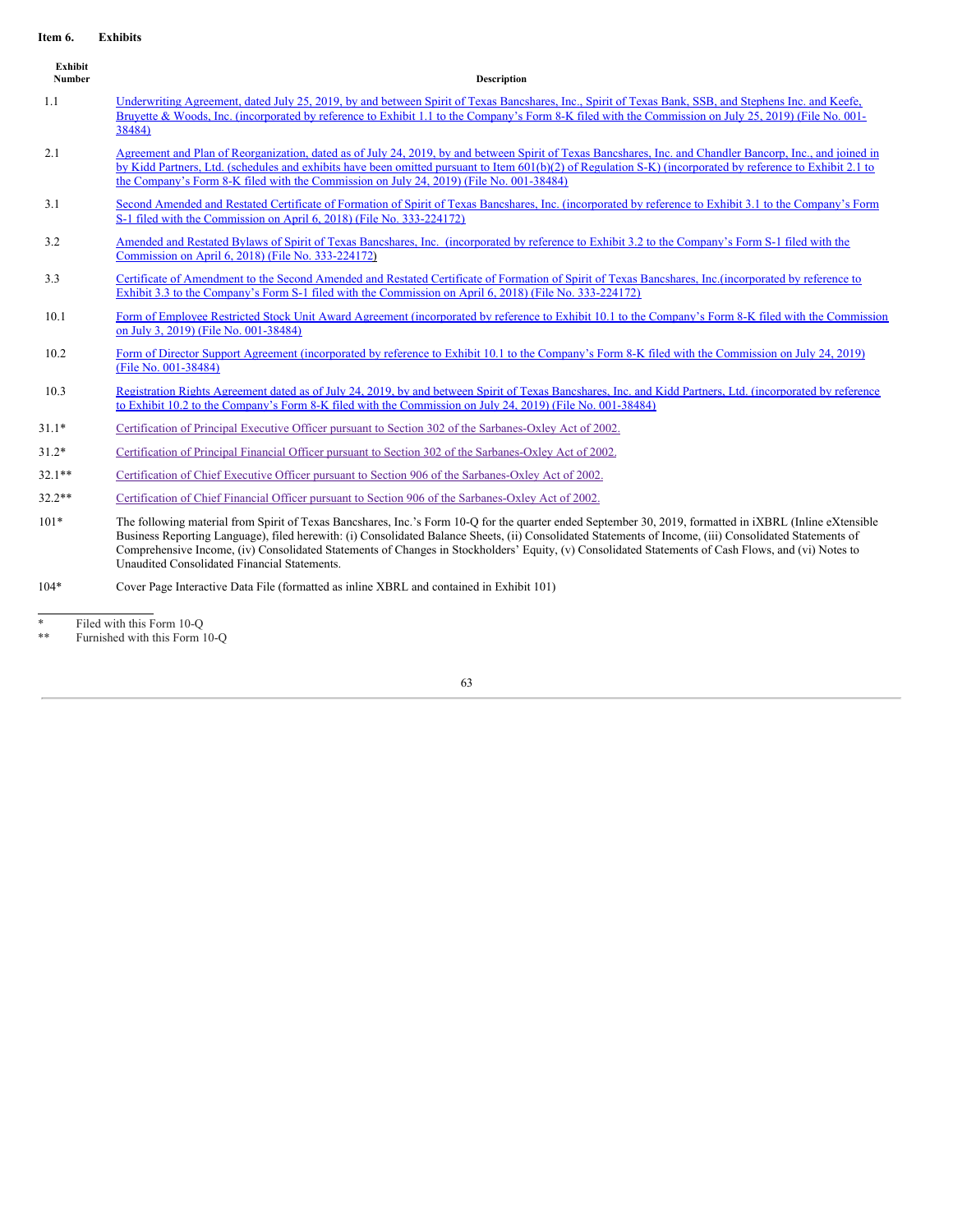## **SIGNATURES**

<span id="page-63-0"></span>Pursuant to the requirements of the Securities Exchange Act of 1934, the registrant has duly caused this report to be signed on its behalf by the undersigned thereunto duly authorized.

Date: November 8, 2019 By:

## **Spirit of Texas Bancshares, Inc.**

| /s/ Dean O. Bass                     |
|--------------------------------------|
| Dean O. Bass                         |
| Chairman and Chief Executive Officer |

Date: November 8, 2019 By: /s/ Jeffrey A. Powell Jeffrey A. Powell

EVP and Chief Financial Officer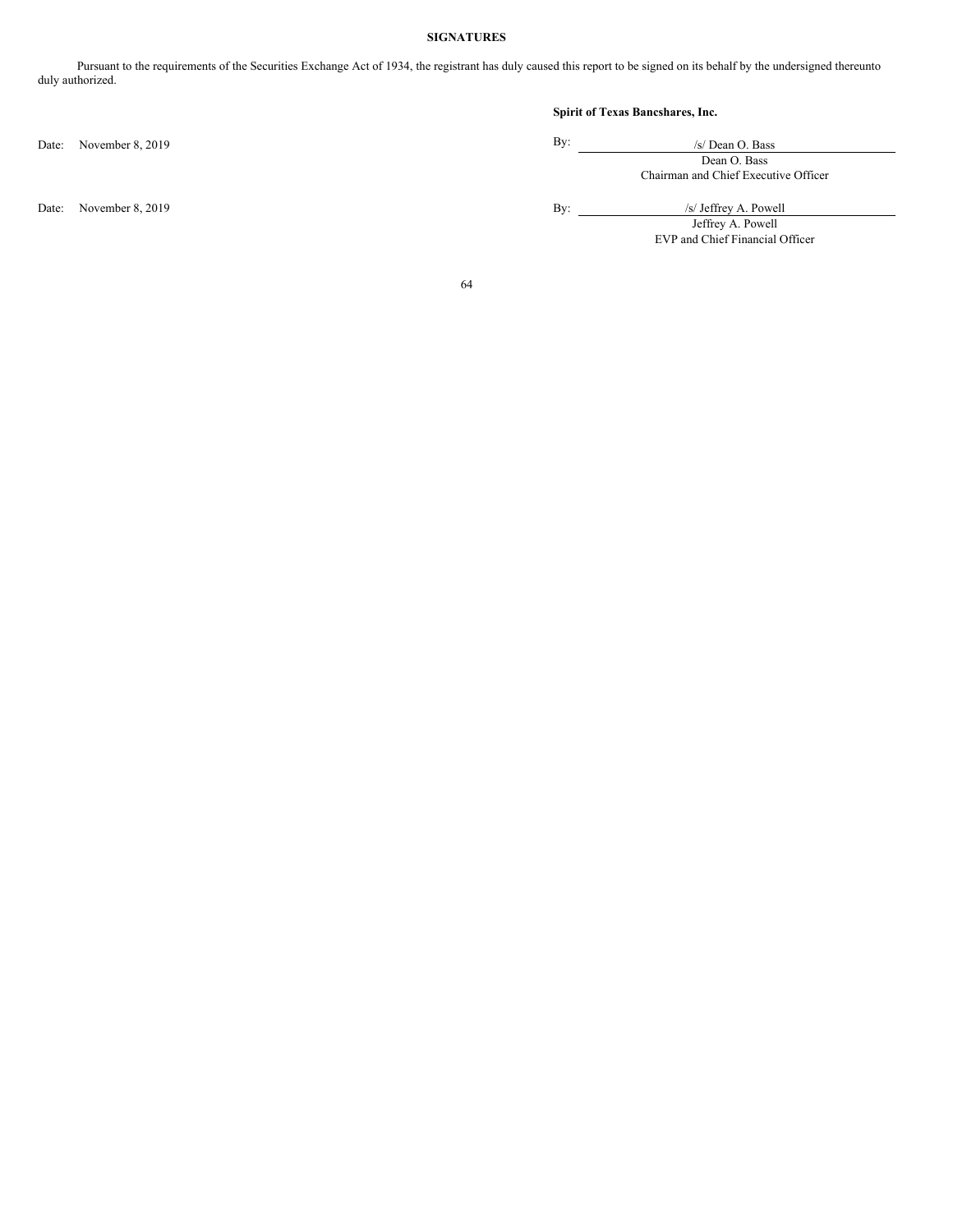#### **CERTIFICATION PURSUANT TO RULES 13a-14(a) AND 15d-14(a) UNDER THE SECURITIES EXCHANGE ACT OF 1934, AS ADOPTED PURSUANT TO SECTION 302 OF THE SARBANES-OXLEY ACT OF 2002**

<span id="page-64-0"></span>I, Dean O. Bass, certify that:

- 1. I have reviewed this Quarterly Report on Form10-Q of Spirit of Texas Bancshares, Inc. for the quarter ended September 30, 2019;
- 2. Based on my knowledge, this report does not contain any untrue statement of a material fact or omit to state a material fact necessary to make the statements made, in light of the circumstances under which such statements were made, not misleading with respect to the period covered by this report;
- 3. Based on my knowledge, the financial statements, and other financial information included in this report, fairly present in all material respects the financial condition, results of operations and cash flows of the registrant as of, and for, the periods presented in this report;
- 4. The registrant's other certifying officer and I are responsible for establishing and maintaining disclosure controls and procedures (as defined in Exchange Act Rules 13a-15(e) and 15d-15(e)) for the registrant and have:
	- (a) Designed such disclosure controls and procedures, or caused such disclosure controls and procedures to be designed under our supervision, to ensure that material information relating to the registrant, including its consolidated subsidiaries, is made known to us by others within those entities, particularly during the period in which this report is being prepared;
	- (b) Evaluated the effectiveness of the registrant's disclosure controls and procedures and presented in this report our conclusions about the effectiveness of the disclosure controls and procedures, as of the end of the period covered by this report based on such evaluation; and
	- (c) Disclosed in this report any change in the registrant's internal control over financial reporting (as defined in the Exchange Act Rules 13a-15(f) and 15d-15(f)) that occurred during the registrant's most recent fiscal quarter (the registrant's fourth fiscal quarter in the case of an annual report) that has materially affected, or is reasonably likely to materially affect, the registrant's internal control over financial reporting; and
- 5. The registrant's other certifying officer and I have disclosed, based on our most recent evaluation of internal control over financial reporting, to the registrant's auditors and the audit committee of the registrant's board of directors (or persons performing the equivalent functions):
	- (a) All significant deficiencies and material weaknesses in the design or operation of internal control over financial reporting which are reasonably likely to adversely affect the registrant's ability to record, process, summarize and report financial information; and
	- (b) Any fraud, whether or not material, that involves management or other employees who have a significant role in the registrant's internal control over financial reporting.

Date: November 8, 2019 **By:** /s/ Dean O. Bass

Dean O. Bass Chairman and Chief Executive Officer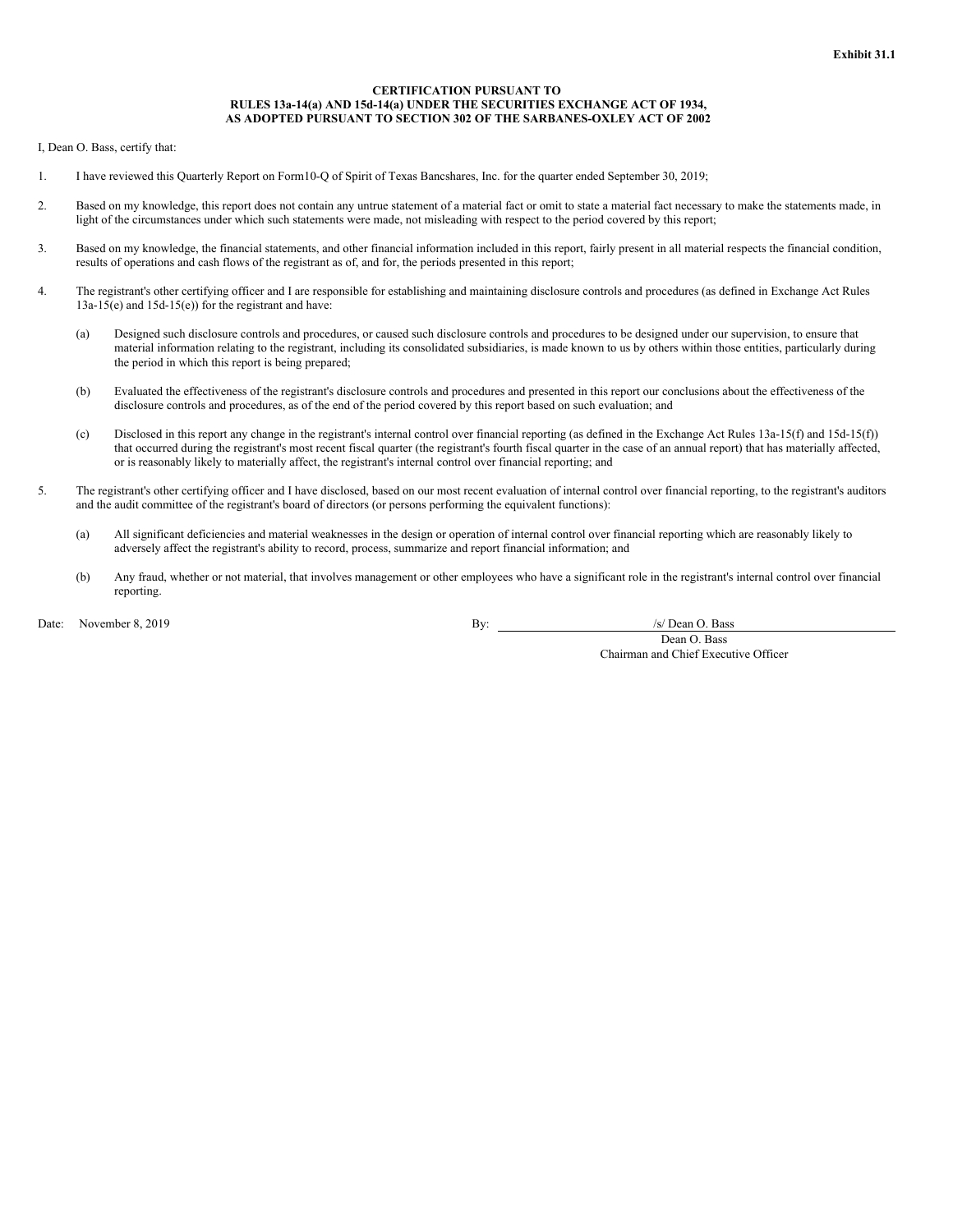#### **CERTIFICATION PURSUANT TO RULES 13a-14(a) AND 15d-14(a) UNDER THE SECURITIES EXCHANGE ACT OF 1934, AS ADOPTED PURSUANT TO SECTION 302 OF THE SARBANES-OXLEY ACT OF 2002**

<span id="page-65-0"></span>I, Jeffrey A. Powell, certify that:

- 1. I have reviewed this Quarterly Report on Form 10-Q of Spirit of Texas Bancshares, Inc. for the quarter ended September 30, 2019;
- 2. Based on my knowledge, this report does not contain any untrue statement of a material fact or omit to state a material fact necessary to make the statements made, in light of the circumstances under which such statements were made, not misleading with respect to the period covered by this report;
- 3. Based on my knowledge, the financial statements, and other financial information included in this report, fairly present in all material respects the financial condition, results of operations and cash flows of the registrant as of, and for, the periods presented in this report;
- 4. The registrant's other certifying officer and I are responsible for establishing and maintaining disclosure controls and procedures (as defined in Exchange Act Rules 13a-15(e) and 15d-15(e)) for the registrant and have:
	- (a) Designed such disclosure controls and procedures, or caused such disclosure controls and procedures to be designed under our supervision, to ensure that material information relating to the registrant, including its consolidated subsidiaries, is made known to us by others within those entities, particularly during the period in which this report is being prepared;
	- (b) Evaluated the effectiveness of the registrant's disclosure controls and procedures and presented in this report our conclusions about the effectiveness of the disclosure controls and procedures, as of the end of the period covered by this report based on such evaluation; and
	- (c) Disclosed in this report any change in the registrant's internal control over financial reporting (as defined in Exchange Act Rules 13a-15(f) and 15d-15(f)) that occurred during the registrant's most recent fiscal quarter (the registrant's fourth fiscal quarter in the case of an annual report) that has materially affected, or is reasonably likely to materially affect, the registrant's internal control over financial reporting; and
- 5. The registrant's other certifying officer and I have disclosed, based on our most recent evaluation of internal control over financial reporting, to the registrant's auditors and the audit committee of the registrant's board of directors (or persons performing the equivalent functions):
	- (a) All significant deficiencies and material weaknesses in the design or operation of internal control over financial reporting which are reasonably likely to adversely affect the registrant's ability to record, process, summarize and report financial information; and
	- (b) Any fraud, whether or not material, that involves management or other employees who have a significant role in the registrant's internal control over financial reporting.

Date: November 8, 2019 **By:** /s/ Jeffrey A. Powell

Jeffrey A. Powell EVP and Chief Financial Officer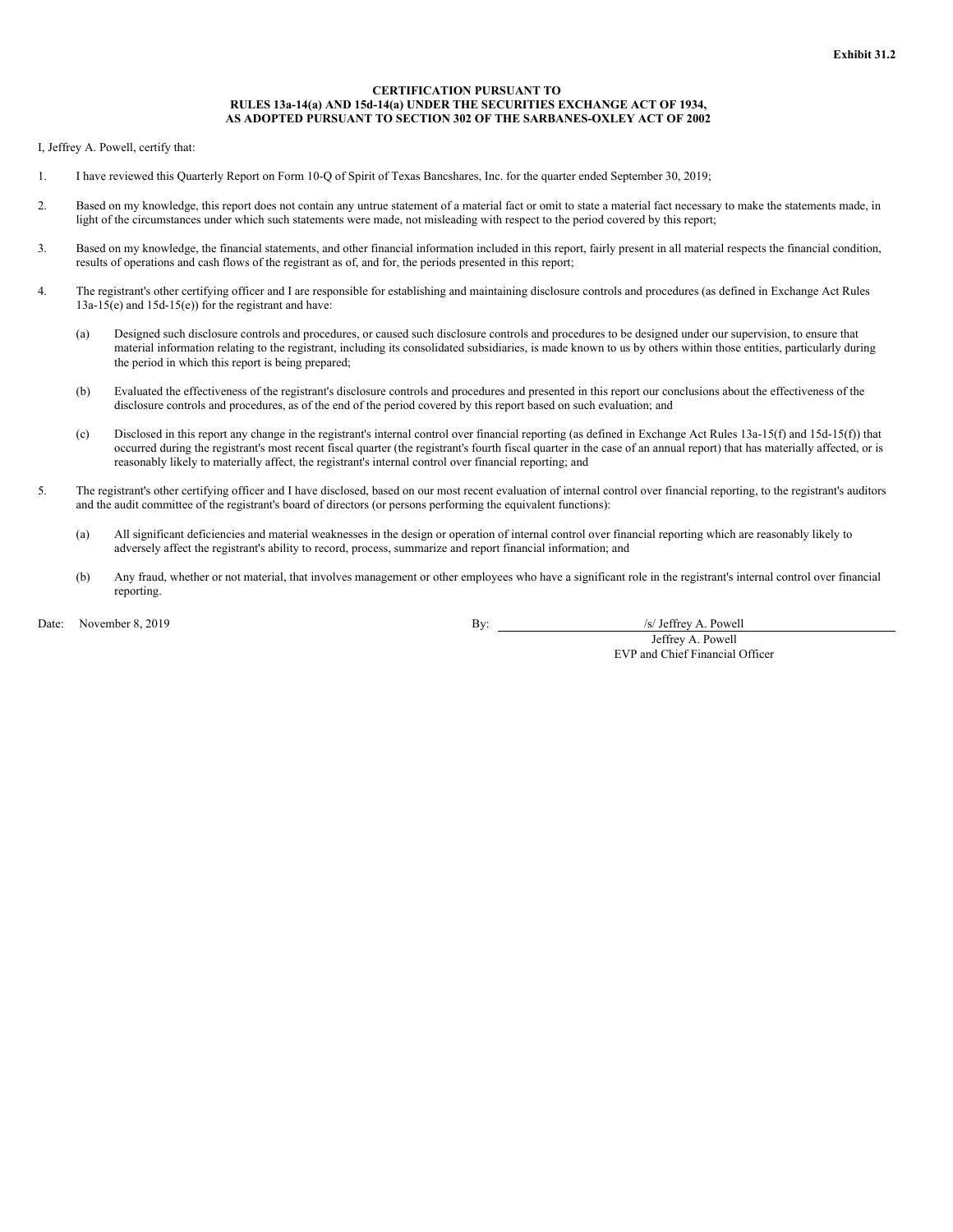## **CERTIFICATION PURSUANT TO 18 U.S.C. SECTION 1350, AS ADOPTED PURSUANT TO SECTION 906 OF THE SARBANES-OXLEY ACT OF 2002**

<span id="page-66-0"></span>In connection with the Quarterly Report on Form 10-Q of Spirit of Texas Bancshares, Inc. (the "Company") for the quarter ended September 30, 2019 (the "Report"), as filed with the Securities and Exchange Commission on the date hereof, I certify, pursuant to 18 U.S.C. § 1350, as adopted pursuant to § 906 of the Sarbanes-Oxley Act of 2002, that to the best of my knowledge:

- (1) The Report fully complies with the requirements of section 13(a) or 15(d) of the Securities Exchange Act of 1934, as amended; and
- (2) The information contained in the Report fairly presents, in all material respects, the financial condition and results of operations of the Company.

Date: November 8, 2019 **By:** /s/ Dean O. Bass **By:** /s/ Dean O. Bass **By:** /s/ Dean O. Bass **By:** /s/ Dean O. Bass **By:** /s/ Dean O. Bass **By:** /s/ Dean O. Bass **By:** /s/ Dean O. Bass **By:** /s/ Dean O. Bass **By:** /s/ Dean

Dean O. Bass Chairman and Chief Executive Officer